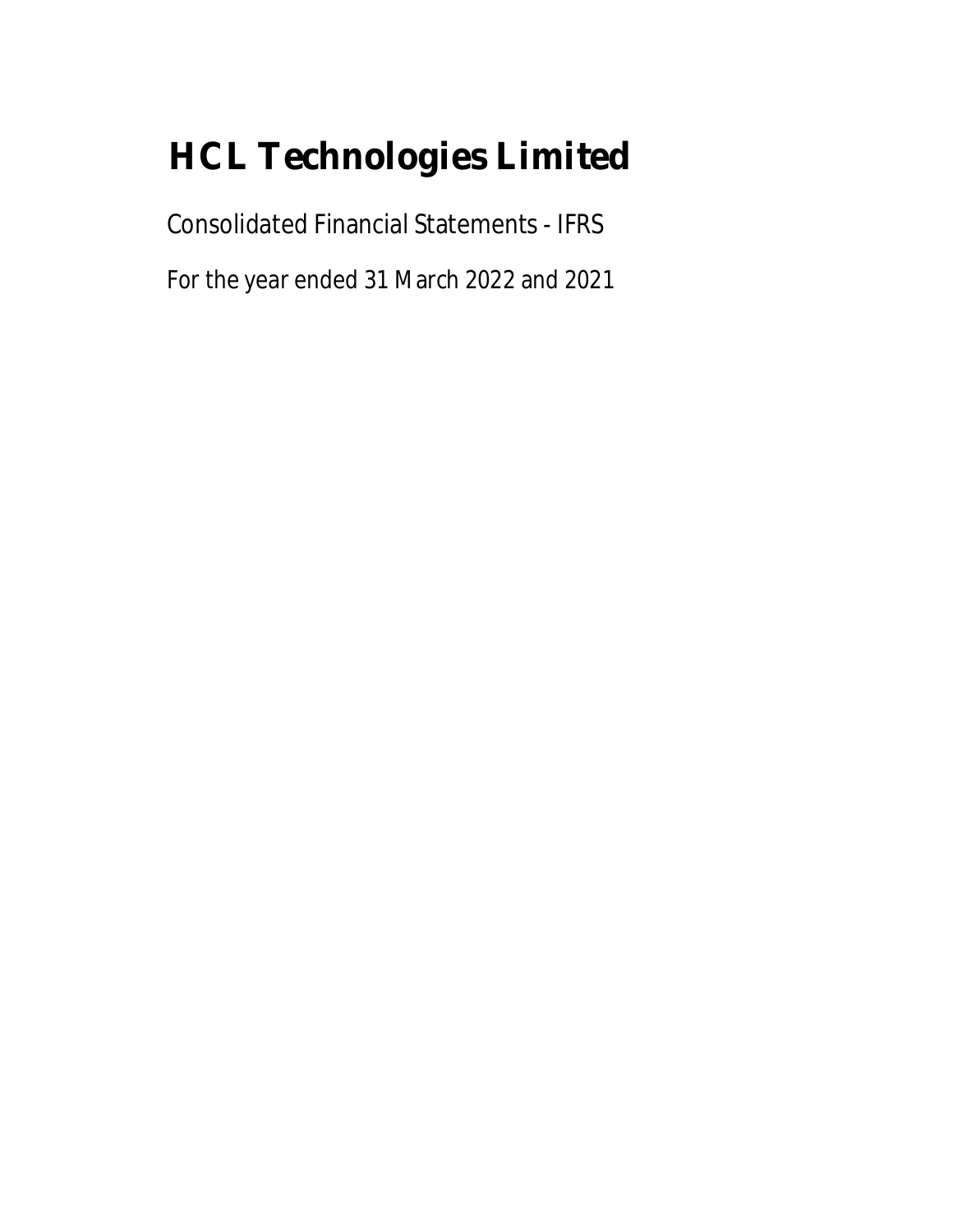#### **Consolidated Balance Sheet**

(All amounts in millions of USD, except share data and as stated otherwise)

|                                                     |                    | As at          | As at          | As at        |
|-----------------------------------------------------|--------------------|----------------|----------------|--------------|
|                                                     | <b>Note</b><br>No. | 31 March 2022  | 31 March 2021  | 1 April 2020 |
| <b>ASSETS</b>                                       |                    |                |                |              |
| <b>Non-current assets</b>                           |                    |                |                |              |
| Property, plant and equipment                       | 3.1                | 741            | 772            | 726          |
| Capital work in progress                            |                    | 17             | 43             | 53           |
| Right-of-use assets                                 | 3.20               | 304            | 329            | 351          |
| Goodwill                                            | 3.2                | 2,299          | 2,351          | 2,135        |
| Other intangible assets                             | 3.3                | 1,286          | 1,628          | 1,745        |
| Investments accounted for using the equity method   | 3.4(a)             | 1              |                |              |
| Investments                                         | 3.4(b)             | 14             | 13             | 10           |
| Trade receivables - unbilled                        | 3.5                | 141            | 151            | 158          |
| Deposits with Corporation                           |                    | 26             |                |              |
| Other financial assets                              | 3.7                | 161            | 199            | 155          |
| Deferred tax assets (net)                           | 3.17               | 155            | 161            | 306          |
| Other assets                                        | 3.8                | 264            | 252            | 241          |
| <b>Total non-current assets</b>                     |                    | 5,409          | 5,899          | 5,880        |
| <b>Current assets</b>                               |                    |                |                |              |
| Inventories                                         |                    | 21             | 13             | 12           |
| Investments                                         | 3.4(h)             | 823            | 926            | 924          |
| Trade receivables                                   |                    |                |                |              |
| <b>Billed</b>                                       | 3.5                | 2,042          | 1,869          | 1,868        |
| Unbilled                                            | 3.5                | 685            | 529            | 481          |
| Cash and cash equivalents                           | 3.6(a)             | 1,387          | 892            | 641<br>17    |
| Deposits with banks                                 | 3.6(b)             | 281<br>397     | 324            | 452          |
| Deposits with Corporation<br>Other financial assets | 3.7                | 201            | 662<br>276     | 304          |
| Current tax assets (net)                            |                    | 31             | 19             | 21           |
| Other assets                                        | 3.8                | 472            | 380            | 359          |
| <b>Total current assets</b>                         |                    | 6,340          | 5,890          | 5,079        |
| <b>TOTAL ASSETS</b>                                 |                    | 11,749         | 11,789         | 10,959       |
|                                                     |                    |                |                |              |
| <b>EQUITY AND LIABILITIES</b>                       |                    |                |                |              |
| <b>EQUITY</b>                                       |                    |                |                |              |
| Equity share capital                                | 3.9                | 72             | 72             | 72           |
| Retained earnings                                   |                    | 7,700          | 7,586          | 6,651        |
| Other equity                                        |                    | 398            | 538            | 54           |
| Equity attributable to shareholders of the Company  |                    | 8,170          | 8,196          | 6,777        |
| Non-controlling interest                            |                    | 12             | 22             | 20           |
| <b>TOTAL EQUITY</b>                                 |                    | 8,182          | 8,218          | 6,797        |
| <b>LIABILITIES</b>                                  |                    |                |                |              |
| <b>Non-current liabilities</b>                      |                    |                |                |              |
| <b>Borrowings</b>                                   | 3.10               | 518            | 523            | 376          |
| Lease liabilities                                   | 3.20               | 219            | 260            | 288          |
| Other financial liabilities                         | 3.11               | 59             | 133            | 158          |
| <b>Contract liabilities</b>                         |                    | 87             | 70             | 49           |
| Employee benefit provisions                         | 3.23(a)            | 187            | 182            | 138          |
| Deferred tax liabilities (net)                      | 3.17               | 15             | 20             | 12           |
| Other liabilities                                   | 3.12               | $\overline{4}$ | $\overline{4}$ | $\mathbf{3}$ |
| <b>Total non-current liabilities</b>                |                    | 1,089          | 1,192          | 1,024        |
| <b>Current liabilities</b>                          |                    |                |                |              |
| Borrowings                                          | 3.10               | 8              | 11             | 296          |
| Lease liabilities                                   | 3.20               | 92             | 95             | 95           |
| Trade payables                                      |                    |                |                |              |
| <b>Billed</b>                                       |                    | 303            | 237            | 155          |
| Unbilled and accruals                               |                    | 525            | 510            | 468          |
| Other financial liabilities                         | 3.11               | 633            | 630            | 1,374        |
| <b>Contract liabilities</b>                         |                    | 446            | 422            | 357          |
| Employee benefit provisions                         | 3.23(a)            | 126            | 132            | 94           |
| Current tax liabilities (net)                       |                    | 178            | 175            | 142          |
| Other liabilities                                   | 3.12               | 167            | 167            | 157          |
| <b>Total current liabilities</b>                    |                    | 2,478          | 2,379          | 3,138        |
| <b>TOTAL LIABILITIES</b>                            |                    | 3,567          | 3,571          | 4,162        |
| <b>TOTAL EQUITY AND LIABILITIES</b>                 |                    | 11,749         | 11,789         | 10,959       |
|                                                     |                    |                |                |              |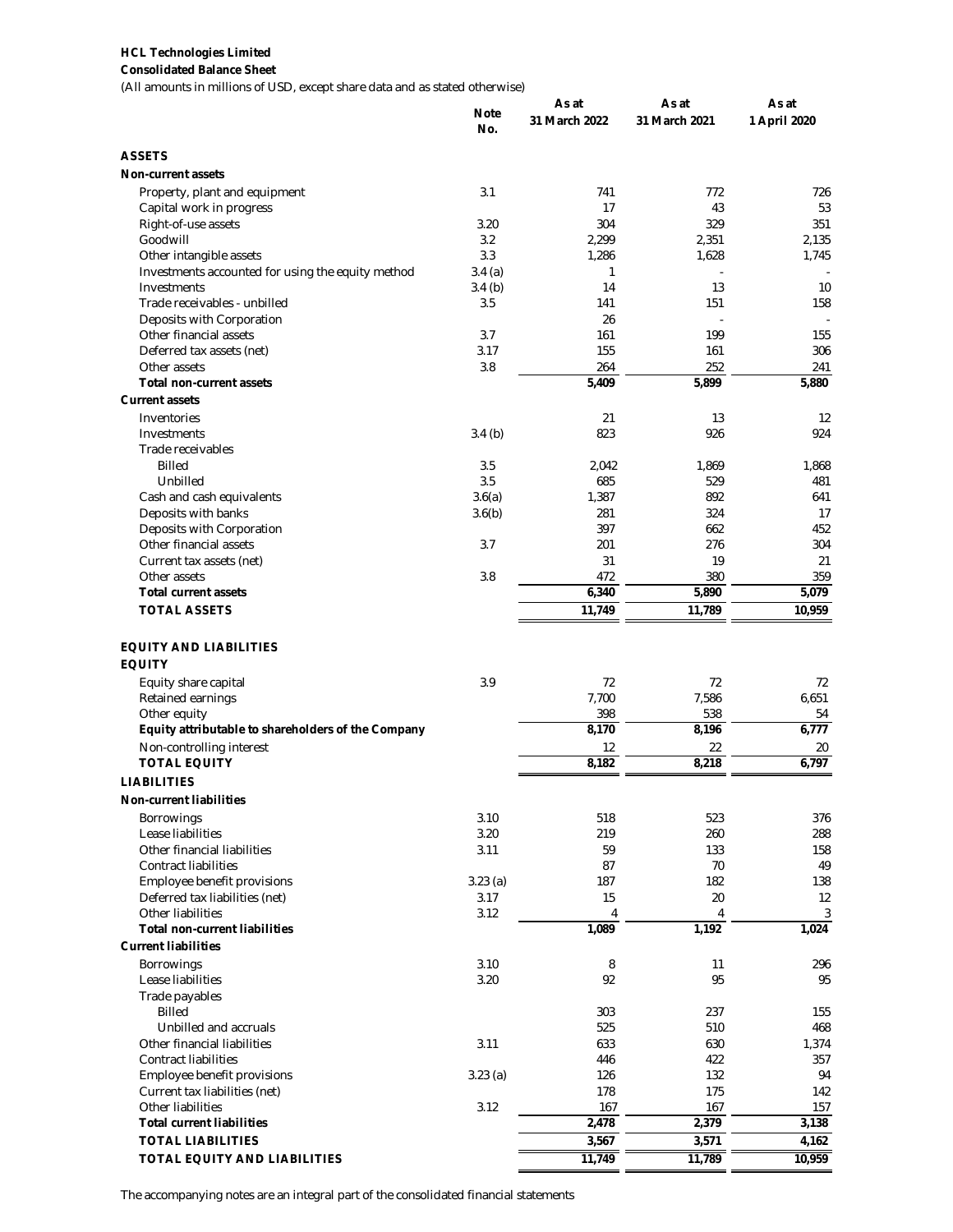### **HCL Technologies Limited Consolidated Statement of Profit or Loss**

(All amounts in millions of USD, except share data and as stated otherwise)

|                                                    | <b>Note</b> | Year ended    |               |  |
|----------------------------------------------------|-------------|---------------|---------------|--|
|                                                    | No.         | 31 March 2022 | 31 March 2021 |  |
| <b>Revenues</b>                                    | 3.13        | 11,481        | 10,175        |  |
| <b>Expenses</b>                                    |             |               |               |  |
| Cost of revenues                                   | 3.14        | 7,073         | 6,010         |  |
| Research and development expenses                  | 3.14        | 205           | 189           |  |
| Selling, general and administrative expenses       | 3.14        | 1,453         | 1,266         |  |
| Depreciation, amortization and impairment expenses |             | 580           | 623           |  |
| <b>Operating profit</b>                            |             | 2,170         | 2,087         |  |
| Other income (expenses), net                       | 3.15        | 143           | 125           |  |
| Finance cost                                       | 3.16        | 43            | 69            |  |
| Profit before share of loss of associate and tax   |             | 2,270         | 2,143         |  |
| Share of loss of associate, net of tax             |             |               |               |  |
| Profit before tax                                  |             | 2,270         | 2,143         |  |
| Income tax expense                                 | 3.17        | 460           | 633           |  |
| Profit for the year                                |             | 1,810         | 1,510         |  |
| Profit for the year attributable to                |             |               |               |  |
| Shareholders of the Company                        |             | 1,807         | 1,507         |  |
| Non-controlling interest                           |             | 3             | 3             |  |
|                                                    |             | 1,810         | 1,510         |  |
| Earnings per equity share                          | 3.18        |               |               |  |
| (in USD)<br>Basic                                  |             | 0.67          | 0.56          |  |
| Diluted (in USD)                                   |             | 0.67          | 0.56          |  |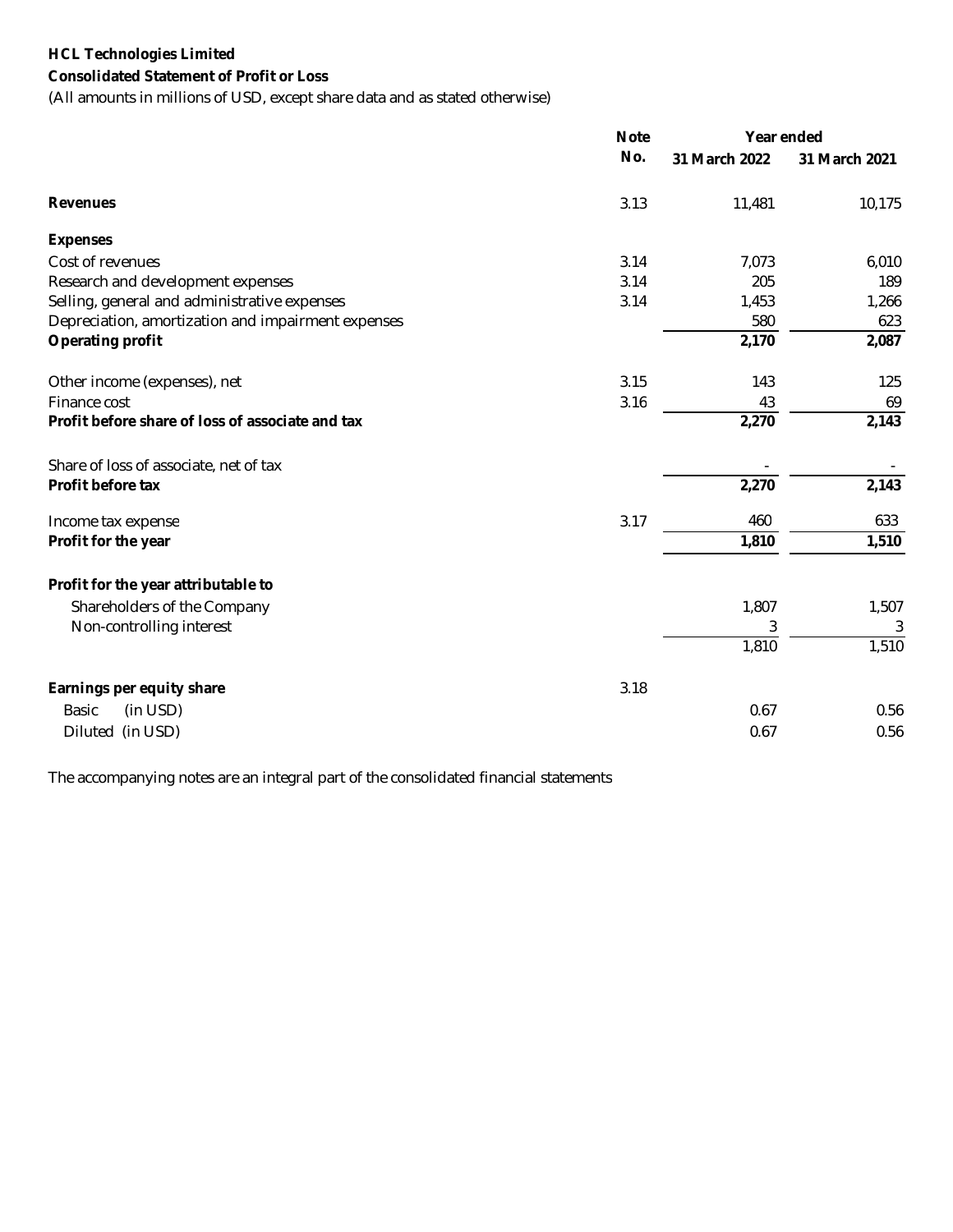**Consolidated Statement of Profit or Loss and Other Comprehensive Income**

(All amounts in millions of USD, except share data and as stated otherwise)

|                                                                                 | <b>Note</b> | Year ended    |               |
|---------------------------------------------------------------------------------|-------------|---------------|---------------|
|                                                                                 | No.         | 31 March 2022 | 31 March 2021 |
| Profit for the year                                                             |             | 1,810         | 1,510         |
| Other comprehensive income (loss)                                               | 3.19        |               |               |
| Items that will not be reclassified subsequently to statement of profit or loss |             |               |               |
| Change in unrealized gain (loss) on defined benefit plan, net of taxes          |             | 5             | 3             |
| Items that will be reclassified subsequently to statement of profit or loss     |             |               |               |
| Change in foreign currency translation                                          |             | (230)         | 281           |
| Change in unrealized gain (loss) on cash flow hedges, net of taxes              |             | 36            | 66            |
| Change in unrealized gain (loss) on debt instruments, net of taxes              |             | (2)           | 3             |
| Total other comprehensive income                                                |             | (191)         | 353           |
| Total comprehensive income for the year                                         |             | 1,619         | 1,863         |
| Total comprehensive income for the year attributable to                         |             |               |               |
| Shareholders of the Company                                                     |             | 1,616         | 1,860         |
| Non-controlling interest                                                        |             | 3             | 3             |
|                                                                                 |             | 1,619         | 1,863         |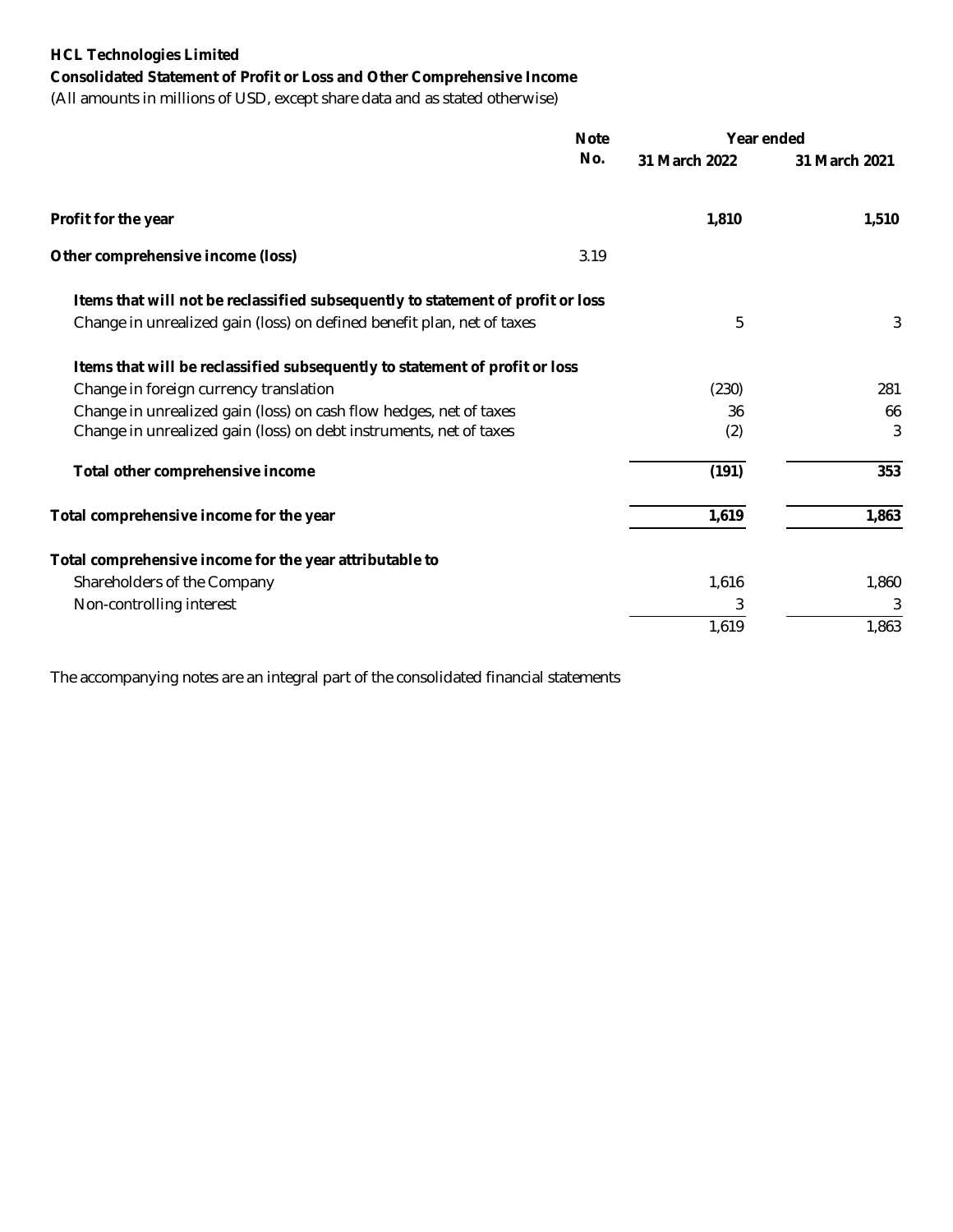#### **Consolidated Statement of Changes in Equity**

(All amounts in millions of USD, except share data and as stated otherwise)

|                                                                                                     |                       |                                   |                             | Other equity          |                                  |                              |                                      |                                                          |                                              |                                               |                                    |                                                                 |                                                         |                                               |                        |
|-----------------------------------------------------------------------------------------------------|-----------------------|-----------------------------------|-----------------------------|-----------------------|----------------------------------|------------------------------|--------------------------------------|----------------------------------------------------------|----------------------------------------------|-----------------------------------------------|------------------------------------|-----------------------------------------------------------------|---------------------------------------------------------|-----------------------------------------------|------------------------|
|                                                                                                     |                       |                                   |                             | <b>Reserves</b>       |                                  |                              |                                      | Other comprehensive income                               |                                              |                                               | Equity                             |                                                                 |                                                         |                                               |                        |
|                                                                                                     | Number of<br>shares * | <b>Equity</b><br>share<br>capital | <b>Retained</b><br>earnings | Securities<br>premium | Capital<br>redemption<br>reserve | Treasury<br>share<br>reserve | Share<br>based<br>payment<br>reserve | Special<br>economic<br>zone re-<br>investment<br>reserve | Remeasurement<br>of defined<br>benefit plans | Foreign<br>currency<br>translation<br>reserve | Cash<br>flow<br>hedging<br>reserve | Debt<br>instruments<br>through other<br>comprehensive<br>income | attributable<br>to<br>shareholders<br>of the<br>Company | <b>Non</b><br>Controlling<br><b>Interests</b> | Total<br><b>Equity</b> |
| Balance as at 1 April 2020 (refer note 4)                                                           | 2,713,665,096         | 72                                | 6,651                       |                       |                                  |                              |                                      | 96                                                       | (4)                                          |                                               | (41)                               |                                                                 | 6,777                                                   | 20                                            | 6,797                  |
| Profit for the year<br>Other comprehensive income (refer note<br>3.19                               |                       |                                   | 1,507                       |                       |                                  |                              |                                      |                                                          |                                              | 281                                           | 66                                 |                                                                 | 1,507<br>353                                            |                                               | 1,510<br>353           |
| Total comprehensive income for the<br>year                                                          |                       |                                   | 1,507                       |                       |                                  |                              |                                      |                                                          |                                              | 281                                           | 66                                 |                                                                 | 1,860                                                   |                                               | 1,863                  |
| Final dividend of `2 per share                                                                      |                       |                                   | (73)                        |                       |                                  |                              |                                      |                                                          |                                              |                                               |                                    |                                                                 | (73)                                                    |                                               | (73)                   |
| Interim dividend of `10 per share<br>Transfer to special economic zone re-<br>investment reserve    |                       |                                   | (367)<br>(203)              |                       |                                  |                              |                                      | 203                                                      |                                              |                                               |                                    |                                                                 | (367)                                                   |                                               | (367)                  |
| Transfer from special economic zone re-<br>investment reserve                                       |                       |                                   | 72                          |                       |                                  |                              |                                      | (72)                                                     |                                              |                                               |                                    |                                                                 |                                                         |                                               |                        |
| Purchase of non-controlling interest<br>Change in non-controlling interest                          |                       |                                   | (1)                         |                       |                                  |                              |                                      |                                                          |                                              |                                               |                                    |                                                                 | (1)                                                     | (1)                                           | (2)                    |
| Balance as at 31 March 2021                                                                         | 2,713,665,096         | 72                                | 7,586                       |                       |                                  |                              |                                      | 227                                                      | (1)                                          | 281                                           | 25                                 | 3                                                               | 8,196                                                   | 22                                            | 8,218                  |
| Balance as at 1 April 2021                                                                          | 2,713,665,096         | 72                                | 7,586                       |                       |                                  |                              |                                      | 227                                                      | (1)                                          | 281                                           | 25                                 |                                                                 | 8,196                                                   | $\overline{22}$                               | 8,218                  |
| Profit for the year                                                                                 |                       |                                   | 1,807                       |                       |                                  |                              |                                      |                                                          |                                              |                                               |                                    |                                                                 | 1,807                                                   |                                               | 1,810                  |
| Other comprehensive income (refer note<br>3.19                                                      |                       |                                   |                             |                       |                                  |                              |                                      |                                                          |                                              | (231)                                         | 36                                 | (2)                                                             | (192)                                                   |                                               | (191)                  |
| Total comprehensive income for the<br>year                                                          |                       |                                   | 1,807                       |                       |                                  |                              |                                      |                                                          |                                              | (231)                                         | 36                                 | (2)                                                             | 1,615                                                   |                                               | 1,619                  |
| Interim dividend of `42 per share                                                                   |                       |                                   | (1,528)                     |                       |                                  |                              |                                      |                                                          |                                              |                                               |                                    |                                                                 | (1,528)                                                 |                                               | (1,528)                |
| Transfer to special economic zone re-<br>investment reserve                                         |                       |                                   | (270)                       |                       |                                  |                              |                                      | 270                                                      |                                              |                                               |                                    |                                                                 |                                                         |                                               |                        |
| Transfer from special economic zone re-<br>investment reserve                                       |                       |                                   | 123                         |                       |                                  |                              |                                      | (123)                                                    |                                              |                                               |                                    |                                                                 |                                                         |                                               |                        |
| Acquisition of treasury shares                                                                      |                       |                                   |                             |                       |                                  | (106)                        |                                      |                                                          |                                              |                                               |                                    |                                                                 | (106)                                                   |                                               | (106)                  |
| Share based payments expense                                                                        |                       |                                   |                             |                       |                                  |                              |                                      |                                                          |                                              |                                               |                                    |                                                                 | -11                                                     |                                               | 11                     |
| Purchase of non-controlling interest<br>(refer note 2(a)(i))                                        |                       |                                   | (18)                        |                       |                                  |                              |                                      |                                                          |                                              |                                               |                                    |                                                                 | (18)                                                    | (14)                                          | (32)                   |
| Dividend to non-controlling interest<br>Change in non-controlling interest (refer<br>note 2(a)(ii)) |                       |                                   |                             |                       |                                  |                              |                                      |                                                          |                                              |                                               |                                    |                                                                 |                                                         |                                               |                        |
| Balance as at 31 March 2022                                                                         | 2,713,665,096         | 72                                | 7,700                       |                       |                                  | (106)                        | 11                                   | 374                                                      |                                              | 50                                            | 61                                 |                                                                 | 8,170                                                   | 12                                            | 8,182                  |

\* Includes treasury shares held by the controlled trust (refer note 3.9)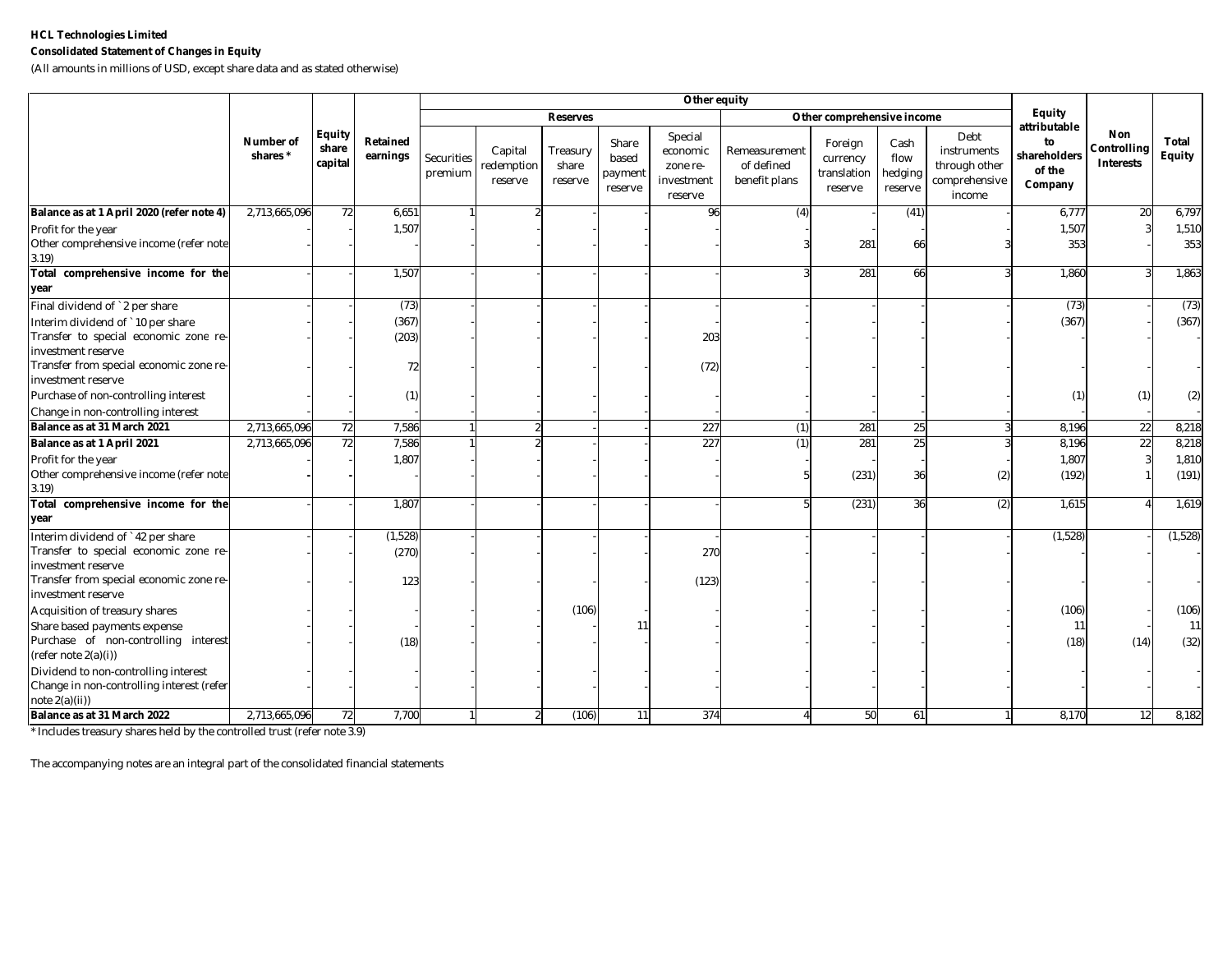**Consolidated Statement of Cash flows**

(All amounts in millions of USD, except share data and as stated otherwise)

|                                                                                                      | Year ended    |                |
|------------------------------------------------------------------------------------------------------|---------------|----------------|
|                                                                                                      | 31 March 2022 | 31 March 2021  |
|                                                                                                      |               |                |
| A. Cash flows from operating activities<br>Profit before tax                                         | 2,270         | 2,143          |
| <b>Adjustment for:</b>                                                                               |               |                |
| Depreciation, amortization and impairment expense                                                    | 580           | 623            |
| Interest income                                                                                      | (78)          | (87)           |
| Provision for doubtful debts / bad debts written off (net)                                           | 3             | 3              |
| Income on investments carried at fair value through profit or loss                                   | (13)          | (13)           |
| Profit on sale of investments carried at fair value through other comprehensive income               | (1)           |                |
| Interest expense<br>Profit on sale of property, plant and equipment (net)                            | 30<br>(2)     | 40<br>(14)     |
| Share based payments expense                                                                         | 11            |                |
| Share of loss of an associate                                                                        |               |                |
| Other non-cash charges (net)                                                                         |               | 12             |
|                                                                                                      | 2,800         | 2,707          |
| Net change in                                                                                        |               |                |
| Trade receivables                                                                                    | (376)         | 78             |
| Inventories                                                                                          | 28            | 10             |
| Other financial assets and other assets                                                              | 29            | 53             |
| Trade payables                                                                                       | 95            | 82             |
| Other financial liabilities, contract liabilities, employee benefit provisions and other liabilities | 151           | 187            |
| Cash generated from operations                                                                       | 2,727         | 3,117          |
| Income taxes paid (net of refunds)                                                                   | (462)         | (466)<br>2,651 |
| (A)<br>Net cash flow from operating activities                                                       | 2,265         |                |
| B. Cash flows from investing activities                                                              |               |                |
| Investments in bank deposits                                                                         | (352)         | (327)          |
| Proceeds from bank deposits on maturity                                                              | 384           | 25             |
| Purchase of investments in securities                                                                | (4,370)       | (2,811)        |
| Proceeds from sale/maturity of investments in securities<br>Investment in equity instruments         | 4,456         | 2,854          |
| Deposits placed with corporation                                                                     | (735)         | (898)          |
| Proceeds from maturity of deposits placed with corporation                                           | 954           | 706            |
| Investment in limited liability partnership                                                          |               | (1)            |
| Payments for business acquisitions, net of cash acquired                                             |               | (165)          |
| Net cash acquired on business acquisition (refer note 2(a)(ii))                                      | 5             |                |
| Purchase of property, plant and equipment and intangibles                                            | (221)         | (258)          |
| Proceeds from sale of property, plant and equipment                                                  | 12            | 21             |
| Investment in associate<br>Interest received                                                         | (1)<br>79     | 91             |
| Income taxes paid                                                                                    | (14)          | (12)           |
| Net cash flow from (used in) investing activities<br>(B)                                             | 197           | (775)          |
|                                                                                                      |               |                |
| C. Cash flows from financing activities                                                              |               |                |
| Proceeds from long term borrowings                                                                   | 3             | 506            |
| Repayment of long term borrowings                                                                    | (11)          | (440)          |
| Proceeds from short term borrowings<br>Repayment of short term borrowings                            | 7<br>(7)      | 110<br>(210)   |
| Payments for deferred and contingent consideration on business acquisitions                          | (50)          | (865)          |
| Purchase of non-controlling interest                                                                 | (100)         | (2)            |
| Acquisition of treasury shares                                                                       | (108)         |                |
| Dividend paid                                                                                        | (1,528)       | (440)          |
| Dividend paid to non-controlling interest                                                            |               |                |
| Interest paid                                                                                        | (9)           | (19)           |
| Payment of lease liabilities including interest                                                      | (143)         | (137)          |
| Net cash flow used in financing activities<br>(C)                                                    | (1,946)       | (1, 497)       |
| Net increase in cash and cash equivalents $(A+B+C)$                                                  | 516           | 379            |
| Effect of exchange differences on cash and cash equivalents held in foreign currency                 | (21)          | 16             |
| Cash and cash equivalents at the beginning of the year                                               | 892           | 497            |
| Cash and cash equivalents at the end of the year as per note 3.6 (a)                                 | 1,387         | 892            |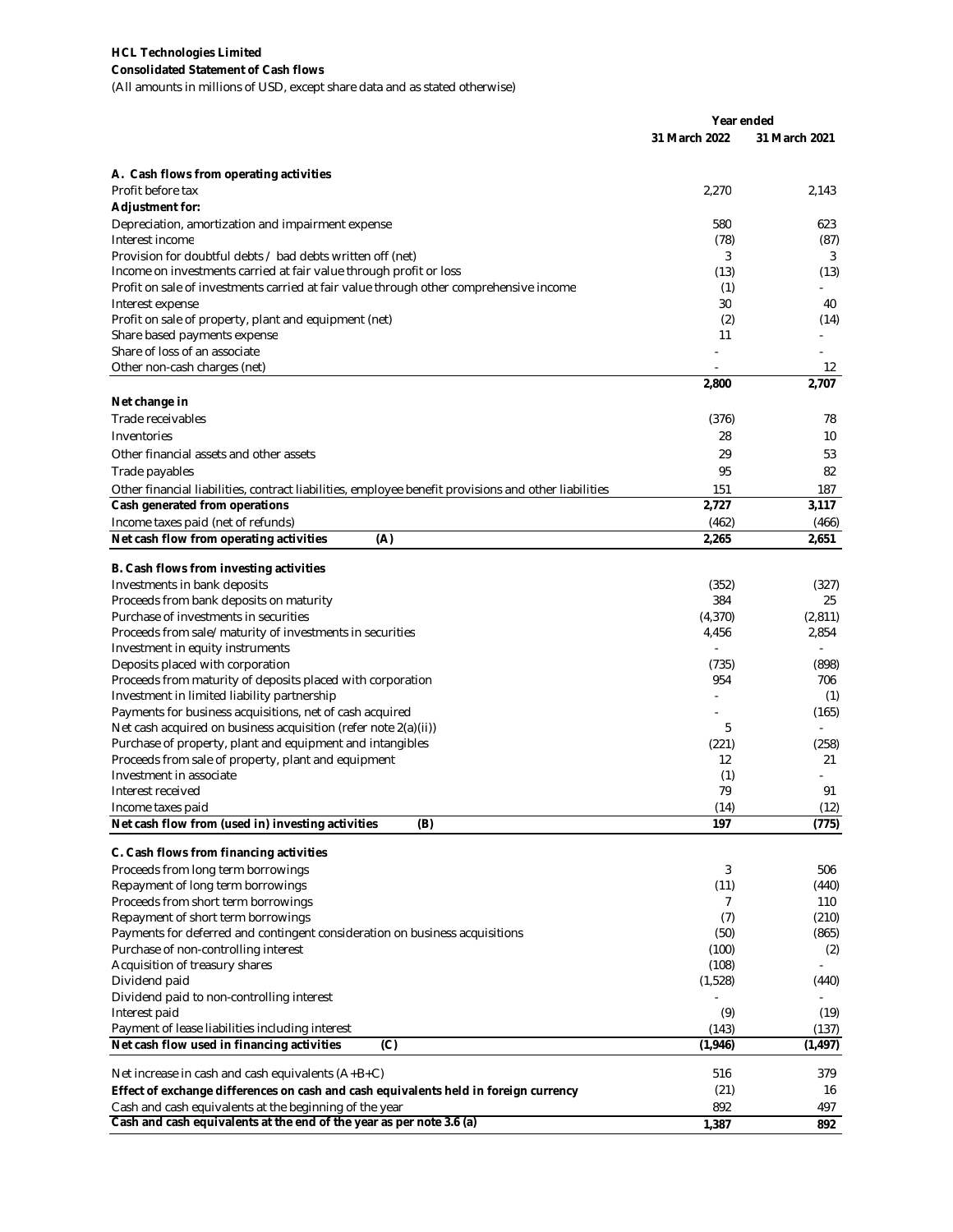### **Consolidated Statement of Cash flows**

(All amounts in millions of USD, except share data and as stated otherwise)

### **Notes:**

1. Reconciliation of liabilities arising from financing activities

|                                  | Long term   | Short term | Deferred and  |
|----------------------------------|-------------|------------|---------------|
|                                  | borrowings  | borrowings | contingent    |
|                                  | (including) | (excluding | consideration |
|                                  | current     | bank       |               |
|                                  | maturities) | overdraft) |               |
| Balance as at 1 April 2020       | 428         | 100        | 906           |
| Cashflows                        | 66          | (100)      | (865)         |
| Non cash changes                 |             |            |               |
| <b>Business combination</b>      | 30          |            |               |
| Exchange differences (net)       |             |            |               |
| Translation exchange differences | 10          |            | (2)           |
| Recognized in profit or loss     |             |            |               |
| Balance as at 31 March 2021      | 534         |            | 50            |
| Balance as at 1 April 2021       | 534         |            | 50            |
| Cashflows                        | (8)         |            | (50)          |
| Non cash changes                 |             |            |               |
| Translation exchange differences | (1)         |            |               |
| Recognized in profit or loss     |             |            |               |
| Balance as at 31 March 2022      | 526         |            |               |

2. The total amount of income taxes paid is \$476 (previous year, \$478).

3. Cash and cash equivalents includes investor education and protection fund-unclaimed dividend of \$1 (previous year, \$1).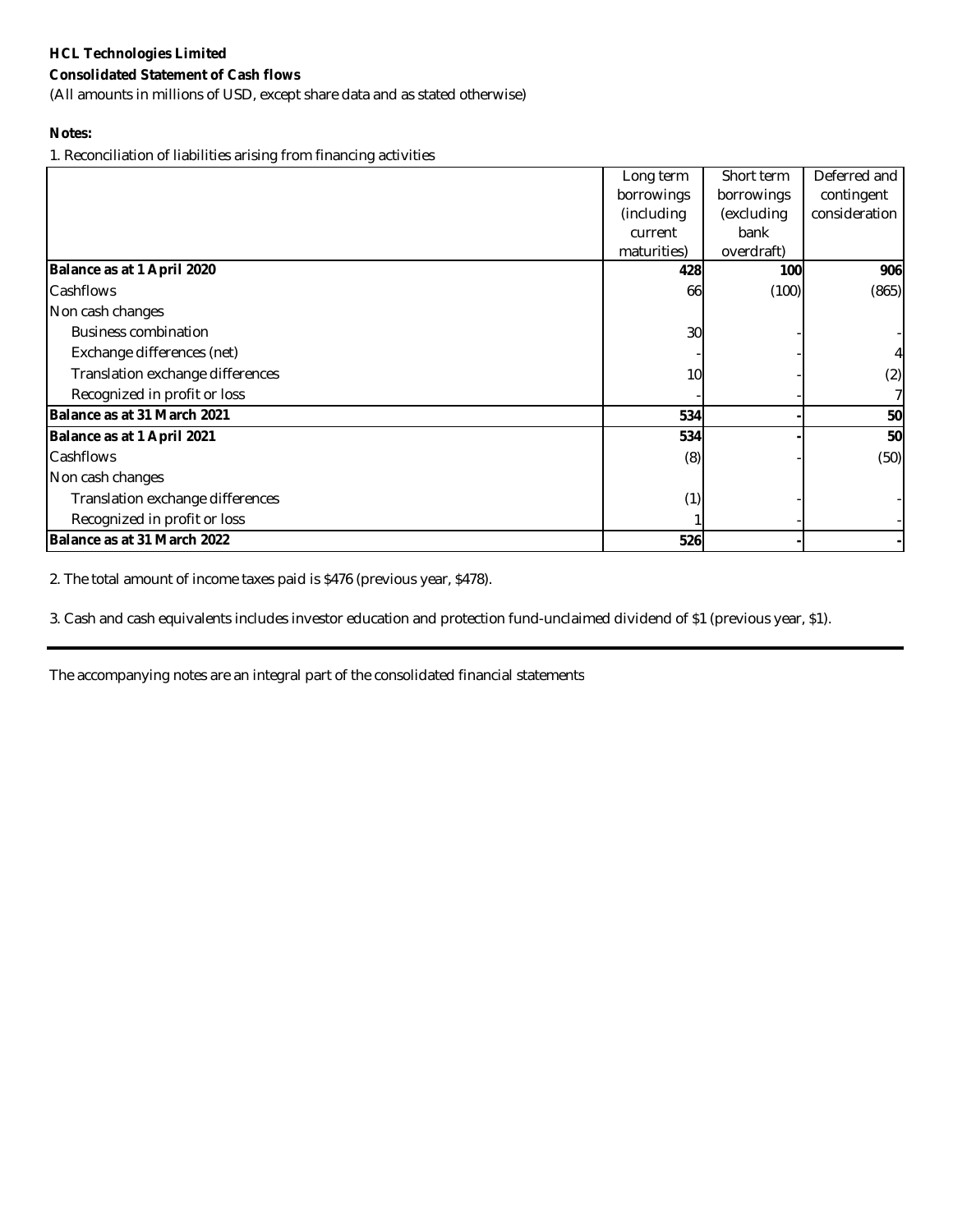(All amounts in millions of USD, except share data and as stated otherwise)

### **ORGANIZATION AND NATURE OF OPERATIONS**

HCL Technologies Limited (hereinafter referred to as "the Company" or "the Parent Company") and its subsidiaries (hereinafter collectively referred to as "the Group") are primarily engaged in providing a range of IT and business services, engineering and R&D services and products & platforms. The Company was incorporated under the provisions of the Companies Act applicable in India in November 1991, having its registered office at 806, Siddharth, 96, Nehru Place, New Delhi- 110019. The Group leverages its global technology workforce and intellectual properties to deliver solutions across following verticals - Financial Services, Manufacturing, Life Sciences & Healthcare, Public Services, Retail & CPG, Technology & Services and Telecom, Media, Publishing and Entertainment.

The consolidated financial statements for the year ended 31 March 2022 were approved and authorized for issue by the Board of Directors on 21 April 2022.

### **1. SUMMARY OF SIGNIFICANT ACCOUNTING POLICIES**

#### *(a) Basis of preparation*

These consolidated financial statements of the Group have been prepared in accordance with International Financial Reporting Standards (IFRS) as issued by the International Accounting Standards Board (IASB).

These consolidated financial statements, being the Group's first IFRS financial statements, are covered by IFRS 1, "First-time Adoption of International Financial Reporting Standards". An explanation of the effect of the transition on the Group's equity and profit in accordance with the consolidated financial statements as per Indian Accounting Standards prescribed under section 133 of the Companies Act, 2013 (Ind AS) ("Previous GAAP") to IFRS is provided in Note 4.

These consolidated financial statements have been prepared under the historical cost convention on an accrual and going concern basis, except for the following assets and liabilities which have been measured at fair value:

- a) Derivative financial instruments,
- b) Certain financial assets and liabilities (refer accounting policy regarding financial instruments),
- c) Defined benefit plans

The preparation of these consolidated financial statements has not resulted in changes to the Group's accounting policies as compared to the most recent annual consolidated financial statements prepared under Previous GAAP. Accounting policies have been applied consistently to all years presented in the consolidated financial statements including the preparation of the IFRS opening balance sheet as at 1 April 2020 (refer note 4) ('Transition date') for the purpose of transition to IFRS and as required by IFRS 1. These accounting policies have also been applied consistently for all entities in the Group considered for consolidation.

All assets and liabilities have been classified as current and non-current as per the Group's normal operating cycle of 12 months. The statement of cash flows has been prepared under indirect method.

The Group uses the US Dollars ('\$') as its reporting currency. All amounts are presented in millions rounded to whole number and amounts less than 0.50 million are presented as "-".

### *(b) Basis of Consolidation*

The consolidated financial statements comprise the financial statements of HCL Technologies Limited, the Parent Company, and its subsidiaries. Consolidation of a subsidiary begins when the Group obtains control over the subsidiary and ceases when the Group loses control of the subsidiary.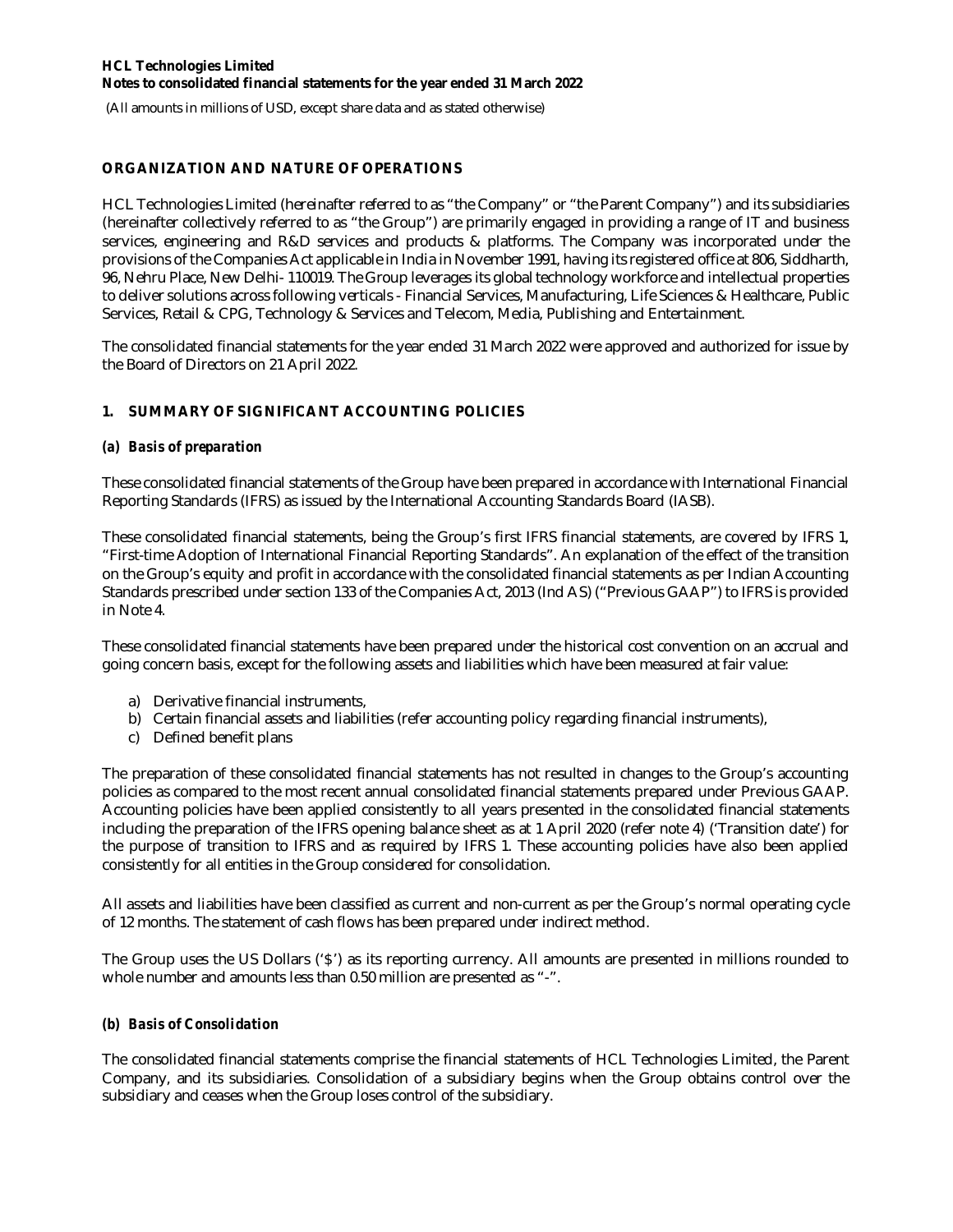(All amounts in millions of USD, except share data and as stated otherwise)

The Group controls an investee if and only if the Group has:

- a) Power over the investee (i.e. existing rights that give it the current ability to direct the relevant activities of the investee),
- b) Exposure, or rights, to variable returns from its involvement with the investee, and
- c) The ability to use its power over the investee to affect its returns.

Generally, there is a presumption that a majority of voting rights result in control. To support this presumption and when the Group has less than a majority of the voting or similar rights of an investee, the Group considers all relevant facts and circumstances in assessing whether it has power over an investee, including:

- a) The contractual arrangement with the other vote holders of the investee
- b) Rights arising from other contractual arrangements
- c) The Group's voting rights and potential voting rights

The Group re-assesses whether or not it controls an investee if facts and circumstances indicate that there are changes to one or more of the three elements of control.

The financial statements of the subsidiaries in the Group are added on a line-by-line basis and inter-company balances and transactions including unrealized gain/loss from such transactions, are eliminated upon consolidation. The consolidated financial statements are prepared by applying uniform accounting policies in use by the Group.

An associate is an entity over which the Group has significant influence, but not control or joint control over financial and operating policies. Investments in associates are accounted for using the equity method of accounting, after initially being recognized at cost. The aggregate of the Group's share of profit or loss of an associate is shown on the face of the consolidated statement of profit or loss.

### **(c)** *Use of estimates and judgements*

The preparation of consolidated financial statements in conformity with IFRS requires the management to make estimates and judgements that affect the reported amounts of assets, liabilities, revenue, expenses and other comprehensive income (OCI) that are reported and disclosed in the consolidated financial statements and accompanying notes. These estimates are based on the management's best knowledge of current events, historical experience, actions that the Group may undertake in the future and on various other assumptions that are believed to be reasonable under the circumstances. Actual results could differ from those estimates. Changes in estimates are reflected in the consolidated financial statements in the year in which the changes are made.

Significant estimates and assumptions are used for, but not limited to,

- i. Accounting for costs expected to be incurred to complete performance under fixed price projects and determination of stand-alone selling prices for each distinct performance obligation in contracts involving multiple performance obligations, refer note 1(g)
- ii. Allowance for uncollectible accounts receivables, refer note 1(t)(i)
- iii. Fair value of the consideration transferred (including contingent consideration) and fair value of the assets acquired and liabilities assumed, measured on a provisional basis in case of business combination, refer note 1(d)
- iv. Recognition of income and deferred taxes, refer note 1(i) and note 3.17
- v. Key actuarial assumptions for measurement of future obligations under employee benefit plans, refer note 1(r) and note 3.22
- vi. Estimated forfeitures in share-based compensation expense, refer note 1(s)
- vii. Useful lives of property, plant and equipment, refer note 1(j)
- viii. Lives of intangible assets, refer note 1(k)
- ix. Key assumptions used for impairment of goodwill, refer note 1(p) and note 3.2
- x. Identification of leases and measurement of lease liabilities and right of use assets, refer note 1(n)
- xi. Provisions and contingent liabilities, refer note 1(q) and note 3.25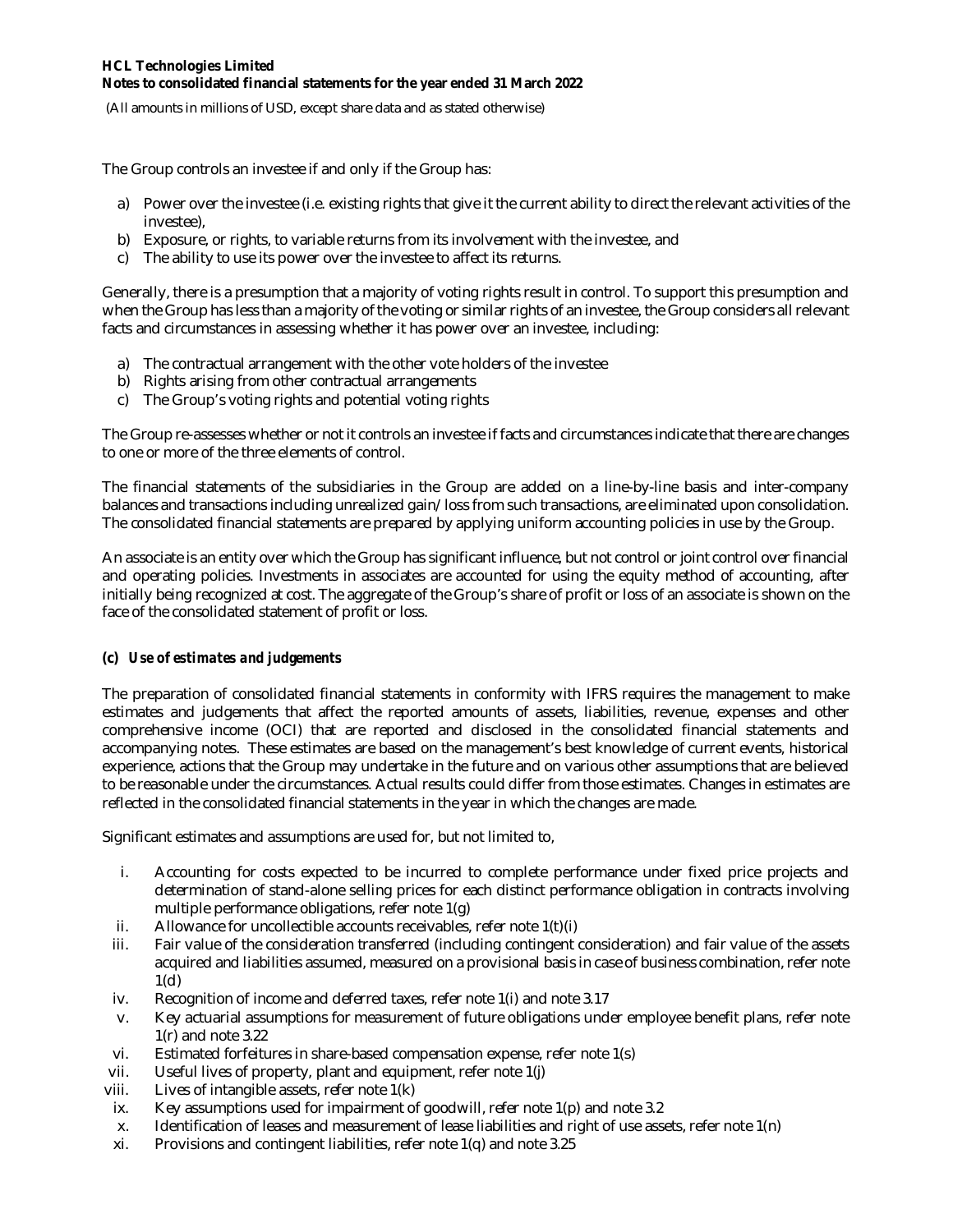(All amounts in millions of USD, except share data and as stated otherwise)

In view of pandemic relating to COVID -19, the Group has considered and taken into account internal and external information and has performed sensitivity analysis based on current estimates in assessing the recoverability of receivables, goodwill, intangible assets, other assets, impact on revenues and costs, impact on leases and effectiveness of its hedging relationships, including but not limited to the assessment of liquidity and going concern assumption and believes that the impact of COVID-19 is not material to these consolidated financial statements. However, the actual impact of COVID-19 on the Group's consolidated financial statements may differ from that estimated and the Group will continue to closely monitor any material changes to future economic conditions.

### *(d) Business combinations and goodwill*

In accordance with the provisions of IFRS 1 related to first time adoption of IFRS, the Group has elected to apply IFRS accounting for business combinations prospectively from the transition date. As such, Previous GAAP balances relating to business combinations entered into before that date, including goodwill, have been carried forward (please refer note 4).

Business combinations are accounted for using the acquisition method. The cost of an acquisition is the aggregate of the consideration transferred measured at fair value at the acquisition date and the amount of any noncontrolling interest in the acquiree. For each business combination, the Group measures the non-controlling interest in the acquiree at fair value. Acquisition related costs are expensed as incurred.

Any contingent consideration to be transferred by the acquirer is recognized at fair value at the acquisition date. Contingent consideration classified as financial liability is measured at fair value with changes in fair value recognized in the statement of profit or loss.

Goodwill is initially measured at cost, being the excess of the aggregate of the consideration transferred and the amount recognized for non-controlling interest, and any previous interest held, over the net identifiable assets acquired and liabilities assumed. If the fair value of the net assets acquired is in excess of the aggregate consideration transferred, the excess is recognized in the statement of profit or loss as bargain purchase gain after reassessing the fair values of the net assets.

### *(e) Foreign currency and translation*

The Group's consolidated financial statements are presented in US Dollars (\$) to facilitate the evaluation and comparison of Group's performance and financial position globally and the Parent Company's functional currency is Indian Rupee (INR). For each entity, the Group determines the functional currency, and items included in the financial statements of each entity are measured using that functional currency. The Group uses the direct method of consolidation and on disposal of a foreign operation the gain or loss that is reclassified to the statement of profit or loss reflects the amount that arises from using this method.

Transactions in foreign currencies are initially recorded by the Group's entities at their respective functional currency spot rates at the date of the transaction. Foreign currency denominated monetary assets and liabilities are translated to the relevant functional currency at exchange rates in effect at the balance sheet date. Exchange differences arising on settlement or translation of monetary items are recognized in the statement of profit or loss. Non-monetary assets and non-monetary liabilities denominated in a foreign currency and measured at historical cost are translated at the exchange rate prevalent at the date of initial transaction. Non-monetary assets and non-monetary liabilities denominated in a foreign currency and measured at fair value are translated at the exchange rate prevalent at the date when the fair value was determined.

Transaction gains or losses realized upon settlement of foreign currency transactions are included in determining net profit for the year. Revenue, expenses and cash-flow items denominated in foreign currencies are translated into the relevant functional currencies using the exchange rate in effect on the date of the transaction.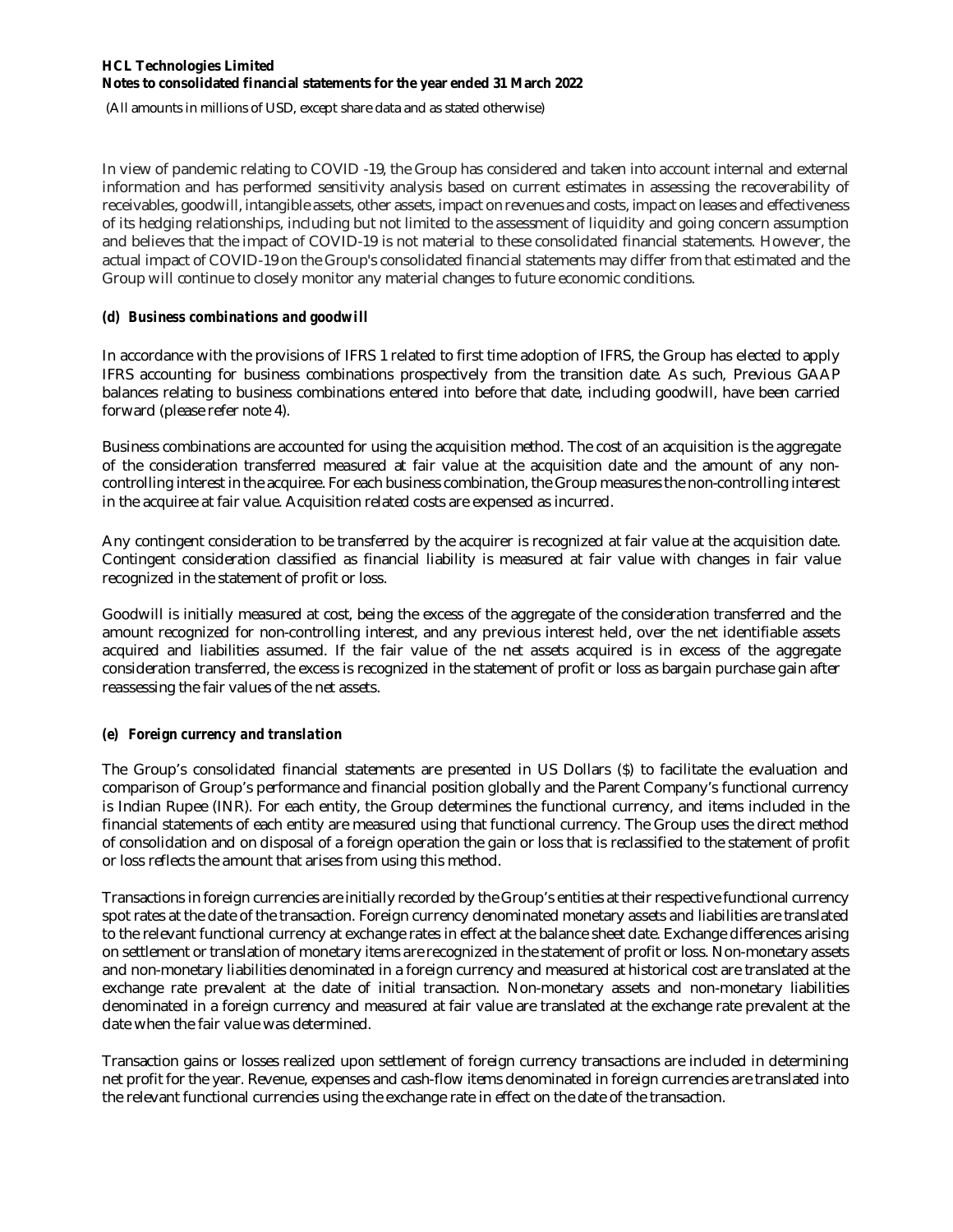(All amounts in millions of USD, except share data and as stated otherwise)

The translation of foreign operations from respective functional currency into USD (the reporting currency) for assets and liabilities is performed using the exchange rates in effect at the balance sheet date, and for revenue, expenses and cash flows is performed using an appropriate daily weighted average exchange rate for the respective years. The exchange differences arising on translation for consolidation are reported as a component of 'other comprehensive income (loss)'. On disposal of a foreign operation, the component of OCI relating to that particular foreign operation is recognized in the statement of profit or loss.

In accordance with the provisions of IFRS 1 related to first time adoption of IFRS, the Group has elected to set the foreign currency translation reserve at zero as on 1 April 2020 (please refer note 4).

### *(f) Fair value measurement*

The Group records certain financial assets and liabilities at fair value on a recurring basis. The Group determines fair values based on the price it would receive to sell an asset or pay to transfer a liability in an orderly transaction between market participants at the measurement date in the principal or most advantageous market for that asset or liability.

The Group holds certain fixed income securities, equity securities and derivatives, which must be measured using the guidance for fair value hierarchy and related valuation methodologies. The guidance specifies a hierarchy of valuation techniques based on whether the inputs to each measurement are observable or unobservable. Observable inputs reflect market data obtained from independent sources, while unobservable inputs reflect the Group's assumptions about current market conditions. The fair value hierarchy also requires an entity to maximize the use of observable inputs and minimize the use of unobservable inputs when measuring fair value. The prescribed fair value hierarchy and related valuation methodologies are as follows:

Level 1 - Quoted inputs that reflect quoted prices (unadjusted) for identical assets or liabilities in active markets.

Level 2 - Quoted prices for similar instruments in active markets, quoted prices for identical or similar instruments in markets that are not active and model-derived valuations, in which all significant inputs are directly or indirectly observable in active markets.

Level 3 - Valuations derived from valuation techniques, in which one or more significant inputs are unobservable inputs which are supported by little or no market activity.

In accordance with IFRS 13, assets and liabilities at fair value are measured based on the following valuation techniques:

- a) Market approach Prices and other relevant information generated by market transactions involving identical or comparable assets or liabilities.
- b) Income approach Converting the future amounts based on market expectations to its present value using the discounting method.
- c) Cost approach Replacement cost method.

Certain assets are measured at fair value on a non-recurring basis. These assets consist primarily of non-financial assets such as goodwill and intangible assets. Goodwill and intangible assets recognized in business combinations are measured at fair value initially and subsequently when there is an indicator of impairment, the impairment is recognized.

A fair value measurement of a non-financial asset takes into account a market participant's ability to generate economic benefits by using the asset in its highest and best use or by selling it to another market participant who would use the asset in its highest and best use.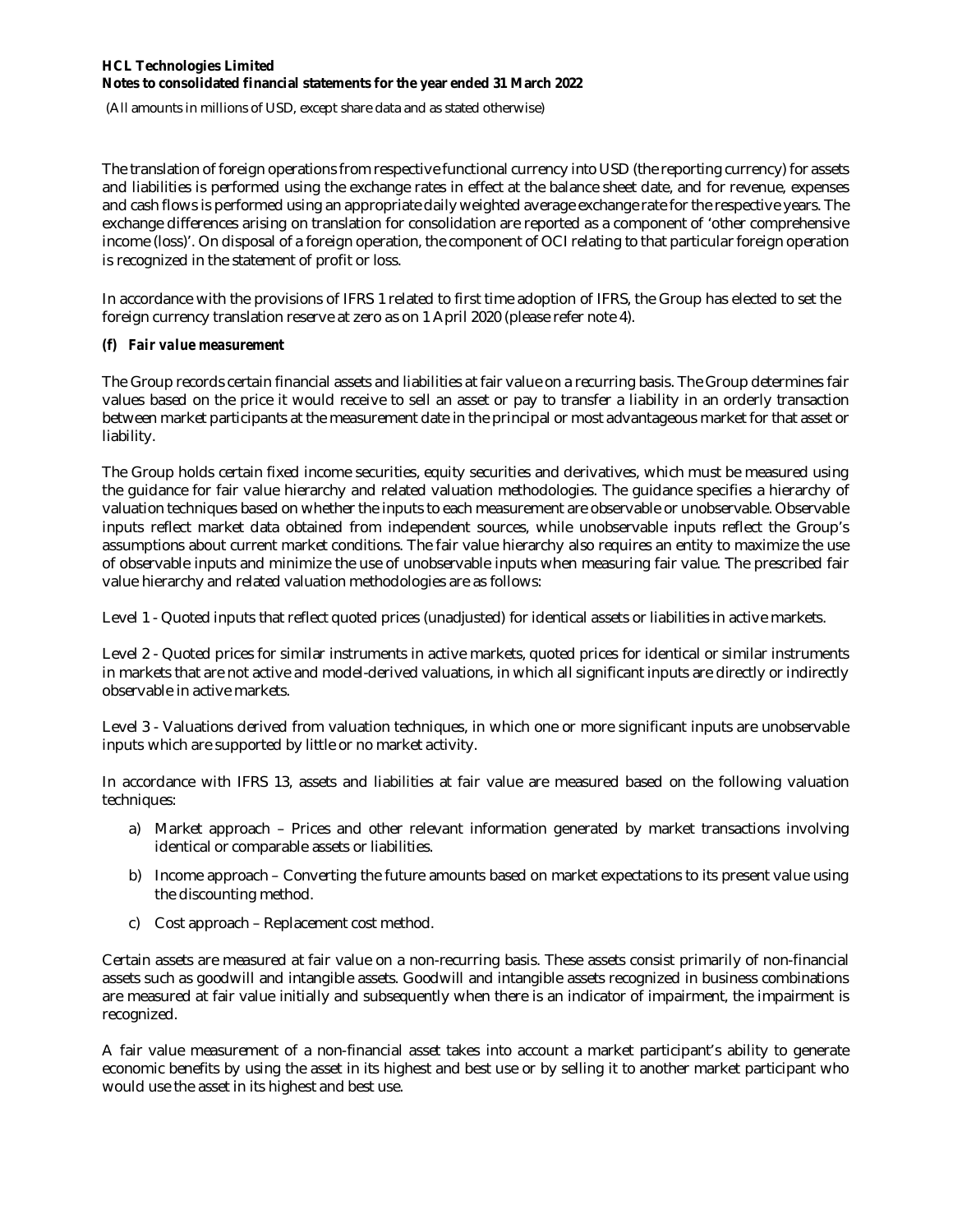(All amounts in millions of USD, except share data and as stated otherwise)

### *(g) Revenue recognition*

#### *Contracts involving provision of services and material*

Revenue is recognized when, or as, control of a promised service or good transfers to a customer, in an amount that reflects the consideration to which the Group expects to be entitled in exchange for transferring those products or services. To recognize revenues, the following five step approach is applied: (1) identify the contract with a customer, (2) identify the performance obligations in the contract, (3) determine the transaction price, (4) allocate the transaction price to the performance obligations in the contract, and (5) recognize revenues when a performance obligation is satisfied. A contract is accounted when it is legally enforceable through executory contracts, approval and commitment from all parties, the rights of the parties are identified, payment terms are defined, the contract has commercial substance and collectability of consideration is probable.

#### *Time-and-material / Volume based / Transaction based contracts*

Revenue with respect to time-and-material, volume based and transaction based contracts is recognized as the related services are performed through efforts expended, volume serviced transactions are processed etc. that correspond with value transferred to customer till date which is related to the right to invoice for services performed.

#### *Fixed Price contracts*

Revenue related to fixed price contracts where performance obligations and control are satisfied over a period of time like technology integration, complex network building contracts, system implementations and application development are recognized based on progress towards completion of the performance obligation using a cost-tocost measure of progress (i.e., percentage-of-completion (POC) method of accounting). Revenue is recognized based on the costs incurred to date as a percentage of the total estimated costs to fulfill the contract. Any revision in cost to complete would result in increase or decrease in revenue and such changes are recorded in the period in which they are identified. Provisions for estimated losses, if any, on contracts-in-progress are recorded in the period in which such losses become probable based on the current contract estimates. Contract losses are determined to be the amount by which the estimated incremental cost to complete exceeds the estimated future revenues that will be generated by the contract and are included in cost of revenues.

Revenue related to other fixed price contracts providing maintenance and support services, are recognized based on the right to invoice for services performed for contracts in which the invoicing is representative of the value being delivered. If invoicing is not consistent with value delivered, revenues are recognized as the service is performed based on the cost to cost method described above.

In arrangements involving sharing of customer revenues, revenue is recognized when the right to receive is established.

Revenue from product sales are shown net of applicable taxes, discounts and allowances. Revenue related to product with installation services that are critical to the product is recognized when installation of product at customer site is completed and accepted by the customer. If the revenue for a delivered item is not recognized for non-receipt of acceptance from the customer, the cost of the delivered item continues to be in inventory.

#### *Proprietary Software Products*

Revenue from distinct proprietary perpetual license software is recognized at a point in time at the inception of the arrangement when control transfers to the client. Revenue from proprietary term license software is recognized at a point in time for the committed term of the contract. In case of renewals of proprietary term licenses with existing customers, revenue from term license is recognized at a point in time when the renewal is agreed on signing of contracts. Revenue from support and subscription (S&S) is recognized over the contract term on a straight-line basis as the Company is providing a service of standing ready to provide support, when-and-if needed, and is providing unspecified software upgrades on a when-and-if available basis over the contract term. In case software are bundled with support and subscription either for perpetual or term based license, such support and subscription contracts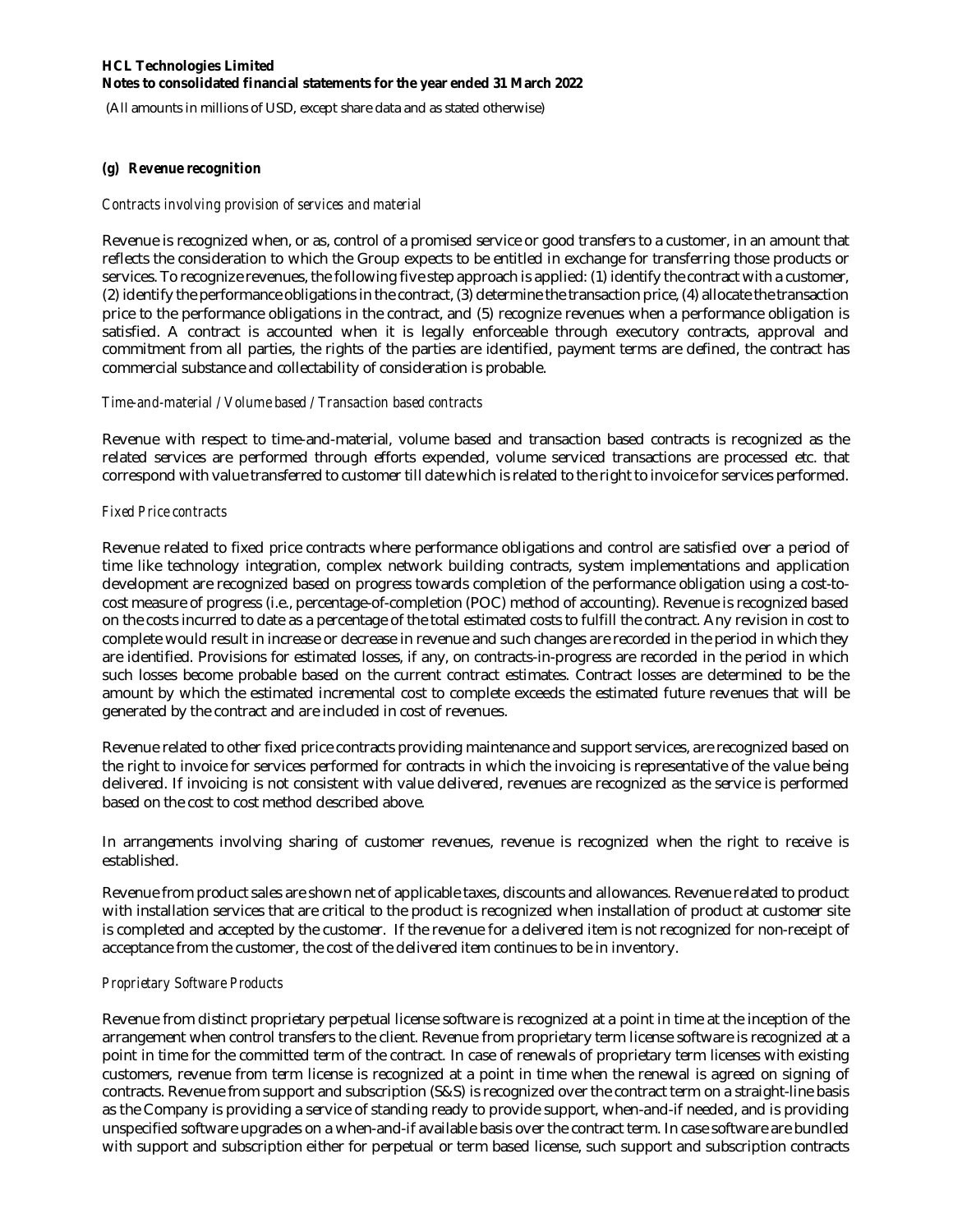(All amounts in millions of USD, except share data and as stated otherwise)

are generally priced as a percentage of the net fees paid by the customer to purchase the license and are generally recognized as revenues ratably over the contractual period that the support services are provided. Revenue from these proprietary software products is classified under sale of services.

#### *Multiple performance obligation*

When a sales arrangement contains multiple performance obligation, such as services, hardware and licensed IPs (software) or combinations of each of them, revenue for each element is based on a five step approach as defined above. To the extent a contract includes multiple promised deliverables, judgment is applied to determine whether promised deliverables are capable of being distinct and are distinct in the context of the contract. If these criteria are not met, the promised deliverables are accounted for as a combined performance obligation. For arrangements with multiple distinct performance obligations or series of distinct performance obligations, consideration is allocated among the performance obligations based on their relative standalone selling price. Standalone selling price is the price at which the Group would sell a promised good or service separately to the customer. When not directly observable, we estimate standalone selling price by using the expected cost plus a margin approach. We establish a standalone selling price range for our deliverables, which is reassessed on a periodic basis or when facts and circumstances change. If the arrangement contains obligations related to License of Intellectual property (Software) or Lease deliverable, the arrangement consideration allocated to the Software deliverables, lease deliverable as a group is then allocated to each software obligation and lease deliverable.

Revenue recognition for delivered elements is limited to the amount that is not contingent on the future delivery of products or services, future performance obligations or subject to customer-specified return or refund privileges.

Revenue from certain activities in transition services in outsourcing arrangements are not capable of being distinct or represent separate performance obligation. Revenues relating to such transition activities are classified as Contract liabilities and subsequently recognized over the period of the arrangement. Direct and incremental costs in relation to such transition activities which are expected to be recoverable under the contract and generate or enhance resources of the Company that will be used in satisfying the performance obligation in the future are considered as contract fulfillment costs classified as Deferred contract cost and recognized over the period of arrangement. Certain upfront non-recurring incremental contract acquisition costs and other upfront fee paid to customer are deferred and classified as Deferred contract cost and amortized to revenue or cost, usually on a straight line basis, over the term of the contract unless revenues are earned and obligations are fulfilled in a different pattern. The undiscounted future cash flows from the arrangement are periodically estimated and compared with the unamortized costs. If the unamortized costs exceed the undiscounted cash flow, a loss is recognized.

In instances when revenue is derived from sales of third-party vendor services, material or licenses, revenue is recorded on a gross basis when the Group is a principal to the transaction and net of costs when the Group is acting as an agent between the customer and the vendor. Several factors are considered to determine whether the Group is a principal or an agent, most notably being group controls the goods or service before it is transferred to customer, latitude in deciding the price being charged to customer. Revenue is recognized net of discounts and allowances, value-added and service taxes, and includes reimbursement of out-of-pocket expenses, with the corresponding outof-pocket expenses included in cost of revenues.

Volume discounts, or any other form of variable consideration is estimated using either the sum of probability weighted amounts in a range of possible consideration amounts (expected value), or the single most likely amount in a range of possible consideration amounts (most likely amount), depending on which method better predicts the amount of consideration realizable. Transaction price includes variable consideration only to the extent it is probable that a significant reversal of revenues recognized will not occur when the uncertainty associated with the variable consideration is resolved. Our estimates of variable consideration and determination of whether to include estimated amounts in the transaction price may involve judgment and are based largely on an assessment of our anticipated performance and all information that is reasonably available to us.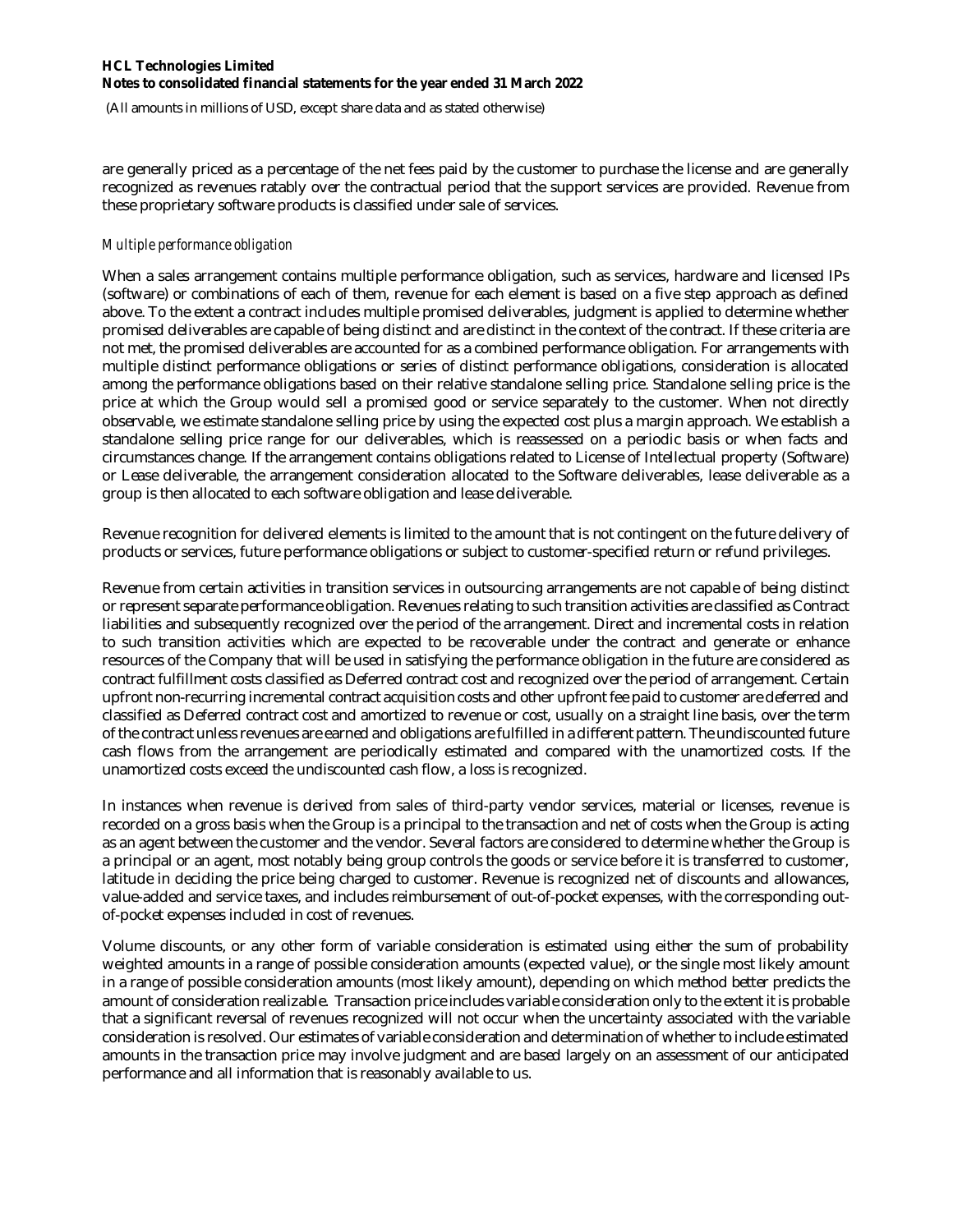(All amounts in millions of USD, except share data and as stated otherwise)

Revenue recognized but not billed to customers is classified either as contract assets or unbilled receivables in the consolidated balance sheet. Contract assets primarily relate to unbilled amounts on those contracts utilizing the cost to cost method of revenue recognition and right to consideration is not unconditional. Contract assets are recognized where there is excess of revenue over the billings. Unbilled receivables represent contracts where right to consideration is unconditional (i.e. only the passage of time is required before the payment is due). A contract liability arises when there is excess billing over the revenue recognized.

Revenue from sales-type leases is recognized when risk of loss has been transferred to the client and there are no unfulfilled obligations that affect the final acceptance of the arrangement by the client.

Interest attributable to sales-type leases and direct financing leases included therein is recognized on an accrual basis using the effective interest method and is recognized as other income.

#### *Interest income*

Interest income for all financial instruments measured at amortized cost is recorded using the effective interest rate (EIR). EIR is the rate that exactly discounts the estimated future cash payments or receipts over the expected life of the financial instrument or a shorter period, where appropriate, to the gross carrying amount of the financial asset or to the amortized cost of a financial liability. When calculating the EIR, the Group estimates the expected cash flows by considering all the contractual terms of the financial instrument but does not consider the expected credit losses. Interest income is included in other income in the statement of profit or loss.

### *(h) Cost recognition*

Costs and expenses are recognised when incurred and have been classified according to their primary functions in the following categories:

#### **Cost of revenue**

These costs primarily include employee compensation including stock based compensation of personnel engaged in providing services, travel expenses, outsourcing costs, cost of hardware and software licenses, facility expenses, communication expenses and any other directly attributable expenses.

### **Research and development expenses**

These costs primarily include employee compensation including stock based compensation for personnel engaged in research and development activities, travel expenses, communication expenses and facility expenses for these employees.

### **Selling, general and administrative expenses**

These costs primarily include employee compensation including stock based compensation for management, sales, marketing and enabling personnel, travel expenses, advertising, business promotion expenses, bad debts and advances written off, allowance for doubtful trade receivables and advances, facility expenses for these employees.

### *(i) Income taxes*

Income tax expense comprises current and deferred income tax.

Income tax expense is recognized in the statement of profit or loss except to the extent that it relates to items recognized directly in equity, in which case it is recognized in equity. Current income tax for current and prior periods is recognized at the amount expected to be paid to or recovered from the tax authorities, using the tax rates and tax laws that have been enacted or substantively enacted by the balance sheet date. Provision for income tax includes the impact of provisions established for uncertain income tax positions.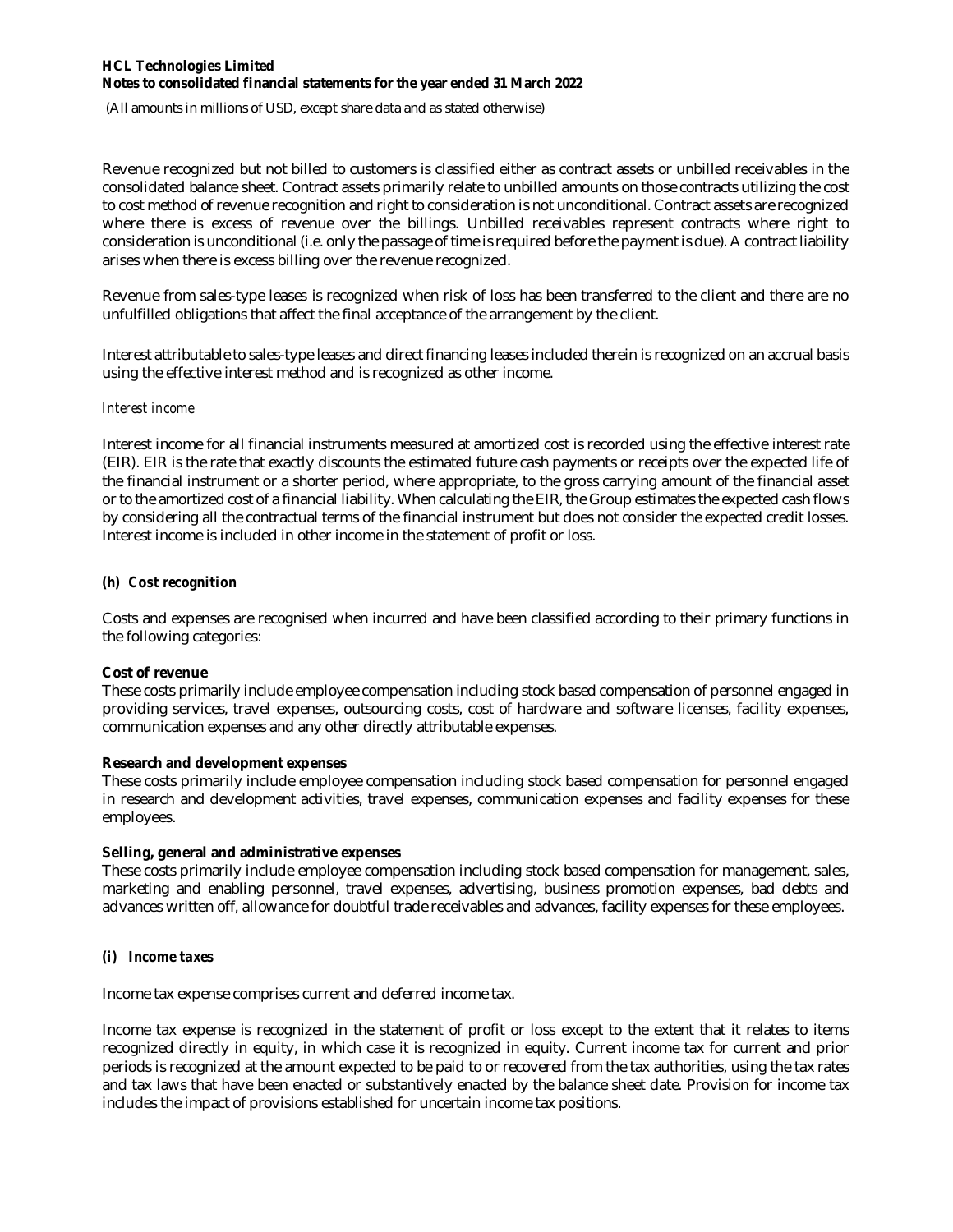(All amounts in millions of USD, except share data and as stated otherwise)

Deferred income tax assets and liabilities recognized for all temporary differences arising between the tax bases of assets and liabilities and their carrying amounts in the financial statements. Deferred income tax assets and liabilities are recognized for those temporary differences which originate during the tax holiday period and are reversed after the tax holiday period. For this purpose, reversal of timing differences is determined using first-in-first-out method. Deferred tax assets are reviewed at each reporting date and are reduced to the extent that it is no longer probable that the related tax benefit will be realized. Deferred income tax assets and liabilities are measured using tax rates and tax laws that have been enacted or substantively enacted by the balance sheet date and are expected to apply to taxable income in the years in which those temporary differences are expected to be recovered or settled.

Deferred tax assets and deferred tax liabilities are offset, if a legally enforceable right exists to set off current tax assets against current tax liabilities and the deferred taxes relate to the same taxable entity and the same taxation authority.

The effect of changes in tax rates on deferred income tax assets and liabilities is recognized as income or expense in the year that includes the enactment or the substantive enactment date. A deferred income tax asset is recognized to the extent that it is probable that future taxable profit will be available against which the deductible temporary differences and tax losses can be utilized. Deferred income taxes are not provided on the undistributed earnings of subsidiaries and branches where it is expected that the earnings of the subsidiary or branch will not be distributed in the foreseeable future.

Tax benefits acquired as part of a business combination, but not satisfying the criteria for separate recognition at that date, are recognized subsequently if new information about facts and circumstances change. The adjustment is either treated as a reduction in goodwill (as long as it does not exceed goodwill) if it was incurred during the measurement period or recognized in the statement of profit or loss.

In some tax jurisdictions, the amount of tax deductions on share based payments to employees are different from the related cumulative remuneration expenses. If the amount of the tax deduction (or estimated future tax deduction) exceeds the amount of the related cumulative remuneration expense, such excess amount of tax deduction and the associated tax benefit is recognized directly in retained earnings.

### *(j) Property, plant and equipment*

Property, plant and equipment are stated at cost less accumulated depreciation and impairment losses, if any. Cost comprises the purchase price and directly attributable cost of bringing the asset to its working condition for its intended use. Any trade discounts and rebates are deducted in arriving at the purchase price. The Group identifies and determines separate useful lives for each major component of the property, plant and equipment, if they have a useful life that is materially different from that of the asset as a whole.

Expenses on existing property, plant and equipment, including day-to-day repairs, maintenance expenditure and cost of replacing parts, are charged to the statement of profit or loss for the year during which such expenses are incurred.

Gains or losses arising from derecognition of assets are measured as the difference between the net disposal proceeds and the carrying amount of the asset and are recognized in the statement of profit or loss when the asset is derecognized.

Property, plant and equipment under construction and cost of assets not ready for use at the year-end are disclosed as capital work- in- progress.

Depreciation on property, plant and equipment is provided on the straight-line method over their estimated useful lives, as determined by the management. Depreciation is charged on a pro-rata basis for assets purchased/sold during the year.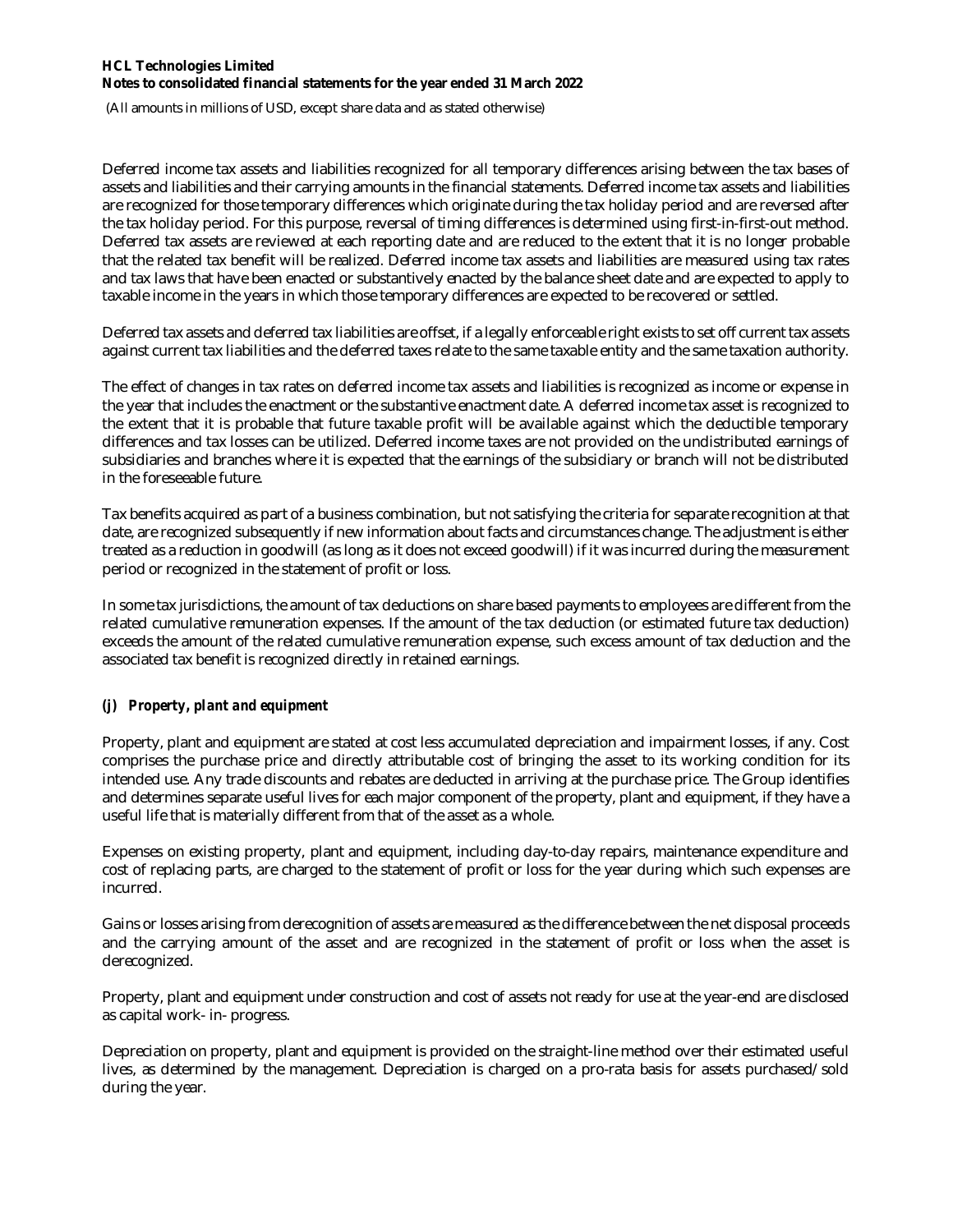(All amounts in millions of USD, except share data and as stated otherwise)

The management's estimates of the useful lives of various assets for computing depreciation are as follows:

| <b>Asset description</b>                                                   | <b>Asset life (in years)</b> |
|----------------------------------------------------------------------------|------------------------------|
| <b>Buildings</b>                                                           | 20                           |
| Plant and equipment (including air conditioners, electrical installations) | 10                           |
| Office equipment                                                           | 5                            |
| Computers and networking equipment                                         | $4-5$                        |
| Furniture and fixtures                                                     | 7                            |
| <b>Vehicles</b>                                                            | 5                            |

The useful lives as given above best represent the period over which the management expects to use these assets, based on technical assessment.

The residual values, useful lives and methods of depreciation of property, plant and equipment are reviewed at each financial year-end and adjusted prospectively, if appropriate.

### *(k) Intangible assets*

Intangible assets acquired separately are measured on initial recognition at cost. The cost of intangible assets acquired in a business combination is measured at their fair value at the date of acquisition. Subsequently, following initial recognition, intangible assets are carried at cost less any accumulated amortization and accumulated impairment losses.

Intangible assets are amortized over the useful life and assessed for impairment whenever there is an indication that the intangible asset may be impaired. The amortization period and the amortization method for an intangible asset with a finite useful life are reviewed at least at the end of each reporting year. Changes in the expected useful life or the expected pattern of consumption of future economic benefits embodied in the asset are considered to modify the amortization period or method, as appropriate, and are treated as changes in accounting estimates. The amortization expense on intangible assets with finite lives is recognized in the statement of profit or loss.

Gains or losses arising from derecognition of an intangible asset are measured as the difference between the net disposal proceeds and the carrying amount of the asset and are recognized in the statement of profit or loss when the asset is derecognized.

The intangible assets are amortized over the estimated useful life of the assets as mentioned below except certain Licensed IPRs which include the right to modify, enhance or exploit are amortized in proportion to the expected benefits over the useful life which could range up to 15 years:

| <b>Asset description</b>                                                         | Asset life (in years) |
|----------------------------------------------------------------------------------|-----------------------|
| Software                                                                         |                       |
| Licensed IPRs                                                                    | 5 to 15               |
| Customer relationships                                                           | 1 to 10               |
| Customer contracts                                                               | $0.5$ to 3            |
| Technology                                                                       | 5 to 15               |
| Others (includes intellectual property rights, brand and non-compete agreements) | $2$ to 6              |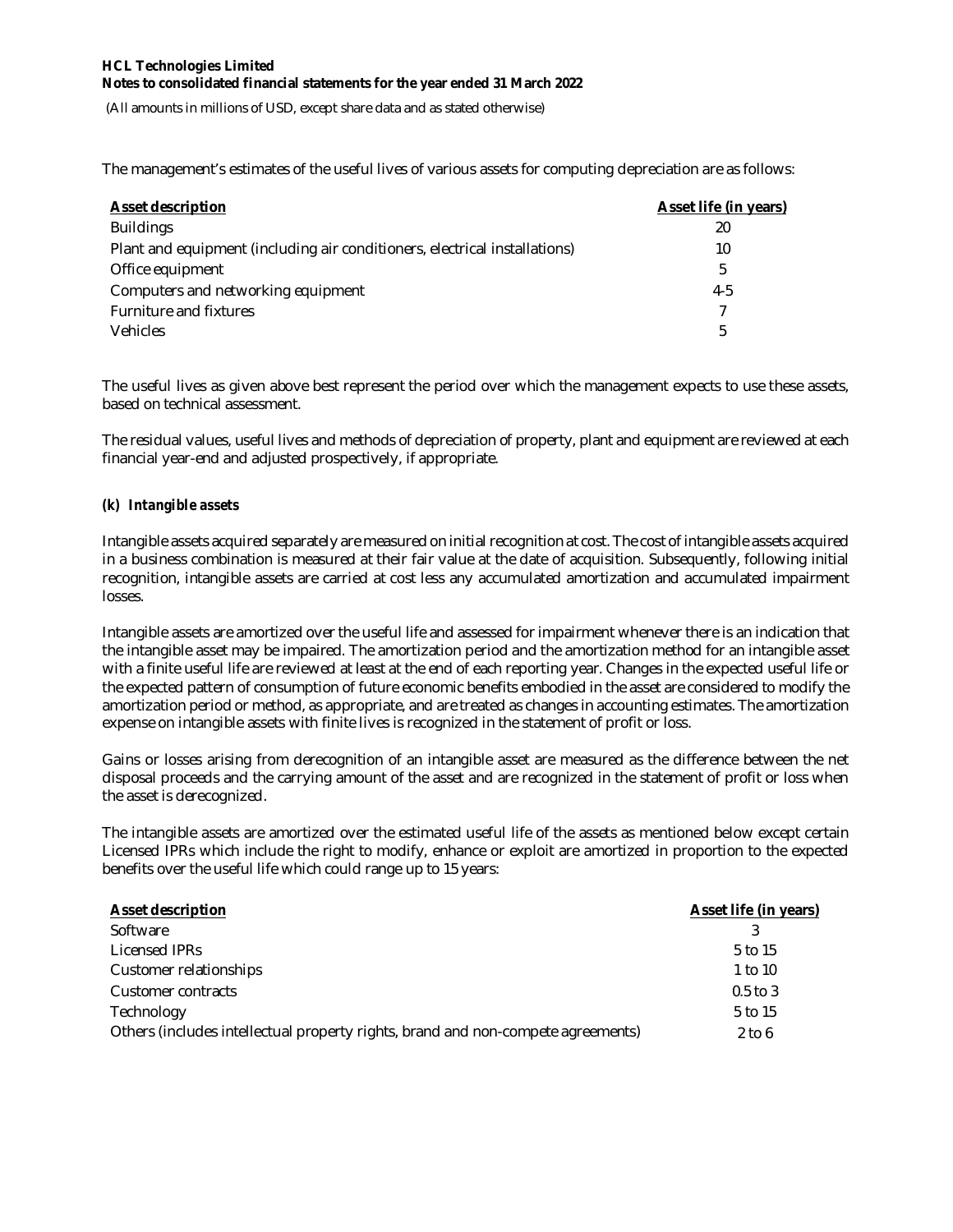(All amounts in millions of USD, except share data and as stated otherwise)

### *(l) Research and development costs*

Research costs are expensed as incurred. Development expenditure, on an individual project, is recognized as an intangible asset when the Group can demonstrate:

- The technical feasibility of completing the intangible asset so that it will be available for use or sale
- Its intention to complete and its ability and intention to use or sell the asset
- How the asset will generate future economic benefits
- The availability of resources to complete the asset
- The ability to measure reliably the expenditure during development

Subsequently, following initial recognition of the development expenditure as an asset, the cost model is applied requiring the asset to be carried at cost less any accumulated amortization and accumulated impairment losses. Amortization of the asset begins when development is complete and the asset is available for use. It is amortized over the period of expected future benefit. Amortization expense is recognized in the statement of profit or loss. During the period of development, the asset is tested for impairment annually.

### *(m) Borrowing costs*

Borrowing costs directly attributable to the acquisition, construction or production of an asset that necessarily takes a substantial period of time to get ready for its intended use are capitalized as part of the cost of the asset. All other borrowing costs are expensed in the period in which they occur.

Borrowing costs consist of interest and other costs that an entity incurs in connection with the borrowing of funds.

### *(n) Leases*

A lease is a contract that contains right to control the use of an identified asset for a period of time in exchange for consideration.

#### *Group as a lessee*

Group is lessee in case of leasehold land, office space, accommodation for its employees & IT equipment. These leases are evaluated to determine whether it contains lease based on principles for the recognition, measurement, presentation and disclosure of leases for both lessees and lessors as defined in IFRS 16.

Right-of-use asset represents the Group's right to control the underlying assets under lease and the lease liability is the obligation to make the lease payments related to the underlying asset under lease. Right-of-use asset is measured initially based on the lease liability adjusted for any initial direct costs, prepaid rent, and lease incentives. Right-ofuse asset is depreciated based on straight line method over the lease term or useful life of right-of-use asset, whichever is less. Subsequently, right-of-use asset is measured at cost less any accumulated depreciation, accumulated impairment losses, if any and adjusted for any remeasurement of lease liability.

The lease liability is measured at the lease commencement date and determined using the present value of the minimum lease payments not yet paid and the Group's incremental borrowing rate, which approximates the rate at which the Group would borrow, in the country where the lease was executed. The Group has used a single discount rate for a portfolio of leases with reasonably similar characteristics. The lease payment comprises fixed payment less any lease incentives, variable lease payment that depends on an index or a rate, exercise price of a purchase option if the Group is reasonably certain to exercise the option and payment of penalties for terminating the lease, if the lease term reflects the Group exercising an option to terminate the lease. Lease liability is subsequently measured by increase the carrying amount to reflect interest on the lease liability, reducing the carrying amount to reflect the lease payment made and remeasuring the carrying amount to reflect any reassessment or modification, if any.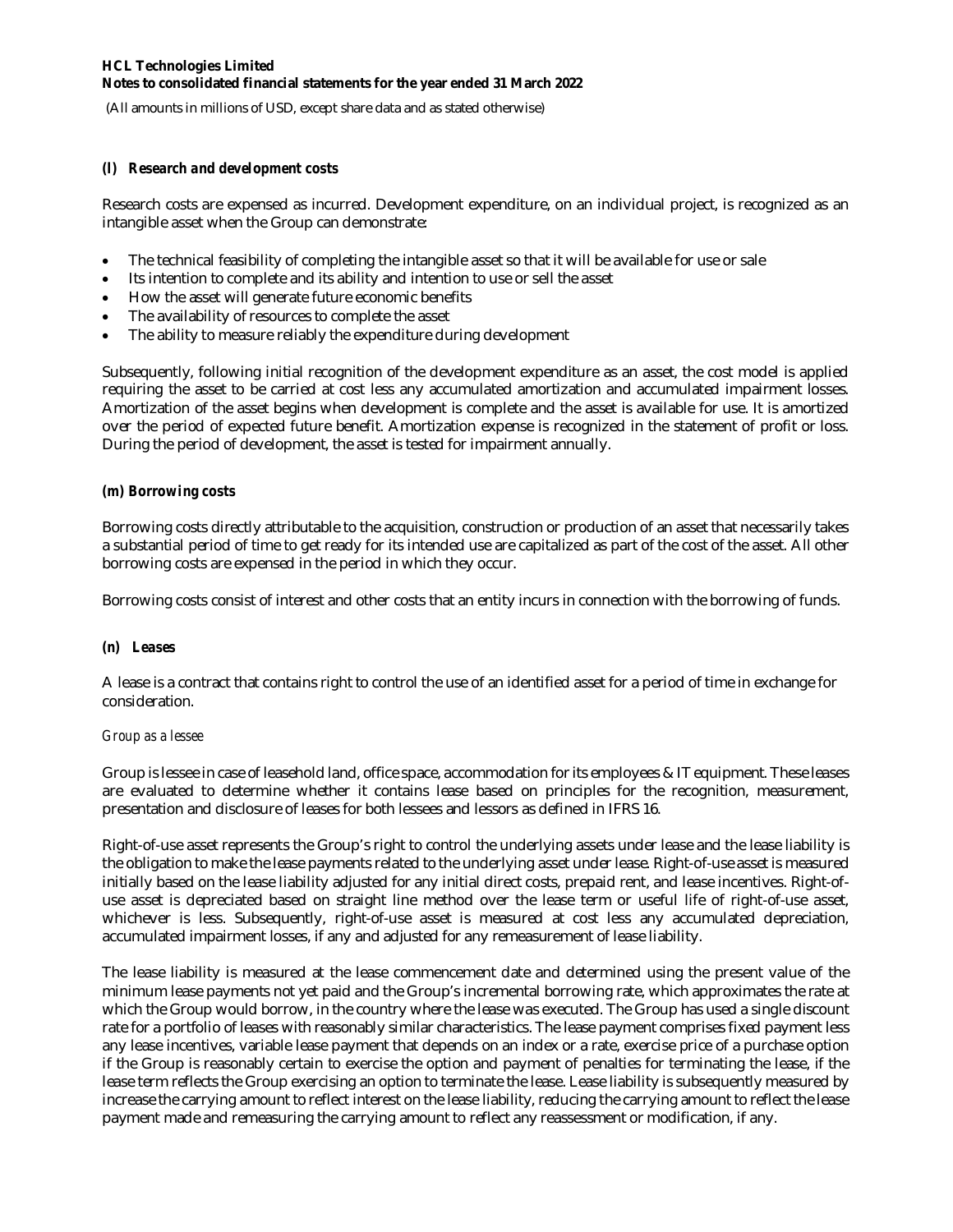(All amounts in millions of USD, except share data and as stated otherwise)

The Group has elected to not recognize leases with a lease term of 12 months or less in the consolidated balance sheet, including those acquired in a business combination, and lease costs for those short-term leases are recognized on a straight-line basis over the lease term in the consolidated statement of profit or loss. For all asset classes, the Group has elected the lessee practical expedient to combine lease and non-lease components and account for the combined unit as a single lease component in case there is no separate payment defined under the contract.

#### *Group as a lessor*

Leases in which the Group does not transfer substantially all the risks and benefits of ownership of the asset are classified as operating leases. Initial direct costs incurred in negotiating an operating lease are added to the carrying amount of the leased asset and recognized over the lease term on the same basis as rental income. Contingent rents are recognized as revenue in the year in which they are earned or contingency is resolved.

Leases in which the Group transfers substantially all the risk and benefits of ownership of the asset are classified as finance leases. Assets given under finance lease are recognized as a receivables at an amount equal to the present value of lease receivables. After initial recognition, the Group apportions lease rentals between the principal repayment and interest income so as to achieve a constant periodic rate of return on the net investment outstanding in respect of the finance leases. The interest income is recognized in the consolidated statement of profit or loss. Initial direct costs such as legal cost, brokerage cost etc. are recognized immediately in the statement of profit or loss.

When arrangements include multiple performance obligations, the Group allocates the consideration in the contract between the lease components and the non-lease components on a relative standalone selling price basis.

### **(o)** *Inventories*

Stock-in-trade, stores and spares are valued at the lower of the cost or net realizable value. Cost includes cost of purchase and other costs incurred in bringing the inventories to their present location and condition. Net realizable value is the estimated selling price in the ordinary course of business, less estimated costs of completion and estimated costs necessary to make the sale.

Cost of stock-in-trade procured for specific projects is assigned by identifying individual costs of each item. Cost of stock-in-trade, that are interchangeable and not specific to any project and cost of stores and spare parts are determined using the weighted average cost formula.

### *(p) Impairment of non-financial assets*

### *Goodwill*

Goodwill is tested annually on March 31, for impairment, or sooner whenever there is an indication that goodwill may be impaired, relying on a number of factors including operating results, business plans and future cash flows. For the purpose of impairment testing, goodwill acquired in a business combination is allocated to the Group's cash generating units (CGU) expected to benefit from the synergies arising from the business combination. A CGU is the smallest identifiable group of assets that generates cash inflows that are largely independent of the cash inflows from other assets or group of assets. Impairment occurs when the carrying amount of a CGU including the goodwill, exceeds the estimated recoverable amount of the CGU. The recoverable amount of a CGU is the higher of its fair value less cost to sell and its value-in-use. Value-in-use is the present value of future cash flows expected to be derived from the CGU. Total impairment loss of a CGU is allocated first to reduce the carrying amount of goodwill allocated to the CGU and then to the other assets of the CGU, pro-rata on the basis of the carrying amount of each asset in the CGU.

An impairment loss on goodwill recognized in the statement of profit or loss is not reversed in the subsequent period.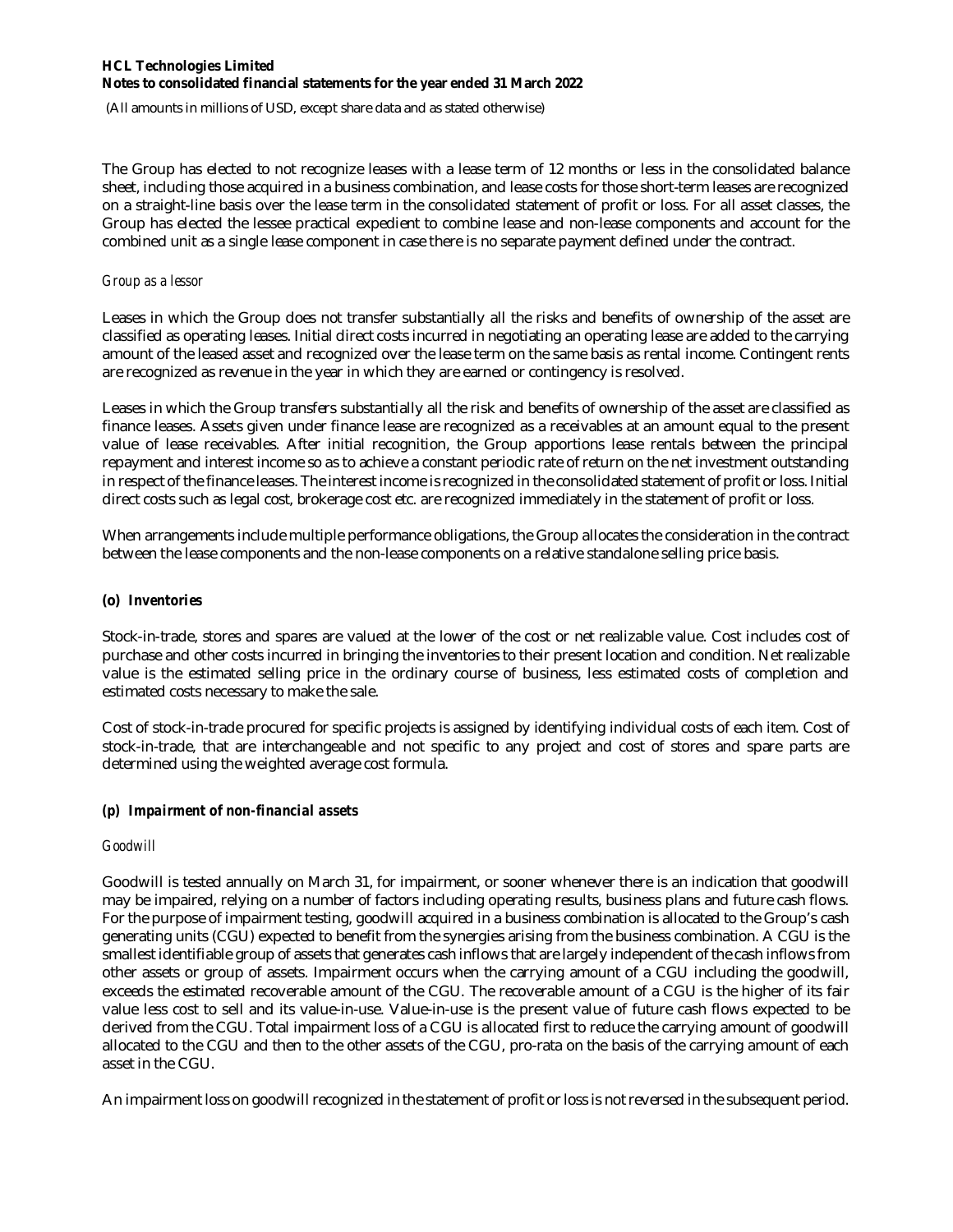(All amounts in millions of USD, except share data and as stated otherwise)

#### *Intangible assets and property, plant and equipment*

Intangible assets and property, plant and equipment are evaluated for recoverability whenever events or changes in circumstances indicate that their carrying amounts may not be recoverable. For the purpose of impairment testing, the recoverable amount (i.e. the higher of the fair value less cost to sell and the value-in-use) is determined on an individual asset basis unless the asset does not generate cash flows that are largely independent of those from other assets. In such cases, the recoverable amount is determined for the CGU to which the asset belongs. If such assets are considered to be impaired, the impairment to be recognized in the statement of profit or loss is measured by the amount by which the carrying value of the asset exceeds the estimated recoverable amount of the asset.

### *(q) Provisions and contingent liabilities*

A provision is recognized if, as a result of a past event, the Group has a present legal or constructive obligation that can be estimated reliably, and it is probable that an outflow of resources embodying economic benefits will be required to settle the obligation. If the effect of the time value of money is material, provisions are determined by discounting the expected future cash flows.

The Group uses significant judgement to disclose contingent liabilities. Contingent liabilities are disclosed when there is a possible obligation arising from past events, the existence of which will be confirmed only by the occurrence or non-occurrence of one or more uncertain future events not wholly within the control of the Group or a present obligation that arises from past events where it is either not probable that an outflow of resources will be required to settle the obligation or a reliable estimate of the amount cannot be made. Contingent assets are neither recognized nor disclosed in the financial statements.

### *(r) Retirement and other employee benefits*

- i. Provident fund: Employees of the Company and its subsidiaries in India receive benefits under the provident fund, a defined benefit plan. The employee and employer each make monthly contributions to the plan. A portion of the contribution is made to the provident fund trust managed by the Group or Government administered provident fund; while the balance contribution is made to the Government administered pension fund, a define contribution plan. For the contribution made by the Company and its subsidiaries in India to the provident fund trust managed by the Group, the Company has an obligation to fund any shortfall on the yield of the Trust's investments over the administered interest rates. The liability is actuarially determined (using the projected unit credit method) at the end of the year. The funds contributed to the Trust are invested in specific securities as mandated by law and generally consist of federal and state government bonds, debt instruments of government-owned corporations and, equity other eligible market securities.
- ii. In respect of superannuation, a defined contribution plan for applicable employees, the Company contributes to a scheme administered on its behalf by appointed fund managers and such contributions for each year of service rendered by the employees are charged to the statement of profit or loss. The Company has no further obligations to the superannuation plan beyond its contributions.
- iii. Gratuity liability: The Company and its subsidiaries in India provide for gratuity, a defined benefit plan (the "Gratuity Plan") covering eligible employees. The Gratuity Plan provides a lump sum payment to vested employees at retirement, death, incapacitation or termination of employment, of an amount based on the respective employee's base salary and the tenure of employment (subject to a maximum of \$- (INR 2 million) per employee). The liability is actuarially determined (using the projected unit credit method) at the end of each year. Actuarial gains/losses are recognized immediately in the balance sheet with a corresponding debit or credit to other comprehensive income in the year in which they occur.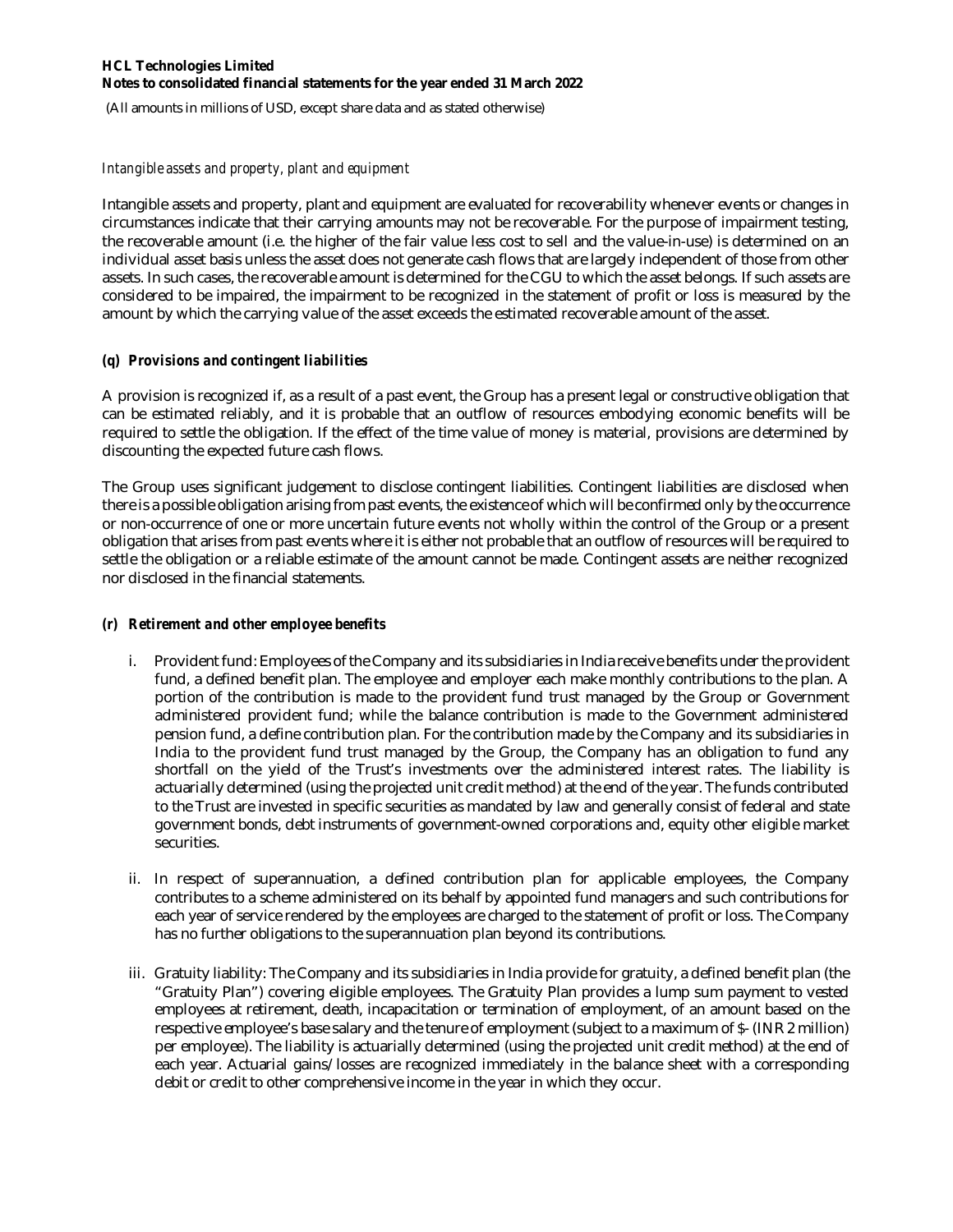(All amounts in millions of USD, except share data and as stated otherwise)

In respect to certain employees in India, the Company contributes towards gratuity liabilities to the Gratuity Fund Trust. Trustees of the Company administer contributions made to the Trust and contributions are invested in a scheme with Life Insurance Corporation of India as permitted by law.

- iv. Compensated absences: The employees of the Group are entitled to compensated absences which are both accumulating and non-accumulating in nature. The employees can carry forward up to the specified portion of the unutilized accumulated compensated absences and utilize it in future periods or receive cash at retirement or termination of employment. The expected cost of accumulating compensated absences is determined by actuarial valuation (using the projected unit credit method) based on the additional amount expected to be paid as a result of the unused entitlement that has accumulated at the balance sheet date. The expense on non-accumulating compensated absences is recognized in the statement of profit or loss in the year in which the absences occur. Actuarial gains/losses are immediately taken to the statement of profit or loss and are not deferred.
- v. State Plan: The contribution to State Plans in India, a defined contribution plan namely Employee State Insurance Fund is charged to the statement of profit or loss as and when employees render related services.
- vi. Contributions to other defined contribution plans in subsidiaries outside India are recognized as expense when employees have rendered services entitling them to such benefits.
- vii. In certain subsidiaries outside India, the Group provide retirement benefit pension plans in accordance with the local laws. The liability is actuarially determined (using the projected unit credit method) at the end of each year.

### *(s) Equity settled share based compensation*

Share-based compensation represents the cost related to share-based awards granted to employees. The Company measures share-based compensation cost at grant date, based on the estimated fair value of the award and recognizes the cost on a straight line basis (net of estimated forfeitures) over the employee's requisite service period for an award with only service condition and for an award with both service and performance condition on a straight line basis over the requisite service period for each separately vesting portion of the award, as if award was in substance, multiple awards. The Company estimates the fair value of stock options using option pricing model. The cost is recorded under the head employee benefit expense in the consolidated statement of profit or loss with corresponding increase in "Share Based Payment Reserve".

#### *(t) Financial Instruments*

A financial instrument is a contract that gives rise to a financial asset of one entity and a financial liability or equity instrument of another entity.

#### i. **Financial assets**

All financial assets are recognized initially at fair value. Transaction costs that are directly attributable to the acquisition of financial assets (other than financial assets at fair value through profit or loss) are added to the fair value measured on initial recognition of financial asset. Purchase and sale of financial assets are accounted for at trade date.

#### *Cash and cash equivalents*

Cash and cash equivalents in the balance sheet comprise cash in banks and short-term deposits and investments with an original maturity of three months or less, which are subject to an insignificant risk of changes in value. For the purposes of the cash flow statement, cash and cash equivalents are considered net of outstanding bank overdrafts that are repayable on demand and are considered part of the Group's cash management system. In the consolidated balance sheet, bank overdrafts are presented under borrowings within current liabilities.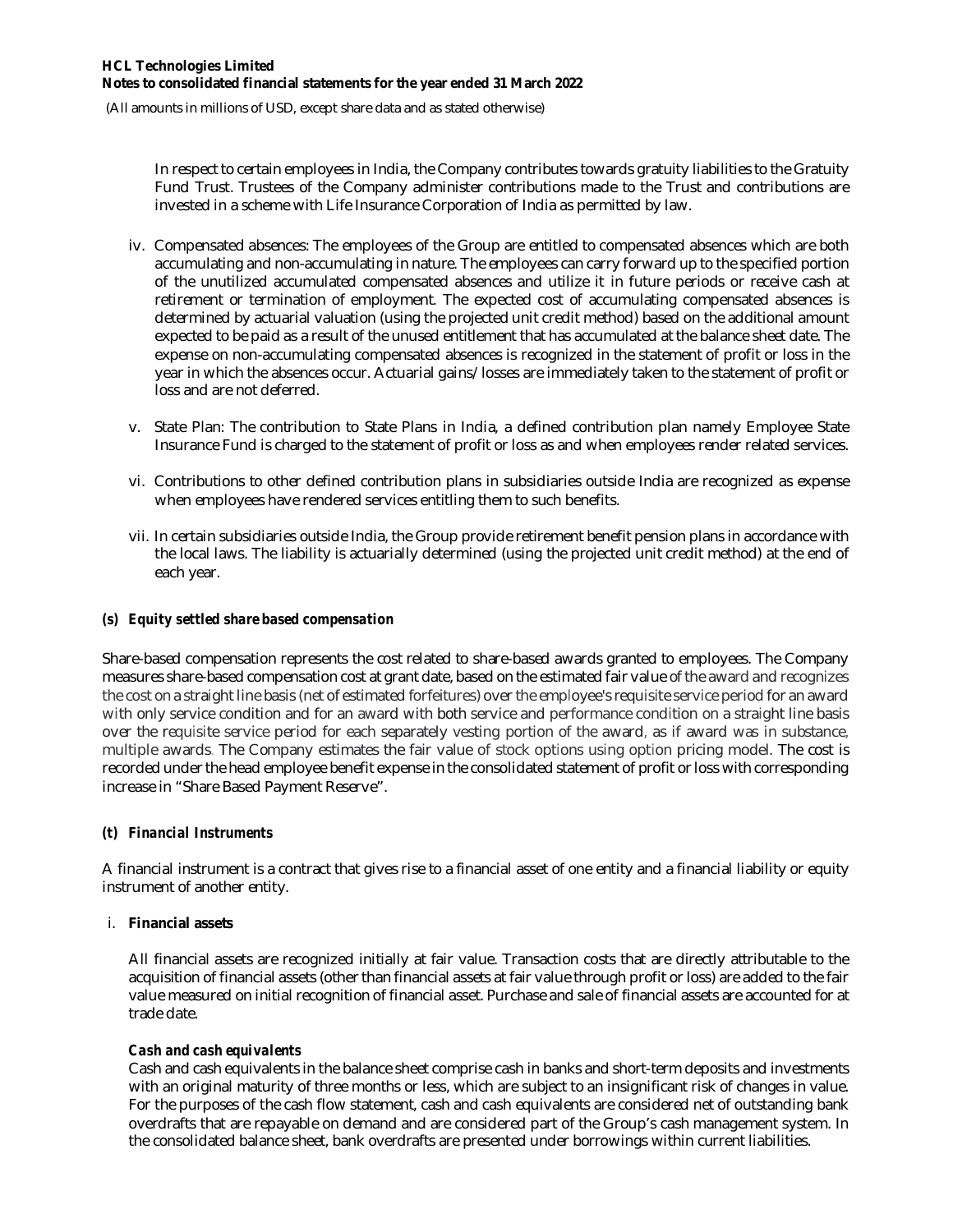(All amounts in millions of USD, except share data and as stated otherwise)

#### *Financial assets at amortized cost*

A financial asset is measured at the amortized cost if both the following conditions are met:

- a) The asset is held within a business model whose objective is to hold assets for collecting contractual cash flows, and
- b) Contractual terms of the asset give rise on specified dates to cash flows that are solely payments of principal and interest (SPPI) on the principal amount outstanding.

After initial measurement, such financial assets are subsequently measured at amortized cost using the effective interest rate (EIR) method. Amortized cost is calculated by taking into account any discount or premium on acquisition and fees or costs that are an integral part of the EIR. The EIR amortization is included in other income in the statement of profit or loss. The losses arising from impairment are recognized in the statement of profit or loss. This category includes cash and bank balances, loans, unbilled receivables, trade and other receivables.

### *Financial assets at Fair Value through Other Comprehensive Income (OCI)*

- A financial asset is classified and measured at fair value through OCI if both of the following criteria are met:
	- i. The objective of the business model is achieved both by collecting contractual cash flows and selling the financial assets, and
	- ii. The asset's contractual cash flows represent solely payments of principal and interest.

Financial asset included within the OCI category are measured initially as well as at each reporting date at fair value. Fair value movements are recognized in OCI. Interest income is recognized in statement of profit or loss for debt instruments. On derecognition of the asset, cumulative gain or loss previously recognized in OCI is reclassified from OCI to statement of profit or loss.

### *Financial assets at Fair Value through Profit or Loss*

Any financial asset, which does not meet the criteria for categorization at amortized cost or at fair value through other comprehensive income, is classified at fair value through profit or loss. Financial assets included at the fair value through profit or loss category are measured at fair value with all changes recognized in the statement of profit or loss.

### *Equity investments*

All equity instruments are initially measured at fair value and are subsequently re-measured with all changes recognized in the statement of profit or loss. In limited circumstances, investments, for which sufficient, more recent information to measure fair value is not available cost represents the best estimate of fair value within that range.

### *Derecognition of financial assets*

A financial asset is primarily derecognized when the rights to receive cash flows from the asset have expired, or the Group has transferred its rights to receive cash flows from the asset.

### *Impairment of financial assets*

The Group recognizes loss allowances using the expected credit loss (ECL) model for the financial assets which are not fair valued through profit or loss. Lifetime ECL allowance is recognized for trade receivables with no significant financing component. For all other financial assets, expected credit losses are measured at an amount equal to the 12-month ECL, unless there has been a significant increase in credit risk from initial recognition in which case they are measured at lifetime ECL. The amount of expected credit losses (or reversal) that is required to adjust the loss allowance at the reporting date is recognized in statement of profit or loss.

### ii. **Financial liabilities**

All financial liabilities are recognized initially at fair value and, in the case of loans and borrowings and payables, net of directly attributable transaction costs.

The subsequent measurement of financial liabilities depends on their classification, as described below: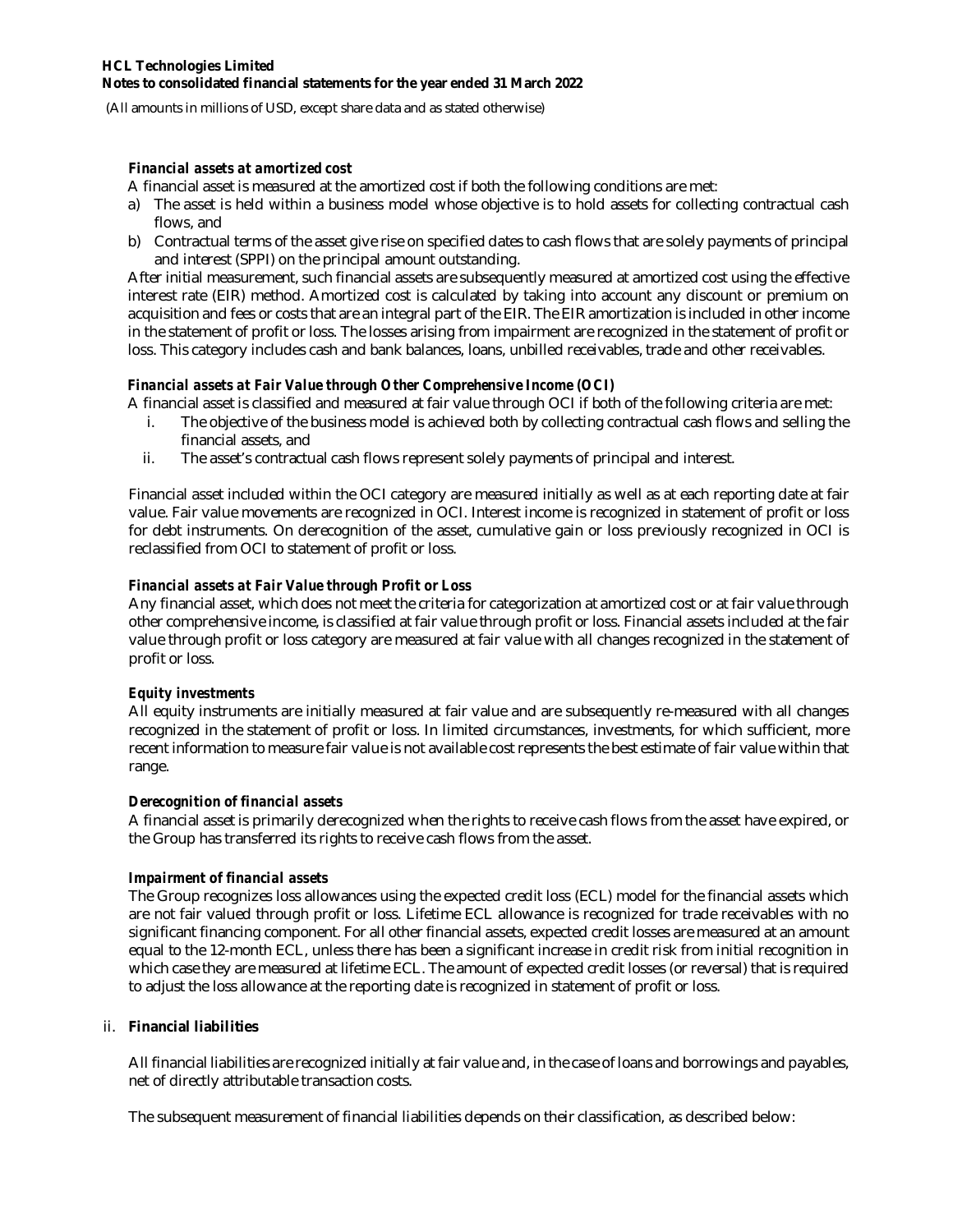(All amounts in millions of USD, except share data and as stated otherwise)

#### *Financial liabilities at fair value through profit or loss*

Financial liabilities designated upon initial recognition at fair value through profit or loss are designated as such at the initial date of recognition, and only if the criteria in IFRS 9 are satisfied. Changes in fair value of such liability are recognized in the statement of profit or loss.

#### *Financial liabilities at amortized cost*

The Group's financial liabilities at amortized cost, are initially recognized at net of transaction costs and includes trade payables, borrowings including bank overdrafts and other payables.

After initial recognition, financial liabilities are subsequently measured at amortized cost using the effective interest rate (EIR) method except for deferred consideration recognized in a business combination which is subsequently measured at fair value through profit or loss. Gains and losses are recognized in the statement of profit or loss when the liabilities are derecognized as well as through the EIR amortization process.

Amortized cost is calculated by taking into account any discount or premium on acquisition and fees or costs that are an integral part of the EIR. The EIR amortization is included as finance costs in the statement of profit or loss.

#### *Derecognition*

A financial liability is derecognized when the obligation under the liability is discharged or cancelled or expires.

#### iii. **Derivative financial instruments and hedge accounting**

Foreign exchange forward contracts and options are purchased to mitigate the risk of changes in foreign exchange rates associated with forecast transactions denominated in certain foreign currencies and interest rate swaps are entered to mitigate interest rate fluctuation risk on indebtedness.

The Group recognizes all derivatives as assets or liabilities measured at their fair value. Changes in fair value for derivatives not designated in a hedge accounting relationship are marked to market at each reporting date and the related gains (losses) are recognized in the statement of profit or loss as 'foreign exchange gains (losses)' and 'finance costs' as applicable.

The foreign exchange forward contracts, options and interest rate swaps in respect of forecasted transactions which meet the hedging criteria are designated as cash flow hedges. Changes in the fair value of derivatives (net of tax) that are designated as effective cash flow hedges are deferred and recorded in the hedging reserve account as a component of accumulated 'other comprehensive income (loss)' until the hedged transaction occurs and are then recognized in the statement of profit or loss. The ineffective portion of hedging derivatives is immediately recognized in other income (expenses) in the statement of profit or loss.

In respect of derivatives designated as hedges, the Group formally documents all relationships between hedging instruments and hedged items, as well as its risk management objective and strategy for undertaking various hedge transactions. The Group also formally assesses both at the inception of the hedge and on an ongoing basis, whether each derivative is highly effective in offsetting changes in fair values or cash flows of the hedged item. The Group determines the existence of an economic relationship between the hedging instrument and hedged item based on the currency, amount and timing of their respective cash flows.

Hedge accounting is discontinued prospectively from the last testing date when (1) it is determined that the derivative financial instrument is no longer effective in offsetting changes in the fair value or cash flows of the underlying exposure being hedged; (2) the derivative financial instrument matures or is sold, terminated or exercised; or (3) it is determined that designating the derivative financial instrument as a hedge is no longer appropriate. When hedge accounting is discontinued the deferred gains or losses on the cash flow hedge remain in 'other comprehensive income (loss)' until the forecast transaction occurs. Any further change in the fair value of the derivative financial instrument is recognized in current year earnings.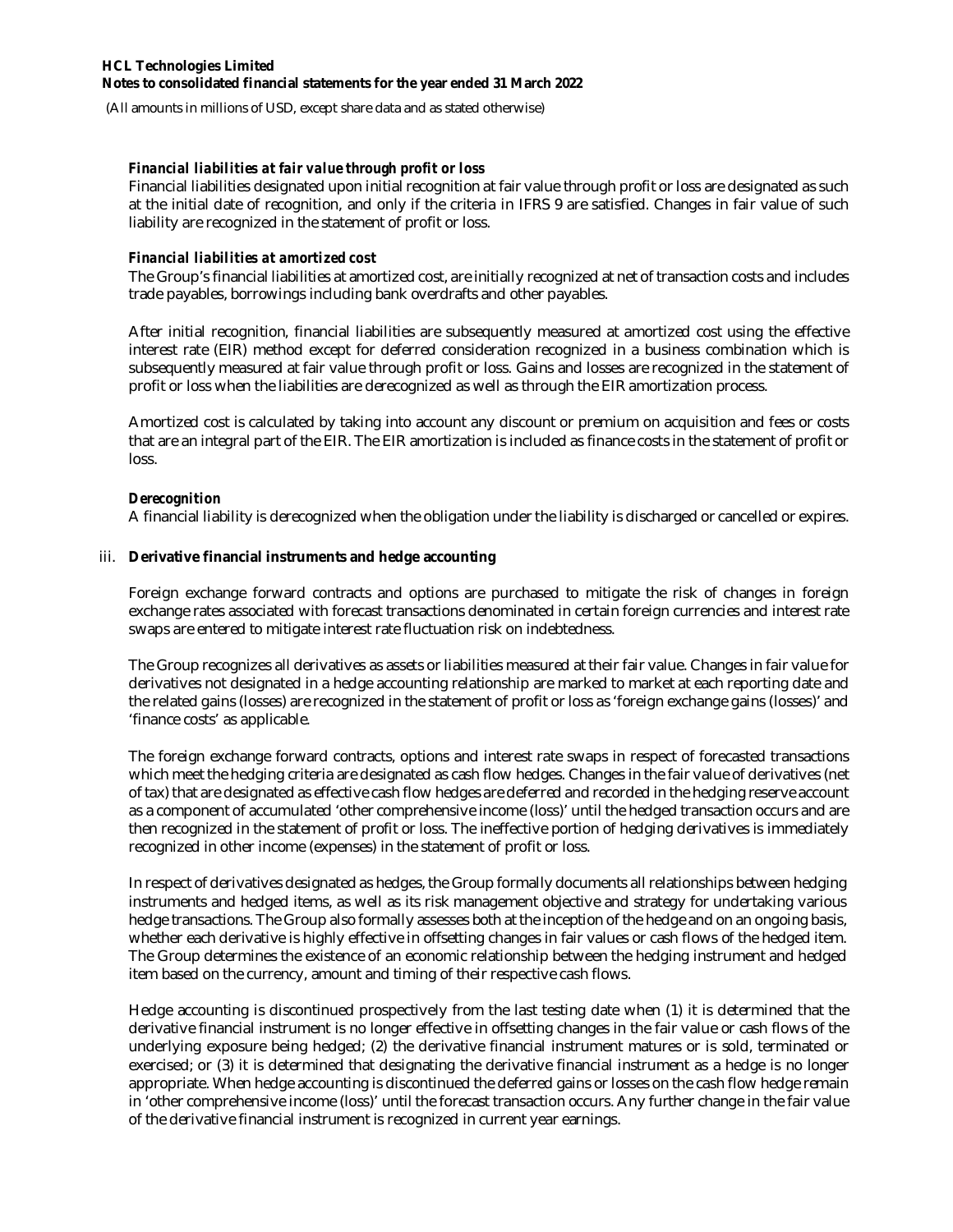(All amounts in millions of USD, except share data and as stated otherwise)

#### *Offsetting of financial instruments*

Financial assets and financial liabilities are offset and the net amount is reported in the consolidated balance sheet if there is a currently enforceable legal right to offset the recognized amounts and there is an intention to settle on a net basis to realize the assets and settle the liabilities simultaneously.

### *(u) Dividend*

Final dividend proposed by the Board of Directors is recognized upon approval by the shareholders who have the right to decrease but not increase the amount of dividend recommended by the Board of Directors. Interim dividends are recognized on declaration by the Board of Directors. Final and interim dividend excludes dividend on treasury shares.

### *(v) Earnings per share (EPS)*

Basic EPS amounts are computed by dividing the net profit attributable to the equity holders of the Parent Company by the weighted average number of equity shares outstanding during the year adjusted for treasury shares held.

Diluted EPS amounts are computed by dividing the net profit attributable to the equity holders of the Parent Company by the weighted average number of equity shares considered for deriving basic earnings per share and also the weighted average number of equity shares that could have been issued upon conversion of all dilutive potential equity shares. The diluted potential equity shares are adjusted for the proceeds receivable had the shares been actually issued at fair value (i.e. the average market value of the outstanding shares). Performance based stock unit awards are included in dilutive potential shares when they become contingently issuable and have a dilutive impact and are excluded when they are not contingently issuable. Dilutive potential equity shares are deemed converted as at the beginning of the year, unless issued at a later date. Dilutive potential equity shares are determined independently for each year presented.

The number of shares and potentially dilutive equity shares are adjusted retrospectively for all periods presented for bonus shares.

#### *(w) Nature and purpose of reserves*

#### **Treasury share reserve**

The Company's equity shares held by a trust, which is consolidated as a part of the Group, are classified as Treasury shares. Treasury shares are carried at acquisition cost and presented as a deduction from total equity as "Treasury share reserve". As and when treasury shares are transferred to employees on exercise after satisfaction of the vesting conditions, the amount received is recognized as an increase in equity, and the balance lying in "Treasury share reserve" is transferred to "Securities premium".

#### **Securities premium**

Securities premium is used to record the premium on issue of shares. The reserve can be utilized only for limited purposes such as issuance of bonus shares and buyback of shares in accordance with the provisions of the Companies Act, 2013 in India.

#### **Capital redemption reserve**

The Group recognizes cancellation of the Group's own equity instruments to capital redemption reserve.

### **Share based payment reserve**

The share based payment reserve is recognized over the vesting period at the grant date fair value of units issued to employees of the Group under the Company's restricted stock unit plan.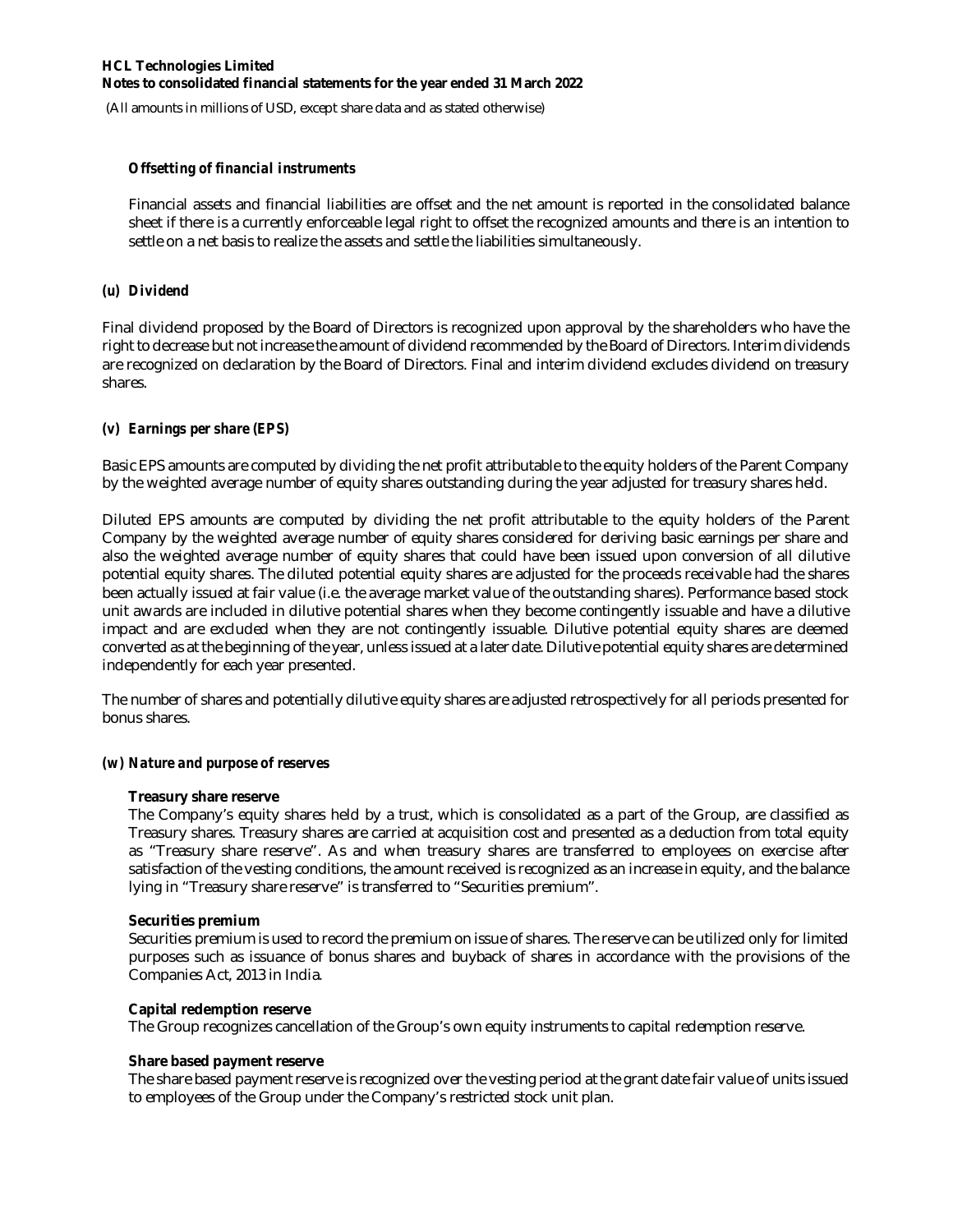(All amounts in millions of USD, except share data and as stated otherwise)

#### **Special economic zone re-investment reserve**

The Company has created special economic zone (SEZ) re-investment reserve out of profits of the eligible SEZ Units in terms of the specific provisions of Section 10AA(1) of the Income Tax Act, 1961 ("the Act") in India. The said reserve needs to be utilized by the Company for acquiring plant and machinery for the purpose of its business in terms of Section 10AA(2) of the Act for availing tax benefit. Further, during the year ended 31 March 2022, utilization also includes additional acquisition of plant and machinery in the business of the Company which was not considered as utilization earlier due to an uncertain tax position which has been settled.

#### **Remeasurement of defined benefit plans**

The Group recognizes actuarial gains/losses on defined benefit plans in the balance sheet with a corresponding debit or credit to other comprehensive income in the period in which they occur.

### **Foreign currency translation reserve**

Exchange differences arising on translation of the foreign operations are recognized in other comprehensive income as described in the accounting policy and accumulated in a separate reserve within equity. The cumulative amount is reclassified to profit or loss when the net investment is disposed-off.

#### **Cash flow hedging reserve**

For hedging foreign currency and interest rate risk, the Group uses foreign currency forward, option contracts and interest rate swaps. To the extent these hedges are effective, the change in fair value of the hedging instrument is recognized in the cash flow hedging reserve. Amounts recognized in the cash flow hedging reserve is reclassified to the statement of profit or loss when the hedged item affects profit or loss.

### **Debt instruments through other comprehensive income**

The Group recognizes changes in the fair value of debt instruments held with business objective of collect and sell in other comprehensive income. The Group transfers amounts from this reserve to the statement of profit or loss when the debt instrument is sold.

### *(x) Recently issued accounting pronouncements*

### **Onerous Contracts – Cost of Fulfilling a Contract (Amendment to IAS 37)**

In May 2020, the IASB issued Amendments to IAS 37 "Provisions, Contingent Liabilities and Contingent Assets", clarifying that the 'costs of fulfilling a contract' comprise both the incremental costs and allocation of other direct costs. The amendments are effective for the fiscal year beginning April 01, 2022 including interim periods within those fiscal years. The Group does not expect the adoption of this update to have a material impact on its consolidated financial statements.

#### **Classification of liabilities as current or non-current (Amendments to IAS 1)**

In January 2020, the IASB issued final amendments in IAS 1, which clarifies that classification of liabilities as current or non-current should be based on rights that are in existence at the end of the reporting period to defer settlement by at least twelve months. The classification is unaffected by expectations about whether an entity will exercise its right to defer settlement of a liability through any other asset or services. The amendments are effective for the fiscal year beginning April 01, 2023 including interim periods within those fiscal years and are to be applied retrospectively. The Group is currently in the process of evaluating the impact that adoption of this standard will have on its consolidated financial statements.

### **Disclosure of Accounting Policies (Amendments to IAS 1 and IFRS Practice Statement 2)**

In February 2021, IASB issued 'Disclosure of Accounting Policies (Amendments to IAS 1 and IFRS Practice Statement 2)' which intends to assist in deciding which accounting policies to disclose in the financial statements. The amendments to IAS 1 require entities to disclose their material accounting policies rather than their significant accounting policies. The amendments to IFRS Practice Statement 2 provide guidance on how to apply the concept of materiality to accounting policy disclosures. The amendments are effective for the fiscal year beginning April 01, 2023 including interim periods within those fiscal years and are to be applied retrospectively.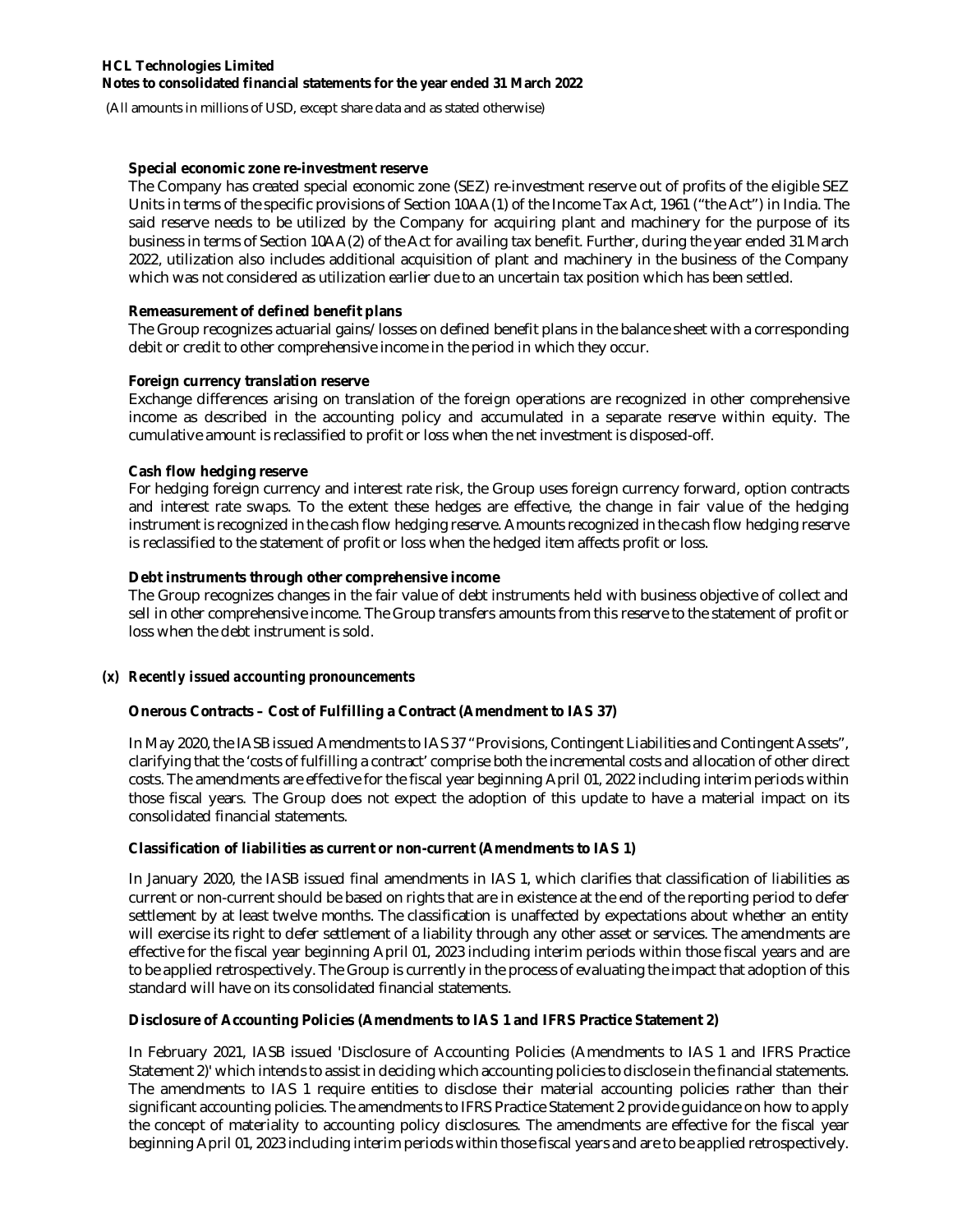(All amounts in millions of USD, except share data and as stated otherwise)

The Group is currently in the process of evaluating the impact that adoption of this standard will have on its consolidated financial statements.

#### **Definition of Accounting Estimate (Amendments to IAS 8)**

In February 2021, IASB issued 'Definition of Accounting Estimates (Amendments to IAS 8)' to help entities to distinguish between accounting policies and accounting estimates. The definition of a change in accounting estimates has been replaced with a definition of accounting estimates. Under the new definition, accounting estimates are "monetary amounts in financial statements that are subject to measurement uncertainty". Entities develop accounting estimates if accounting policies require items in financial statements to be measured in a way that involves measurement uncertainty. The amendments are effective for the fiscal year beginning April 01, 2023 including interim periods within those fiscal years and are to be applied retrospectively. The Group is currently in the process of evaluating the impact that adoption of this standard will have on its consolidated financial statements.

#### **Deferred Tax Related to Assets and Liabilities Arising from a Single Transaction (Amendments to IAS 12 Income Taxes)**

In May 2021, IASB issued 'targeted amendments to IAS 12', to specify how to account for deferred tax on transactions such as leases. The amendments clarify that lease transactions give rise to equal and offsetting temporary differences and financial statements should reflect the future tax impacts of these transactions through recognizing deferred tax. The amendments are effective for the fiscal year beginning April 01, 2023 including interim periods within those fiscal years. The Group is currently in the process of evaluating the impact that adoption of this standard will have on its consolidated financial statements.

### **2. ACQUISITIONS**

#### **a) Acquisitions in the current year**

#### **i. Acquisition of non-controlling interest in Actian Corporation**

In July 2018, the Group and Sumeru Equity Partners (SEP) had acquired Actian Corporation through a joint venture company in which the Group and SEP had 80.4% and 19.6% stake respectively. On 29 December, 2021, as per the terms of the joint venture agreement, the Group acquired the balance 19.6% stake held by SEP for a cash consideration of \$100. The total cash consideration of \$100 has been settled against financial liability of \$68 and non controlling interest of \$14 and balance \$18 has been recognized against retained earnings.

### **ii. Acquisition of gbs - Gesellschaft für Banksysteme GmbH (GBS)**

In January 2022, the Group through a wholly owned subsidiary acquired 51% shares of GBS for a total purchase consideration of \$- (EUR 99 thousand). This strategic acquisition will add an edge to Group's existing capabilities to accelerate digital transformation and further enhance HCL's scale in Germany. Purchase consideration of \$- (EUR 99 thousand) has been preliminarily allocated to cash and cash equivalent of \$5, net liabilities of \$5, and non-controlling interest of \$- (EUR 99 thousand).

### **b) Acquisitions in the previous year**

### **i. Acquisition of Cisco SON Product**

On 29 May 2020, the Group had signed a definitive agreement to acquire Cisco Self-Optimizing Network (SON) products and associated business from Cisco System, Inc., a California based Company for a consideration of \$50.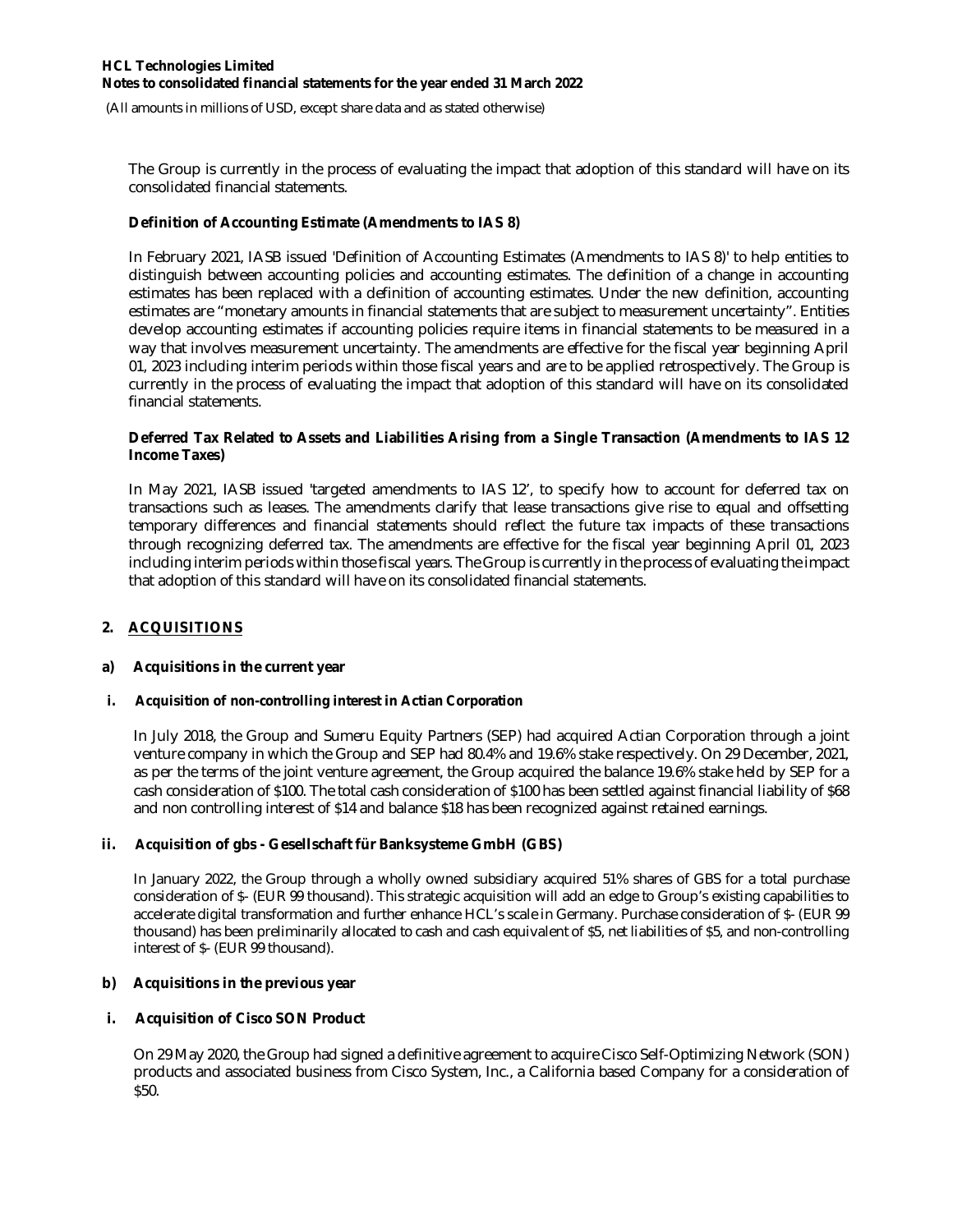(All amounts in millions of USD, except share data and as stated otherwise)

The Cisco SON technology is a powerful platform that uses machine learning and a set of applications to automate the Radio Access Network (RAN). SON is a multi-vendor multi-technology (MVMT) solution that optimizes the Radio Access Networks (RAN) for 2G-5G.

Acquisition was consummated effective 25 October 2020. The Group paid \$49 on acquisition date and balance \$1 was paid subsequently during the year ended 31 March 2021.

Total purchase consideration of \$50 was allocated based on management estimates to the acquired assets and liabilities as follows:

|                                                       | Amount |
|-------------------------------------------------------|--------|
| Recoverable from Cisco (against contract liabilities) | 10     |
| <b>Contract liabilities</b>                           | (9)    |
| Other recoverable from Cisco                          |        |
| Property plant and equipment                          |        |
| Intangible assets                                     |        |
| Technology                                            | 13     |
| Customer relationships                                | 12     |
| Customer contracts                                    |        |
| Non-compete agreements                                |        |
| Goodwill                                              | 18     |
| Total purchase consideration                          | 50     |

The resultant goodwill was considered tax deductible on the date of acquisition and was allocated to the Products & Platforms segment. This goodwill is attributable mainly to Group's ability to enhance the sale of products to customers in existing business of the Group and targeting new customers.

The table below shows the values and lives of intangible assets recognized on acquisition:

|                                | Amount | Life (Years) | <b>Basis of amortization</b>       |
|--------------------------------|--------|--------------|------------------------------------|
| Technology                     |        |              | On straight line basis             |
| Customer relationships         | 12     |              | In proportion of estimated revenue |
| Customer contracts             |        |              | In proportion of estimated revenue |
| Non-compete agreements         |        | Δ            | On straight line basis             |
| <b>Total intangible assets</b> | 28     |              |                                    |

### ii. **Acquisition of DWS Limited ("DWS")**

On 21 September 2020, the Group had announced its intent to acquire through a wholly owned subsidiary, 100% stake in DWS Limited, a leading Australian IT, business and management consulting group for \$120 (AUD 158 millions) payable in cash.

The suite of solutions provided by DWS covers, but not limited to, Digital Transformation, IT, Business and Management Consulting services, Data and Business Analytics, and Robotic Process Automation services. The acquisition was consummated on 5 January 2021 and the Group paid \$120.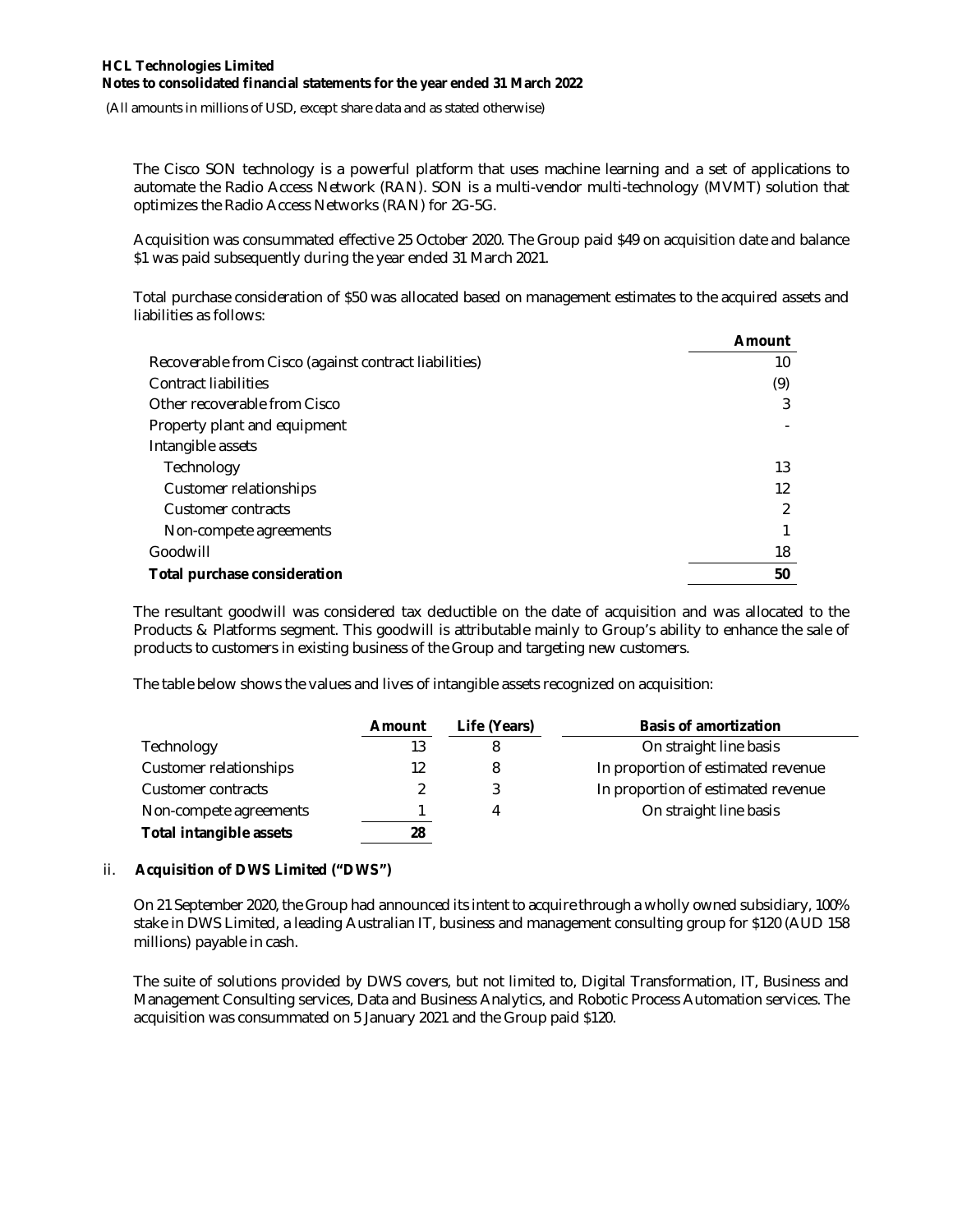(All amounts in millions of USD, except share data and as stated otherwise)

Total purchase consideration of \$120 was allocated based on management estimates to the acquired assets and liabilities as follows:

|                                             | Amount |
|---------------------------------------------|--------|
| Net working capital (including cash of \$7) | (4)    |
| Deferred tax liabilities, net               | (5)    |
| <b>Borrowings</b>                           | (30)   |
| Property plant and equipment, net           |        |
| Intangible assets                           |        |
| Customer relationships                      | 21     |
| Customer contracts                          |        |
| <b>Brand</b>                                | 11     |
| Goodwill                                    | 123    |
| Total purchase consideration                | 120    |

The resultant goodwill was considered non-tax deductible and was allocated to the IT & Business Services segment. The acquisition is a step towards enhancing the Group presence in the Australia and New Zealand region. The acquisition also helps the Group expand its coverage of clients and use the acquired customer base to offer its expanded portfolio of services.

The table below shows the values and lives of intangible assets recognized on acquisition:

|                                | Amount | Life (Years)     | <b>Basis of amortization</b>       |
|--------------------------------|--------|------------------|------------------------------------|
| Customer relationships         | 21     | 7 years 6 months | In proportion of estimated revenue |
| Customer contracts             |        | 6 months         | In proportion of estimated revenue |
| <b>Brand</b>                   | 11     |                  | On straight line basis             |
| <b>Total intangible assets</b> | 35     |                  |                                    |

During the year ended 31 March 2022, the Group has finalised the purchase price allocation for this acquisition, which has resulted in decrease in net working capital by \$1 with corresponding increase in value of goodwill.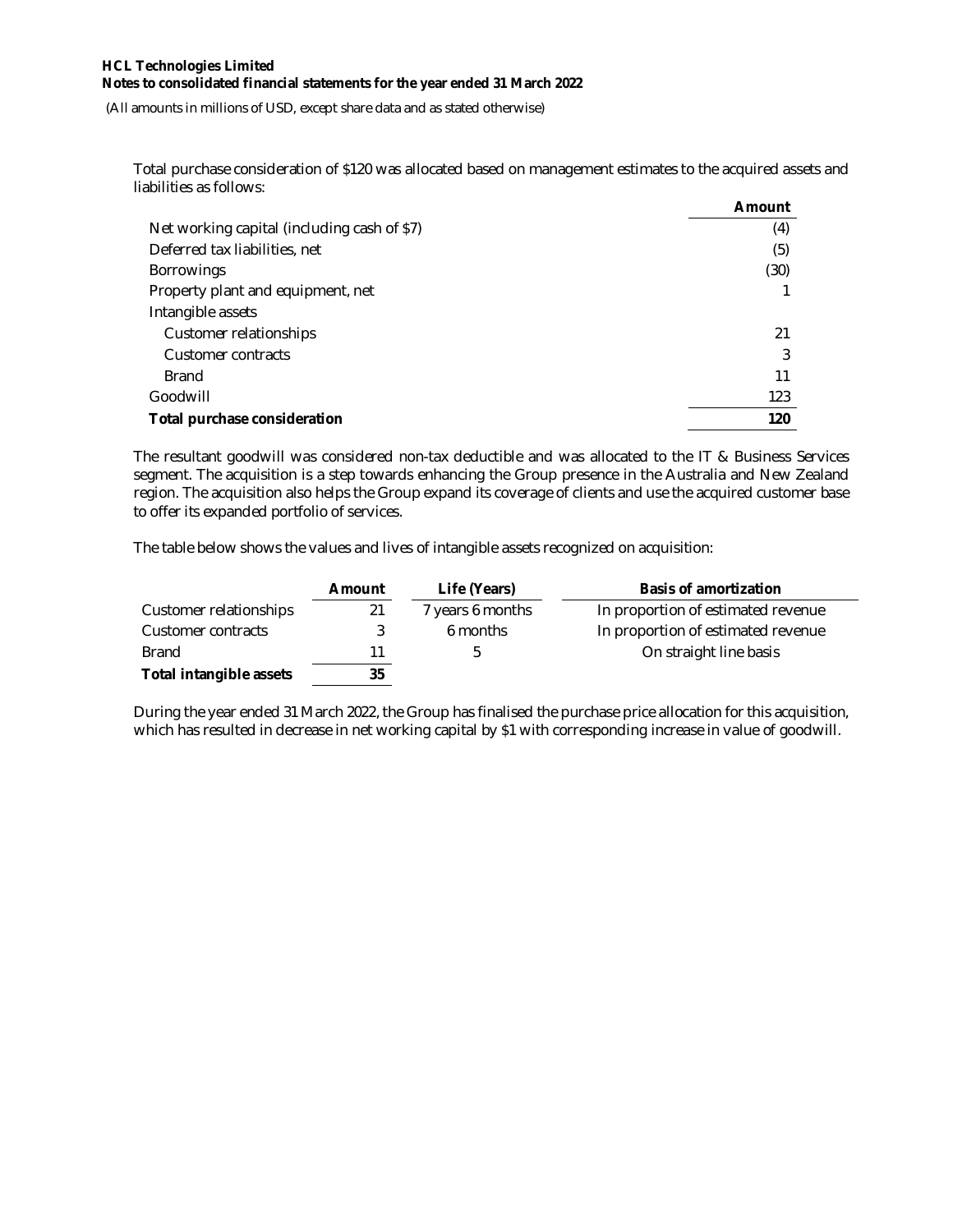### **Notes to consolidated financial statements for the year ended 31 March 2022**

(All amounts in millions of USD, except share data and as stated otherwise)

#### **3. Notes to consolidated financial statements**

#### **3.1 Property, plant and equipment**

### **The changes in the carrying value for the year ended 31 March 2022**

|                                                 | Freehold<br>land | <b>Buildings</b> | <b>Plant</b><br>and<br>equipment | <b>Office</b><br>Equipment | <b>Computers</b><br>and<br>networking<br>equipment | <b>Furniture</b><br>and<br><b>fixtures</b> | <b>Vehicles</b><br># | Total |
|-------------------------------------------------|------------------|------------------|----------------------------------|----------------------------|----------------------------------------------------|--------------------------------------------|----------------------|-------|
| Gross block as at 1 April 2021                  | 11               | 447              | 254                              | 52                         | 735                                                | 126                                        | 20                   | 1,645 |
| <b>Additions</b>                                |                  | 27               | 14                               | 5                          | 155                                                |                                            | 5                    | 213   |
| <b>Disposals</b>                                |                  |                  | 3                                |                            | 99                                                 |                                            | 5                    | 121   |
| Translation exchange differences                |                  | (15)             | (8)                              | (2)                        | (20)                                               | (3)                                        | (1)                  | (49)  |
| Gross block as at 31 March 2022                 | 11               | 455              | 257                              | 52                         | 771                                                | 123                                        | 19                   | 1,688 |
| Accumulated depreciation as at<br>1 April 2021  |                  | 156              | 167                              | 39                         | 410                                                | 91                                         | 10                   | 873   |
| Depreciation                                    |                  | 22               | 20                               | 5                          | 135                                                | 9                                          | 4                    | 195   |
| Disposals/other adjustments                     |                  |                  | 3                                |                            | 70                                                 |                                            |                      | 91    |
| Translation exchange differences                |                  | (6)              | (6)                              | (1)                        | (14)                                               | (3)                                        |                      | (30)  |
| Accumulated depreciation as at<br>31 March 2022 |                  | 168              | 178                              | 40                         | 461                                                | 90                                         | 10                   | 947   |
| <b>INet block as at 31 March 2022</b>           | 11               | 287              | 79                               | 12                         | 310                                                | 33                                         | 9                    | 741   |

# Also refer footnote 1 of note 3.10

#### **The changes in the carrying value for the year ended 31 March 2021**

|                                  | Freehold | <b>Buildings</b> | Plant     | <b>Office</b> | <b>Computers</b> | <b>Furniture</b> | <b>Vehicles</b> | <b>Total</b>   |
|----------------------------------|----------|------------------|-----------|---------------|------------------|------------------|-----------------|----------------|
|                                  | land     |                  | and       | Equipment     | and              | and              | #               |                |
|                                  |          |                  | equipment |               | networking       | fixtures         |                 |                |
|                                  |          |                  |           |               | equipment        |                  |                 |                |
| Gross block as at 1 April 2020   | 12       | 417              | 236       | 48            | 635              | 117              | 19              | 1,484          |
| <b>Additions</b>                 |          | 15               | 19        | 4             | 168              | 10               | 4               | 220            |
| Acquired<br>through<br>business  |          |                  |           |               |                  | 2                |                 | 3              |
| combinations                     |          |                  |           |               |                  |                  |                 |                |
| <b>Disposals</b>                 |          |                  | 11        | 2             | 104              |                  | 4               | 129            |
| Translation exchange differences |          | 15               | 10        | 2             | 35               | 4                |                 | 67             |
| Gross block as at 31 March 2021  | 11       | 447              | 254       | 52            | 735              | 126              | 20              | 1,645          |
| Accumulated depreciation as at   |          | 129              | 152       | 35            | 349              | 84               | 9               | 758            |
| 1 April 2020                     |          |                  |           |               |                  |                  |                 |                |
| Depreciation                     |          | 22               | 19        | 5             | 133              | 9                | 4               | 192            |
| Acquired<br>business<br>through  |          |                  |           |               |                  |                  |                 | $\overline{2}$ |
| combinations                     |          |                  |           |               |                  |                  |                 |                |
| Disposals/other adjustments      |          | $\sim$           | 10        | 2             | 93               | 6                | 3               | 114            |
| Translation exchange differences |          | 5                | 6         |               | 20               | 3                |                 | 35             |
| Accumulated depreciation as at   |          | 156              | 167       | 39            | 410              | 91               | 10              | 873            |
| 31 March 2021                    |          |                  |           |               |                  |                  |                 |                |
| Net block as at 31 March 2021    | 11       | 291              | 87        | 13            | 325              | 35               | 10              | 772            |
| Net block as at 1 April 2020     | 12       | 288              | 84        | 13            | 286              | 33               | 10              | 726            |

# Also refer footnote 1 of note 3.10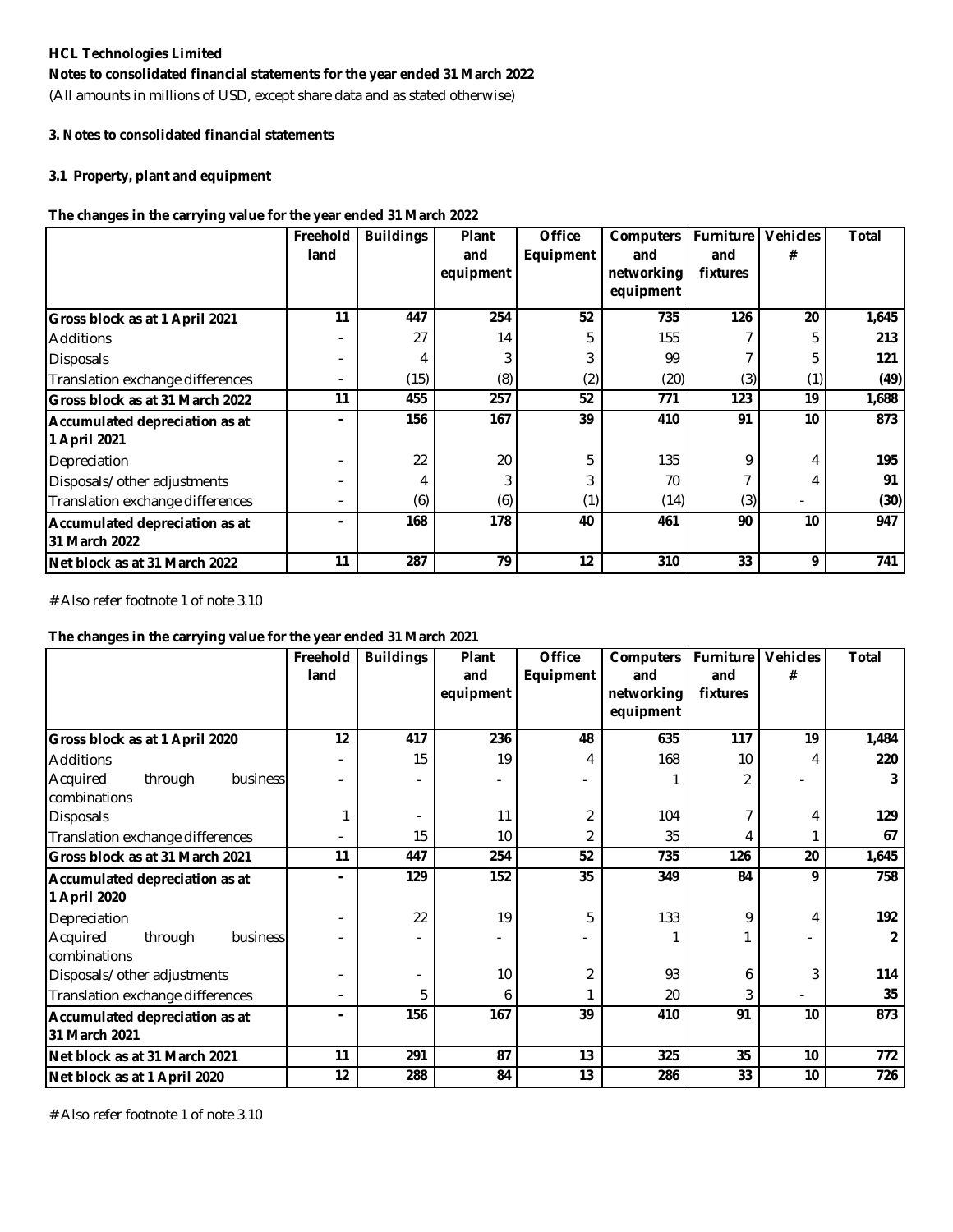(All amounts in millions of USD, except share data and as stated otherwise)

### **3.2 Goodwill**

The following table presents the changes in the carrying value of goodwill based on identified CGUs, for the year ended 31 **March 2022**

|                                                        | <b>IT and Business</b> | <b>Engineering and</b>  | <b>Products and</b> | Total |
|--------------------------------------------------------|------------------------|-------------------------|---------------------|-------|
|                                                        | <b>Services</b>        | <b>R&amp;D</b> services | <b>Platforms</b>    |       |
| Opening balance as at 1 April 2021                     | 901                    | 394                     | 1.056               | 2.351 |
| Measurement period adjustments (refer note 2 (b) (ii)) |                        |                         |                     |       |
| Translation exchange differences                       | (16)                   | $^{\prime}$ 11)         | (27)                | (54)  |
| Closing balance as at 31 March 2022                    | 887                    | 383                     | 1.029               | 2,299 |

The following table presents the changes in the carrying value of goodwill based on identified CGUs, for the year ended 31 **March 2021**

|                                        | <b>IT and Business</b><br><b>Services</b> | Engineering and<br><b>R&amp;D</b> services | <b>Products and</b><br><b>Platforms</b> | Total |
|----------------------------------------|-------------------------------------------|--------------------------------------------|-----------------------------------------|-------|
| Opening balance as at 1 April 2020     | 741                                       | 383                                        | 1.011                                   | 2.135 |
| Acquired through business combinations | 123                                       |                                            | 18                                      | 141   |
| Translation exchange differences       | 37                                        | 11                                         | 27                                      | 75    |
| Closing balance as at 31 March 2021    | 901                                       | 394                                        | 1.056                                   | 2,351 |

For the purpose of impairment testing, goodwill acquired in a business combination is allocated to the CGU, which benefits from the synergies of the acquisition.

Goodwill is tested annually on March 31, for impairment, or sooner whenever there is an indication that goodwill may be impaired. Impairment is recognized, when the carrying amount of a CGU including the goodwill, exceeds the estimated recoverable amount of the CGU. The estimated value-in-use of the CGU is based on the future cash flow forecasts for 5 to 8 years and then on perpetuity on the basis of certain assumptions which include revenue growth, earnings before interest and taxes, taxes, capital outflow and working capital requirement. The assumptions are taken on the basis of past trends and management estimates and judgement. Future cash flows are discounted with "Weighted Average Cost of Capital". The key assumptions are as follows:

|                                                        | As at          |                |                  |  |  |
|--------------------------------------------------------|----------------|----------------|------------------|--|--|
|                                                        | 31 March 2022  | 31 March 2021  | 1 April 2020     |  |  |
| Revenue growth rate (average of next 5 to 8 years) (%) | $(2.3)$ to 9.6 | $(3.0)$ to 6.0 | $(1.0)$ to 3.0   |  |  |
| Terminal revenue growth rate (%)                       | $(5.0)$ to 2.0 | $(4.2)$ to 2.0 | $(2.2)$ to $2.0$ |  |  |
| Pre-tax discount rate (%)                              | 9.9 to 14.0    | 11.2 to 14.9   | 10.9 to 15.3     |  |  |

As at 31 March 2022, 31 March 2021 and 1 April 2020 the estimated recoverable amount of each CGU exceeded the carrying amount and accordingly, no impairment was recognized. An analysis of the sensitivity of the computation to a change in key assumptions based on reasonable probability did not identify any probable scenario in which the recoverable amount of the CGUs would decrease below the carrying amount.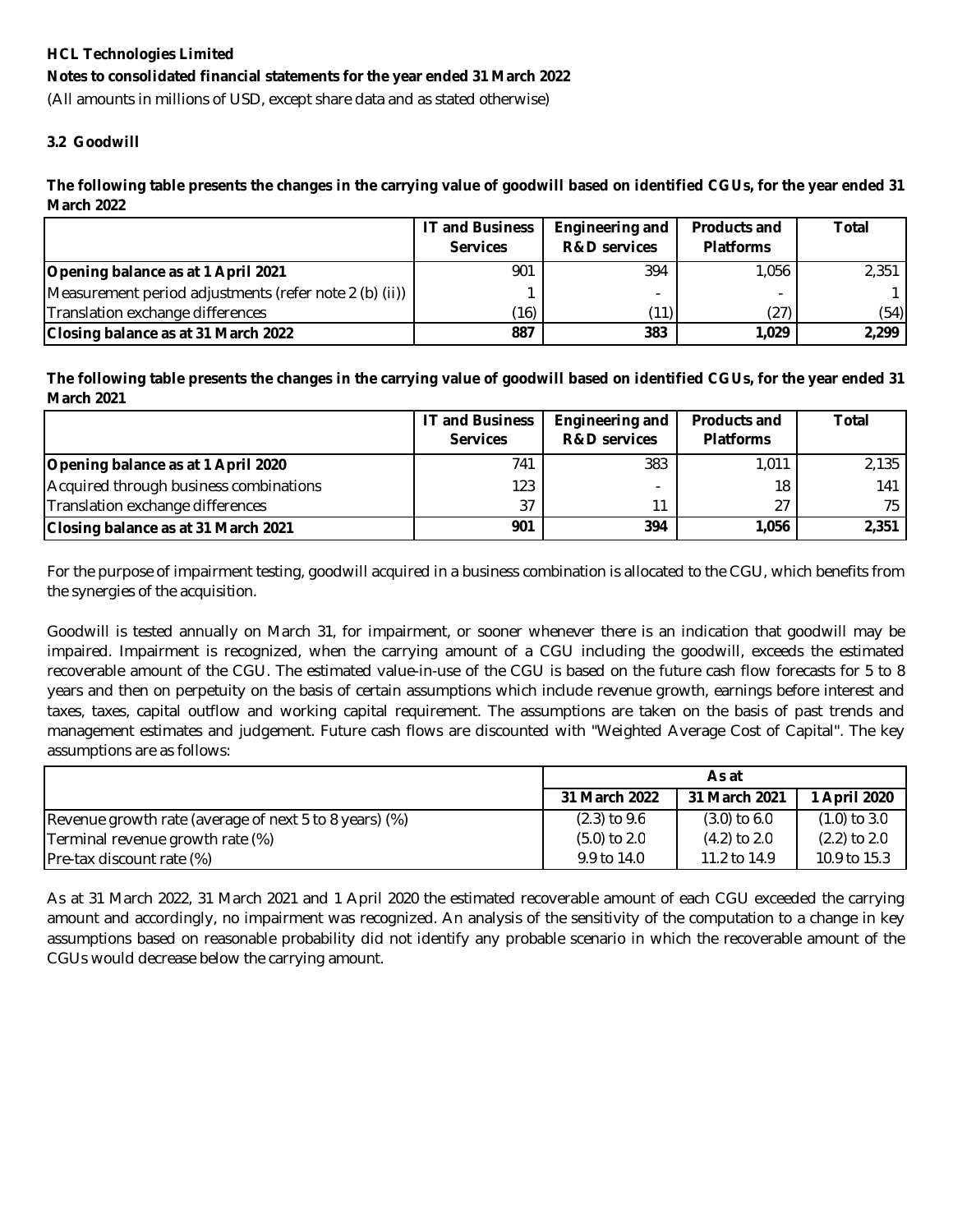### **Notes to consolidated financial statements for the year ended 31 March 2022**

(All amounts in millions of USD, except share data and as stated otherwise)

### **3.3 Other intangible assets**

### **The changes in the carrying value for the year ended 31 March 2022**

|                                                                             | <b>Software</b> | Licensed<br><b>IPRs</b> | <b>Customer</b><br>relationships | Customer<br>contracts | <b>Technology</b> | <b>Others</b> | Total |
|-----------------------------------------------------------------------------|-----------------|-------------------------|----------------------------------|-----------------------|-------------------|---------------|-------|
| Gross block as at 1 April 2021                                              | 132             | 817                     | 1,024                            | 21                    | 411               | 16            | 2,421 |
| <b>Additions</b>                                                            |                 |                         | 14                               |                       |                   |               | 33    |
| Disposals                                                                   |                 | 50                      |                                  |                       |                   |               | 59    |
| Translation exchange differences                                            | (3)             | (27)                    | (34)                             |                       | (12)              |               | (76)  |
| <b>Gross block as at 31 March 2022</b>                                      | 128             | 749                     | 1,004                            | 23                    | 399               | 16            | 2,319 |
| Accumulated<br>amortization<br>and<br>impairment as at 1 April 2021         | 110             | 288                     | 274                              | 16                    | 102               |               | 793   |
| (including<br>Amortization<br>impairment)                                   | 16              | 75                      | 146                              | 5                     | 50                |               | 295   |
| Disposals / other adjustments                                               |                 | 18                      |                                  |                       |                   |               | 26    |
| Translation exchange differences                                            | (3)             | (11)                    | (11)                             |                       | (4)               |               | (29)  |
| <b>Accumulated</b><br>amortization<br>and<br>impairment as at 31 March 2022 | 115             | 334                     | 409                              | 21                    | 148               | 6             | 1,033 |
| Net block as at 31 March 2022                                               | 13 <sub>1</sub> | 415                     | 595                              | 2                     | 251               | 10            | 1,286 |
| Estimated remaining useful life (in<br>years)                               |                 | 11                      |                                  |                       |                   |               |       |

### **The changes in the carrying value for the year ended 31 March 2021**

|                                     | <b>Software</b> | Licensed    | <b>Customer</b> | Customer  | <b>Technology</b> | <b>Others</b> | <b>Total</b> |
|-------------------------------------|-----------------|-------------|-----------------|-----------|-------------------|---------------|--------------|
|                                     |                 | <b>IPRs</b> | relationships   | contracts |                   |               |              |
| Gross block as at 1 April 2020      | 206             | 708         | 959             | 10        | 386               | 4             | 2,273        |
| <b>Additions</b>                    | 17              | 82          |                 |           |                   |               | 105          |
| Acquired<br>through<br>business     |                 |             | 33              |           | 13                | 12            | 63           |
| combinations                        |                 |             |                 |           |                   |               |              |
| <b>Disposals</b>                    | 99              |             |                 |           |                   |               | 99           |
| Translation exchange differences    | 8               | 27          | 32              |           | 12                |               | 79           |
| Gross block as at 31 March 2021     | 132             | 817         | 1,024           | 21        | 411               | 16            | 2,421        |
| Accumulated amortization as at      | 176             | 185         | 106             | 10        | 49                | 2             | 528          |
| 1 April 2020                        |                 |             |                 |           |                   |               |              |
| (including<br>Amortization          | 24              | 94          | 163             | h         | 50                |               | 338          |
| impairment)                         |                 |             |                 |           |                   |               |              |
| Disposals / other adjustments       | 97              |             |                 |           |                   |               | 97           |
| Translation exchange differences    |                 |             |                 |           |                   |               | 24           |
| Accumulated<br>amortization<br>and  | 110             | 288         | 274             | 16        | 102               |               | 793          |
| impairment as at 31 March 2021      |                 |             |                 |           |                   |               |              |
| Net block as at 31 March 2021       | 22              | 529         | 750             | 5         | 309               | 13            | 1,628        |
| Net block as at 1 April 2020        | 30              | 523         | 853             |           | 337               | 2             | 1,745        |
| Estimated remaining useful life (in |                 | 12          | 8               |           | 8                 | 5             |              |
| years)                              |                 |             |                 |           |                   |               |              |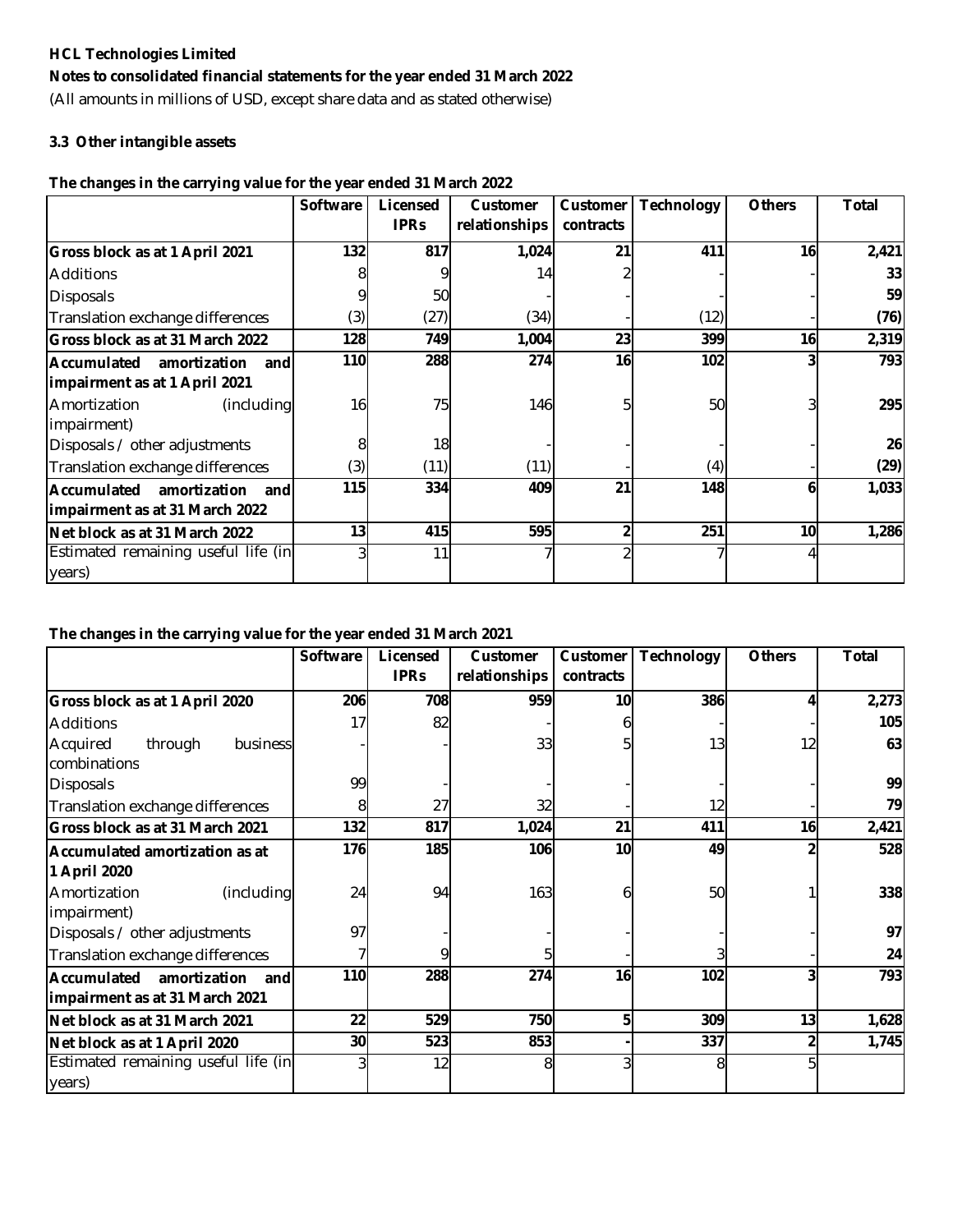### **Notes to consolidated financial statements for the year ended 31 March 2022**

(All amounts in millions of USD, except share data and as stated otherwise)

### **3.4 Investments**

|                                                                                                                                                | As at         |               |              |  |
|------------------------------------------------------------------------------------------------------------------------------------------------|---------------|---------------|--------------|--|
|                                                                                                                                                | 31 March 2022 | 31 March 2021 | 1 April 2020 |  |
|                                                                                                                                                |               |               |              |  |
| (a) Investment in associate accounted for using the equity method                                                                              |               |               |              |  |
| 1,250,000 Series A Preferred Stock (31 March 2021, Nil, 1 April 2020, Nil)<br>of USD 0.0001 each fully paid up, in Austin GIS, Inc. (unquoted) |               |               |              |  |
|                                                                                                                                                |               |               |              |  |
|                                                                                                                                                | 1             |               |              |  |
| (b) Financial assets                                                                                                                           |               |               |              |  |
| Non - current                                                                                                                                  |               |               |              |  |
| <b>Unquoted investments</b>                                                                                                                    |               |               |              |  |
| Carried at fair value through profit or loss                                                                                                   |               |               |              |  |
| Equity instruments                                                                                                                             |               | 5             | 4            |  |
| Investment in limited liability partnership                                                                                                    | 10            | 8             | 6            |  |
|                                                                                                                                                | 14            | 13            | 10           |  |
| <b>Current</b>                                                                                                                                 |               |               |              |  |
| <b>Quoted investments</b>                                                                                                                      |               |               |              |  |
| Carried at fair value through other comprehensive income                                                                                       |               |               |              |  |
| Investment in debt securities                                                                                                                  | 499           | 786           | 488          |  |
| <b>Unquoted investments</b>                                                                                                                    |               |               |              |  |
| Carried at fair value through profit or loss                                                                                                   |               |               |              |  |
| Investment in mutual funds                                                                                                                     | 324           | 140           | 436          |  |
|                                                                                                                                                | 823           | 926           | 924          |  |
|                                                                                                                                                |               |               |              |  |
| Total investments - financial assets                                                                                                           | 837           | 939           | 934          |  |
| Aggregate amount of quoted investments                                                                                                         | 499           | 786           | 488          |  |
| Aggregate amount of unquoted investments                                                                                                       | 338           | 153           | 446          |  |
| Market value of quoted investments                                                                                                             | 499           | 786           | 488          |  |
|                                                                                                                                                |               |               |              |  |
| Investment carried at fair value through other comprehensive income                                                                            | 499           | 786           | 488          |  |
| Investment carried at fair value through profit or loss                                                                                        | 338           | 153           | 446          |  |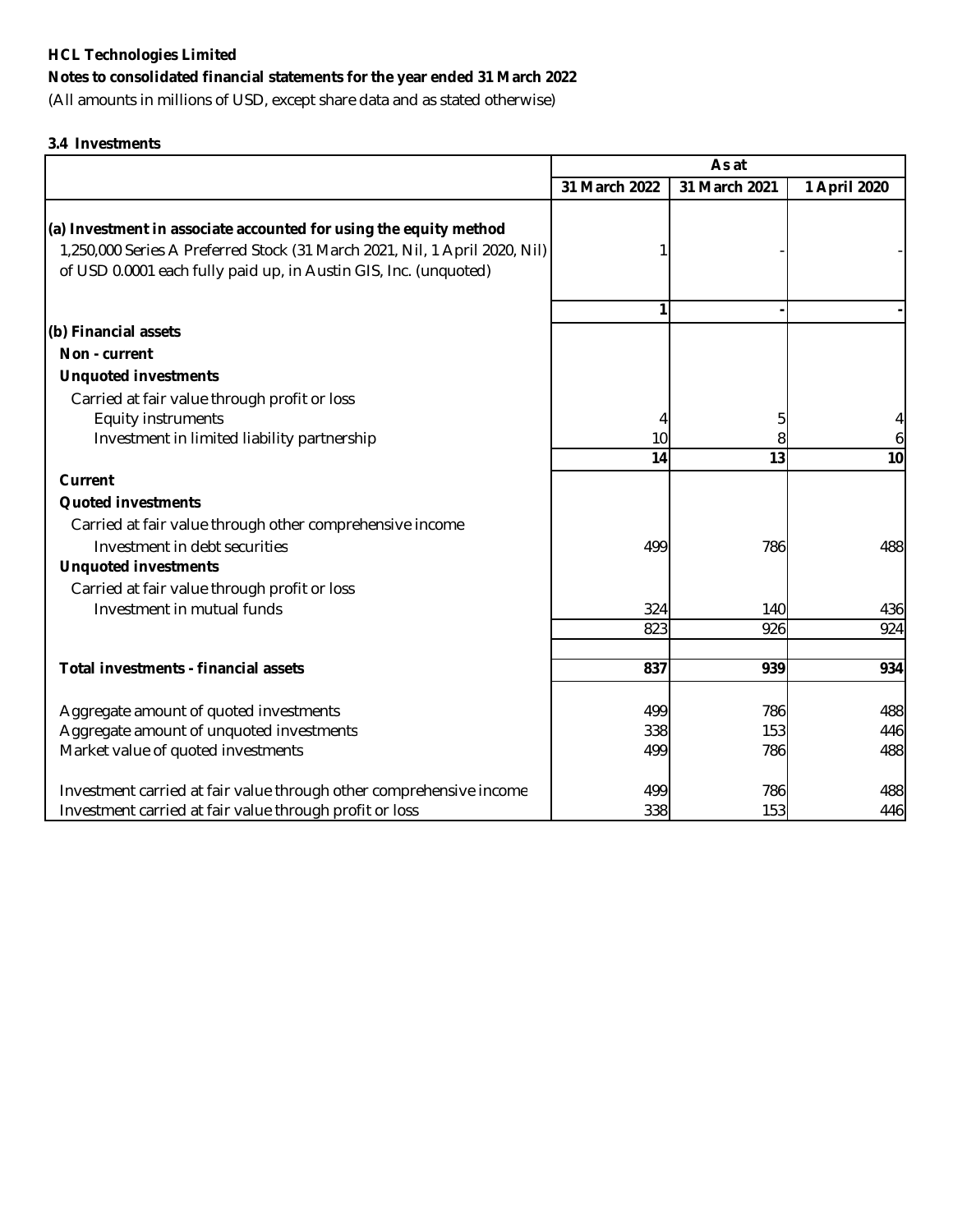### **Notes to consolidated financial statements for the year ended 31 March 2022**

(All amounts in millions of USD, except share data and as stated otherwise)

### **3.5 Trade receivables**

|                                                                       | As at         |               |              |  |
|-----------------------------------------------------------------------|---------------|---------------|--------------|--|
|                                                                       | 31 March 2022 | 31 March 2021 | 1 April 2020 |  |
|                                                                       |               |               |              |  |
| Non-Current                                                           |               |               |              |  |
| Unbilled receivables                                                  | 141           | 151           | 158          |  |
|                                                                       | 141           | 151           | 158          |  |
| <b>Current</b>                                                        |               |               |              |  |
| <b>Billed</b>                                                         |               |               |              |  |
| Trade receivables                                                     | 2,101         | 1,934         | 1,938        |  |
| Impairment allowance for bad and doubtful debts (refer note 3.21 (c)) | (59)          | (65)          | (70)         |  |
|                                                                       | 2,042         | 1,869         | 1,868        |  |
| Unbilled receivables                                                  | 685           | 529           | 481          |  |
|                                                                       | 2,727         | 2,398         | 2,349        |  |

Note: Includes receivables from related parties amounting to \$1 (31 March 2021, \$1, 1 April 2020, \$1)

### **3.6 Cash and bank balances**

|                                                                                                                                                                         | As at         |               |                 |  |
|-------------------------------------------------------------------------------------------------------------------------------------------------------------------------|---------------|---------------|-----------------|--|
|                                                                                                                                                                         | 31 March 2022 | 31 March 2021 | 1 April 2020    |  |
| (a) Cash and cash equivalents                                                                                                                                           |               |               |                 |  |
| Balance with banks                                                                                                                                                      | 1,027         | 493           | 529             |  |
| Deposits with original maturity of less than 3 months (including<br>deposits with corporations and financial institutions with original<br>maturity less than 3 months) | 359           | 398           | 1111            |  |
| Unclaimed dividend account                                                                                                                                              |               |               |                 |  |
|                                                                                                                                                                         | 1,387         | 892           | 641             |  |
| Cash and cash equivalents consists of the following for the purpose of<br>the cash flow statement:                                                                      |               |               |                 |  |
| Cash and cash equivalents                                                                                                                                               | 1,387         | 892           | 641             |  |
| Bank overdraft (refer note 3.10)                                                                                                                                        |               |               | (144)           |  |
|                                                                                                                                                                         | 1,387         | 892           | 497             |  |
| (b) Deposits with banks                                                                                                                                                 |               |               |                 |  |
| Deposits with remaining maturity up to 12 months (refer note below)                                                                                                     | 281           | 324           | 17 <sub>l</sub> |  |

**Note:** Pledged with banks as security for guarantees \$- (31 March 2021, \$1, 1 April 2020, \$1)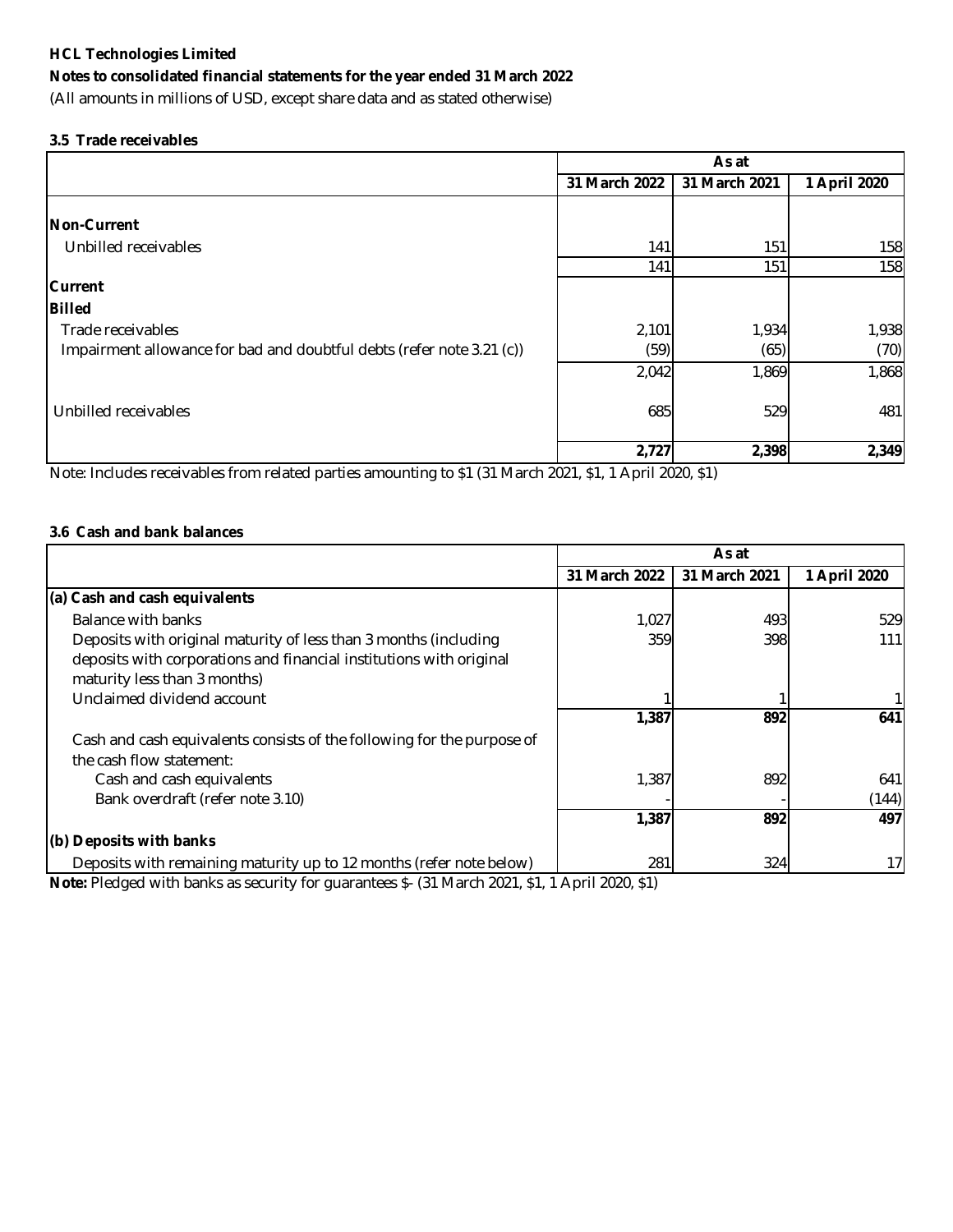### **Notes to consolidated financial statements for the year ended 31 March 2022**

(All amounts in millions of USD, except share data and as stated otherwise)

### **3.7 Other financial assets**

|                                                                           | As at         |               |              |  |
|---------------------------------------------------------------------------|---------------|---------------|--------------|--|
|                                                                           | 31 March 2022 | 31 March 2021 | 1 April 2020 |  |
| Non - current                                                             |               |               |              |  |
| <b>Carried at amortized cost</b>                                          |               |               |              |  |
| Finance lease receivables (refer note 3.20(b))                            | 101           | 161           | 131          |  |
| Security deposits                                                         | 22            | 21            | 21           |  |
| Bank deposits with more than 12 months maturity (refer note below)        |               |               |              |  |
| Other receivables                                                         |               |               | 3            |  |
|                                                                           | 123           | 182           | 155          |  |
| Carried at fair value through other comprehensive income                  |               |               |              |  |
| Unrealized gain on derivative financial instruments (refer note 3.21 (a)) | 38            | 17            |              |  |
|                                                                           | 161           | 199           | 155          |  |
| Current                                                                   |               |               |              |  |
| <b>Carried at amortized cost</b>                                          |               |               |              |  |
| Finance lease receivables (refer note 3.20(b))                            | 104           | 151           | 94           |  |
| Interest receivable                                                       | 28            | 30            | 33           |  |
| Security deposits                                                         |               | 10            | 11           |  |
| Other receivables                                                         | 22            | 59            | 157          |  |
|                                                                           | 162           | 250           | 295          |  |
| Carried at fair value through other comprehensive income                  |               |               |              |  |
| Unrealized gain on derivative financial instruments (refer note 3.21(a))  | 38            | 24            |              |  |
| Carried at fair value through profit or loss                              |               |               |              |  |
| Unrealized gain on derivative financial instruments (refer note 3.21(a))  |               |               | 91           |  |
|                                                                           | 201           | 276           | 304          |  |

Note: Pledged with banks as security for guarantees \$- (31 March 2021, \$-, 01 April 2020, \$-)

### **3.8 Other assets**

|                                          | As at         |               |              |  |
|------------------------------------------|---------------|---------------|--------------|--|
|                                          | 31 March 2022 | 31 March 2021 | 1 April 2020 |  |
| Non - current                            |               |               |              |  |
| Prepaid expenses                         | 32            | 44            | 50           |  |
| Deferred contract cost (refer note 3.13) | 223           | 191           | 171          |  |
| Capital advances                         |               | 12            | 15           |  |
| Security deposits                        |               |               | 5            |  |
| <b>Others</b>                            |               |               |              |  |
|                                          | 264           | 252           | 241          |  |
| <b>Current</b>                           |               |               |              |  |
| Prepaid expenses                         | 195           | 175           | 152          |  |
| Deferred contract cost (refer note 3.13) | 114           | 96            | 74           |  |
| Contract assets                          | 64            | 45            | 70           |  |
| Advances to suppliers                    | 15            | 13            | 17           |  |
| Security deposits                        |               | n             |              |  |
| Advances to employees                    |               |               | 5            |  |
| <b>Others</b>                            | 73            | 40            | 34           |  |
|                                          | 472           | 380           | 359          |  |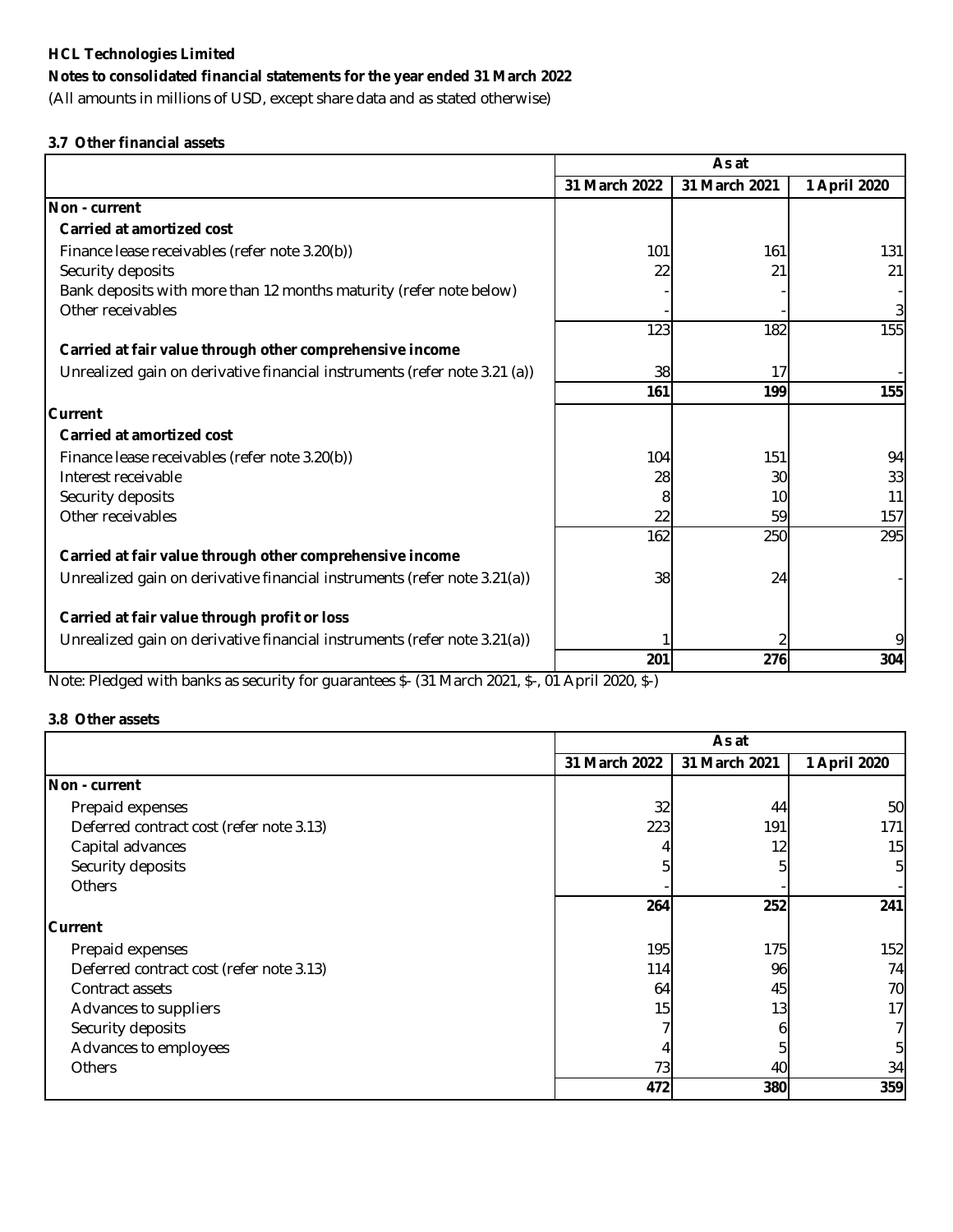(All amounts in millions of USD, except share data and as stated otherwise)

### **3.9 Equity share capital**

|                                                                   |                 | As at         |              |
|-------------------------------------------------------------------|-----------------|---------------|--------------|
|                                                                   | 31 March 2022   | 31 March 2021 | 1 April 2020 |
| <b>Authorized</b>                                                 |                 |               |              |
| 3,017,000,000 (31 March 2021, 3,017,000,000, 1<br>2020.l<br>April |                 |               |              |
| $3,000,000,000$ equity shares of INR 2 each                       | 791             | 79            | 79.          |
| Issued, subscribed and fully paid up                              |                 |               |              |
| 2,713,665,096 (31 March 2021, 2,713,665,096, 1<br>April 2020.     | 72 <sub>1</sub> | 72            | 72           |
| 2,713,665,096) equity shares of INR 2 each                        |                 |               |              |

### **Terms / rights attached to equity shares**

The Company has only one class of shares referred to as equity shares having a par value of INR 2/-. Each holder of equity shares is entitled to one vote per share.

In the event of liquidation of the Company, the holders of equity shares will be entitled to receive the remaining assets of the Company, after distribution of all preferential amounts. The distribution will be in proportion to the number of equity shares held by the shareholders.

### **Reconciliation of the number of shares outstanding at the beginning and at the end of the financial year**

|                                   | As at         |               |               |             |  |
|-----------------------------------|---------------|---------------|---------------|-------------|--|
|                                   |               | 31 March 2022 | 31 March 2021 |             |  |
|                                   | No. of shares | \$ Millions   | No. of shares | \$ Millions |  |
| Number of shares at the beginning | 2,713,665,096 | 72            | 2,713,665,096 | 72l         |  |
| Number of shares at the end       | 2,713,665,096 | 72            | 2,713,665,096 | 72          |  |

The Company does not have any holding / ultimate holding company.

### **Reconciliation of the number of treasury shares held by controlled trust at the end of the financial year**

|                                         | As at         |               |  |  |  |
|-----------------------------------------|---------------|---------------|--|--|--|
|                                         | 31 March 2022 | 31 March 2021 |  |  |  |
|                                         | No. of shares | No. of shares |  |  |  |
| Number of shares at the beginning       |               |               |  |  |  |
| Add: Acquisition of shares by the Trust | 6,320,000     |               |  |  |  |
| Number of shares at the end             | 6,320,000     |               |  |  |  |

### **Change in authorized equity share capital**

During the previous year, pursuant to the Scheme of amalgamation effective 13 July 2020 between the Company and its four wholly owned subsidiaries, the authorised shares of the erstwhile transferor companies were clubbed with the authorised shares of the Company. Consequently, as of 31 March 2021, the authorised share capital of the Company increased to 3,017,000,000 equity shares of face value of ₹2 each.

### **Capital management**

The primary objective of the Group's capital management is to support business continuity and growth of the company while maximizing the shareholder value. The Group has been declaring quarterly dividend for last 19 years. The Group determines the capital requirement based on annual operating plans and long-term and other strategic investment plans. The funding requirements have been generally met through operating cash flows generated. The Company has also taken borrowings to meet local funding requirements in certain foreign subsidiaries.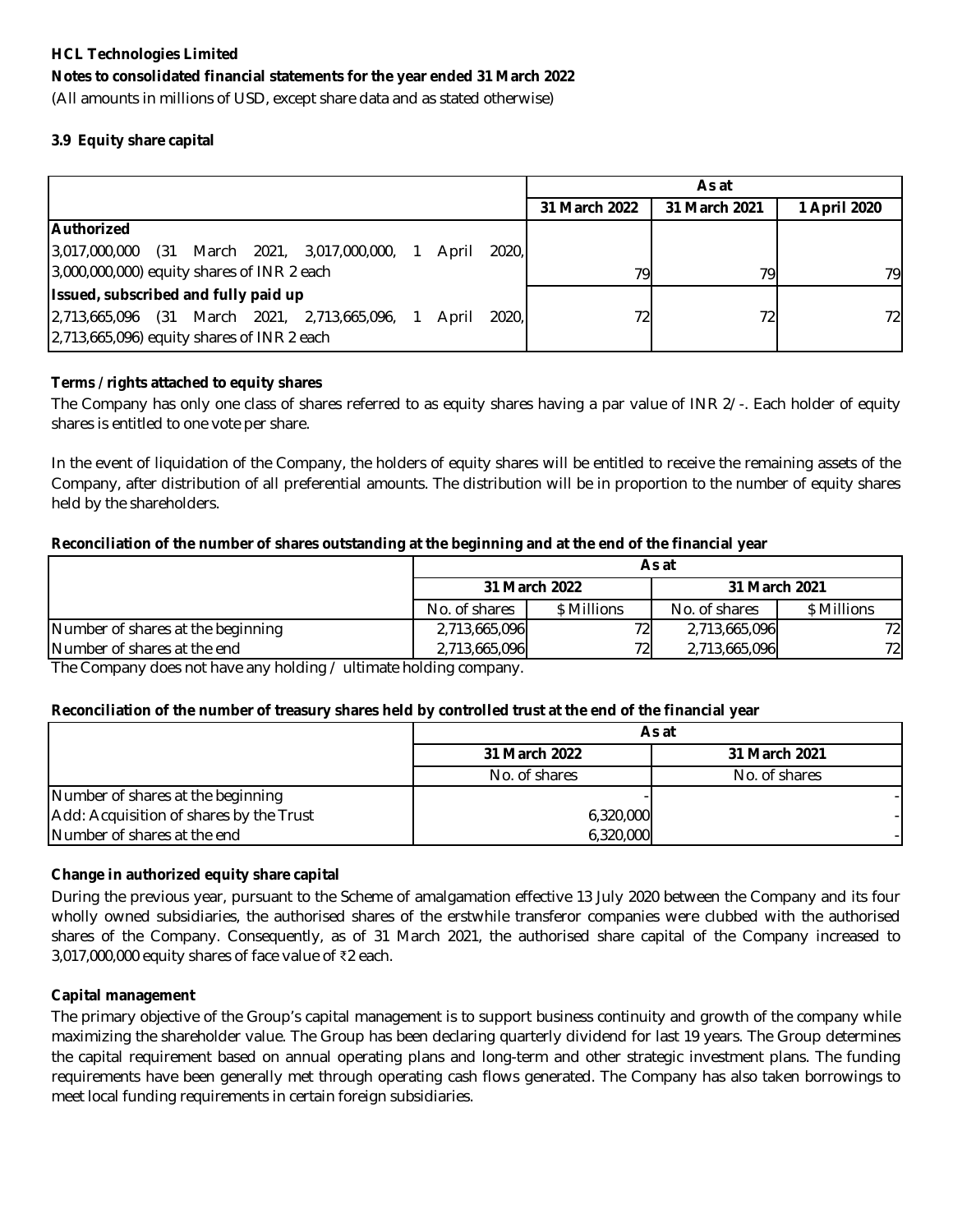### **Notes to consolidated financial statements for the year ended 31 March 2022**

(All amounts in millions of USD, except share data and as stated otherwise)

### **3.9 Equity share capital (continued)**

### **Restricted Stock Unit Plan 2021 ("RSU 2021" or "Plan")**

In November 2021, the Company instituted the Restricted Stock Unit Plan 2021 to provide equity-based incentives to all eligible employees of the Company and its subsidiaries. The Plan is administered by the Nomination and Remuneration Committee (NRC) of the Company through a controlled Trust. A maximum of 11,100,000 Restricted stock units (RSU) may be granted under the Plan. Each RSU granted under the plan entitles the holder to one equity share of the Company at an exercise price, which is approved by the Nomination and Remuneration Committee.

On 20 December 2021, NRC has granted RSUs to the eligible employees of the Company and its subsidiaries under the Plan. Subsequent to this grant, the Trust acquired 6,320,000 shares from secondary market for the purpose of implementation of the Plan.

A summary of the general terms of grants under RSU 2021 plan is as below:

|                                                    | <b>RSU Plan 2021</b> |
|----------------------------------------------------|----------------------|
| Maximum number of RSUs under the plan              | 11,100,000           |
| Method of settlement (cash / equity)               | Equity               |
| Vesting period (maximum)                           | 5 years              |
| Exercise period from the date of vesting (maximum) | 6 months             |

Each RSU granted under the above plan entitles the holder to one equity share of the Company at an exercise price of `2.

The details of activity under the plan has been summarized below:-

|                                          | Year ended    |                                       |                       |                                       |  |
|------------------------------------------|---------------|---------------------------------------|-----------------------|---------------------------------------|--|
|                                          | 31 March 2022 |                                       | 31 March 2021         |                                       |  |
|                                          | No. of RSUs   | Weighted<br>average<br>exercise price | No. of<br><b>RSUs</b> | Weighted<br>average<br>exercise price |  |
| Outstanding at the beginning of the year |               |                                       |                       |                                       |  |
| Add: Granted during the year             | 7,956,616     |                                       |                       |                                       |  |
| Less: Forfeited during the year          | 190,825       |                                       |                       |                                       |  |
| RSUs outstanding at the end of the year  | 7,765,791     |                                       |                       |                                       |  |
| RSUs exercisable at the end of the year  |               |                                       |                       |                                       |  |

Total number of RSUs granted include 1,476,879 (Nil as on 31 March 2021) performance based RSUs, including those linked to relative performance parameters against select industry peers, given to certain senior employees. Number of shares expected to vest will be based on actual performance for each of the performance parameters. All other RSUs will vest if the employee continues to be in service on the roles of the Company or its subsidiaries on the vesting date.

Outstanding performance based RSUs includes 356,383 (Nil as on 31 March 2021) RSUs granted for which performance targets will be finalized and communicated in subsequent years. Cost for these RSUs will be accounted from date of finalization of performance targets.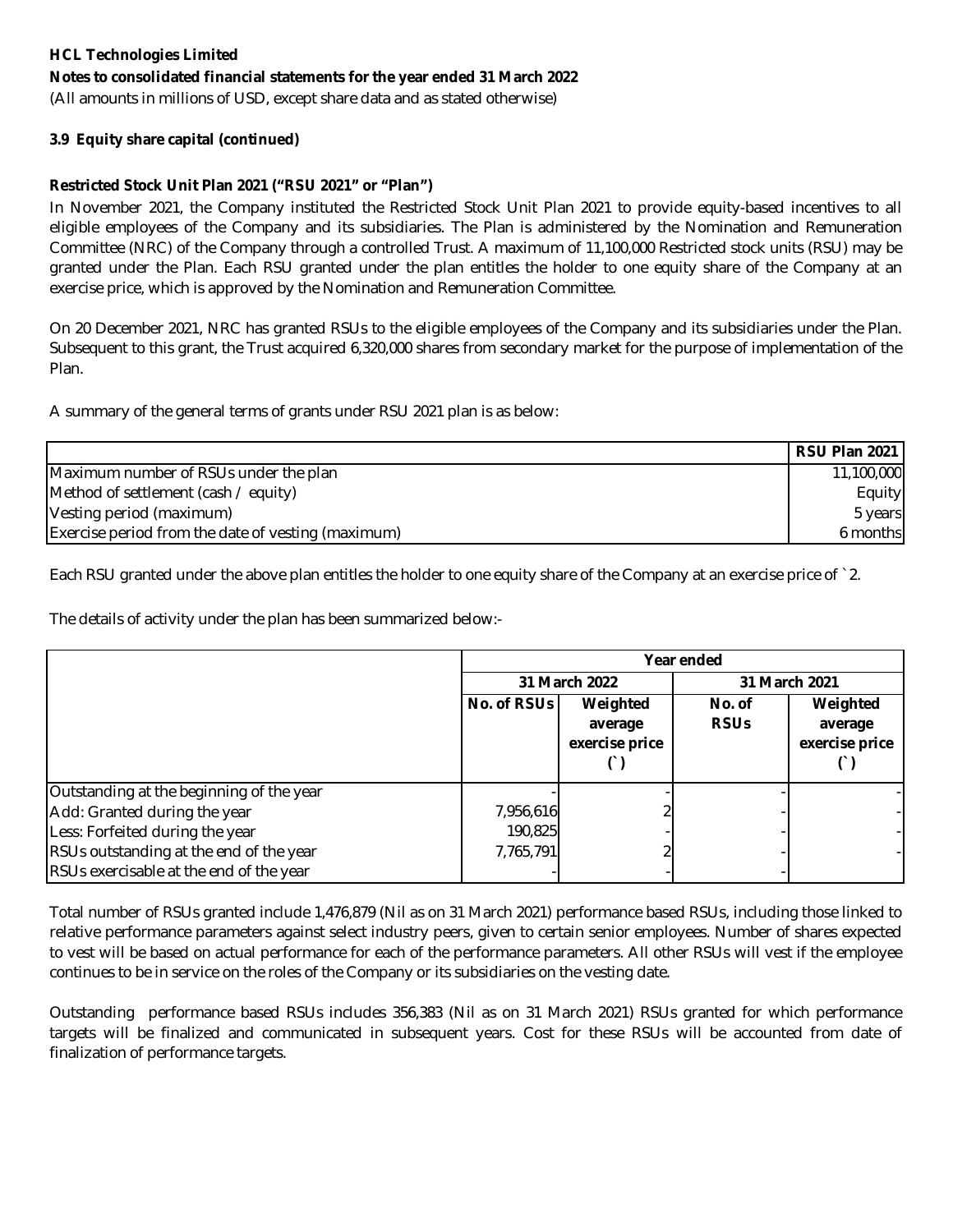(All amounts in millions of USD, except share data and as stated otherwise)

### **3.9 Equity share capital (continued)**

The details of exercise price for RSUs outstanding at the end of the year 31 March 2022 is as below:

| Name of the plan                | Exercise price | <b>Number</b> | Weighted average    |
|---------------------------------|----------------|---------------|---------------------|
|                                 |                | of RSUs       | remaining           |
|                                 |                | outstanding   | contractual life of |
|                                 |                |               | RSUs (in years)     |
| Restricted Stock Unit Plan 2021 |                | 7,765,791     |                     |

The fair value of the awards are determined using the Black-Scholes Model for RSUs with time and non-market performance-based vesting conditions and Monte Carlo simulation model is used for RSUs with market performance based vesting conditions. The inputs to the model include the share price at date of grant, exercise price, expected volatility, expected dividends, expected term and the risk-free rate of interest. Expected volatility during the term of the RSUs is based on historical volatility of the observed market prices of the Company's publicly traded equity shares during a period equivalent to the expected term of the RSUs. Expected volatility of the selected industry peers have been modelled based on historical movements in the market prices of their publicly traded equity shares during a period equivalent to the expected term of the RSUs. Correlation coefficient is calculated between each peer entity based on the historical weekly share prices of the companies.

The fair value of each equity-settled award granted during the year is estimated on the date of grant using the following assumptions:

|                                                                 | Year ended    |               |
|-----------------------------------------------------------------|---------------|---------------|
|                                                                 | 31 March 2022 | 31 March 2021 |
| Weighted average fair value (`)                                 | 1,046         |               |
| Weighted average share price (`)                                | 1,171         |               |
| Exercise Price (`)                                              |               |               |
| <b>Expected Volatility (%)</b>                                  | $24.8 - 34.4$ |               |
| Life of the RSUs granted (vesting and exercise period) in years | $1.3 - 3.8$   |               |
| Expected dividends (%)                                          | 3.4%          |               |
| Average risk-free interest rate (%)                             | $4.2 - 5.4$   |               |

The expected life of the RSU is estimated based on the vesting term and contractual term of the RSU, as well as expected exercise behavior of the employee who receives the RSU.

For the years ended 31 March 2022 and 2021, share based payments expense related to the RSU plan recognized in the statement of profit or loss is as follows:

|                                              | Year ended    |               |  |
|----------------------------------------------|---------------|---------------|--|
|                                              | 31 March 2022 | 31 March 2021 |  |
| Cost of revenues                             |               |               |  |
| Research and development expenses            |               |               |  |
| Selling, general and administrative expenses |               |               |  |
|                                              |               |               |  |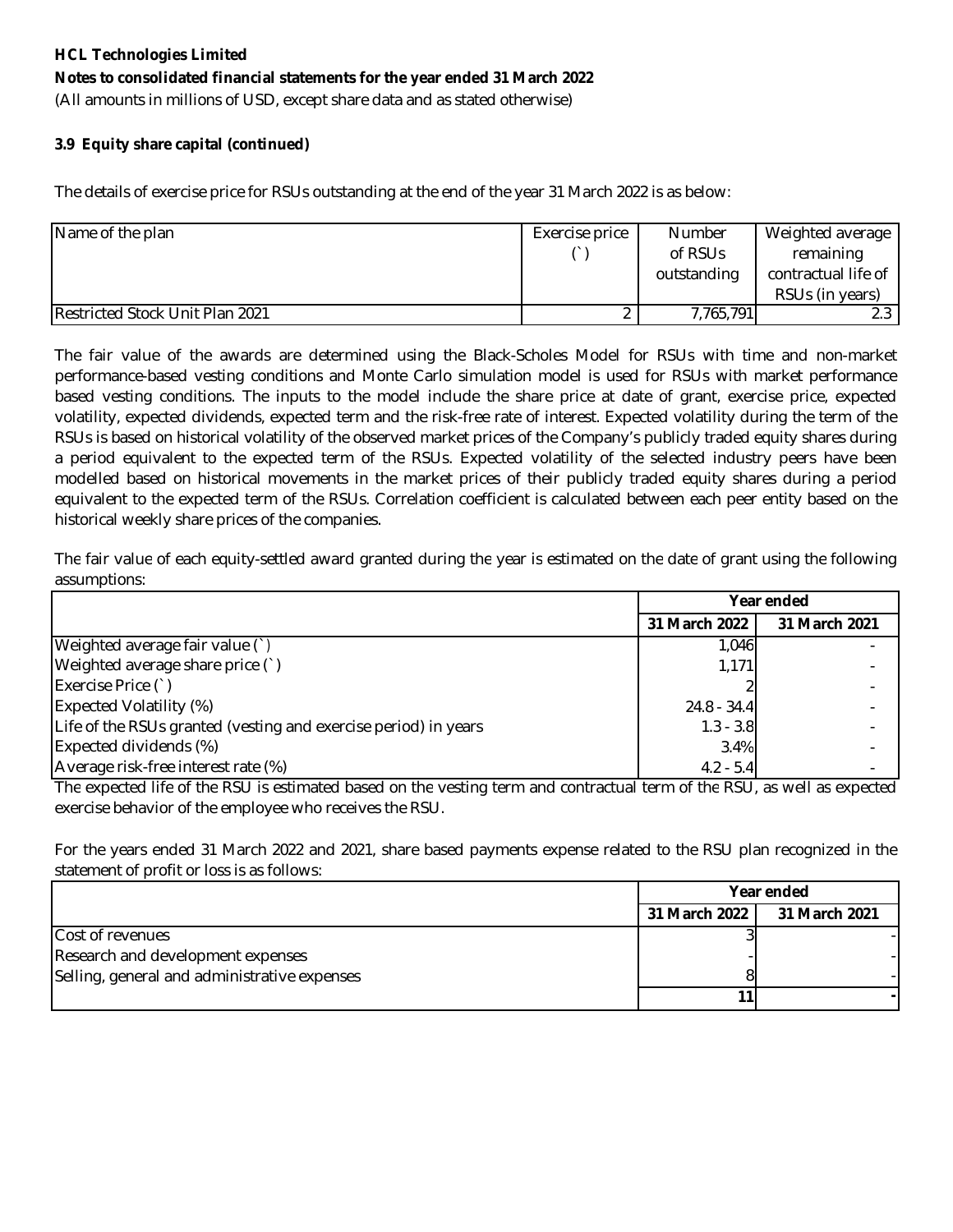### **Notes to consolidated financial statements for the year ended 31 March 2022**

(All amounts in millions of USD, except share data and as stated otherwise)

#### **3.10 Borrowings**

|                                                                      | <b>Non-current</b> |          | Current |          |          |         |
|----------------------------------------------------------------------|--------------------|----------|---------|----------|----------|---------|
|                                                                      |                    | As at    |         | As at    |          |         |
|                                                                      | 31 March           | 31 March | 1 April | 31 March | 31 March | 1 April |
|                                                                      | 2022               | 2021     | 2020    | 2022     | 2021     | 2020    |
| Long term borrowings                                                 |                    |          |         |          |          |         |
| <b>Secured</b>                                                       |                    |          |         |          |          |         |
| Term loans from banks (refer note 1 and 2 below)<br><b>Unsecured</b> |                    |          |         |          |          |         |
| Senior notes (refer note 3 below)                                    | 496                | 495      |         |          |          |         |
| Term loans from banks (refer note 4 below)                           | 18                 | 24       | 372     | n        |          | 50      |
| Other loans (refer note 5 below)                                     |                    |          |         |          |          |         |
|                                                                      | 518                | 523      | 376     | 8        | 11       | 52      |
| Less: current maturities of long term borrowings                     |                    |          |         | (8)      | (11)     | (52)    |
|                                                                      | 518                | 523      | 376     |          |          |         |
| Short term borrowings                                                |                    |          |         |          |          |         |
| Unsecured                                                            |                    |          |         |          |          |         |
| Bank overdraft (refer note 6 below)                                  |                    |          |         |          |          | 144     |
| Term loans from banks (refer note 7 below)                           |                    |          |         |          |          | 100     |
| Current maturities of long term borrowings                           |                    |          |         | 8        | 11       | 52      |
|                                                                      |                    |          |         | 8        | 11       | 296     |

#### **Note:**

1. The Group has availed term loans of \$6 (31 March 2021, \$7, 1 April 2020, \$7) secured against gross block of vehicles of \$17 (31 March 2021, \$18, 1 April 2020, \$17) at interest rates ranging from 7.70% p.a. to 9.15% p.a. The loans are repayable over a period of 3 to 5 years on a monthly basis.

2. The multi-option revolving credit facility of 31 March 2022, \$ Nil (31 March 2021, \$8, 1 April 2020, Nil) secured against assets of one of its subsidiary at interest rate of 0.73% p.a. was repaid during the year ended 31 March 2022.

3. On 10 March 2021, the Group issued USD 500 unsecured notes due 2026 (the "senior notes"). The notes bear interest at a rate of 1.375% per annum and will mature on 10 March 2026. Interest on the notes will be paid semi-annually on 10 March and 10 September of each year. The notes are listed on Singapore Exchange Securities Trading Limited (SGX-ST). The notes were issued at the discount price of 99.510% against par value and have an effective interest rate of 1.58% p.a. after considering the issue expenses and discount of \$5.

4. Unsecured long term loans of \$24 (31 March 2021, \$24, 1 April 2020, \$422) borrowed from banks at interest rate ranging from 6.95% p.a. to 7.00% p.a. The scheduled principal repayments of loans are as follows:

|                     | As at                    |               |                 |  |  |
|---------------------|--------------------------|---------------|-----------------|--|--|
|                     | 31 March 2022            | 31 March 2021 | 1 April 2020    |  |  |
| Within one year     |                          |               | 50 <sub>1</sub> |  |  |
| One to two years    | 16                       |               | 36 <sup>1</sup> |  |  |
| Two to three years  |                          |               | 318             |  |  |
| Three to five years | $\overline{\phantom{a}}$ |               | 18 <sup>1</sup> |  |  |
|                     | 24                       | 24            | 422             |  |  |

5. The other loan of Nil (31 March 2021 Nil, 1 April 2020 \$-) representing long term loan taken for purchase of plant and equipment at interest rate of 0% p.a. was repaid during the year ended 31 March 2021.

6. Bank overdrafts have been taken to meet temporary working capital requirements at interest rate ranging from 1% p.a. to 6.85% p.a. and were repaid during the year ended 31 March 2021.

7. Unsecured short term loan of Nil (31 March 2021, Nil, 1 April 2020, \$100) borrowed from banks at interest rate of 1.72% p.a. was repaid during the year ended 31 March 2021.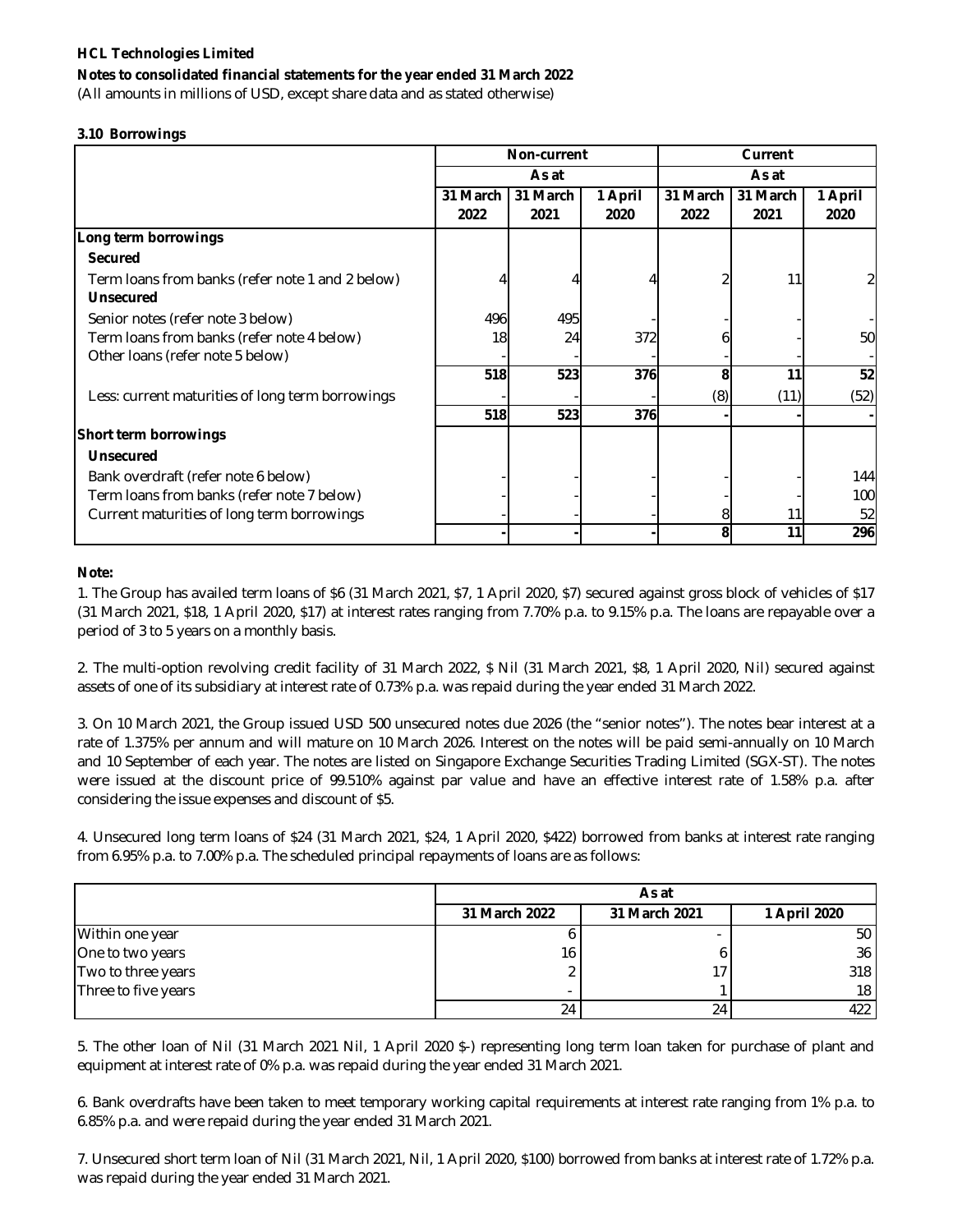### **Notes to consolidated financial statements for the year ended 31 March 2022**

(All amounts in millions of USD, except share data and as stated otherwise)

### **3.11 Other financial liabilities**

|                                                                                |               | As at         |                 |  |
|--------------------------------------------------------------------------------|---------------|---------------|-----------------|--|
|                                                                                | 31 March 2022 | 31 March 2021 | 1 April 2020    |  |
| Non - current                                                                  |               |               |                 |  |
| <b>Carried at amortized cost</b>                                               |               |               |                 |  |
| Employee bonuses accrued                                                       | 6             | 6             | 17              |  |
| Capital accounts payables                                                      | 53            | 65            | 12              |  |
| Deferred consideration                                                         |               |               | 48              |  |
|                                                                                | 59            | 71            | $\overline{77}$ |  |
| Carried at fair value through other comprehensive income                       |               |               |                 |  |
| Unrealized loss on derivative financial instruments<br>(refer note $3.21(a)$ ) |               |               | 29              |  |
| Carried at fair value through profit or loss                                   |               |               |                 |  |
| Liability towards non-controlling interest                                     |               | 62            | 52              |  |
|                                                                                |               | 62            | 52              |  |
|                                                                                | 59            | 133           | 158             |  |
| Current                                                                        |               |               |                 |  |
| <b>Carried at amortized cost</b>                                               |               |               |                 |  |
| Accrued salaries and benefits                                                  |               |               |                 |  |
| Employee bonuses accrued                                                       | 324           | 291           | 201             |  |
| Other employee costs                                                           | 181           | 160           | 130             |  |
| Liabilities towards customer contracts                                         | 34            | 31            | 26              |  |
| Capital accounts payables                                                      | 82            | 84            | 68              |  |
| Deferred consideration                                                         |               | 50            | 857             |  |
| Other payables                                                                 | 8             | 10            | 67              |  |
|                                                                                | 629           | 626           | 1,349           |  |
| Carried at fair value through other comprehensive income                       |               |               |                 |  |
| Unrealized loss on derivative financial instruments                            |               |               | 18              |  |
| (refer note 3.21(a))                                                           |               |               |                 |  |
| Carried at fair value through profit or loss                                   |               |               |                 |  |
| Unrealized loss on derivative financial instruments<br>(refer note 3.21(a))    |               |               | $\overline{2}$  |  |
| Contingent consideration                                                       |               |               |                 |  |
| Liability towards non-controlling interest                                     |               |               | 4               |  |
|                                                                                | 4             |               | $\overline{7}$  |  |
|                                                                                | 633           | 630           | 1,374           |  |

### **3.12 Other liabilities**

|                                     | As at         |               |                |  |
|-------------------------------------|---------------|---------------|----------------|--|
|                                     | 31 March 2022 | 31 March 2021 | 1 April 2020   |  |
| Non - current                       |               |               |                |  |
| Other deposits                      |               |               | $\overline{3}$ |  |
|                                     |               |               | 31             |  |
| <b>Current</b>                      |               |               |                |  |
| Advances received from customers    | 29            | 44            | 33             |  |
| Withholding and other taxes payable | 138           | 123           | 124            |  |
|                                     | 167           | 167           | 157            |  |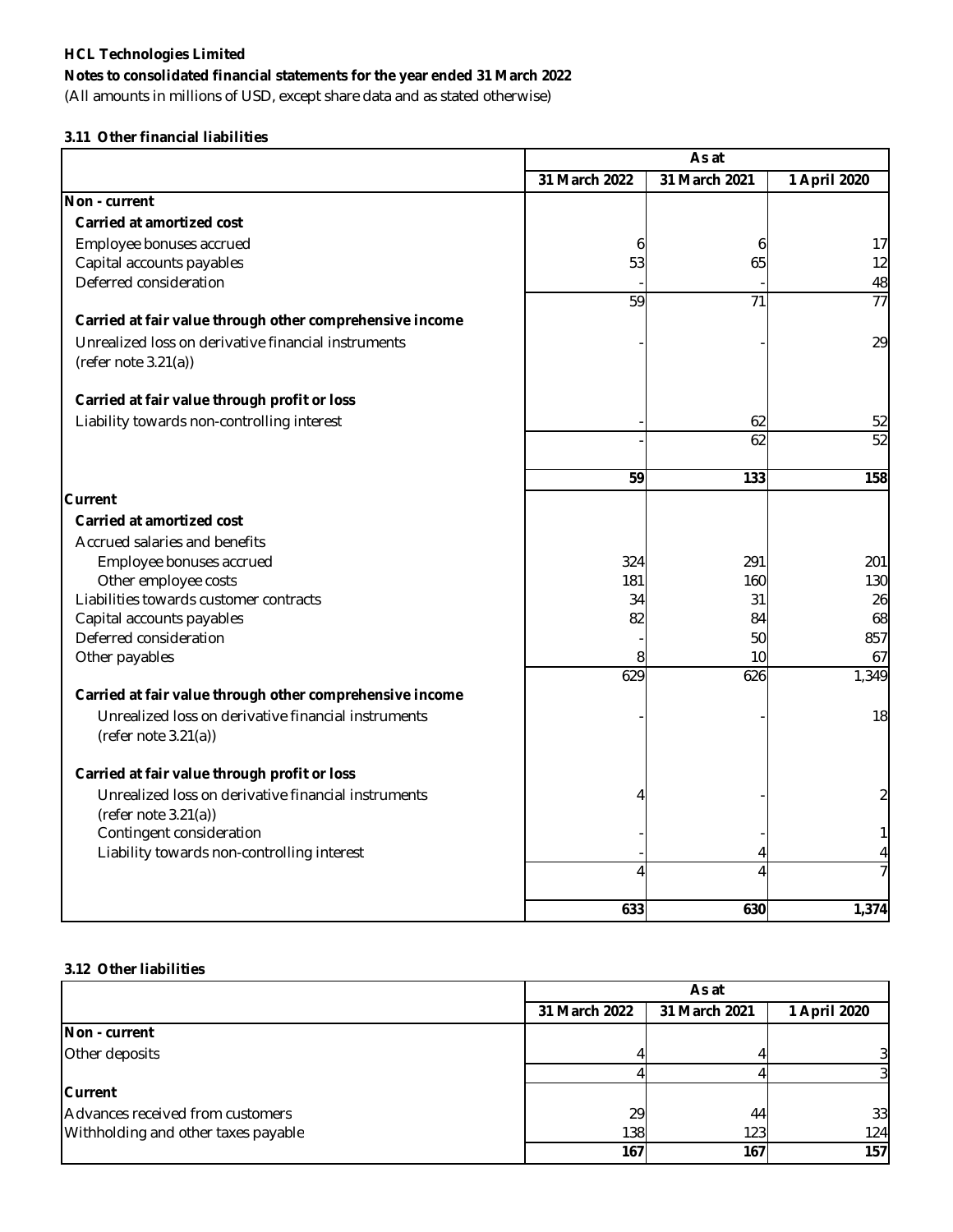### **Notes to consolidated financial statements for the year ended 31 March 2022**

(All amounts in millions of USD, except share data and as stated otherwise)

### **3.13 Revenues**

The Group disaggregates revenue from contracts with customers by nature of services, contract type and geography.

### The disaggregated revenue from contracts with the customers by nature of services is as follows:

|                               | Year ended    |               |
|-------------------------------|---------------|---------------|
|                               | 31 March 2022 | 31 March 2021 |
| Sale of services              | 11,245        | 9,891         |
| Sale of hardware and software | 236           | 284           |
|                               | 11,481        | 10,175        |

The disaggregated revenue from contracts with the customers by contract type is as follows:

|                   | Year ended    |               |  |
|-------------------|---------------|---------------|--|
|                   | 31 March 2022 | 31 March 2021 |  |
| Fixed price       | 7,466         | 6,877         |  |
| Time and material | 4,015         | 3,298         |  |
|                   | 11,481        | 10,175        |  |

Of the above fixed price revenue, IT and Business Services accounts for 74% (previous year 72%), Products & Platforms accounts for 18% (previous year 20%) and Engineering and R&D services accounts for 8% (previous year 8%). For time and material revenue, IT and Business Services accounts for 69% (previous year 68%) and Engineering and R&D Services accounts for 30% (previous year 32%) and Products & Platforms services accounts for 1% (previous year Nil).

Revenue disaggregation as per geography has been included in segment information (refer note 3.22).

### **Remaining performance obligations**

Remaining performance obligations are subject to variability due to several factors such as terminations, changes in scope of contracts, periodic revalidations of the estimates, economic factors (changes in currency rates, tax laws etc). As at 31 March 2022, the aggregate amount of transaction price allocated to remaining performance obligation as per the requirements of IFRS 15 was \$11,276 (31 March 2021, \$10,118, 1 April 2020, \$8,814) out of which, approximately 41% (31 March 2021, 38%, 1 April 2020, 36%) is expected to be recognized as revenues within one year and the balance beyond one year. These amounts are not adjusted for variable consideration allocated to remaining performance obligation, which are not probable. These amounts also exclude contracts for which we recognize revenues based on the right to invoice for services performed and contracts where consideration in the form of a sales-based or usage-based royalty promised in exchange for a license of intellectual property.

### **Contract balances**

Contract assets : Out of \$64 contract assets as on 31 March 2022, \$- pertains to the period prior to 31 March 2021 and the balance pertains to current year.

### Contract liabilities:

The below table discloses the movement in balances of contract liabilities :

|                                                             | Year ended    |               |
|-------------------------------------------------------------|---------------|---------------|
|                                                             | 31 March 2022 | 31 March 2021 |
| Balance as at beginning of the year                         | 492           | 406           |
| Additional amounts billed but not recognized as revenue     | 294           | 261           |
| Deduction on account of revenues recognized during the year | (238)         | (201)         |
| Addition on account of acquisitions                         |               | 10            |
| Translation exchange differences                            | (15)          | 16            |
| Balance as at end of the year                               | 533           | 4921          |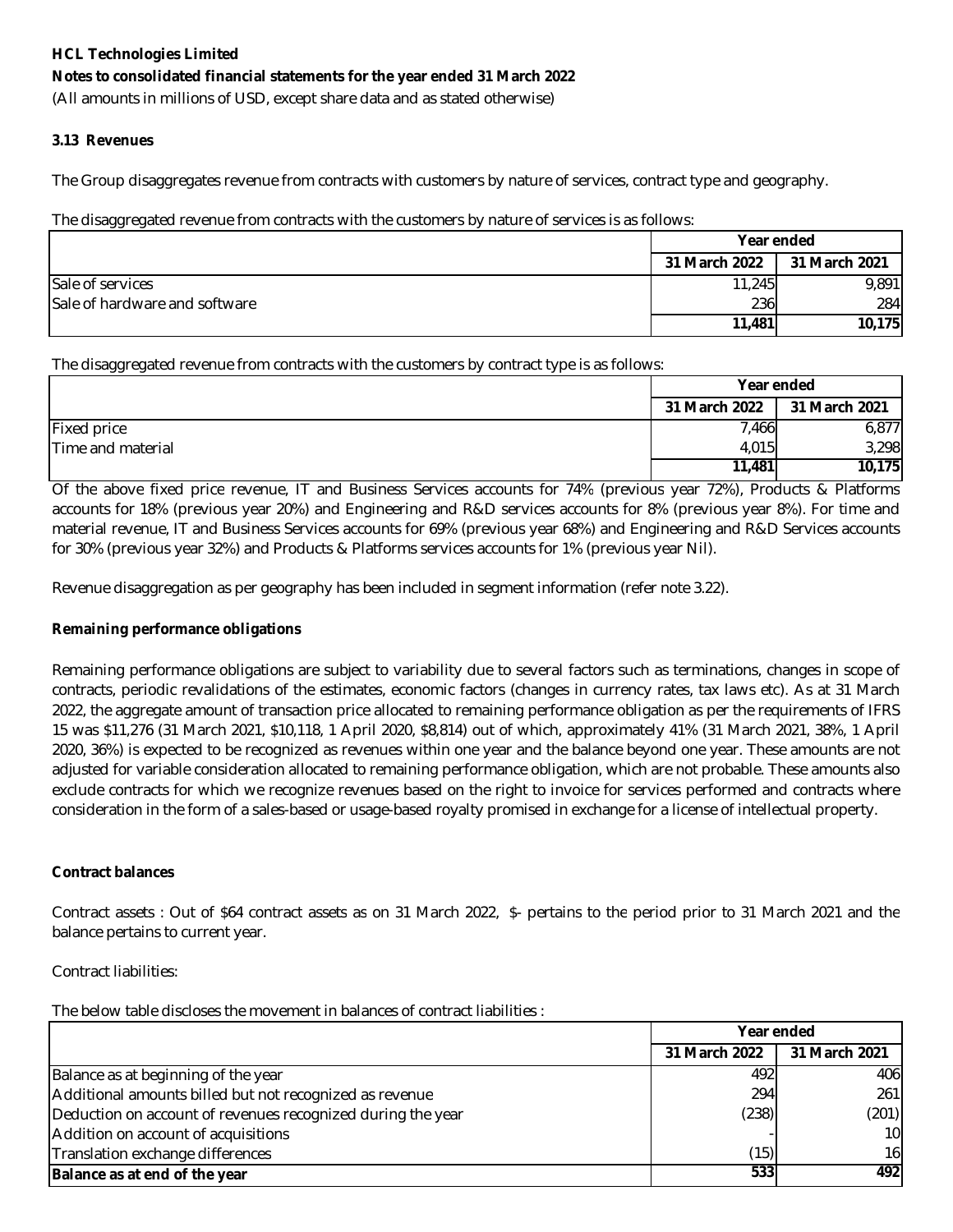### **Notes to consolidated financial statements for the year ended 31 March 2022**

(All amounts in millions of USD, except share data and as stated otherwise)

### **3.13 Revenue from operations (continued)**

Deferred contract cost: Deferred contract cost primarily represents the contract fulfilment cost and cost for obtaining the contract.

The below table discloses the movement in balance of deferred contract cost:

|                                                        | Year ended    |               |
|--------------------------------------------------------|---------------|---------------|
|                                                        | 31 March 2022 | 31 March 2021 |
| Balance as at beginning of the year                    | 287           | 245           |
| Additional cost capitalised during the year            | 139           | 116           |
| Deduction on account of cost amortised during the year | (82)          | (82)          |
| Translation exchange differences                       |               | 8             |
| Balance as at end of the year                          | 337           | 287           |

### **3.14 Expenses**

Expenses are recognised when incurred and have been classified according to their primary functions. The below table discloses the expenses by nature:

|                                                                                 | Year ended    |                 |
|---------------------------------------------------------------------------------|---------------|-----------------|
|                                                                                 | 31 March 2022 | 31 March 2021   |
| Employee benefits expense                                                       | 6,185         | 5,243           |
| Outsourcing costs                                                               | 1,678         | 1,372           |
| Cost of hardware and softwares sold                                             | 188           | 229             |
| Rent                                                                            |               | 11              |
| <b>Power and fuel</b>                                                           | 39            | 37 <sup>l</sup> |
| Insurance                                                                       | 15            | 14              |
| Repair and maintenance                                                          | 84            | 87              |
| Travel and conveyance                                                           | 74            | 49              |
| Software license fee                                                            | 123           | <b>145</b>      |
| Communication costs                                                             | 63            | 62              |
| Legal and professional charges                                                  | 72            | 81              |
| Rates and taxes                                                                 | 17            | 10              |
| Recruitment, training and development                                           | 69            | 29              |
| Expenditure toward corporate social responsibility activities                   | 30            | 27              |
| Provision for doubtful debts / bad debts written off                            |               | 3               |
| Other expenses                                                                  | 82            | 66              |
| Total cost of revenues, research and development expenses, selling, general and | 8,731         | 7,465           |
| administrative expenses                                                         |               |                 |

Note: Employee benefit expenses for the year ended 31 March 2021 include one-time special bonus of \$100 paid to employees in recognition of the Group achieving the \$10 billion revenue mark.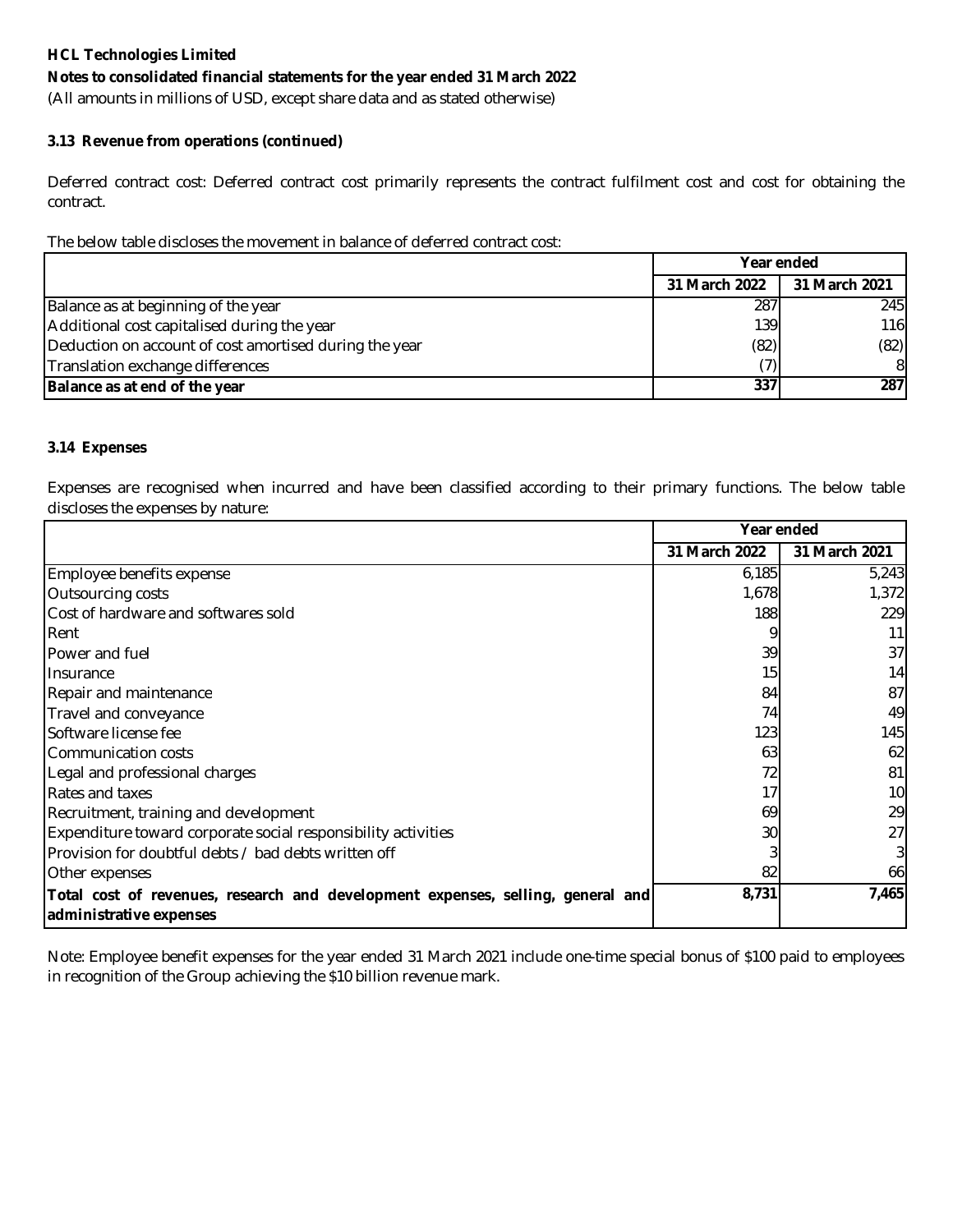### **Notes to consolidated financial statements for the year ended 31 March 2022**

(All amounts in millions of USD, except share data and as stated otherwise)

### **3.15 Other income (expenses), net**

|                                                                                        | Year ended    |               |
|----------------------------------------------------------------------------------------|---------------|---------------|
|                                                                                        | 31 March 2022 | 31 March 2021 |
| Interest income                                                                        |               |               |
| - On investments carried at fair value through other comprehensive income              | 25            | 26            |
| - On other financial instruments carried at amortized cost                             | 52            | 61            |
| - On others                                                                            |               |               |
| Profit on sale of investments carried at fair value through other comprehensive income |               |               |
| Income on investments carried at fair value through profit or loss                     |               |               |
| - Unrealized gains (loss) on fair value changes on mutual funds                        |               | (2)           |
| - Profit on sale of mutual funds                                                       |               | 15            |
| - Share of profit in limited liability partnership                                     |               |               |
| - Unrealized (loss) on fair value changes on equity instruments                        | (1)           |               |
| Profit on sale of property, plant and equipments (net) (refer note below)              |               | 14            |
| Exchange differences (net)                                                             | 44            |               |
| Miscellaneous income                                                                   |               |               |
|                                                                                        | 143           | 125           |

Note : Net of loss on sale of property, plant and equipments of \$1 (previous year \$2)

### **3.16 Finance costs**

|                                                                                | Year ended      |                |
|--------------------------------------------------------------------------------|-----------------|----------------|
|                                                                                | 31 March 2022   | 31 March 2021  |
| Interest                                                                       |                 |                |
| -on loans from banks                                                           |                 | 17             |
| -on senior notes                                                               |                 |                |
| -on lease liabilities                                                          | 15 <sub>1</sub> | 16             |
| -on direct taxes                                                               |                 | 7 <sup>1</sup> |
| -others                                                                        |                 | 10             |
| Fair value changes on liabilities carried at fair value through profit or loss |                 | 15             |
| <b>Bank charges</b>                                                            |                 | 4 <sup>1</sup> |
|                                                                                | 43              | 69             |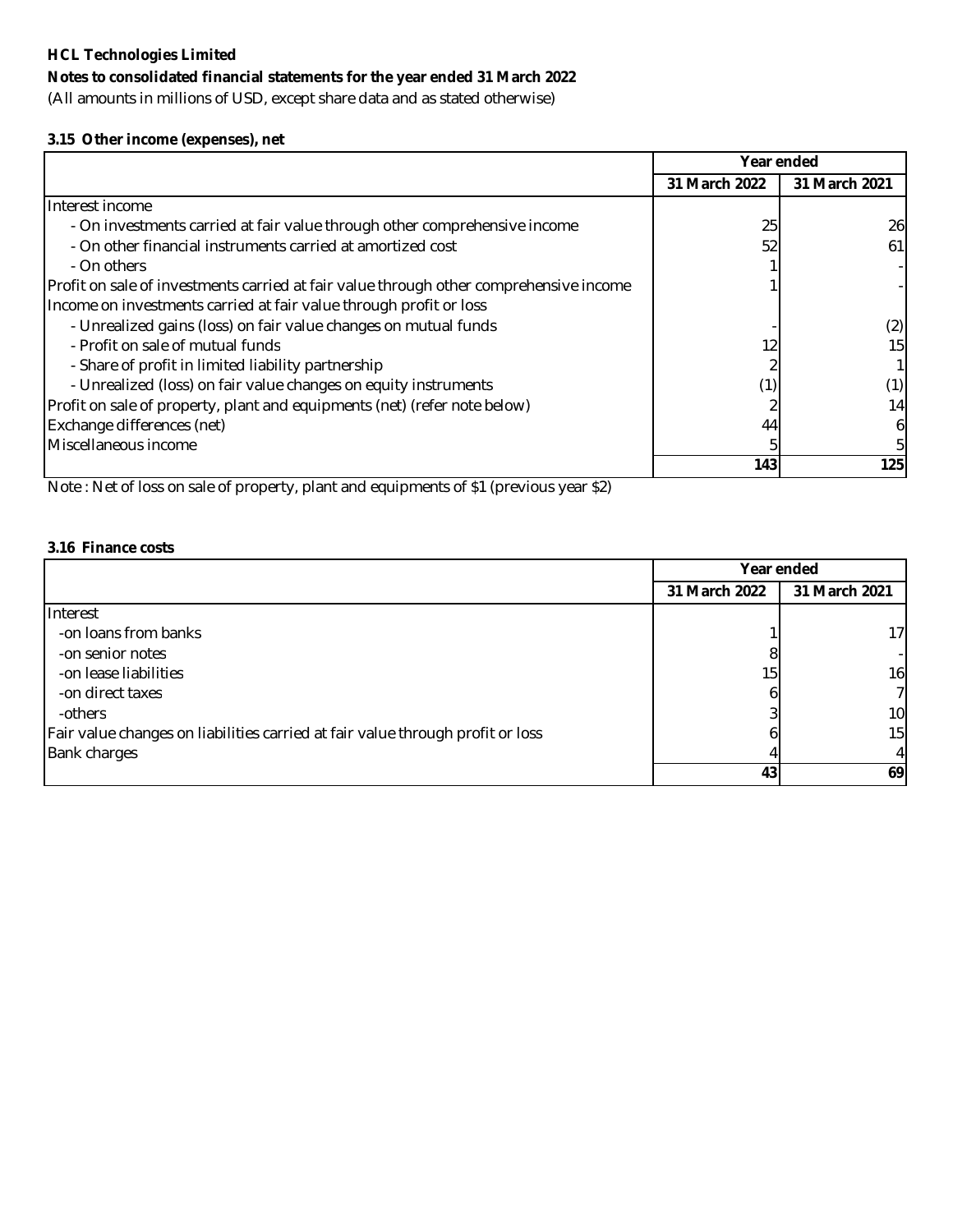(All amounts in millions of USD, except share data and as stated otherwise)

### **3.17 Income taxes**

|                                                               |               | Year ended    |
|---------------------------------------------------------------|---------------|---------------|
|                                                               | 31 March 2022 | 31 March 2021 |
| Income tax charged to statement of profit or loss             |               |               |
| Current income tax charge                                     | 462           | 502           |
| Deferred tax charge (credit)                                  |               | 131           |
|                                                               | 460           | 633           |
| Income tax charged to other comprehensive income              |               |               |
| Expense (benefit) on re-measurements of defined benefit plans |               |               |
| Expense (benefit) on revaluation of cash flow hedges          |               | 22            |
| Expense (benefit) on unrealized gain on debt instruments      |               |               |
|                                                               |               | 25            |

The reconciliation between the Group's provision for income tax and amount computed by applying the statutory income tax rate in India is as follows:

|                                                                                                                            | Year ended    |               |
|----------------------------------------------------------------------------------------------------------------------------|---------------|---------------|
|                                                                                                                            | 31 March 2022 | 31 March 2021 |
| <b>Profit before tax</b>                                                                                                   | 2,270         | 2,143         |
| Statutory tax rate in India                                                                                                | 34.94%        | 34.94%        |
| <b>Expected income tax expense</b>                                                                                         | 793           | 749           |
| Tax effect of adjustments to reconcile expected income tax expense to reported income                                      |               |               |
| tax expense                                                                                                                |               |               |
| Non-taxable export income                                                                                                  | (228)         | (223)         |
| Non-taxable other income                                                                                                   | (5)           | (6)           |
| Reversal of certain tax positions on judicial pronouncement                                                                |               | (30)          |
| Provision (reversal) due to settlement of uncertain tax positions and prior period<br>provisions                           | (58)          |               |
| Differences between Indian and foreign tax rates                                                                           | (44)          | (46)          |
| Deferred tax liability on Goodwill which ceased to be tax amortizable pursuant to<br>amendments in the Finance Act, 2021 * |               | 165           |
| Others (net)                                                                                                               |               | 20            |
| Total income tax expense                                                                                                   | 460           | 633           |
| Effective income tax rate                                                                                                  | 20.26%        | 29.54%        |

\* In previous year, pursuant to a tax law amendment in India (enacted on 28 March 2021), the tax amortizable goodwill has become non-tax amortizable from financial year ended 31 March 2021. The amended law states that goodwill of a business or profession will not be considered as a depreciable asset and no depreciation on goodwill will be allowed from 1 April 2020.

In India, the company has benefited from certain tax incentives that the Government of India has provided for the units situated in Special Economic Zones (SEZs) under the Special Economic Zone Act, 2005, which began providing services on or after 1 April 2005. The eligible units are eligible for a deduction of 100% of profits or gains derived from the export of services for the first five years from the year of commencement of operations and 50% of such profits and gains for a next five years. Certain tax benefits are also available for a further period of five years subject to meeting reinvestment conditions. The aforesaid tax benefits will not be available to units set-up after 31 March 2021.

The Company and its subsidiaries in India are subject to Minimum Alternate Tax (MAT) on its book profits, which gives rise to future economic benefits in the form of adjustment of future income tax liability. MAT paid for a year can be set-off against the normal tax liability within fifteen subsequent years, expiring between the years 2023 to 2035.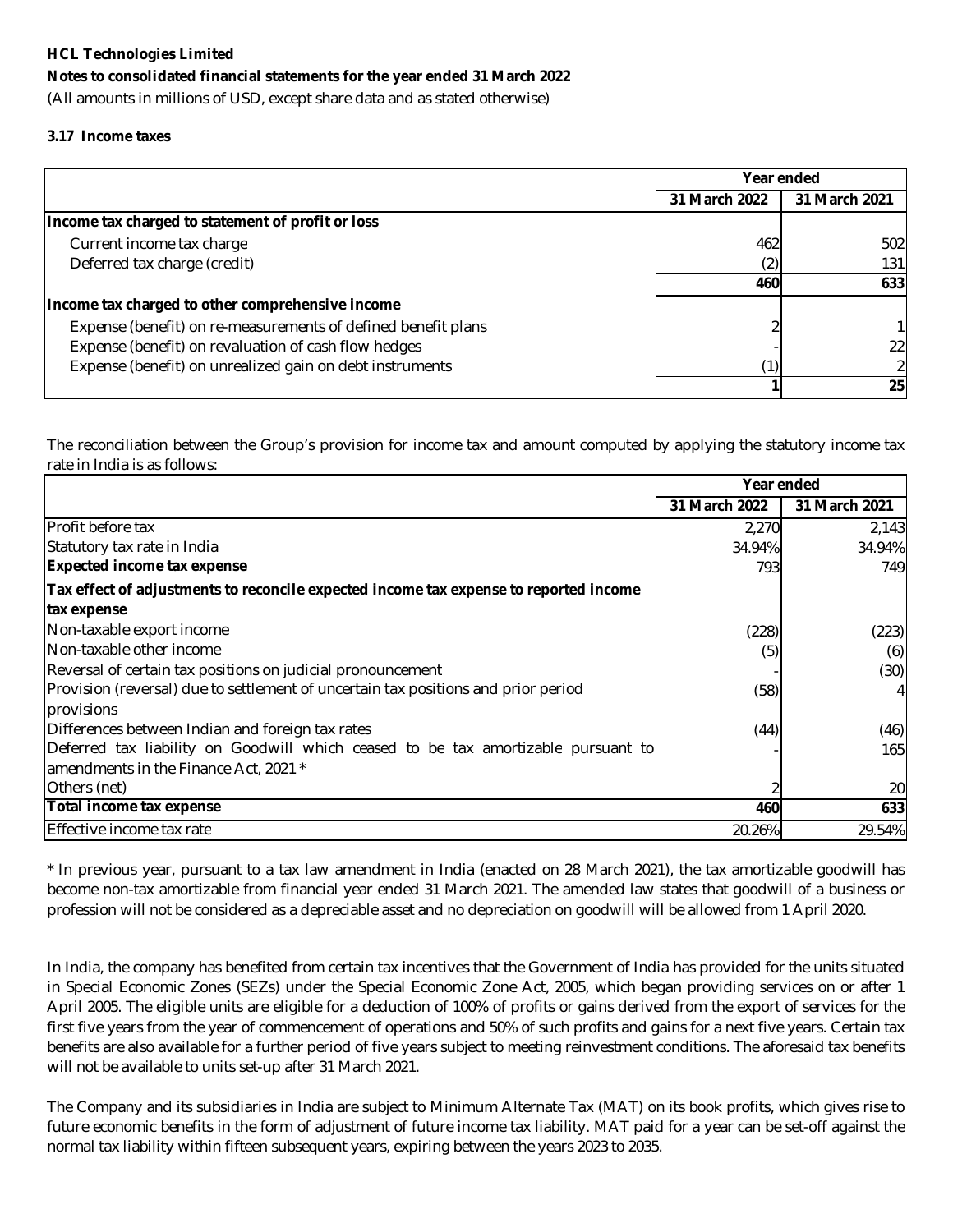**Notes to consolidated financial statements for the year ended 31 March 2022**

(All amounts in millions of USD, except share data and as stated otherwise)

### **3.17 Income taxes (continued)**

In India, Corporate taxpayers can opt for a specified lower tax rate in lieu of current applicable tax rate subject to taxpayers not claiming any specified tax incentives including tax incentives available to special economic zone units and carryover of unutilized MAT credit ('new tax regime'). The Company will opt for new tax regime in the year new tax regime is beneficial to the Company.

The tax returns are subject to examination by the tax authorities in the jurisdictions where the Group conducts business. The Group's two major tax jurisdictions are India and USA. The tax examination is open both in India and in USA for annual year beginning 1 April 2017 onwards. There are significant inter company transactions between India and USA. The Company has also filed for bilateral advance pricing agreements in these jurisdictions starting from 1 April 2017 for which the resolutions are yet to be reached. These may result in assessment of additional taxes that may need to be resolved with the authorities or through legal proceedings. Resolution of these matters involves some degree of uncertainty; accordingly, the Group recognizes income tax liability that it believes will ultimately result from the proceedings.

|                                         | Opening<br>balance | Recognized<br>in profit or<br>loss | Recognised<br>in /<br>reclassified<br>from OCI | <b>Acquisitions</b> | Exchange<br>difference | <b>Closing</b><br>balance |
|-----------------------------------------|--------------------|------------------------------------|------------------------------------------------|---------------------|------------------------|---------------------------|
| Deferred tax assets                     |                    |                                    |                                                |                     |                        |                           |
| <b>Business losses</b>                  |                    |                                    |                                                |                     |                        |                           |
| MAT credit entitlement                  | 308                | 18                                 |                                                |                     | (13)                   | 313                       |
| Provision for doubtful debts            |                    | (1)                                |                                                |                     |                        | 16                        |
| Accrued employee costs                  | 130                | (4)                                | (2)                                            |                     |                        | 128                       |
| Property, plant and equipment           |                    |                                    |                                                |                     |                        | 31                        |
| Employee stock compensation             |                    |                                    |                                                |                     |                        |                           |
| <b>Others</b>                           | 60                 |                                    |                                                |                     | (5)                    | 58                        |
| Gross deferred tax assets (A)           | 522                | 21                                 | (2)                                            |                     | (13)                   | 526                       |
| Deferred tax liabilities                |                    |                                    |                                                |                     |                        |                           |
| Property, plant and equipment           | 21                 |                                    |                                                |                     |                        | 25                        |
| Unrealized gain on derivative financial | 13                 |                                    |                                                |                     |                        | 13                        |
| linstruments                            |                    |                                    |                                                |                     |                        |                           |
| Intangibles and goodwill                | 323                | 16                                 |                                                |                     | (13)                   | 326                       |
| <b>Others</b>                           | 24                 |                                    | (1)                                            |                     | (1)                    | 22                        |
| Gross deferred tax liabilities (B)      | 381                | 19                                 | (1)                                            |                     | (13)                   | 386                       |
| Net deferred tax assets (A-B)           | 141                |                                    | (1)                                            |                     |                        | 140                       |

Components of deferred tax assets and liabilities as on 31 March 2022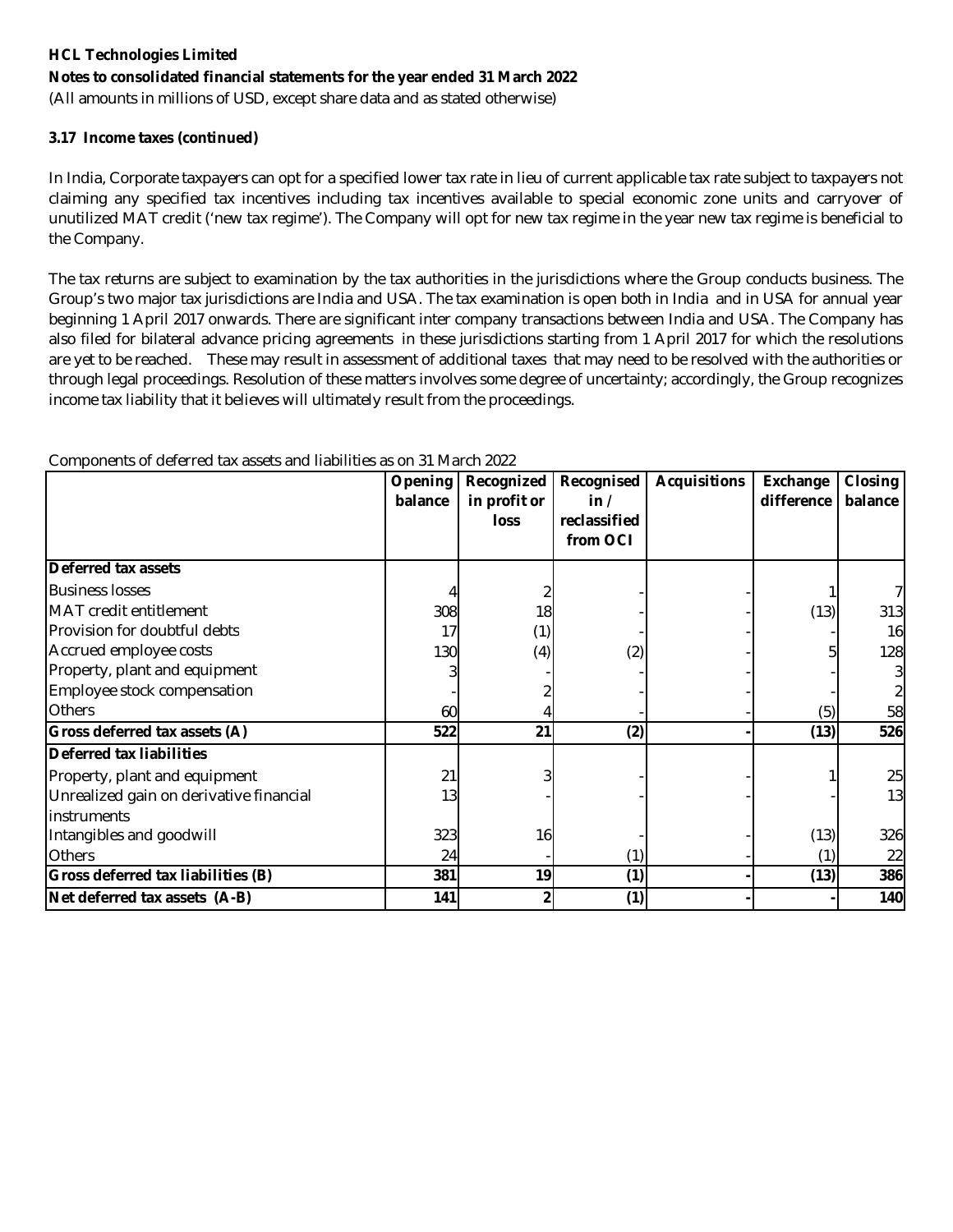### **Notes to consolidated financial statements for the year ended 31 March 2022**

(All amounts in millions of USD, except share data and as stated otherwise)

### **3.17 Income taxes (continued)**

Components of deferred tax assets and liabilities as on 31 March 2021

|                                         | <b>Opening</b> | Recognized   | Recognised   | <b>Acquisitions</b> | Exchange   | Closing |
|-----------------------------------------|----------------|--------------|--------------|---------------------|------------|---------|
|                                         | balance        | in profit or | in/          |                     | difference | balance |
|                                         |                | loss         | reclassified |                     |            |         |
|                                         |                |              | from OCI     |                     |            |         |
| <b>Deferred tax assets</b>              |                |              |              |                     |            |         |
| <b>Business losses</b>                  | 8              | (4)          |              |                     |            | 4       |
| MAT credit entitlement                  | 310            | (12)         |              |                     | 10         | 308     |
| Provision for doubtful debts            | 16             |              |              |                     |            | 17      |
| Accrued employee costs                  | 80             | 45           | (1)          |                     |            | 130     |
| Unrealized loss on derivative financial |                |              | (9)          |                     |            |         |
| <i>instruments</i>                      |                |              |              |                     |            |         |
| Property, plant and equipment           |                | (3)          |              |                     |            | 3       |
| Others                                  | 32             | 25           |              |                     |            | 60      |
| Gross deferred tax assets (A)           | 460            | 51           | (10)         | 5                   | 16         | 522     |
| Deferred tax liabilities                |                |              |              |                     |            |         |
| Property, plant and equipment           | 21             |              |              |                     | (1)        | 21      |
| Unrealized gain on derivative financial |                |              | 13           |                     |            | 13      |
| instruments                             |                |              |              |                     |            |         |
| Intangibles and goodwill                | 134            | 171          |              | 10                  |            | 323     |
| Others                                  | 11             | 10           |              |                     |            | 24      |
| Gross deferred tax liabilities (B)      | 166            | 182          | 15           | 10                  |            | 381     |
| Net deferred tax assets (A-B)           | 294            | (131)        | (25)         | (5)                 |            | 141     |

The Company's subsidiaries have recognized deferred tax assets on carry forward business losses which can be utilized against profits within the limit and carryover period permitted under laws of respective jurisdictions. Deferred tax assets primarily related to carried forward losses and other temporary differences for certain subsidiaries amounting to \$11 was not recognized as per applicable accounting standards. These tax losses can be carried forward for an indefinite period except for tax losses amounting to \$2 which will expire by 31 March 2030.

Above table represent the Gross deferred tax assets and liabilities. Amounts of deferred tax assets and liabilities presented in consolidated balance sheet have been offset, wherever the Group has legally enforceable right and it is related to same taxable authority.

Undistributed earnings of the subsidiaries aggregate approximately \$2,463 (31 March 2021, \$2,178, 1 April 2020, \$1,709). The Group has the intent to reinvest the undistributed foreign earnings indefinitely in its significant overseas operations or repatriate only to the extent these can be distributed in a tax free manner. Consequently, the Company did not record a deferred tax liability on the undistributed earnings.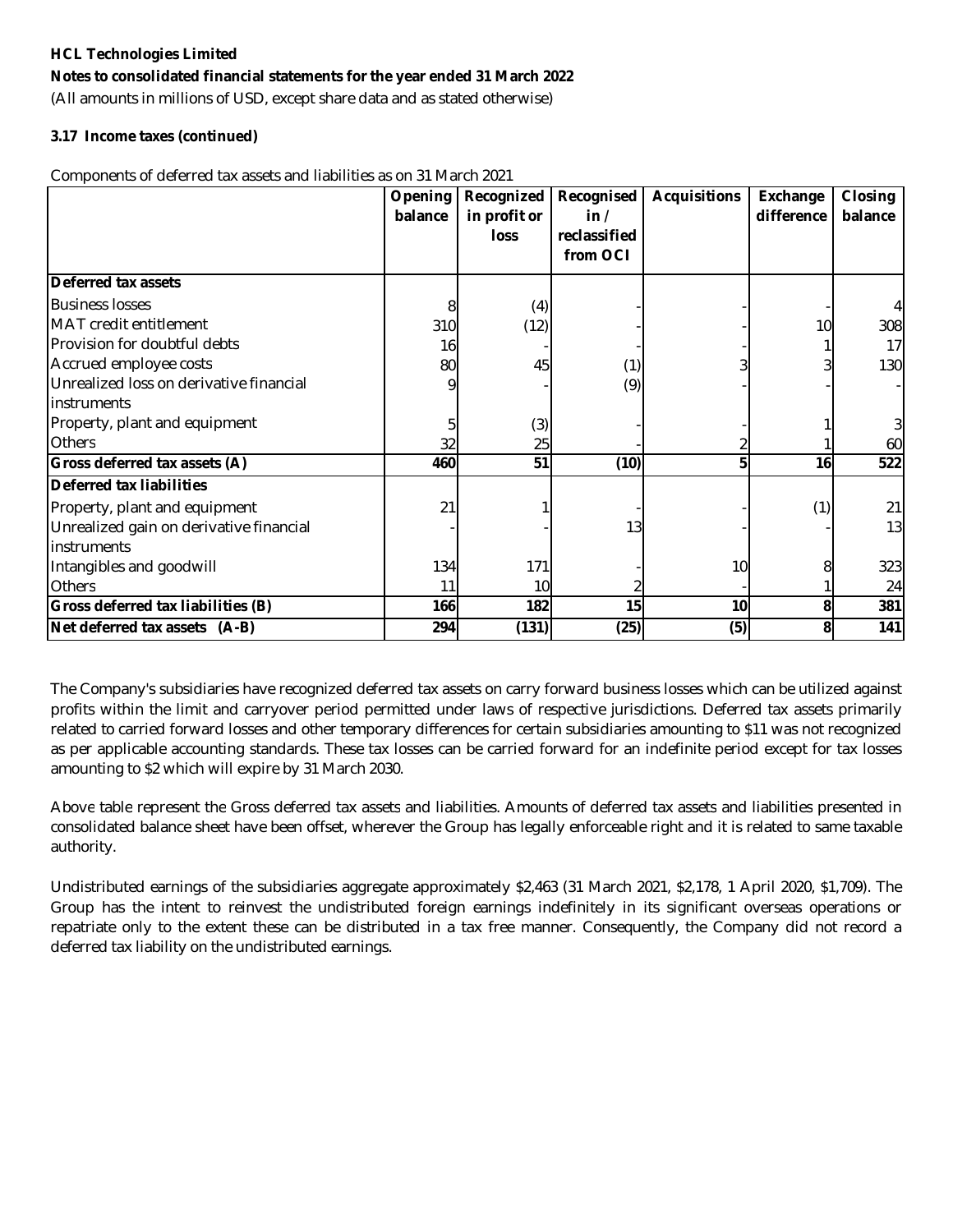(All amounts in millions of USD, except share data and as stated otherwise)

### **3.18 Earnings Per Equity Share**

The computation of earnings per equity share is as follows:

|                                                                                 | Year ended    |               |
|---------------------------------------------------------------------------------|---------------|---------------|
|                                                                                 | 31 March 2022 | 31 March 2021 |
| Profit for the year attributable to shareholders of the Company                 | 1,807         | 1.507         |
| Weighted average number of equity shares outstanding in calculating basic EPS   | 2,712,044,398 | 2,713,665,096 |
| Dilutive effect of Restricted Stock Units outstanding                           | 383,404       |               |
| Weighted average number of equity shares outstanding in calculating diluted EPS | 2,712,427,802 | 2,713,665,096 |
| Nominal value of equity shares (in `)                                           |               |               |
| Earnings per equity share (in USD)                                              |               |               |
| - Basic                                                                         | 0.67          | 0.56          |
| - Diluted                                                                       | 0.67          | 0.56          |

### **3.19 Components of other comprehensive income attributable to shareholders of the Company**

|                                                                                       | Year ended    |               |
|---------------------------------------------------------------------------------------|---------------|---------------|
|                                                                                       | 31 March 2022 | 31 March 2021 |
| A. Items that will not be reclassified subsequently to statement of profit or loss    |               |               |
| Remeasurement of defined benefit plans                                                |               |               |
| Opening balance (net of tax)                                                          | (1)           | (4)           |
| Actuarial gains                                                                       |               | 5             |
| Income tax expense                                                                    | (2)           | (1)           |
| Effect of exchange fluctuations                                                       |               | (1)           |
| Closing balance (net of tax)                                                          | 4             | (1)           |
| B. Items that will be reclassified subsequently to statement of profit or loss        |               |               |
| Foreign currency translation reserve                                                  |               |               |
| Opening balance                                                                       | 281           |               |
| Foreign currency translation                                                          | (231)         | 281           |
| Attributable to non controlling interest                                              |               |               |
| Closing balance                                                                       | 51            | 281           |
| Cash flow hedging reserve                                                             |               |               |
| Opening balance (net of tax)                                                          | 25            | (41)          |
| Unrealized gains (losses)                                                             | 71            | 80            |
| Net loss (gain) reclassified into statement of profit or loss on occurrence of hedged | (34)          | 9             |
| transactions                                                                          |               |               |
| Income tax benefit (expense)                                                          |               | (22)          |
| Effect of exchange fluctuations                                                       | (1)           | (1)           |
| Closing balance (net of tax)                                                          | 61            | 25            |
| Unrealized gain on debt instruments                                                   |               |               |
|                                                                                       |               |               |
| Opening balance (net of tax)<br>Unrealized gains (losses)                             |               | 5             |
| Income tax benefit (expense)                                                          | (3)           |               |
| Effect of exchange fluctuations                                                       |               | (2)           |
| Closing balance (net of tax)                                                          |               |               |
| <b>TOTAL (B)</b>                                                                      | 113           | 309           |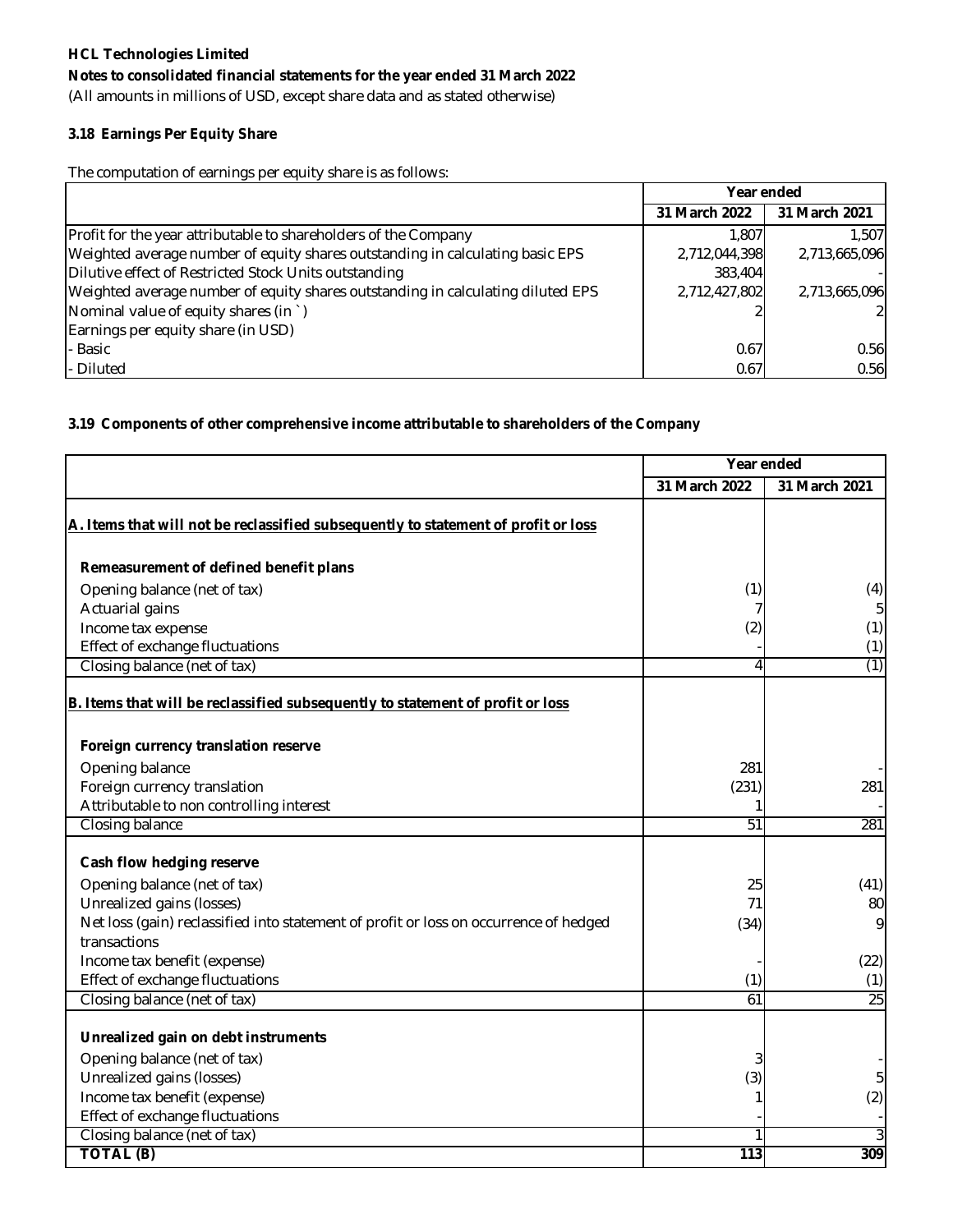(All amounts in millions of USD, except share data and as stated otherwise)

### **3.20 Leases**

### **(a) Group as a lessee**

The Group's significant leasing arrangements are in respect of leases for office spaces, leasehold land and IT equipments.

The details of the right-of-use assets held by the Group is as follows:

|                                        | Leasehold<br>land | <b>Buildings</b> | Computers and<br>networking<br>equipment | <b>Total</b> |
|----------------------------------------|-------------------|------------------|------------------------------------------|--------------|
| Balance as at 1 April 2020             | 38                | 297              | 16                                       | 351          |
| Depreciation                           |                   | (82)             | (11)                                     | (93)         |
| <b>Additions</b>                       |                   | 54               | 13                                       | 67I          |
| Acquired through business combinations |                   |                  |                                          | 31           |
| Derecognition                          |                   | (11)             |                                          | (11)         |
| Translation exchange differences       |                   | 10               |                                          | 12           |
| Balance as at 31 March 2021            | 38                | 271              | 20                                       | 329          |
| Balance as at 1 April 2021             | 38                | 271              | 20                                       | 329          |
| Depreciation                           | (1)               | (80)             | (9)                                      | (90)         |
| <b>Additions</b>                       |                   | 56               | 27                                       | 92           |
| Derecognition                          |                   | (8)              | (10)                                     | (18)         |
| Translation exchange differences       | (2)               | (7)              |                                          | (9)          |
| Balance as at 31 March 2022            | 44                | 232              | 28                                       | 304          |

The reconciliation of lease liabilities is as follows:

|                                                                       | Year ended      |                |
|-----------------------------------------------------------------------|-----------------|----------------|
|                                                                       | 31 March 2022   | 31 March 2021  |
| Balance as at beginning of the year                                   | 355             | 383            |
| <b>Additions</b>                                                      | 106             | 86             |
| Amounts recognized in statement of profit or loss as interest expense | 15 <sub>1</sub> | 16             |
| Payment of lease liabilities                                          | (143)           | (137)          |
| Acquired through business combinations                                |                 | $\overline{4}$ |
| Derecognition                                                         | (12)            | (11)           |
| Translation exchange differences                                      | (10)            | 14             |
| Balance as at end of the year                                         | 311             | 355            |

The lease rental expense relating to short-term leases recognized in the statement of profit or loss for the year amounted to \$9 (previous year, \$11).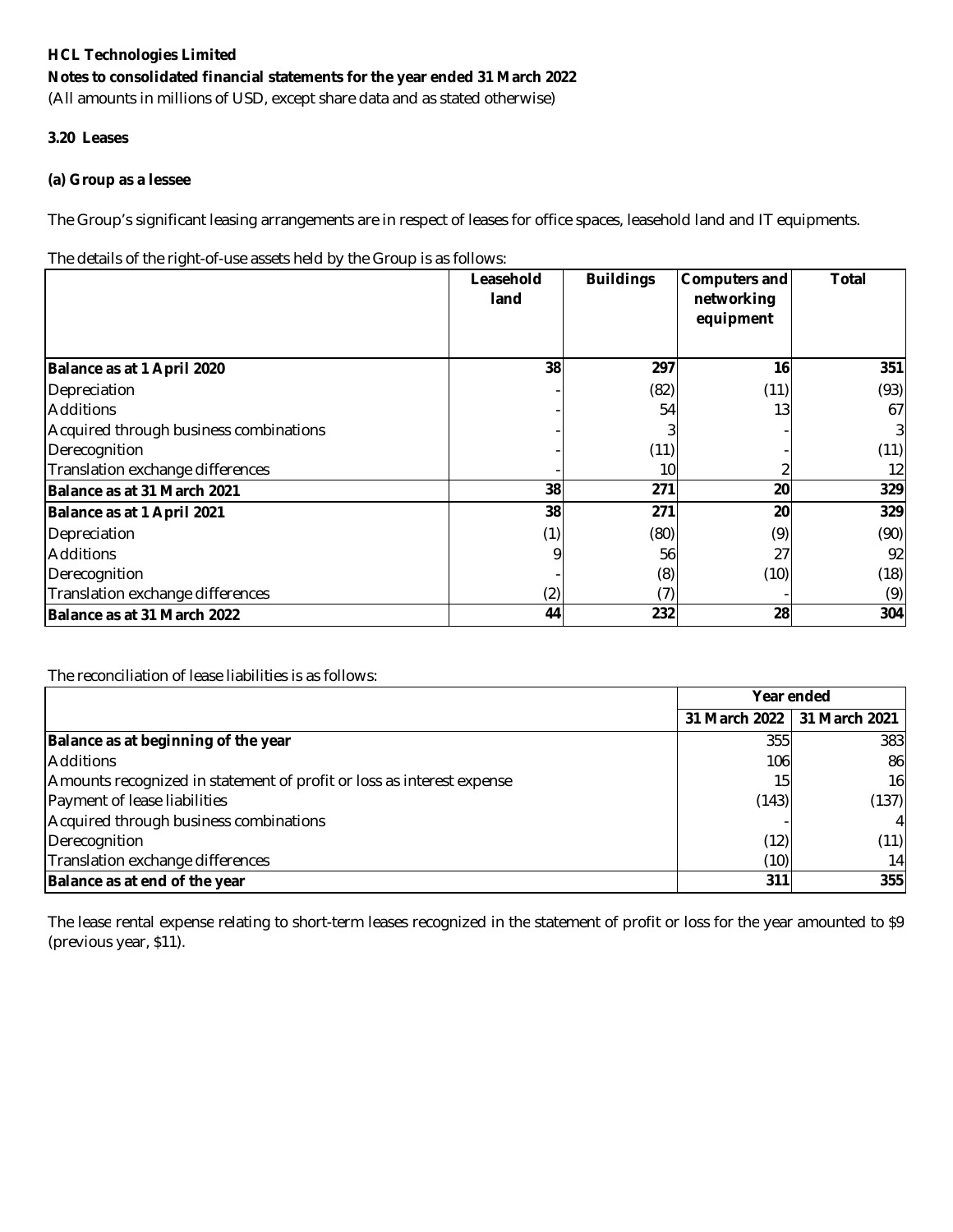(All amounts in millions of USD, except share data and as stated otherwise)

### **3.20 Leases (continued)**

The following table presents a maturity analysis of expected undiscounted cash flows for lease liabilities:

|                                | As at                       |      |              |  |
|--------------------------------|-----------------------------|------|--------------|--|
|                                | 31 March 2022 31 March 2021 |      | 1 April 2020 |  |
| Within one year                | 104 <sub>1</sub>            | 109  | 111I         |  |
| One to two years               | 88                          | 94   | 95           |  |
| Two to three years             | 59                          | 71   | 76           |  |
| Three to five years            | 69                          | 76   | 87           |  |
| Thereafter                     | 22                          | 49   | 71 I         |  |
| <b>Total lease payments</b>    | <b>342</b>                  | 399  | 440          |  |
| Imputed interest               | (31)                        | (44) | (57)         |  |
| <b>Total lease liabilities</b> | 311                         | 355  | 383          |  |

Certain lease agreements include options to terminate or extend the leases. The lease agreements do not contain any material residual value guarantees or material restrictive covenants.

### **(b) Group as a lessor**

The Group has given IT equipments to its customers on a finance lease basis. The future lease receivables in respect of assets given on finance lease are as follows:

|                                                | <b>Total</b><br>minimum lease<br>payments<br>receivable | <b>Interest</b><br>included in<br>payments<br>receivable | <b>Present value</b><br>of minimum<br>minimum lease lease payments<br>receivable |
|------------------------------------------------|---------------------------------------------------------|----------------------------------------------------------|----------------------------------------------------------------------------------|
| As at 31 March 2022                            |                                                         |                                                          |                                                                                  |
| Not later than one year                        | 108                                                     |                                                          | 104                                                                              |
| Later than one year and not later than 5 years | 105                                                     |                                                          | 101                                                                              |
|                                                | 213                                                     | 8                                                        | 205                                                                              |
| <b>As at 31 March 2021</b>                     |                                                         |                                                          |                                                                                  |
| Not later than one year                        | 158                                                     |                                                          | 151                                                                              |
| Later than one year and not later than 5 years | <b>168</b>                                              |                                                          | 161                                                                              |
| Later than 5 years                             |                                                         |                                                          |                                                                                  |
|                                                | 326                                                     | 14                                                       | 312                                                                              |
| As at 1 April 2020                             |                                                         |                                                          |                                                                                  |
| Not later than one year                        | 100                                                     |                                                          | 94                                                                               |
| Later than one year and not later than 5 years | 138                                                     |                                                          | 131                                                                              |
|                                                | 238                                                     | 13 <sub>l</sub>                                          | 225                                                                              |

### **3.21 Financial instruments**

### **(a) Derivatives**

The Group is exposed to foreign currency fluctuations on assets / liabilities and forecasted cash flows denominated in foreign currency and interest rate fluctuation risk on indebtedness. The use of derivatives to hedge the risk is governed by the Group's strategy, which provides principles on the use of such forward contracts, currency options and interest rate swaps consistent with the Group's risk management policy. The counterparties in these derivative instruments are banks and the Group considers the risks of non-performance by the counterparties as insignificant. The Group has entered into a series of foreign exchange forward contracts, options and interest rate swaps that are designated as cash flow hedges and the related forecasted transactions extend through March 2027. The Group does not use these derivative instruments for speculative purposes.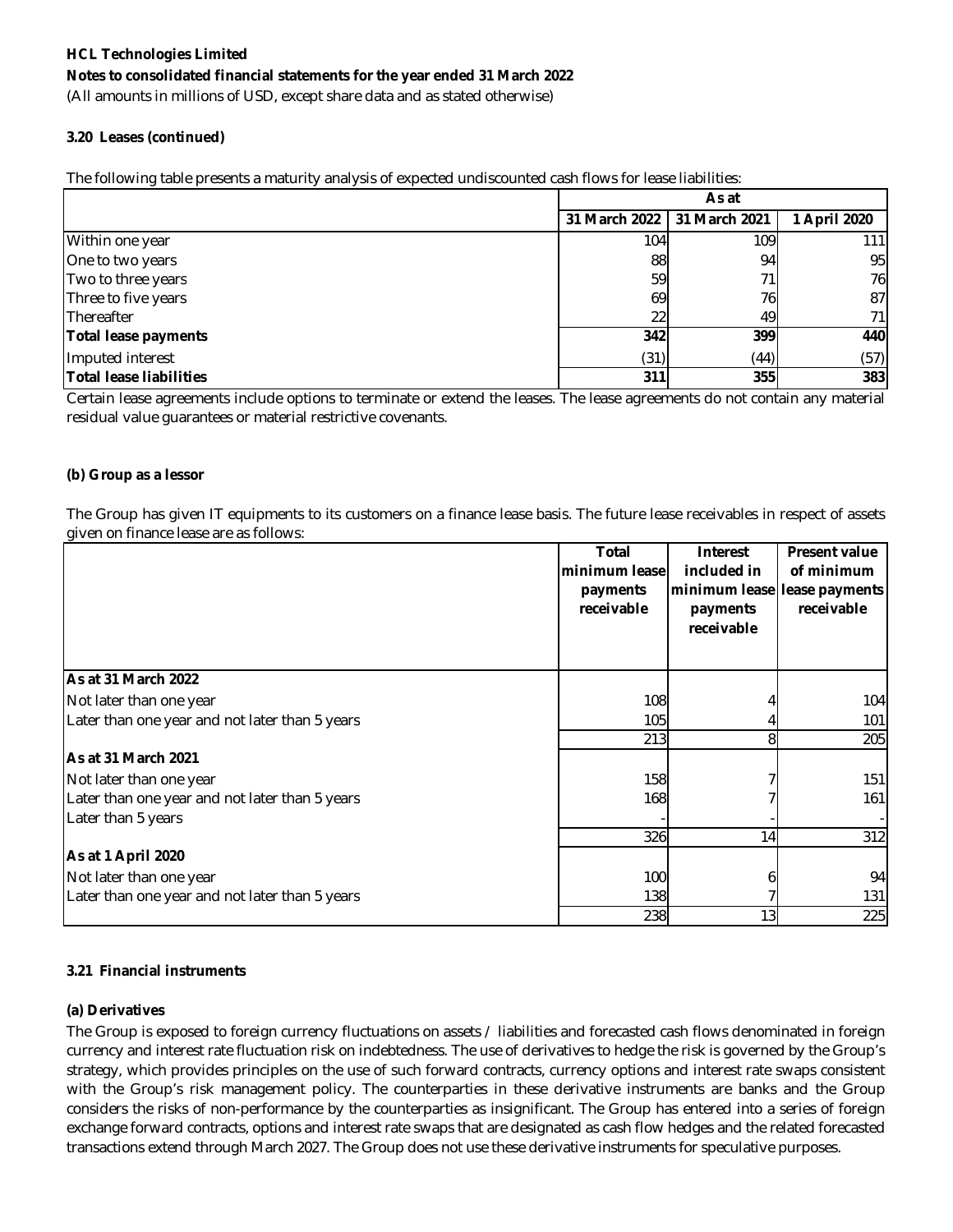### **Notes to consolidated financial statements for the year ended 31 March 2022**

(All amounts in millions of USD, except share data and as stated otherwise)

### **3.21 Financial instruments (continued)**

The following table presents the aggregate notional principal amounts of the outstanding derivative instruments which have been designated as cash flow hedges:

|                                        |            | Notional principal amounts |                      |         | <b>Balance sheet exposure</b> |                          |         |
|----------------------------------------|------------|----------------------------|----------------------|---------|-------------------------------|--------------------------|---------|
|                                        |            |                            | (amount in millions) |         |                               | <b>Asset (Liability)</b> |         |
| Foreign exchange forward               | Notional   |                            |                      |         |                               | (amount in millions \$)  |         |
| denominated in                         | Currency   | 31 March                   | 31 March             | 1 April | 31 March                      | 31 March                 | 1 April |
|                                        |            | 2022                       | 2021                 | 2020    | 2022                          | 2021                     | 2020    |
| <b>Forward contracts (Sell covers)</b> |            |                            |                      |         |                               |                          |         |
| USD / INR                              | <b>USD</b> | 1,461                      | 867                  | 764     | 40                            | 22                       | (36)    |
| GBP / INR                              | <b>GBP</b> | 60                         | 56                   | 31      | 4                             | (1)                      |         |
| EUR / INR                              | <b>EUR</b> | 117                        | 117                  | 79      | 14                            | 6                        | 4       |
| CHF / INR                              | <b>CHF</b> | 46                         | 25                   | 36      | 2                             |                          | (1)     |
| SEK / INR                              | <b>SEK</b> | 585                        | 550                  | 110     |                               |                          |         |
| AUD / INR                              | <b>AUD</b> | 103                        | 79                   | 16      |                               | (1)                      |         |
| NOK / INR                              | <b>NOK</b> | 105                        | 110                  | 40      | $\blacksquare$                | (1)                      |         |
| CAD / INR                              | CAD        | 31                         | 22                   | 23      |                               |                          |         |
| JPY / INR                              | <b>JPY</b> | 1,945                      | 2,075                | 1,910   | 2                             | $\overline{2}$           |         |
| Range Forward (Sell covers)            |            |                            |                      |         |                               |                          |         |
| USD / INR                              | <b>USD</b> | 305                        | 577                  | 606     | 3                             | 11                       | (12)    |
| GBP / INR                              | <b>GBP</b> |                            | 12                   | 13      |                               |                          | 1       |
| EUR / INR                              | <b>EUR</b> | 29                         | 14                   | 37      | 3                             |                          |         |
| AUD / INR                              | <b>AUD</b> |                            |                      | 9       |                               |                          |         |
| SEK / INR                              | <b>SEK</b> |                            |                      | 15      |                               |                          |         |
|                                        |            |                            |                      |         | 76                            | 41                       | (40)    |

The Group has entered into derivative instruments not designated as hedging relationship by way of foreign exchange forward, currency options and futures contracts. As at 31 March, 2022, 2021 and 01 April, 2020, the notional principal amount of outstanding contracts aggregated to \$921, \$613 and \$717, respectively and the respective balance sheet exposure of these contracts have a net loss of \$3 and a net gain of \$2 and \$7.

The following table presents the aggregate notional principal amounts of the outstanding interest rate swaps together with the related balance sheet exposure:

|                                        | <b>Notional</b><br>Currency |                  |                  | <b>Notional principal amounts</b><br>(amount in millions) |                  |                  | <b>Balance sheet exposure</b><br><b>Asset (Liability)</b><br>(amount in millions \$) |  |
|----------------------------------------|-----------------------------|------------------|------------------|-----------------------------------------------------------|------------------|------------------|--------------------------------------------------------------------------------------|--|
|                                        |                             | 31 March<br>2022 | 31 March<br>2021 | 1 April<br>2020                                           | 31 March<br>2022 | 31 March<br>2021 | 1 April<br>2020                                                                      |  |
| Interest rate swap (floating to fixed) | USD                         |                  |                  | 255                                                       |                  |                  | (7)                                                                                  |  |
|                                        |                             |                  |                  |                                                           |                  |                  | (7)                                                                                  |  |

The notional amount is a key element of derivative financial instrument agreements. However, notional amounts do not represent the amount exchanged by counterparties and do not measure the Group's exposure to credit risk as these contracts are settled at their fair values at the maturity date.

The balance sheet exposure denotes the fair values of these contracts at the reporting date and is presented in \$ millions. The Group presents its foreign exchange derivative instruments on a net basis in the consolidated financial statements due to the right of offset by its individual counterparties under master netting agreements.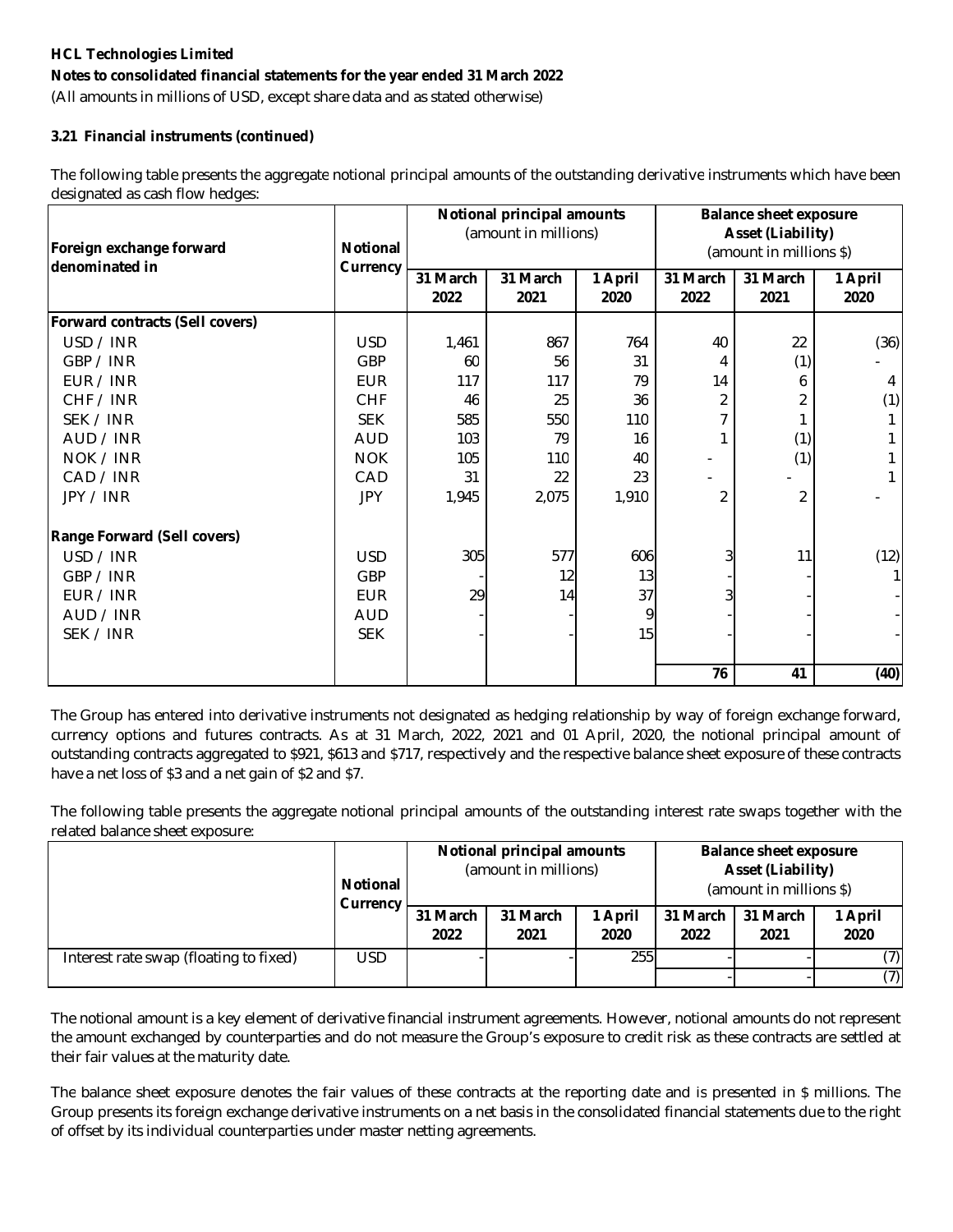### **Notes to consolidated financial statements for the year ended 31 March 2022**

(All amounts in millions of USD, except share data and as stated otherwise)

### **3.21 Financial instruments (continued)**

The fair value of the derivative instruments presented on a gross basis as at each date indicated below is as follows:

|                                                     | As at 31 March 2022     |                       |                              |                       |                     |  |
|-----------------------------------------------------|-------------------------|-----------------------|------------------------------|-----------------------|---------------------|--|
|                                                     | <b>Financial assets</b> |                       | <b>Financial liabilities</b> |                       |                     |  |
|                                                     | <b>Current</b>          | <b>Non</b><br>current | <b>Current</b>               | <b>Non</b><br>current | Total<br>fair value |  |
| Derivatives designated as hedging instruments       |                         |                       |                              |                       |                     |  |
| Foreign exchange contracts in an asset position     | 38                      | 38                    |                              |                       | 77                  |  |
| Foreign exchange contracts in an liability position |                         |                       |                              |                       | (1)                 |  |
| Net asset (liability)                               | 38                      | 38                    |                              |                       | 76                  |  |
| Derivatives not designated as hedging instruments   |                         |                       |                              |                       |                     |  |
| Foreign exchange contracts in an asset position     |                         |                       |                              |                       | 5                   |  |
| Foreign exchange contracts in an liability position | (2)                     |                       | (6)                          |                       | (8)                 |  |
| Net asset (liability)                               |                         |                       | (4)                          |                       | (3)                 |  |
| <b>Total Derivatives at fair value</b>              | 39                      | 38                    | (4)                          | ۰                     | 73                  |  |

|                                                     | As at 31 March 2021     |                       |                              |                       |                     |
|-----------------------------------------------------|-------------------------|-----------------------|------------------------------|-----------------------|---------------------|
|                                                     | <b>Financial assets</b> |                       | <b>Financial liabilities</b> |                       |                     |
|                                                     | Current                 | <b>Non</b><br>current | <b>Current</b>               | <b>Non</b><br>current | Total<br>fair value |
| Derivatives designated as hedging instruments       |                         |                       |                              |                       |                     |
| Foreign exchange contracts in an asset position     | 27                      | 19                    |                              |                       | 51                  |
| Foreign exchange contracts in an liability position | (3)                     | (2)                   | (3)                          | (2)                   | (10)                |
| Net asset (liability)                               | 24                      | 17                    |                              |                       | 41                  |
| Derivatives not designated as hedging instruments   |                         |                       |                              |                       |                     |
| Foreign exchange contracts in an asset position     |                         |                       |                              |                       |                     |
| Foreign exchange contracts in an liability position |                         |                       | (1)                          |                       | (2)                 |
| Net asset (liability)                               |                         |                       |                              |                       |                     |
| <b>Total Derivatives at fair value</b>              | 26                      | 17                    |                              |                       | 43                  |

|                                                     | As at 1 April 2020      |                       |                              |                       |                     |
|-----------------------------------------------------|-------------------------|-----------------------|------------------------------|-----------------------|---------------------|
|                                                     | <b>Financial assets</b> |                       | <b>Financial liabilities</b> |                       |                     |
|                                                     | Current                 | <b>Non</b><br>current | Current                      | <b>Non</b><br>current | Total<br>fair value |
| Derivatives designated as hedging instruments       |                         |                       |                              |                       |                     |
| Foreign exchange contracts in an asset position     |                         | 3                     |                              |                       | 20                  |
| Foreign exchange contracts in an liability position | 7)                      | (3)                   | (23)                         | (27)                  | (60)                |
| Interest rate swaps in an liability position        |                         |                       | (2)                          | (5)                   | (7)                 |
| Net asset (liability)                               |                         |                       | (18)                         | (29)                  | (47)                |
| Derivatives not designated as hedging instruments   |                         |                       |                              |                       |                     |
| Foreign exchange contracts in an asset position     | 13                      |                       | 4                            |                       | 17                  |
| Foreign exchange contracts in an liability position | $\left( 4\right)$       |                       | (6)                          |                       | (10)                |
| Net asset (liability)                               | o                       |                       | (2)                          |                       |                     |
| <b>Total Derivatives at fair value</b>              | $\mathbf o$             |                       | (20)                         | (29)                  | (40)                |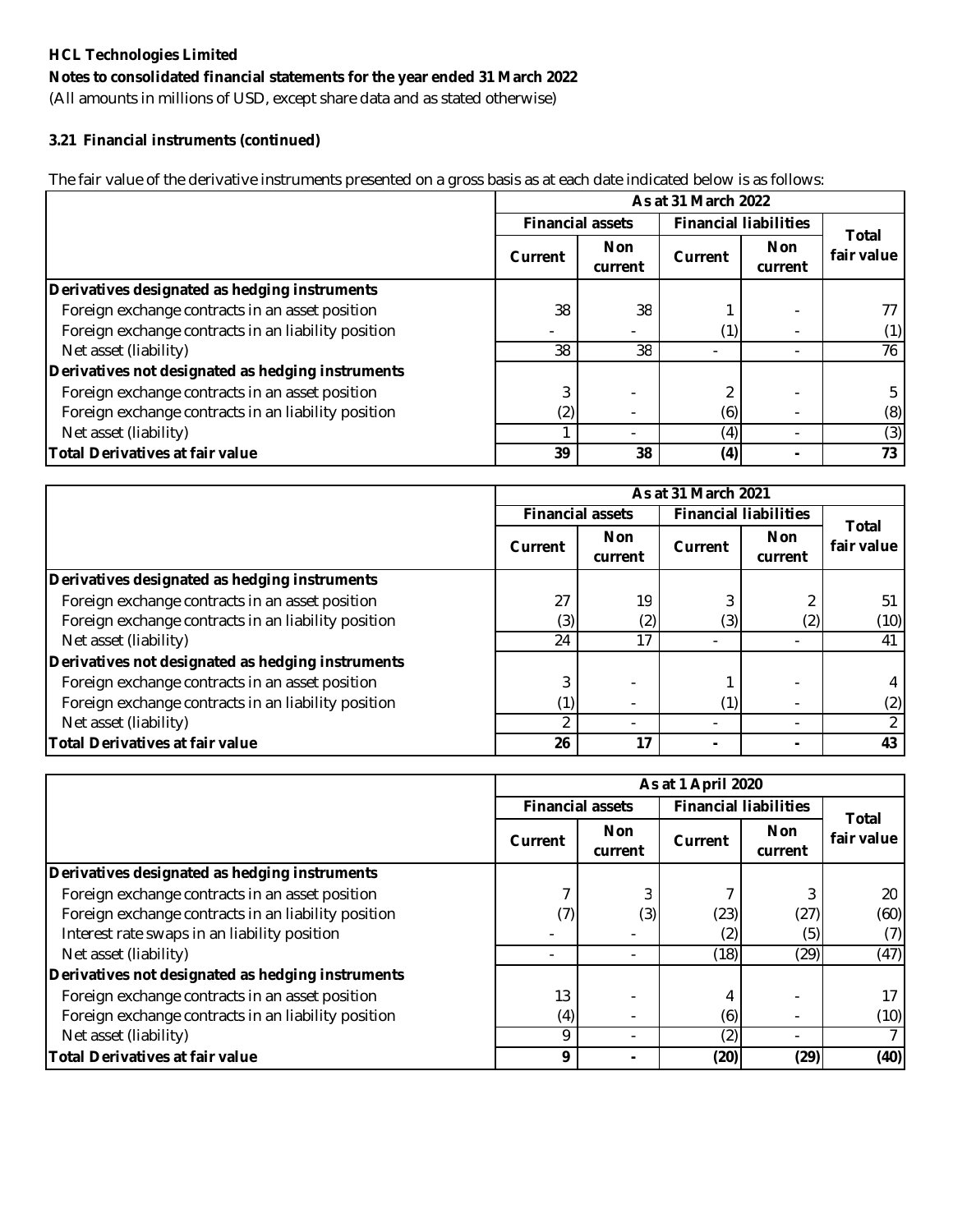(All amounts in millions of USD, except share data and as stated otherwise)

### **3.21 Financial instruments (continued)**

The following tables set forth the fair value of derivative instruments included in the consolidated balance sheets as at each date indicated:

|                                                                                   | As at         |               |              |  |
|-----------------------------------------------------------------------------------|---------------|---------------|--------------|--|
|                                                                                   | 31 March 2022 | 31 March 2021 | 1 April 2020 |  |
| Derivatives designated as hedging instruments                                     |               |               |              |  |
| Unrealized gain on financial instruments classified under current assets          | 38            | 24            |              |  |
| Unrealized gain on financial instruments classified under non-current assets      | 38            | 17            |              |  |
| Unrealized loss on financial instruments classified under current liabilities     |               |               | (18)         |  |
| Unrealized loss on financial instruments classified under non-current liabilities |               |               | (29)         |  |
|                                                                                   |               | 41            | (47)         |  |
| Derivatives not designated as hedging instruments                                 |               |               |              |  |
| Unrealized gain on financial instruments classified under current assets          |               |               | 9            |  |
| Unrealized loss on financial instruments classified under current liabilities     | (4)           |               | (2)          |  |
|                                                                                   | (3)           |               |              |  |

Maturity profile of derivative liabilities based on contractual payments is as below:

|                     | As at         |               |               |  |
|---------------------|---------------|---------------|---------------|--|
|                     | 31 March 2022 | 31 March 2021 | 1 April 2020  |  |
| Within one year     |               |               | 20            |  |
| One to two years    |               |               | 17            |  |
| Two to three years  |               |               | 10            |  |
| Three to five years |               |               | $\mathcal{P}$ |  |
|                     |               |               | 49            |  |

The following table summarizes the activities in the consolidated statement of profit or loss and other comprehensive income:

|                                                                                                        |               | Year ended    |
|--------------------------------------------------------------------------------------------------------|---------------|---------------|
|                                                                                                        | 31 March 2022 | 31 March 2021 |
| Derivatives in hedging relationships                                                                   |               |               |
| Effective portion of gain recognized in OCI on derivatives                                             | 71            | 80I           |
| Effective portion of gain or (loss) reclassified from OCI into statement of profit or loss as          |               |               |
| "exchange differences"                                                                                 | 34            | (1)           |
| Effective portion of gain or (loss) reclassified from OCI into statement of profit or loss as "finance |               |               |
| cost"                                                                                                  |               | (8)           |
| Derivatives not in hedging relationships                                                               |               |               |
| Gain recognized into statement of profit or loss as "exchange differences"                             |               | 38            |

The following table summarizes the activity in 'Other comprehensive income' related to all derivatives classified as cash flow hedges:

|                                                                                                    | Year ended |                               |
|----------------------------------------------------------------------------------------------------|------------|-------------------------------|
|                                                                                                    |            | 31 March 2022   31 March 2021 |
| Gain (Loss) as at the beginning of the year                                                        | 38         | (50)                          |
| Unrealized gain on cash flow hedging derivatives during the year                                   |            | 80                            |
| Net loss (gain) reclassified into statement of profit or loss on occurrence of hedged transactions | (34)       | 9                             |
| Translation exchange differences                                                                   | (1)        | (1)                           |
| Gain as at the end of the year                                                                     |            | 38                            |
| Deferred tax liability                                                                             | (13)       | (13)                          |
| Cash flow hedging reserve (net of tax)                                                             | 61         | 25                            |

The estimated net amount of existing gain that is expected to be reclassified into the statement of profit or loss within the next twelve months is \$36 (previous year, \$22).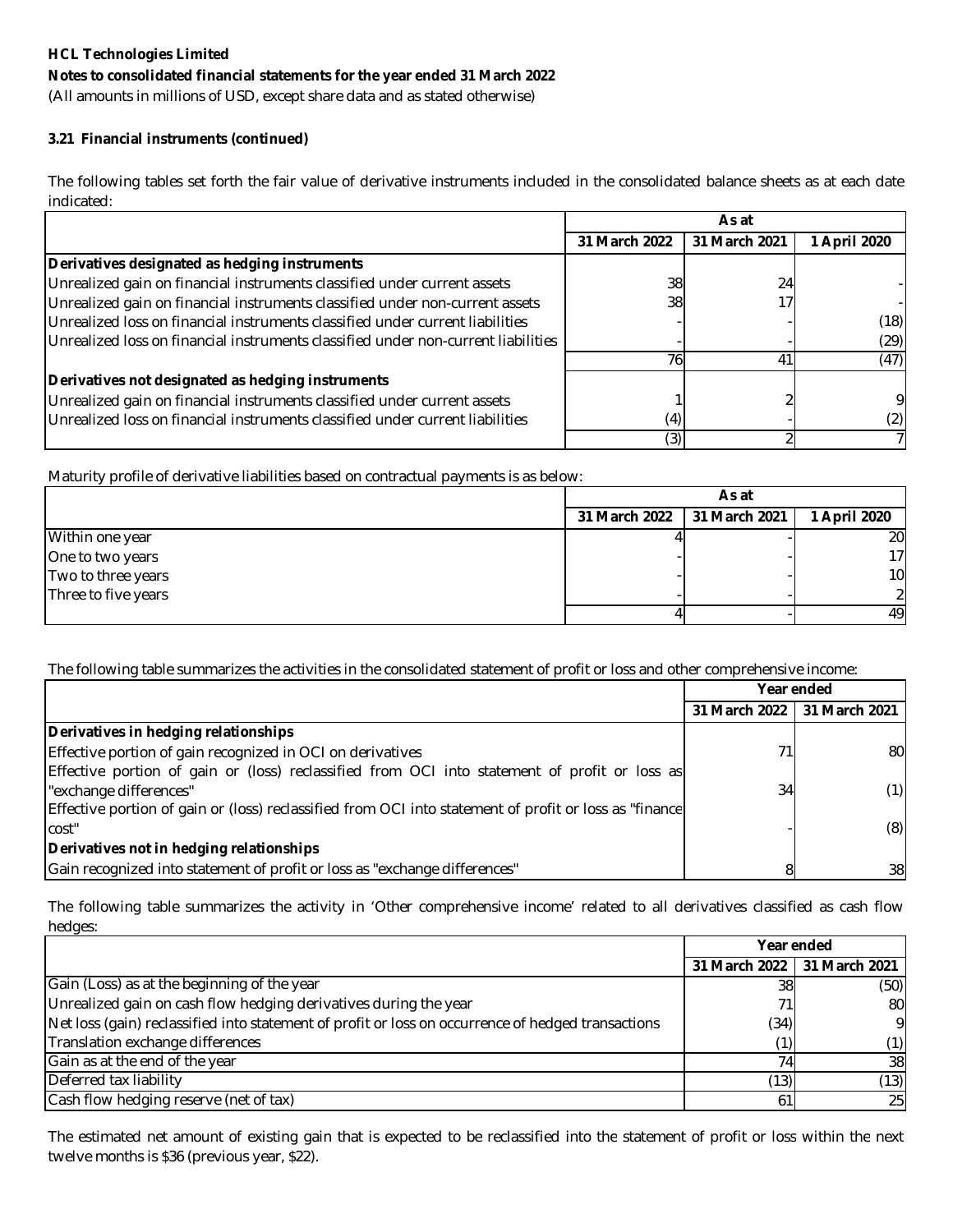(All amounts in millions of USD, except share data and as stated otherwise)

### **3.21 Financial instruments (continued)**

### **(b) Financial assets and liabilities**

The carrying value of financial instruments by categories is as follows:

|                                        | Fair value through | Fair value through         | Amortized | <b>Total carrying</b> |
|----------------------------------------|--------------------|----------------------------|-----------|-----------------------|
|                                        | profit or loss     | other comprehensive income | cost      | value                 |
|                                        |                    | As at 31 March 2022        |           |                       |
| <b>Financial assets</b>                |                    |                            |           |                       |
| Investments                            | 338                | 499                        |           | 837                   |
| Trade receivables (including unbilled) |                    |                            | 2,868     | 2,868                 |
| Cash and cash equivalents              |                    |                            | 1,387     | 1,387                 |
| Deposits with banks                    |                    |                            | 281       | 281                   |
| Deposits with Corporation              |                    |                            | 423       | 423                   |
| Other financial assets                 |                    | 76                         | 285       | 362                   |
| <b>Total</b>                           | 339                | 575                        | 5,244     | 6,158                 |
| <b>Financial liabilities</b>           |                    |                            |           |                       |
| Borrowings                             |                    |                            | 526       | 526                   |
| Lease liabilities                      |                    |                            | 311       | 311                   |
| Trade payables (including unbilled and |                    |                            |           |                       |
| accruals)                              |                    |                            | 828       | 828                   |
| Other financial liabilities            |                    |                            | 688       | 692                   |
| <b>Total</b>                           |                    |                            | 2,353     | 2,357                 |
|                                        |                    | As at 31 March 2021        |           |                       |
| <b>Financial assets</b>                |                    |                            |           |                       |
| Investments                            | 153                | 786                        |           | 939                   |
| Trade receivables (including unbilled) |                    |                            | 2,549     | 2,549                 |
| Cash and cash equivalents              |                    |                            | 892       | 892                   |
| Deposits with banks                    |                    |                            | 324       | 324                   |
| Deposit with Corporation               |                    |                            | 662       | 662                   |
| Other financial assets                 |                    | 41                         | 432       | 475                   |
| <b>Total</b>                           | 155                | 827                        | 4,859     | 5,841                 |
| <b>Financial liabilities</b>           |                    |                            |           |                       |
| <b>Borrowings</b>                      |                    |                            | 534       | 534                   |
| Lease liabilities                      |                    |                            | 355       | 355                   |
| Trade payables (including unbilled and |                    |                            |           |                       |
| accruals)                              |                    |                            | 747       | 747                   |
| Other financial liabilities            | 66                 |                            | 697       | 763                   |
| Total                                  | 66                 |                            | 2,333     | 2,399                 |
|                                        |                    | As at 1 April 2020         |           |                       |
| <b>Financial assets</b>                |                    |                            |           |                       |
| Investments                            | 446                | 488                        |           | 934                   |
| Trade receivables (including unbilled) |                    |                            | 2,507     | 2,507                 |
| Cash and cash equivalents              |                    |                            | 641       | 641                   |
| Deposits with banks                    |                    |                            | 17        | 17                    |
| Deposit with Corporation               |                    |                            | 452       | 452                   |
| Other financial assets                 | 9                  |                            | 450       | 459                   |
| <b>Total</b>                           | 455                | 488                        | 4,067     | 5,010                 |
| <b>Financial liabilities</b>           |                    |                            |           |                       |
| Borrowings                             |                    |                            | 672       | 672                   |
| Lease liabilities                      |                    |                            | 383       | 383                   |
| Trade payables (including unbilled and |                    |                            |           |                       |
| accruals)                              |                    |                            | 623       | 623                   |
| Other financial liabilities            | 59                 | 47                         | 1,426     | 1,532                 |
| <b>Total</b>                           | 59                 | 47                         | 3,104     | 3,210                 |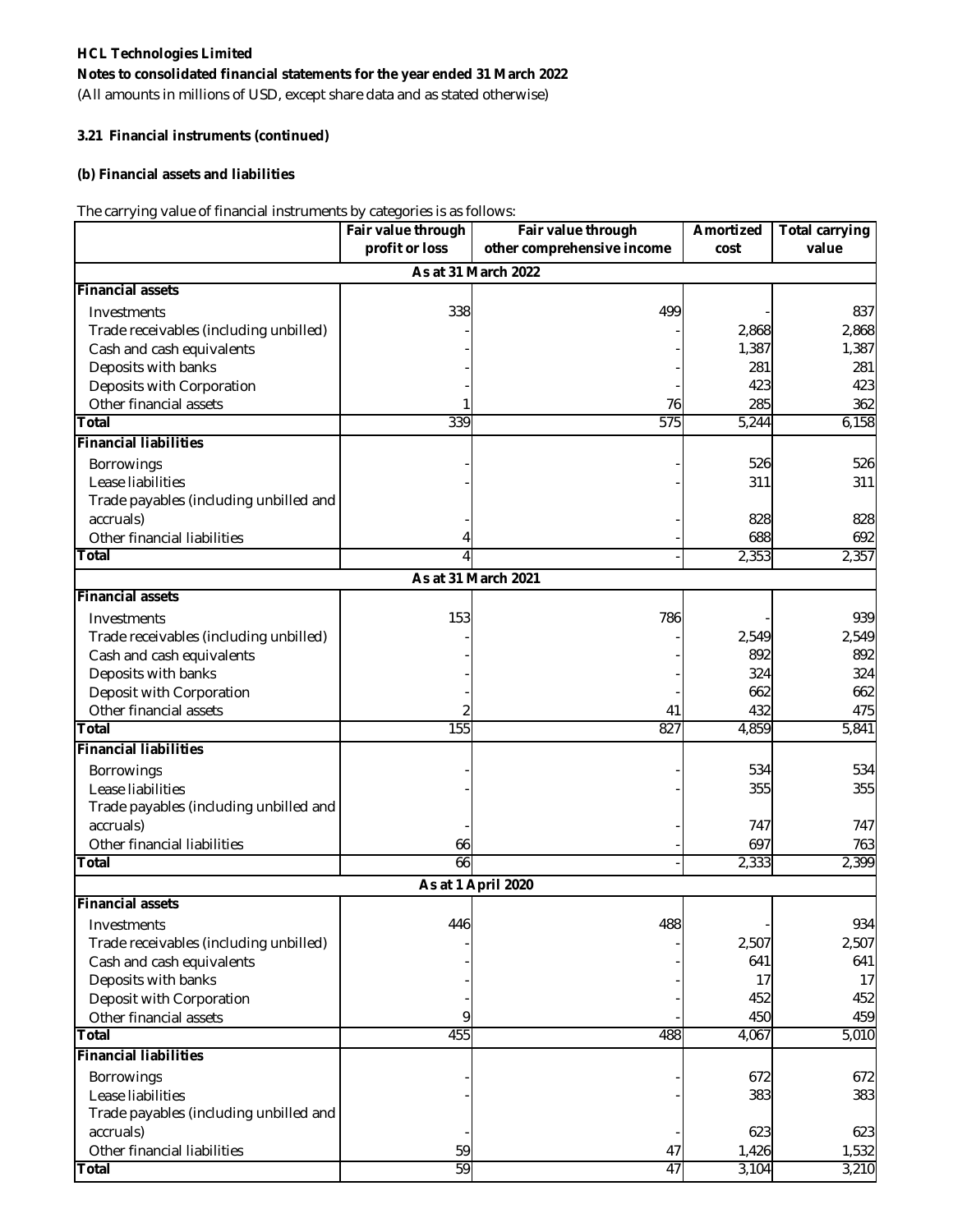(All amounts in millions of USD, except share data and as stated otherwise)

### **3.21 Financial instruments (continued)**

### **Transfer of financial assets**

The Group in the normal course of business sells certain accounts receivables and net investment in finance lease receivables to banks. Under the terms of arrangements, the Group surrenders control over these assets and transfer is on a non-recourse basis.

During the year ended 31 March 2022 and 2021, the Group has sold certain accounts receivables and finance lease receivables on non-recourse basis and during the previous year re-purchased certain finance lease receivables. Gains or losses on the sales and re-purchase are recorded at the time of transfers of these receivables and are immaterial.

### **Fair value hierarchy**

The assets and liabilities measured at fair value on a recurring basis and the basis for that measurement is as below:

|                                                          | <b>Fair Value</b>   |     | Level 1 inputs   Level 2 inputs   Level 3 inputs |                 |  |  |
|----------------------------------------------------------|---------------------|-----|--------------------------------------------------|-----------------|--|--|
| As at 31 March 2022                                      |                     |     |                                                  |                 |  |  |
| <b>Assets</b>                                            |                     |     |                                                  |                 |  |  |
| Investments carried at fair value through profit or loss | 338                 | 324 |                                                  | 14              |  |  |
| Investments carried at fair value<br>through<br>other    | 499                 |     | 499                                              |                 |  |  |
| comprehensive income                                     |                     |     |                                                  |                 |  |  |
| Unrealized gain on derivative financial instruments      | 77                  |     | 77                                               |                 |  |  |
| Liabilities                                              |                     |     |                                                  |                 |  |  |
| Unrealized loss on derivative financial instruments      |                     |     | 4                                                |                 |  |  |
|                                                          | As at 31 March 2021 |     |                                                  |                 |  |  |
| <b>Assets</b>                                            |                     |     |                                                  |                 |  |  |
| Investments carried at fair value through profit or loss | 153                 | 140 |                                                  | 13              |  |  |
| at fair value<br>Investments carried<br>through<br>other | 786                 |     | 786                                              |                 |  |  |
| comprehensive income                                     |                     |     |                                                  |                 |  |  |
| Unrealized gain on derivative financial instruments      | 43                  |     | 43                                               |                 |  |  |
| Liabilities                                              |                     |     |                                                  |                 |  |  |
| Liability towards non-controlling interest               | 66                  |     |                                                  | 66              |  |  |
|                                                          | As at 1 April 2020  |     |                                                  |                 |  |  |
| <b>Assets</b>                                            |                     |     |                                                  |                 |  |  |
| Investments carried at fair value through profit or loss | 446                 | 436 |                                                  | 10 <sup>°</sup> |  |  |
| Investments carried<br>at fair value<br>through<br>other | 488                 |     | 488                                              |                 |  |  |
| comprehensive income                                     |                     |     |                                                  |                 |  |  |
| Unrealized gain on derivative financial instruments      | 9                   |     | 9                                                |                 |  |  |
| Liabilities                                              |                     |     |                                                  |                 |  |  |
| Unrealized loss on derivative financial instruments      | 49                  |     | 49                                               |                 |  |  |
| Liability towards non-controlling interest               | 56                  |     |                                                  | 56              |  |  |
| Contingent consideration                                 |                     |     |                                                  |                 |  |  |

There have been no transfers between Level 1 and Level 2 during the current year and previous year.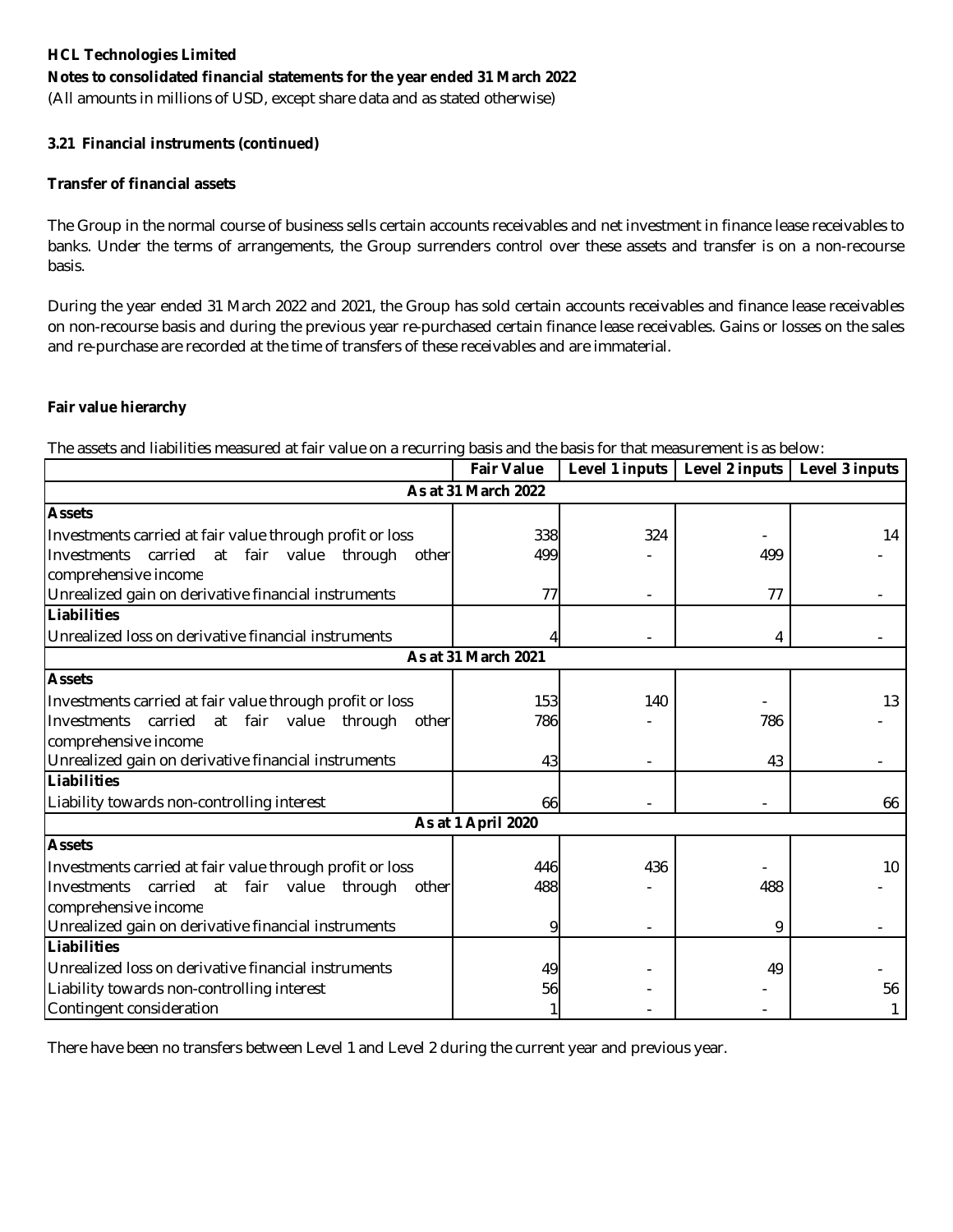(All amounts in millions of USD, except share data and as stated otherwise)

### **3.21 Financial instruments (continued)**

### **Valuation Methodologies**

**Investments**: The Group's investments consist of investment in debt linked mutual funds which are determined using quoted prices or identical quoted prices of assets or liabilities in active markets and are classified as Level 1. Fair value of corporate debt securities is determined using observable markets' inputs and is classified as Level 2.

Investments in unquoted equity shares and limited liability partnerships are classified as fair value through profit or loss and is classified as Level 3. The re-measurement is calculated using unobservable inputs based on the Group's own assessment of third party valuations and respective company's financial performance.

**Derivative financial instruments**: The Group's derivative financial instruments consist of foreign currency forward exchange contracts, options and interest rate swaps. Fair values for derivative financial instruments are based on counter party quotations and are classified as Level 2.

**Liability towards non-controlling interest**: As part of the acquisition of "Actian Corporation" on 17 July 2018, joint venturer "Sumeru Equity Partners" (SEP) contributed in form of preferred stock qualified as "compound financial instrument" (equity and financial liability) in the books of joint venture company controlled by the Group. The financial liability was initially and subsequently re-measured based on independent third party valuation using "Monte Carlo Simulation" methodology.

**Fair value of earn-out consideration**: The fair value measurement of earn-out consideration is determined using Level 3 inputs. The Group earn-out consideration represents a component of the total purchase consideration for its various acquisitions. The measurement is calculated using unobservable inputs based on the Group's own assessment of achievement of certain performance goals.

The Group assessed that fair value of cash and cash equivalents, short-term deposits, trade receivables, unbilled receivables, trade payables, bank overdrafts and other current liabilities approximate their carrying amounts largely due to the short-term maturities of these instruments.

|                                                              | Investment in      | Liability       | Contingent    |
|--------------------------------------------------------------|--------------------|-----------------|---------------|
|                                                              | unquoted equity    | towards non-    | consideration |
|                                                              | shares and limited | controlling     |               |
|                                                              | liability          | interest        |               |
|                                                              | partnerships       |                 |               |
| Balance as at 1 April 2020                                   | 10                 | 56              |               |
| Fair value changes recognized in statement of profit or loss |                    | 14 <sub>1</sub> |               |
| Additional investments                                       |                    |                 |               |
| Payment of liability                                         |                    | (4)             | (1)           |
| Translation exchange differences                             |                    |                 |               |
| Balance as at 31 March 2021                                  | 13                 | 66              |               |
| Balance as at 1 April 2021                                   | 13                 | <b>66</b>       |               |
| Fair value changes recognized in statement of profit or loss |                    |                 |               |
| Additional investments                                       |                    |                 |               |
| Payment of liability                                         |                    | (72)            |               |
| Balance as at 31 March 2022                                  | 14                 |                 |               |

The following table discloses reconciliation of financial assets and liabilities categorised within Level 3 of the fair value hierarchy: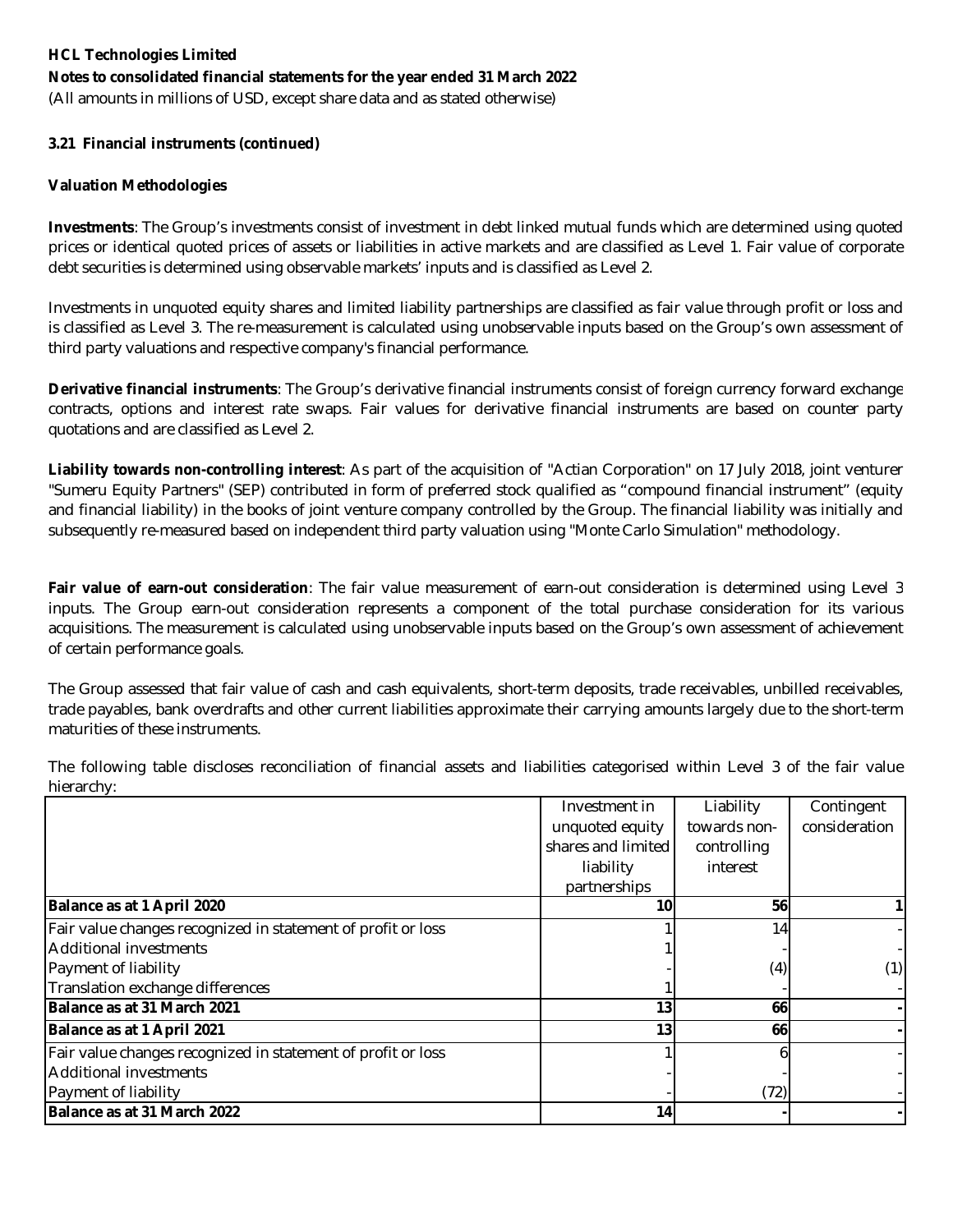(All amounts in millions of USD, except share data and as stated otherwise)

### **3.21 Financial instruments (continued)**

### **(c) Financial risk management**

The Group is exposed to market risk, credit risk and liquidity risk which may impact the fair value of its financial instruments. The Group has a risk management policy to manage and mitigate these risks.

The Group's risk management policy aims to reduce volatility in financial statements while maintaining balance between providing predictability in the Group's business plan along with reasonable participation in market movement.

### **Market risk**

Market risk is the risk that the fair value of future cash flows of a financial instrument will fluctuate because of changes in market prices. Market risk comprises of currency risk and interest rate risk. The Group is primarily exposed to fluctuation in foreign currency exchange rates.

### **(i) Foreign currency risk**

Foreign currency risk is the risk that the fair value or future cash flows of an exposure will fluctuate because of changes in exchange rates. The Group's exposure to the risk of changes in exchange rates relates primarily to the Group's operations in foreign subsidiaries.

The exchange rate risk primarily arises from assets and liabilities denominated in currencies other than the functional currency of the respective entities and foreign currency forecasted revenue and cash flows. A significant portion of the Group revenue is in US Dollar, Pound Sterling (GBP) and Euro while a large portion of costs are in Indian rupees. The fluctuation in exchange rates in respect to India rupee may have potential impact on the statement of profit or loss and other comprehensive income and equity.

To mitigate the foreign currency risk the Group uses derivatives as governed by the Group's strategy, which provides principles on the use of such forward contracts and currency options consistent with the Group's Risk Management Policy.

Appreciation / depreciation of 1% in respective foreign currencies with respect to functional currency of the Company and its subsidiaries would result in increase / decrease in the Group's profit before tax by approximately \$10 for the year ended 31 March 2022.

The rate sensitivity is calculated by aggregation of the net foreign exchange exposure and a simultaneous parallel foreign exchange rates shift of all the currencies by 1% against the respective functional currencies of the Company and its subsidiaries. The sensitivity analysis presented above may not be representative of the actual change.

|            | <b>Financial assets</b> |                               |              | <b>Financial liabilities</b>  |      |              |
|------------|-------------------------|-------------------------------|--------------|-------------------------------|------|--------------|
|            |                         | 31 March 2022   31 March 2021 | 1 April 2020 | 131 March 2022 131 March 2021 |      | 1 April 2020 |
| USD / INR  | 917                     | 511                           | .079         | 187                           | 130I | 1.178        |
| GBP / INR  | 71                      | 56                            | 70           |                               | 14.  | 12           |
| EURO / INR | 1251                    | 146 <sup>l</sup>              | 61           |                               | 18   | 35           |

Non-derivative foreign currency exposure in major currencies is as below:

### **(ii) Interest rate risk**

Interest rate risk is the risk that the fair value or future cash flows of a financial instrument will fluctuate because of changes in market interest rates. The Group's exposure to the risk of changes in market interest rates arises on borrowings with floating interest rate which is not material.

### **Credit risk**

Financial instruments that potentially subject the Group to concentration of credit risk consist principally of cash and bank balances, deposit with corporations, trade receivables, finance lease receivables, investment securities and derivative instruments. The cash resources of the Group are invested with mutual funds, banks, financial institutions and corporations after an evaluation of the credit risk. By their nature, all such financial instruments involve risks, including the credit risk of non-performance by counterparties.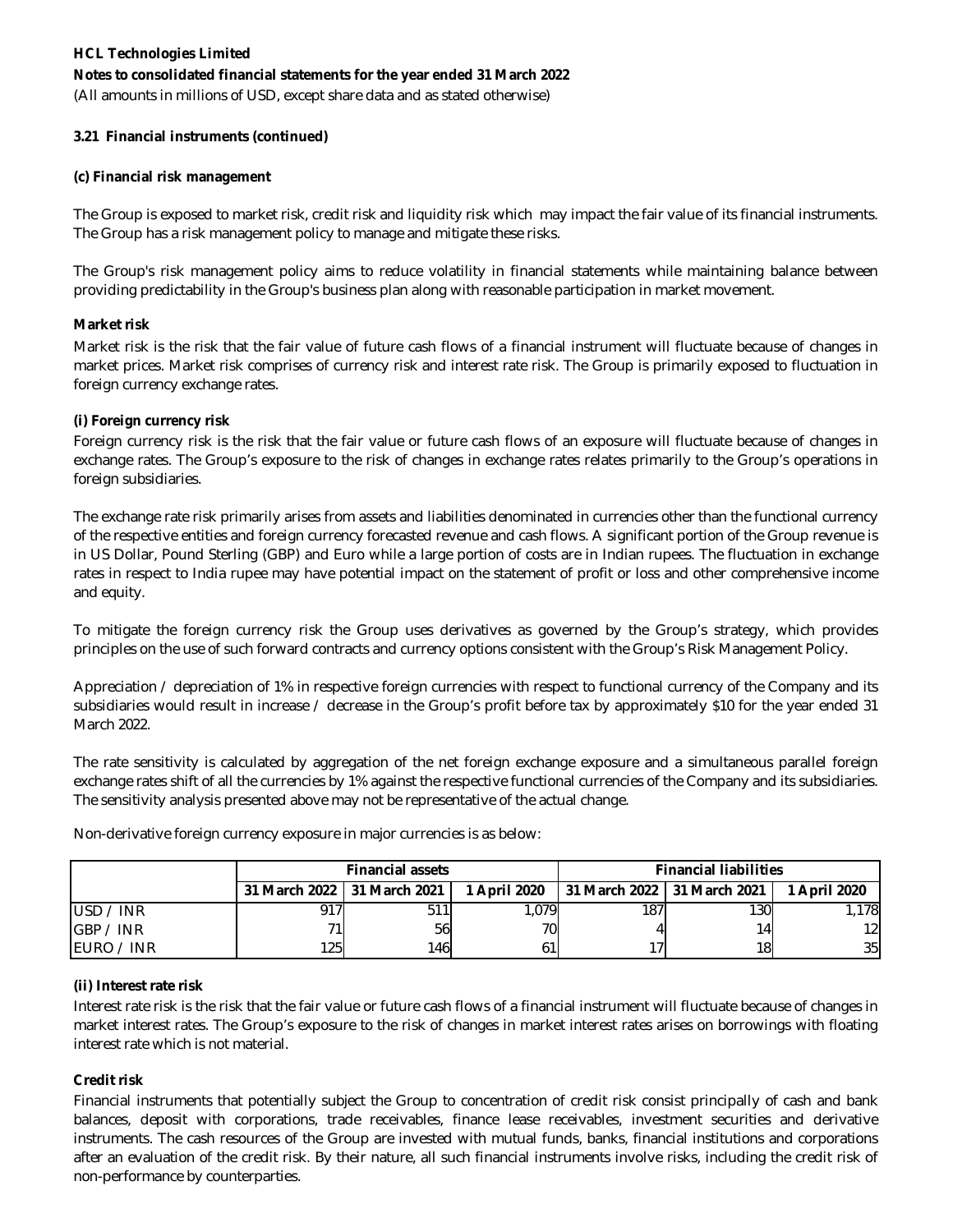### **Notes to consolidated financial statements for the year ended 31 March 2022**

(All amounts in millions of USD, except share data and as stated otherwise)

### **3.21 Financial instruments (continued)**

The customers of the Group are primarily corporations based in the United States of America and Europe and accordingly, trade receivables, unbilled receivables and finance lease receivables are concentrated in the respective countries. The Group periodically assesses the financial reliability of customers, taking into account the financial condition, current economic trends, analysis of historical bad debts and ageing of trade receivables, unbilled receivables, contract assets and finance lease receivables. The Group also outsourced selected client related credit risks to financial markets through "Non-recourse assignment" of receivables.

The allowance for lifetime expected credit loss on customer balances is as below:

|                                                     | Year ended                    |      |
|-----------------------------------------------------|-------------------------------|------|
|                                                     | 31 March 2022   31 March 2021 |      |
| Balance at the beginning of the year                | 65                            | 70I  |
| Additional provision during the year                | 19                            | 28   |
| Deductions on account of write offs and collections | (25)                          | (36) |
| Acquired through business combinations              |                               |      |
| Translation exchange differences                    | (1)                           | 31   |
| Balance at the end of the year                      | 59                            | 65I  |

### **Liquidity risk**

Liquidity risk is the risk that the Group will encounter difficulty in meeting its obligations associated with financial liabilities. The investment philosophy of the Group is capital preservation and liquidity in preference to returns. The Group consistently generates sufficient cash flows from operations and has access to multiple sources of funding to meet the financial obligations and maintain adequate liquidity for use.

Maturity profile of the Group's financial liabilities based on contractual payments is as below:

|                                        | Year 1    | Year <sub>2</sub> | Year <sub>3</sub> | Year 4-5       | <b>Total</b> |
|----------------------------------------|-----------|-------------------|-------------------|----------------|--------------|
|                                        | (Current) |                   |                   | and thereafter |              |
| <b>As at 31 March 2022</b>             |           |                   |                   |                |              |
| Borrowings                             | 17        | 26                | 10                | 508            | 561          |
| Lease liabilities                      | 104       | 88                | 59                | 91             | 342          |
| Trade payables (including unbilled and |           |                   |                   |                |              |
| accruals)                              | 828       |                   |                   |                | 828          |
| Derivative financial liabilities       |           |                   |                   |                |              |
| Other financial liabilities            | 629       | 22                | 16                | 25             | 692          |
| <b>Total</b>                           | 1,582     | 136               | 85                | 624            | 2,427        |
| As at 31 March 2021                    |           |                   |                   |                |              |
| Borrowings                             | 20        | 17                | 25                | 516            | 578          |
| Lease liabilities                      | 109       | 94                | 71                | 125            | 399          |
| Trade payables (including unbilled and |           |                   |                   |                |              |
| accruals)                              | 747       |                   |                   |                | 747          |
| Deferred consideration                 | 50        |                   |                   |                | 50           |
| Other financial liabilities            | 580       | 25                | 75                | 38             | 718          |
| <b>Total</b>                           | 1,506     | 136               | 171               | 679            | 2,492        |
| As at 1 April 2020                     |           |                   |                   |                |              |
| <b>Borrowings</b>                      | 309       | 49                | 325               | 20             | 703          |
| Lease liabilities                      | 111       | 95                | 76                | 158            | 440          |
| Trade payables (including unbilled and |           |                   |                   |                |              |
| accruals)                              | 623       |                   |                   |                | 623          |
| Deferred consideration                 | 863       | 50                |                   |                | 913          |
| Derivative financial liabilities       | 20        | 17                | 10                |                | 49           |
| Other financial liabilities            | 497       | 34                | 47                |                | 578          |
| <b>Total</b>                           | 2,423     | 245               | 458               | 180            | 3,306        |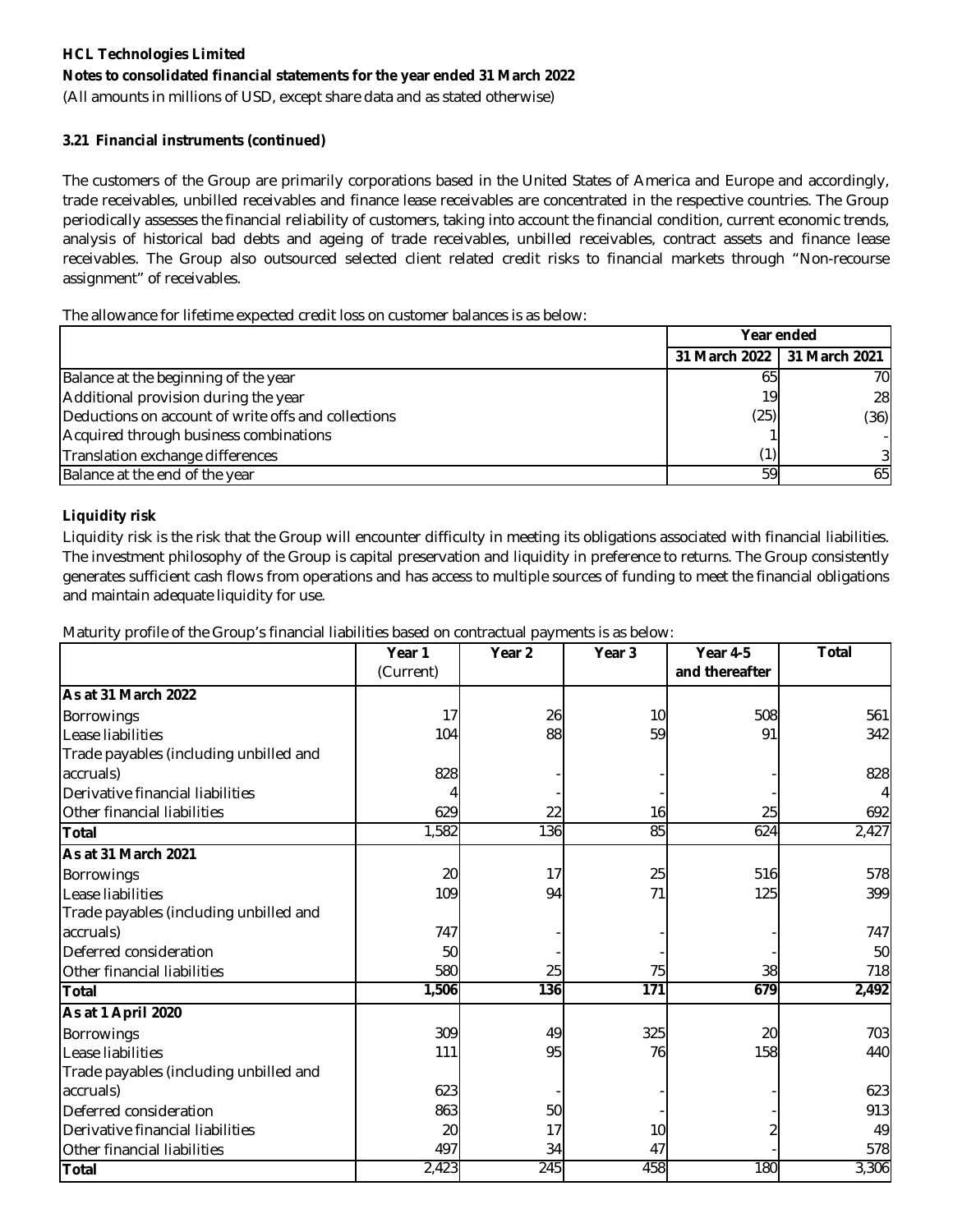### **Notes to consolidated financial statements for the year ended 31 March 2022**

(All amounts in millions of USD, except share data and as stated otherwise)

### **3.21 Financial instruments (continued)**

### **Offsetting of financial instruments**

Under cash pooling arrangements with banks outside India, the contractual terms of arrangements preclude individual bank accounts within the arrangement from being considered separate units of account. Accordingly, the balances of all such bank accounts subject to the arrangements are presented on net basis. The impact of such netting on bank balances and bank overdraft is \$25 (31 March 2021, \$55, 1 April 2020, \$90).

### **3.22 Segment Reporting**

Operating segments are defined as components of an enterprise for which discrete financial information is available and whose results are reviewed regularly by the chief operating decision maker (CODM), for allocation of resources and assessing performance.

The group has organized itself into the following segments:

**IT and Business Services** provide a comprehensive portfolio of IT & Business Services (Application, Infrastructure and Digital Process Operations) and Digital transformation services enabled by Digital and Analytics, IoTWoRKs, Cloud native and Cybersecurity solutions including products developed within these businesses.

**Engineering and R&D Services** provides comprehensive engineering services and solutions across software, embedded, mechanical, VLSI and platform engineering that support the end to end lifecycle of products – both hardware and software across diverse industries including products developed within this business.

**Products & Platforms** includes standalone product businesses that provide modernized software products to global clients for their technology and industry specific requirements.

### **Segment accounting policies**

The accounting principles used in the preparation of the financial statements are consistently applied to record revenue and expenditure in individual segments and are as set out in note 1 to the financial statements on significant accounting policies. The accounting policies in relation to segment accounting are as under:

### a) Segment revenue and expenses

Segment revenue is directly attributable to the segment and segment expenses have been allocated to various segments on the basis of specific identification and wherever allocable, are apportioned to the segment on an appropriate basis. However, segment revenue does not include other income. Segment expenses do not include finance cost, exchange differences and tax expense. Inter segment revenue primarily relates to software sourced internally from Products & Platforms segment by other segments for providing services to end customers.

### b) Segment assets and liabilities

Assets and liabilities are not identified to any reportable segments, since these are used interchangeably across segments and consequently, the management believes that it is not practicable or meaningful to provide segment disclosures relating to total assets and liabilities.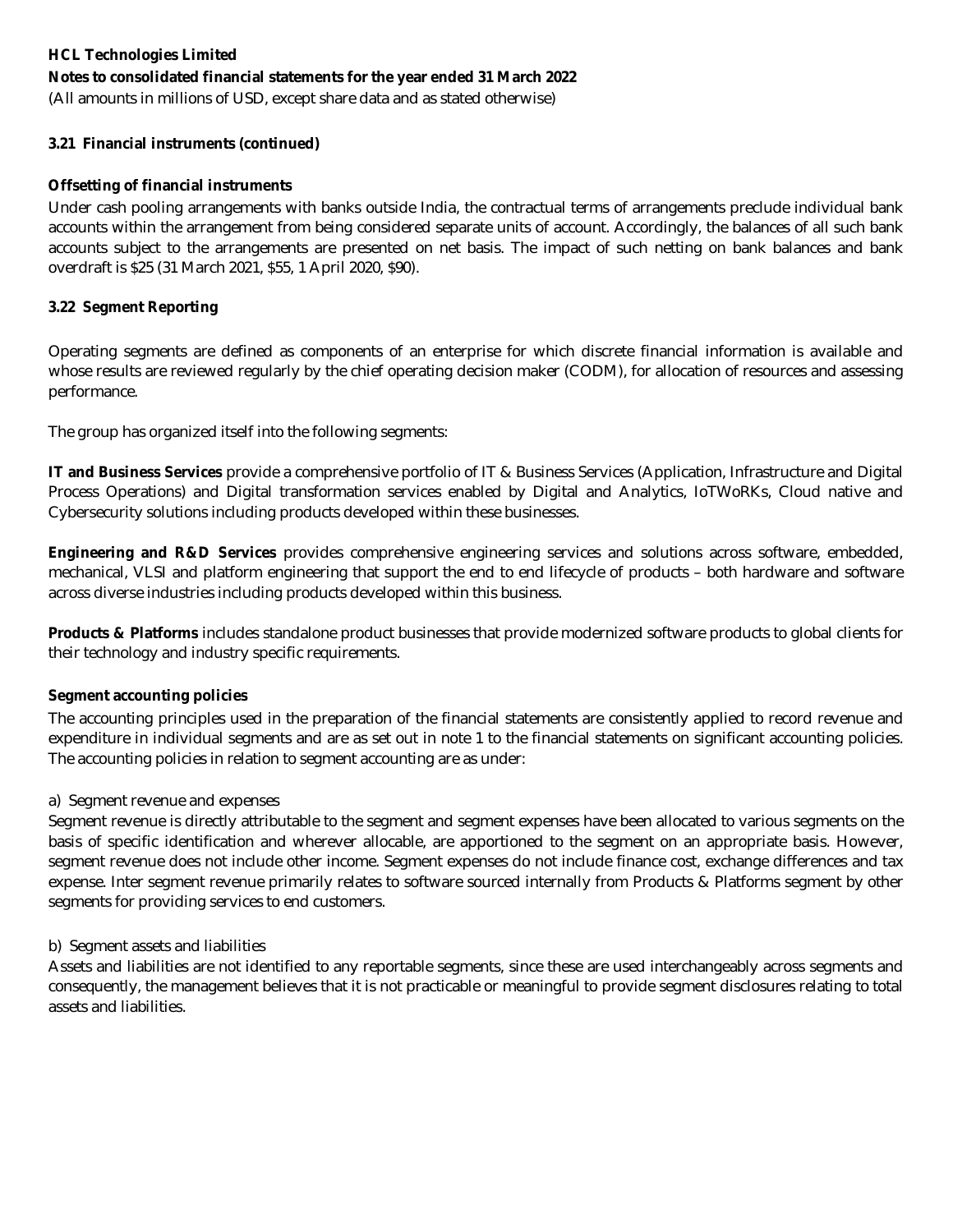(All amounts in millions of USD, except share data and as stated otherwise)

### **3.22 Segment Reporting (continued)**

Financial information about the business segments for the year ended 31 March 2022 is as follows:

|                                                   | <b>IT and Business</b> | <b>Engineering and</b>  | Products &       | <b>Total</b>   |
|---------------------------------------------------|------------------------|-------------------------|------------------|----------------|
|                                                   | <b>Services</b>        | <b>R&amp;D</b> services | <b>Platforms</b> |                |
| <b>Segment revenues</b>                           | 8,276                  | 1,818                   | 1,390            | 11,484         |
| Less : Inter-segment revenue                      |                        |                         |                  | 31             |
| Net revenue from operations from external         | 8,276                  | 1,818                   | 1,387            | 11,481         |
| <b>customers</b>                                  |                        |                         |                  |                |
| <b>Segment results</b>                            | 1,483                  | 348                     | 338              | 2,170          |
| Finance cost                                      |                        |                         |                  | (43)           |
| Other income (expenses), net                      |                        |                         |                  | 143            |
| Profit before share of loss of associates and tax |                        |                         |                  | 2,270          |
| Share of loss of associates                       |                        |                         |                  |                |
| <b>Profit before tax</b>                          |                        |                         |                  | 2,270          |
| Income tax expense                                |                        |                         |                  | (460)          |
| Profit for the year                               |                        |                         |                  | 1,810          |
| Significant non-cash items                        |                        |                         |                  |                |
| Depreciation and amortization expense             | 245                    | 54                      | 281              | 580            |
| Provision for doubtful debts / bad debts written  |                        |                         |                  | $\overline{3}$ |
| off                                               |                        |                         |                  |                |

Financial information about the business segments for the year ended 31 March 2021 is as follows:

|                                                         | <b>IT and Business</b><br><b>Services</b> | <b>Engineering and</b><br><b>R&amp;D</b> services | Products &<br><b>Platforms</b> | Total  |
|---------------------------------------------------------|-------------------------------------------|---------------------------------------------------|--------------------------------|--------|
| <b>Segment revenues</b>                                 | 7,208                                     | 1,558                                             | 1,410                          | 10,176 |
| Less : Inter-segment revenue                            |                                           |                                                   |                                |        |
| Net revenue from operations from external               | 7,208                                     | 1,558                                             | 1,409                          | 10,175 |
| <b>customers</b>                                        |                                           |                                                   |                                |        |
| <b>Segment results</b>                                  | 1,378                                     | 334                                               | 375                            | 2,087  |
| Finance cost                                            |                                           |                                                   |                                | (69)   |
| Other income (expenses), net                            |                                           |                                                   |                                | 125    |
| <b>Profit before tax</b>                                |                                           |                                                   |                                | 2,143  |
| Income tax expense                                      |                                           |                                                   |                                | (633)  |
| Profit for the year                                     |                                           |                                                   |                                | 1,510  |
| Significant non-cash items                              |                                           |                                                   |                                |        |
| amortization<br>Depreciation,<br>impairment<br>and      | 247                                       | 55                                                | 321                            | 623    |
| expense                                                 |                                           |                                                   |                                |        |
| Provision for doubtful debts / bad debts written<br>off |                                           |                                                   |                                |        |

Effective 1 April 2021, the Group has changed the segment classification for certain products businesses which were earlier reported as part of Engineering and R&D Services to Products & Platforms segment. Impact of this change is immaterial for operating results of both the segments. Prior period figures have also been restated to conform to current period composition of the operating segments.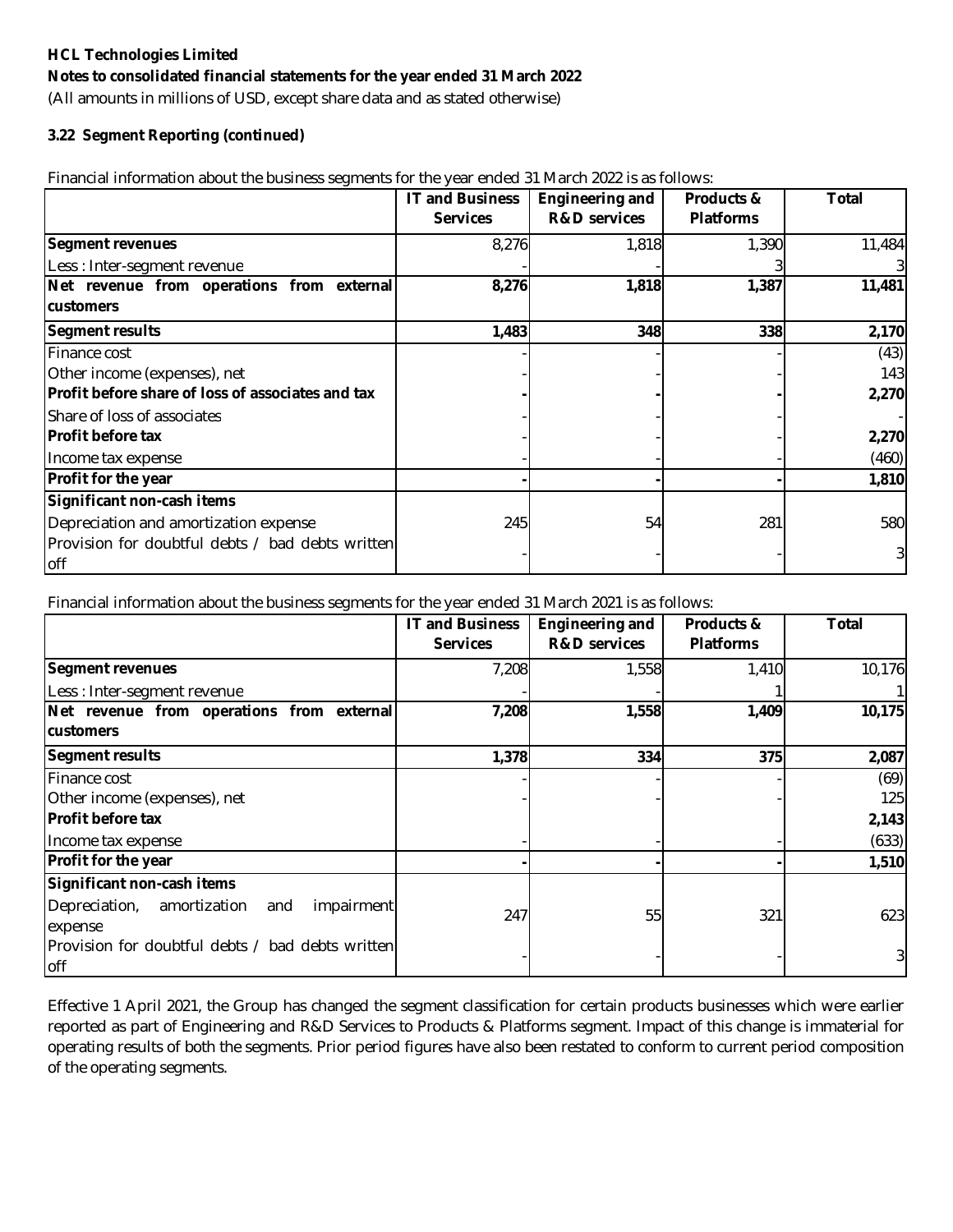(All amounts in millions of USD, except share data and as stated otherwise)

#### **3.22 Segment Reporting (continued)**

Segment revenue from customers by geographic area based on location of the customer is as follows:

|                   | Year ended                    |        |  |
|-------------------|-------------------------------|--------|--|
|                   | 31 March 2022   31 March 2021 |        |  |
| America           | 6,462                         | 5,731  |  |
| Europe            | 3,079                         | 2,820  |  |
| India *           | 416                           | 310    |  |
| Rest of the world | 1,524                         | 1,314  |  |
|                   | 11,481                        | 10,175 |  |

\* includes revenue billed to India based captive of global customers

No single customer represents 10% or more of the Group's total revenue for the years ended 31 March 2022 and 2021, respectively.

Group operates out of various geographies and America & Europe constitute major portion of revenue. In case of IT and Business Services and Engineering and R&D services, approximately 57% and 57% of revenues are generated in America, Europe generates around 27% and 28% revenue and balance is generated by other geographies during year ended 31 March 2022 and 2021 respectively. Products & Platforms segment generates approximately 54% and 53% revenue from America, 26% and 28% from Europe and balance geographies generates rest of revenue during the year ended 31 March 2022 and 2021 respectively.

#### **3.23 Employee benefits**

The Group has calculated the various benefits provided to employees as shown below:

#### **a. Employee benefit provisions**

|                                          |                 | As at         |                 |
|------------------------------------------|-----------------|---------------|-----------------|
|                                          | 31 March 2022   | 31 March 2021 | 1 April 2020    |
| Non-current                              |                 |               |                 |
| Provision for gratuity                   | 92 <sub>l</sub> | 85            | 68              |
| Provision for pension                    | 18              | 16            |                 |
| Provision for leave benefits             | 77              | 81            | 65              |
| Provision for provident fund liabilities |                 |               | 51              |
|                                          | 187             | 182           | 138             |
| <b>Current</b>                           |                 |               |                 |
| Provision for gratuity                   | 19              | 17            | 12 <sub>l</sub> |
| Provision for pension                    |                 |               |                 |
| Provision for leave benefits             | 107             | 115           | 82              |
|                                          | <b>126</b>      | 132           | 94              |

#### **b. Defined contribution plans and state plans**

Superannuation Fund Employer's contribution to Employees State Insurance Employer's contribution to Employee Pension Scheme

During the year the Company and its subsidiaries in India have recognized the following amounts in the statement of profit or loss:

|                                                             | Year ended |                               |
|-------------------------------------------------------------|------------|-------------------------------|
|                                                             |            | 31 March 2022   31 March 2021 |
| Superannuation Fund                                         |            |                               |
| Employer's contribution to Employees State Insurance        |            |                               |
| <b>Employer's contribution to Employee's Pension Scheme</b> | 22         | 20                            |
| <b>Total</b>                                                | <b>26</b>  | 22                            |

The Group has contributed \$109 (previous year, \$103) towards other defined contribution plans of subsidiaries outside India.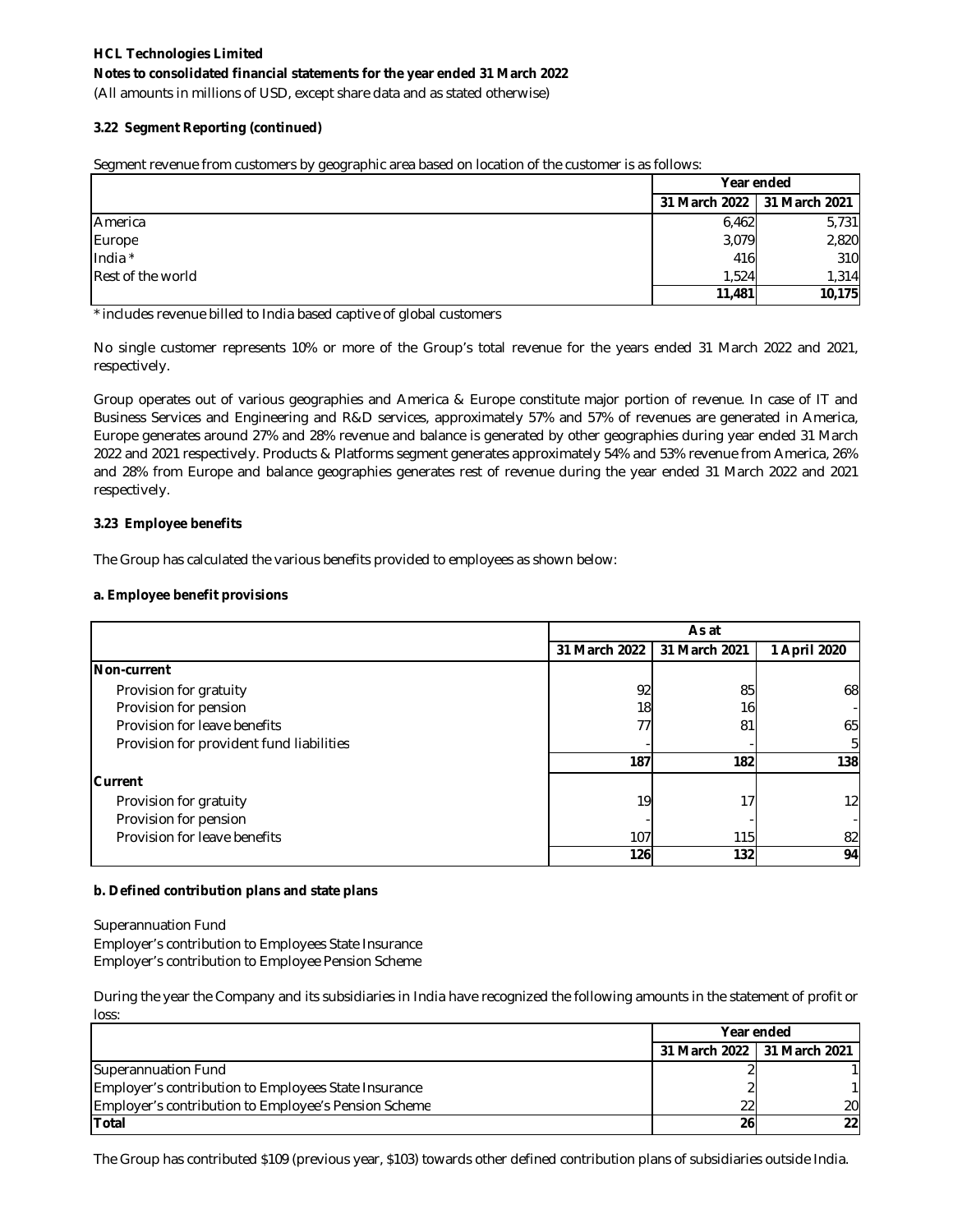### **Notes to consolidated financial statements for the year ended 31 March 2022**

(All amounts in millions of USD, except share data and as stated otherwise)

#### **3.23 Employee benefits (continued)**

#### **c. Defined benefit plans**

a) Gratuity

b) Pension

c) Employer's contribution to provident fund

#### **Gratuity**

**Statement of profit or loss** The following table sets out the status of the gratuity plan:

|                            | Year ended                    |                 |
|----------------------------|-------------------------------|-----------------|
|                            | 31 March 2022   31 March 2021 |                 |
| Current service cost       | 23                            | 18              |
| Interest cost (net)        |                               |                 |
| <b>Net benefit expense</b> | 29                            | 23 <sub>l</sub> |

#### **Balance Sheet**

|                                         | As at                         |                  |                 |
|-----------------------------------------|-------------------------------|------------------|-----------------|
|                                         | 31 March 2022   31 March 2021 |                  | April 2020      |
| Defined benefit obligations             | 113 <sub>1</sub>              | 104 <sub>1</sub> | 821             |
| Fair value of plan assets               |                               |                  |                 |
| Net plan liability                      | 111                           | 102              | 80              |
| Current defined benefit obligations     | 19                            |                  | 12 <sub>l</sub> |
| Non-current defined benefit obligations | 92                            | 85               | 68              |

Changes in present value of the defined benefit obligations are as follows:

|                                                                 | Year ended    |               |
|-----------------------------------------------------------------|---------------|---------------|
|                                                                 | 31 March 2022 | 31 March 2021 |
| Opening defined benefit obligations                             | 104           | 82            |
| Current service cost                                            | 23            | 18            |
| Interest cost                                                   |               | 51            |
| Re-measurement (gains) losses in OCI                            |               |               |
| Actuarial changes arising from changes in financial assumptions | (2)           |               |
| Experience adjustments                                          | (3)           | (2)           |
| <b>Business combinations</b>                                    |               |               |
| Benefits paid                                                   | (12)          | (4)           |
| Translation exchange differences                                | (3)           |               |
| Closing defined benefit obligations                             | 113           | 104           |

Changes in fair value of the plan assets are as follows:

|                                                                       | Year ended    |                |
|-----------------------------------------------------------------------|---------------|----------------|
|                                                                       | 31 March 2022 | 131 March 2021 |
| Opening fair value of plan assets                                     |               |                |
| Interest income                                                       |               |                |
| Contributions                                                         |               |                |
| Re-measurement gains (losses) in OCI                                  |               |                |
| Return on plan assets, excluding amount recognized in interest income |               |                |
| Benefits paid                                                         | (11)          | (4)            |
| Translation exchange differences                                      |               |                |
| <b>Closing fair value of plan assets</b>                              |               |                |

The overall expected rate of return on assets is determined based on the market prices prevailing on that date, applicable to the period over which the obligation is to be settled.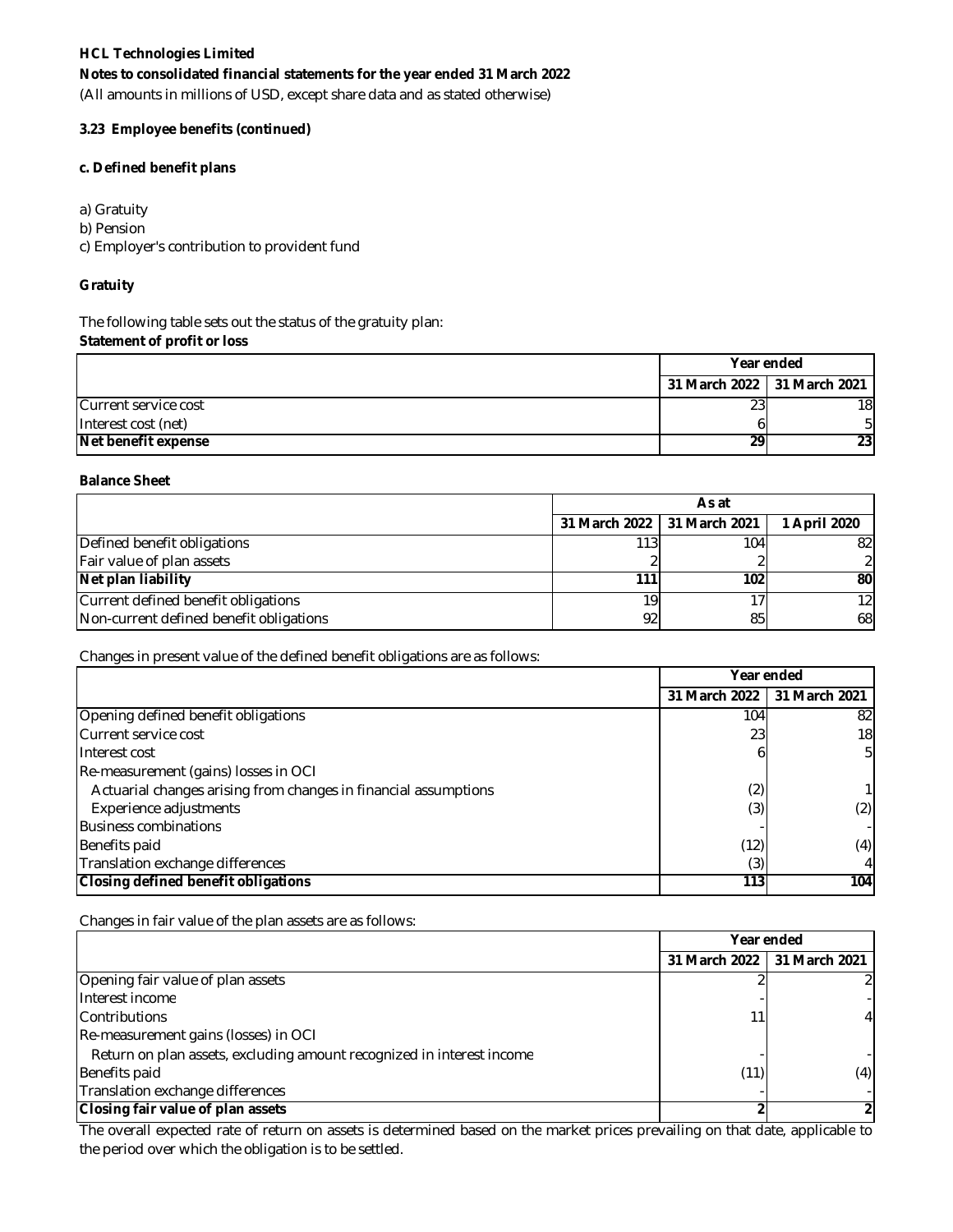(All amounts in millions of USD, except share data and as stated otherwise)

### **3.23 Employee benefits (continued)**

The principal assumptions used in determining gratuity for the Group's plans are shown below:

|                                    | As at         |               |              |
|------------------------------------|---------------|---------------|--------------|
|                                    | 31 March 2022 | 31 March 2021 | 1 April 2020 |
| Discount rate                      | 6.75%         | 6.45%         | 6.60%        |
| Estimated rate of salary increases | 8.00%         | $8.00\%$      | 8.00%        |
| Employee turnover                  | 24.00%        | 24.00%        | 24.00%       |
| Expected rate of return on assets  | 6.75%         | 6.45%         | 6.60%        |

The estimates of future salary increases, considered in the actuarial valuation, take account of inflation, seniority, promotion and other relevant factors, such as supply and demand in the employment market. Inherent risk exists for the Company that any adverse salary growth or demographic experience or inadequate returns on underlying plan assets can result in an increase in cost of providing these benefits to employees in future. Since the benefits are lump sum in nature the plan is not subject to any longevity risks.

Discount rate and future salary escalation rate are the key actuarial assumptions to which the defined benefit obligation are particularly sensitive. The following table summarizes the impact on defined benefit obligation as at 31 March 2022 arising due to increase / decrease in key actuarial assumptions by 50 basis points:

|                    | <b>Discount rate</b> | <b>Salary</b><br>escalation rate |
|--------------------|----------------------|----------------------------------|
| Impact of increase | (4)                  | 4                                |
| Impact of decrease |                      | (3)                              |

The sensitivity analysis presented may not be representative of the actual change in the defined benefit obligations as sensitivities have been calculated to show the movement in defined benefit obligations in isolation and assuming there are no other changes in market conditions. There have been no changes from the previous years in the methods and assumptions used in preparing the sensitivity analyses.

### The defined benefit obligations are expected to mature after 31 March 2022 as follows:

| Cash flows      |
|-----------------|
| 15              |
| 17 <sub>1</sub> |
| 19              |
| 24              |
| 28              |
| 565             |
|                 |

The weighted average duration to the payment of these cash flows is 6.73 years.

### **Retirement benefit pension plans**

**Statement of profit or loss** The following table sets out the status of the plan:

|                      | Year ended    |               |
|----------------------|---------------|---------------|
|                      | 31 March 2022 | 31 March 2021 |
| Current service cost |               |               |
| Net benefit expense  |               |               |

#### **Balance Sheet**

|                                         | As at         |                 |              |
|-----------------------------------------|---------------|-----------------|--------------|
|                                         | 31 March 2022 | 31 March 2021   | 1 April 2020 |
| Defined benefit obligations             | 18.           |                 |              |
| Fair value of plan assets               |               |                 |              |
| Net plan liability                      | 18.           |                 |              |
| Current defined benefit obligations     |               |                 |              |
| Non-current defined benefit obligations | 18            | 16 <sub>1</sub> |              |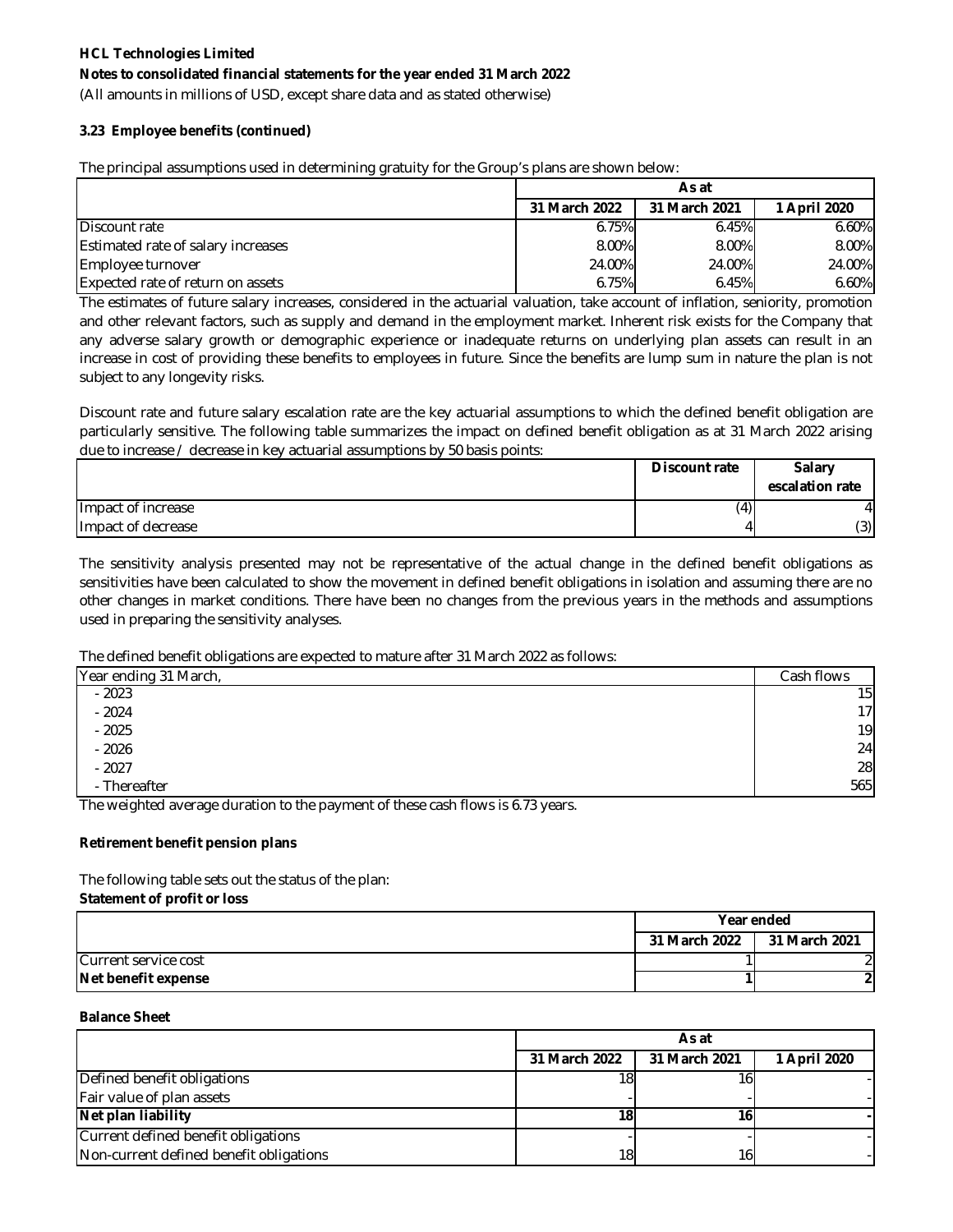### **Notes to consolidated financial statements for the year ended 31 March 2022**

(All amounts in millions of USD, except share data and as stated otherwise)

### **3.23 Employee benefits (continued)**

Changes in present value of the retirement benefit pension plans are as follows:

|                                                                 | Year ended    |               |
|-----------------------------------------------------------------|---------------|---------------|
|                                                                 | 31 March 2022 | 31 March 2021 |
| Opening defined benefit obligations                             | 16            |               |
| <b>Business combinations</b>                                    |               | 13I           |
| Current service cost                                            |               |               |
| Re-measurement (gains) losses in OCI                            |               |               |
| Actuarial changes arising from changes in financial assumptions | (1)           |               |
| Experience adjustments                                          |               |               |
| Benefits paid                                                   | (1)           |               |
| Translation exchange differences                                |               |               |
| <b>Closing defined benefit obligations</b>                      | 18            | 16            |

The principal assumptions used in determining retirement benefit pension plans obligation are shown below:

|                                    | As at         |               |              |
|------------------------------------|---------------|---------------|--------------|
|                                    | 31 March 2022 | 31 March 2021 | 1 April 2020 |
| Discount rate                      | 1.21%         | 0.58%         |              |
| Estimated rate of salary increases | 2.50%         | 2.50%         |              |

The defined benefit obligations are expected to mature after 31 March 2022 as follows:

| Year ending 31 March, | Cash flows     |
|-----------------------|----------------|
| $-2023$               |                |
| $-2024$               |                |
| $-2025$               |                |
| $-2026$               |                |
| $-2027$               |                |
| - Thereafter          | 5 <sub>l</sub> |

### **Employers Contribution to Provident Fund**

The actuary has provided a valuation for provident fund liabilities on the basis of guidance issued by Actuarial Society of India based on the assumption mentioned below.

The details of the fund and plan asset position are given below:-

|                                                 | 31 March 2022    | 31 March 2021 | 1 April 2020 |
|-------------------------------------------------|------------------|---------------|--------------|
| Fair value of plan assets at the year end       | 734              | 667           | 543          |
| Present value of benefit obligation at year end | 734 <sub>1</sub> | 667           | 548          |
| Net liability recognized in balance sheet       |                  |               | (5)          |

The amount of net liability as at 31 March 2021 and 01 April 2020 has been recognized in the other comprehensive income.

Assumptions used in determining the present value obligation of the interest rate guarantee under the Deterministic Approach:

|                                      | 31 March 2022 | 31 March 2021 | 1 April 2020 |
|--------------------------------------|---------------|---------------|--------------|
| Government of India (GOI) bond yield | 6.75%         | 6.45%         | 6.60%        |
| Remaining term of maturity           | 7.60 years    | 7.08 years    | 8 years      |
| Expected guaranteed interest rate    | 8.10%         | 8.50%         | 8.50%        |

During the year ended 31 March 2022, the Group has contributed \$46 (previous year, \$28) towards employer's contribution to provident fund.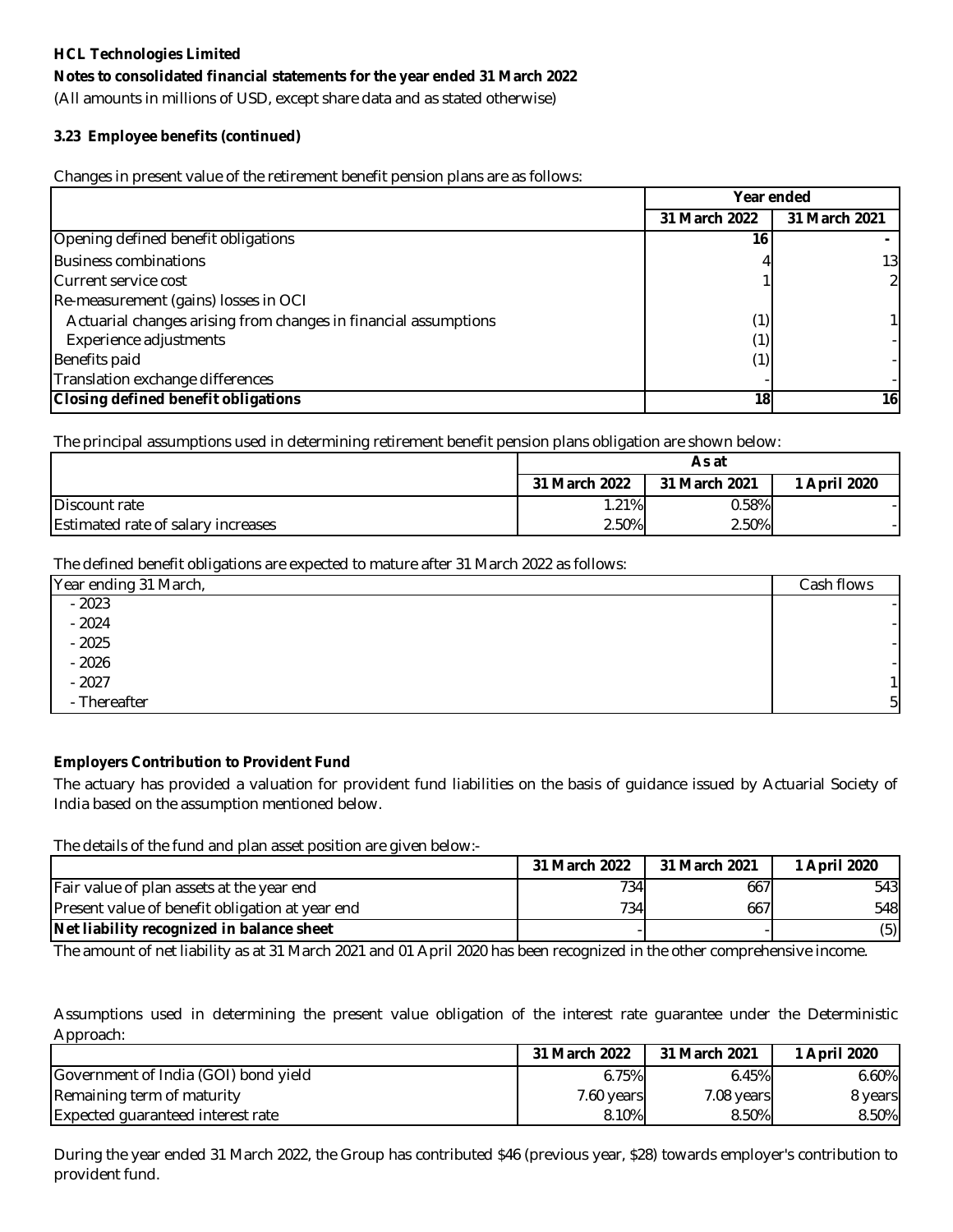(All amounts in millions of USD, except share data and as stated otherwise)

### **3.24 Related party transactions**

### **a) Related parties where control exists**

List of subsidiaries as at 31 March 2022, 31 March 2021 and 1 April 2020 is as below:

|                | S. No. Name of the Subsidiaries                                       | <b>Country of</b>     | Percentage holding as at |                              |              |
|----------------|-----------------------------------------------------------------------|-----------------------|--------------------------|------------------------------|--------------|
|                |                                                                       | Incorporation         | 31 March 2022            | 31 March 2021   1 April 2020 |              |
|                | Direct subsidiaries                                                   |                       |                          |                              |              |
| 1              | <b>HCL Comnet Systems &amp; Services Limited</b>                      | India                 | 100%                     | 100%                         | 100%         |
| $\overline{2}$ | <b>HCL Comnet Limited</b>                                             | India                 |                          |                              | 100%         |
| 3              | <b>HCL Bermuda Limited</b>                                            | Bermuda               | 100%                     | 100%                         | 100%         |
| 4              | HCL Technologies (Shanghai) Limited                                   | China                 | 100%                     | 100%                         | 100%         |
| 5              | <b>HCL Eagle Limited</b>                                              | India                 |                          |                              | 100%         |
| 6              | HCL Software Limited (Formely "HCL Foundation") !                     | India                 |                          | 100%                         | 100%         |
| $\overline{7}$ | <b>HCL Singapore Pte. Limited</b>                                     | Singapore             | 100%                     | 100%                         | 100%         |
| 8              | HCL Training & Staffing Services Private Limited                      | India                 | 100%                     | 100%                         | 100%         |
| 9              | Geometric Americas, Inc.                                              | <b>USA</b>            | 100%                     | 100%                         | 100%         |
| 10             | <b>HCL Asia Pacific Pte Ltd.</b>                                      | Singapore             | 100%                     | 100%                         | 100%         |
| 11             | Geometric Europe GmbH                                                 | Germany               | 100%                     | 100%                         | 100%         |
| 12             | Sankalp Semiconductor Private Limited                                 | India                 | 100%                     | 100%                         | 100%         |
| 13             | H C L Technologies Lanka (Private) Limited                            | Sri Lanka             | 100%                     | 100%                         | 100%         |
|                | Step down subsidiaries of direct subsidiaries                         |                       |                          |                              |              |
| 14             | <b>HCL Great Britain Limited</b>                                      | UK                    | 100%                     | 100%                         | 100%         |
| 15             | <b>HCL (Netherlands) BV</b>                                           | Netherlands           |                          |                              | 100%         |
| 16             | <b>HCL Belgium NV</b>                                                 | Belgium               | ÷,                       |                              | 100%         |
| 17             | <b>HCL Sweden AB</b>                                                  | Sweden                |                          |                              | 100%         |
| 18             | <b>HCL GmbH \$</b>                                                    | Germany               |                          | 100%                         | 100%         |
| 19             | <b>HCL Australia Services Pty. Limited</b>                            | Australia             | 100%                     | 100%                         | 100%         |
| 20             | HCL (New Zealand) Limited                                             | New Zealand           | 100%                     | 100%                         | 100%         |
| 21             | <b>HCL Hong Kong SAR Limited</b>                                      | Hong Kong             | 100%                     | 100%                         | 100%         |
| 22             | <b>HCL Japan Limited</b>                                              | Japan                 | 100%                     | 100%                         | 100%         |
| 23             | <b>HCL America Inc.</b>                                               | <b>USA</b>            | 100%                     | 100%                         | 100%         |
| 24             | HCL Technologies Austria GmbH                                         | Austria               | 100%                     | 100%                         | 100%         |
| 25             | <b>HCL Software Products Limited</b>                                  | India                 | 100%                     | 100%                         | 100%         |
| 26             | <b>HCL Technologies Solutions Limited</b>                             | India                 |                          |                              | 100%         |
| 27             | HCL Poland Sp.z.o.o                                                   | Poland                | 100%                     | 100%                         | 100%         |
| 28             | <b>HCL EAS Limited</b>                                                | UK                    | 100%                     | 100%                         | 100%         |
|                | <b>HCL Insurance BPO Services Limited</b>                             | UK                    |                          |                              | 100%         |
| 29<br>30       | Axon Group Limited                                                    | UK                    | 100%                     | 100%                         |              |
|                |                                                                       |                       | 100%                     | 100%                         | 100%<br>100% |
| 31             | HCL Canada Inc.                                                       | Canada<br>Switzerland | 100%                     | 100%                         |              |
| 32             | <b>HCL Technologies Solutions GmbH</b><br>Axon Solutions Pty. Limited |                       | 100%                     | 100%                         | 100%         |
| 33             |                                                                       | Australia             | 100%                     | 100%                         | 100%         |
| 34             | <b>Axon Solutions Limited</b>                                         | UK                    | 100%                     | 100%                         | 100%         |
| 35             | HCL Technologies Malaysia Sdn. Bhd.                                   | Malaysia              | 100%                     | 100%                         | 100%         |
| 36             | Axon Solutions Singapore Pte. Limited                                 | Singapore             | $\overline{\phantom{a}}$ | $\overline{a}$               | 100%         |
| 37             | Axon Solutions (Shanghai) Co. Limited                                 | China                 | 100%                     | 100%                         | 100%         |
| 38             | HCL Technologies (Proprietary) Ltd %                                  | South Africa          | 48.16%                   | 48.16%                       | 48.16%       |
| 39             | HCL Argentina s.a.                                                    | Argentina             | 100%                     | 100%                         | 100%         |
| 40             | HCL Mexico S. de R.L.                                                 | Mexico                | 100%                     | 100%                         | 100%         |
| 41             | HCL Technologies Romania s.r.l.                                       | Romania               | 100%                     | 100%                         | 100%         |
| 42             | <b>HCL Hungary Kft</b>                                                | Hungary               | 100%                     | 100%                         | 100%         |
| 43             | <b>HCL Latin America Holding LLC</b>                                  | <b>USA</b>            | 100%                     | 100%                         | 100%         |
| 44             | HCL (Brazil) Technologia da informacao EIRELI                         | Brazil                | 100%                     | 100%                         | 100%         |
| 45             | <b>HCL Technologies Denmark Aps</b>                                   | Denmark               | 100%                     | 100%                         | 100%         |
| 46             | <b>HCL Technologies Norway AS</b>                                     | Norway                | 100%                     | 100%                         | 100%         |
| 47             | PT. HCL Technologies Indonesia Limited                                | Indonesia             | 100%                     | 100%                         | 100%         |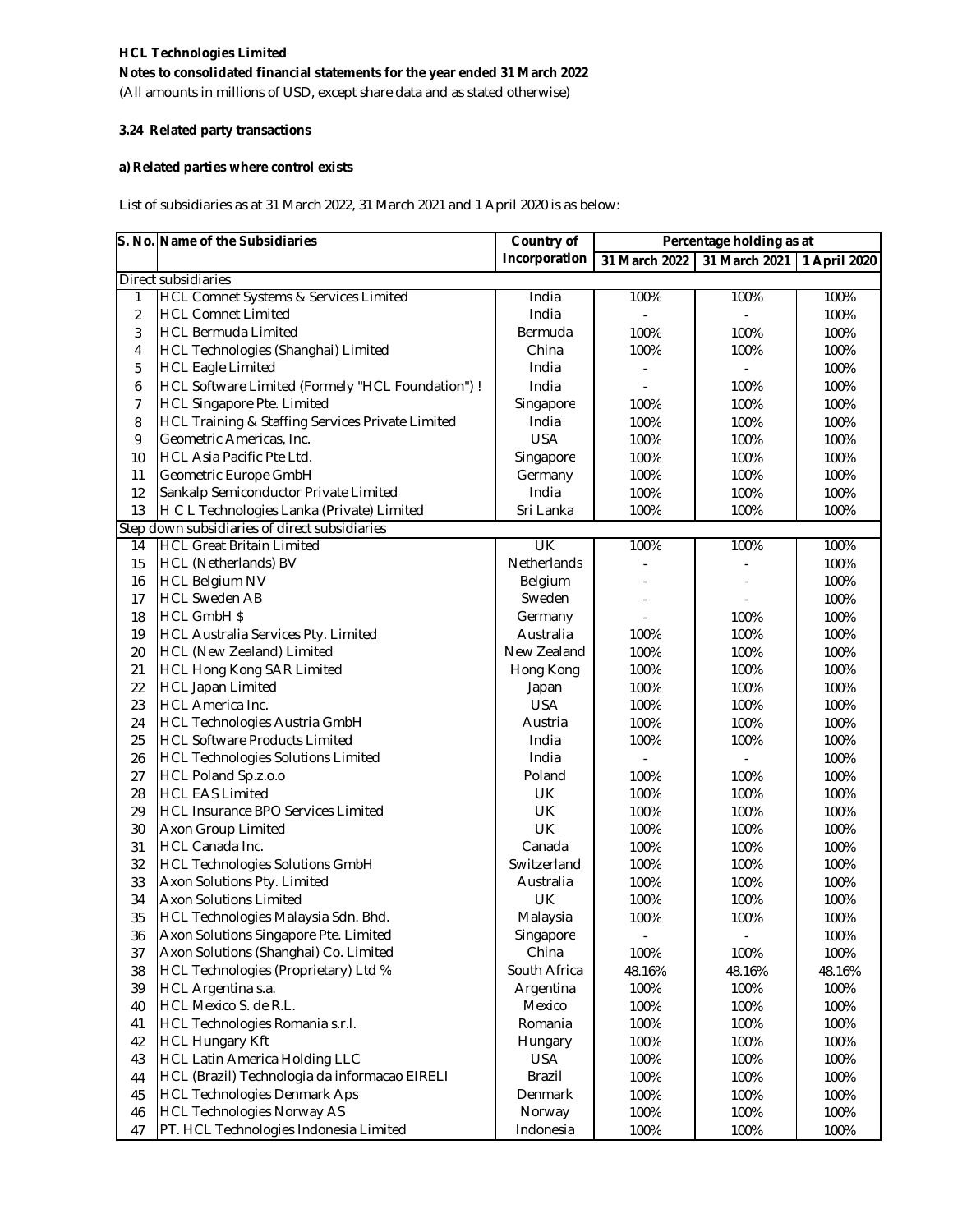(All amounts in millions of USD, except share data and as stated otherwise)

### **3.24 Related party transactions**

### **a) Related parties where control exists**

List of subsidiaries as at 31 March 2022, 31 March 2021 and 1 April 2020 is as below:

|    | S. No. Name of the Subsidiaries                       | <b>Country of</b> |               | Percentage holding as at |              |
|----|-------------------------------------------------------|-------------------|---------------|--------------------------|--------------|
|    |                                                       | Incorporation     | 31 March 2022 | 31 March 2021            | 1 April 2020 |
| 48 | HCL Technologies Philippines Inc.                     | Philippines       | 100%          | 100%                     | 100%         |
| 49 | HCL Technologies South Africa (Proprietary) Limited % | South Africa      | 36.40%        | 36.40%                   | 36.40%       |
| 50 | <b>HCL Arabia LLC</b>                                 | Saudi Arabia      | 100%          | 100%                     | 100%         |
| 51 | <b>HCL Technologies France SAS</b>                    | France            | 100%          | 100%                     | 100%         |
| 52 | Filial Espanola De HCL Technologies S.L               | Spain             | 100%          | 100%                     | 100%         |
| 53 | Anzospan Investments Pty Limited %                    | South Africa      | 70%           | 70%                      | 70%          |
| 54 | HCL Investments (UK) Limited                          | UK                | 100%          | 100%                     | 100%         |
| 55 | Statestreet HCL Holding UK Limited **                 | <b>UK</b>         | 100%          | 100%                     | 100%         |
| 56 | Statestreet HCL Services (Phillipines) Inc. **        | Philippines       | 100%          | 100%                     | 100%         |
| 57 | Statestreet HCL Services (India) Private Limited **   | India             | 100%          | 100%                     | 100%         |
| 58 | <b>HCL America Solutions Inc.</b>                     | <b>USA</b>        | 100%          | 100%                     | 100%         |
| 59 | <b>HCL Technologies Chile Spa</b>                     | Chile             | 100%          | 100%                     | 100%         |
| 60 | <b>HCL Technologies UK Limited</b>                    | UK                | 100%          | 100%                     | 100%         |
| 61 | HCL Technologies B.V.                                 | Netherlands       | 100%          | 100%                     | 100%         |
| 62 | HCL (Ireland) Information Systems Limited             | Ireland           | 100%          | 100%                     | 100%         |
| 63 | <b>HCL Technologies Germany GmbH</b>                  | Germany           | 100%          | 100%                     | 100%         |
| 64 | HCL Technologies Belgium BV (Formerly "HCL            | Belgium           | 100%          | 100%                     | 100%         |
|    | Technologies Belgium BVBA")                           |                   |               |                          |              |
| 65 | <b>HCL Technologies Sweden AB</b>                     | Sweden            | 100%          | 100%                     | 100%         |
| 66 | <b>HCL Technologies Finland Oy</b>                    | Finland           | 100%          | 100%                     | 100%         |
| 67 | <b>HCL Technologies Italy S.P.A</b>                   | Italy             | 100%          | 100%                     | 100%         |
| 68 | HCL Technologies Columbia S.A.S                       | Columbia          | 100%          | 100%                     | 100%         |
| 69 | HCL Technologies Middle East FZ-LLC                   | <b>UAE</b>        | 100%          | 100%                     | 100%         |
| 70 | HCL Istanbul Bilisim Teknolojileri Limited Sirketi    | Turkey            | 100%          | 100%                     | 100%         |
| 71 | HCL Technologies Greece Single Member P.C             | Greece            | 100%          | 100%                     | 100%         |
| 72 | <b>HCL Technologies S.A.</b>                          | Venezuela         | 100%          | 100%                     | 100%         |
| 73 | HCL Technologies Beijing Co., Ltd                     | China             | 100%          | 100%                     | 100%         |
| 74 | HCL Technologies Luxembourg S.a r.l                   | Luxembourg        | 100%          | 100%                     | 100%         |
| 75 | <b>HCL Technologies Egypt Limited</b>                 | Egypt             | 100%          | 100%                     | 100%         |
| 76 | HCL Technologies Estonia OÜ                           | Estonia           | 100%          | 100%                     | 100%         |
| 77 | HCL Technologies (Thailand) Ltd.                      | Thailand          | 100%          | 100%                     | 100%         |
| 78 | HCL Technologies Czech Republic s.r.o.                | Czech Republic    | 100%          | 100%                     | 100%         |
| 79 | HCL Muscat Technologies L.L.C.                        | Oman              | 100%          | 100%                     | 100%         |
| 80 | Concept2Silicon Systems Private Limited               | India             |               |                          | 100%         |
| 81 | Powerteam LLC                                         | <b>USA</b>        |               |                          | 100%         |
| 82 | Point to Point Limited @                              | UK                | 100%          | 100%                     | 100%         |
| 83 | Point to Point Products Limited ~                     | UK                | 100%          | 100%                     | 100%         |
| 84 | HCL Technologies Lithuania UAB                        | Lithuania         | 100%          | 100%                     | 100%         |
| 85 | HCL Technologies (Taiwan) Ltd.                        | China             | 100%          | 100%                     | 100%         |
| 86 | Geometric China, Inc.                                 | China             | 100%          | 100%                     | 100%         |
| 87 | Geometric SRL *                                       | Romania           |               | 100%                     | 100%         |
| 88 | Geometric SAS                                         | France            |               |                          | 100%         |
| 89 | <b>Butler America Aerospace LLC</b>                   | <b>USA</b>        | 100%          | 100%                     | 100%         |
| 90 | HCL Lending Solutions, LLC (formely "Urban            | <b>USA</b>        | 100%          | 100%                     | 100%         |
|    | <b>Fulfillment Services LLC")</b>                     |                   |               |                          |              |
| 91 | Datawave (An HCL Technologies Company) Limited        | Scotland          | 100%          | 100%                     | 100%         |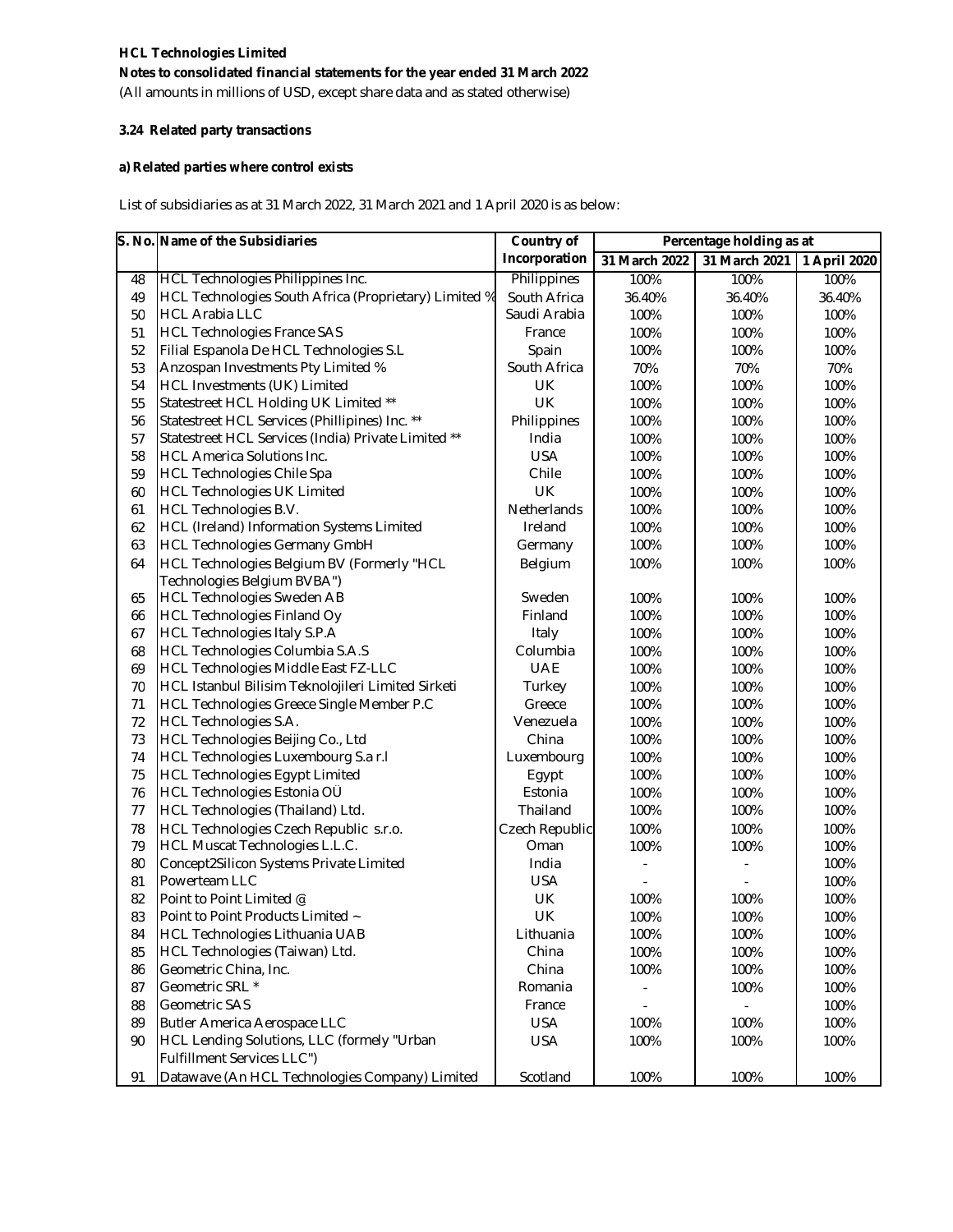(All amounts in millions of USD, except share data and as stated otherwise)

#### **3.24 Related party transactions**

### **a) Related parties where control exists**

List of subsidiaries as at 31 March 2022, 31 March 2021 and 1 April 2020 is as below:

|     | S. No. Name of the Subsidiaries                    | Country of               | Percentage holding as at |               |              |
|-----|----------------------------------------------------|--------------------------|--------------------------|---------------|--------------|
|     |                                                    | Incorporation            | 31 March 2022            | 31 March 2021 | 1 April 2020 |
| 92  | <b>HCL Technologies Corporate Services Limited</b> | $\overline{\mathsf{CK}}$ | 100%                     | 100%          | 100%         |
| 93  | C3i Support Services Private Limited               | India                    | 100%                     | 100%          | 100%         |
| 94  | Telerx Marketing Inc.                              | <b>USA</b>               | 100%                     | 100%          | 100%         |
| 95  | C3i Europe Eood                                    | Bulgaria                 | 100%                     | 100%          | 100%         |
| 96  | C3i (UK) Limited !                                 | <b>UK</b>                |                          | 100%          | 100%         |
| 97  | C3i Japan GK                                       | Japan                    | 100%                     | 100%          | 100%         |
| 98  | C3i Services & Technologies (Dalian) Co., Ltd      | China                    | 100%                     | 100%          | 100%         |
| 99  | <b>HCL Technologies SEP Holdings Inc</b>           | <b>USA</b>               | 100%                     | 80%           | 80%          |
| 100 | <b>Actian Corporation</b>                          | <b>USA</b>               | 100%                     | 80%           | 80%          |
| 101 | Actian Australia Pty Ltd                           | Australia                | 100%                     | 80%           | 80%          |
| 102 | <b>Actian Europe Limited</b>                       | UK                       | 100%                     | 80%           | 80%          |
| 103 | <b>Actian France</b>                               | France                   | 100%                     | 80%           | 80%          |
| 104 | Actian Germany GmbH                                | Germany                  | 100%                     | 80%           | 80%          |
| 105 | Actian International, Inc.                         | <b>USA</b>               | 100%                     | 80%           | 80%          |
| 106 | Actian Netherlands B.V.                            | Netherlands              | 100%                     | 80%           | 80%          |
| 107 | Actian Technology Private Limited                  | India                    | 100%                     | 80%           | 80%          |
| 108 | Pervasive Software, Inc.*                          | <b>USA</b>               |                          | 80%           | 80%          |
| 109 | Versant GmbH                                       | Germany                  | 100%                     | 80%           | 80%          |
| 110 | Versant India Private Limited                      | India                    | 100%                     | 80%           | 80%          |
| 111 | Versant Software LLC*                              | <b>USA</b>               |                          | 80%           | 80%          |
| 112 | Honisgberg & Duvel Datentichnik GMBH \$\$          | Germany                  |                          | 100%          | 100%         |
| 113 | <b>H&amp;D Business Services GmbH \$\$</b>         | Germany                  |                          | 100%          | 100%         |
| 114 | H&D IT Solutions GmbH \$\$                         | Germany                  |                          | 100%          | 100%         |
| 115 | H&D Training und Consulting GmbH \$\$              | Germany                  |                          | 100%          | 100%         |
| 116 | H&D International GmbH \$\$                        | Germany                  |                          | 100%          | 100%         |
| 117 | H&D IT Professional Services GmbH \$\$             | Germany                  |                          | 100%          | 100%         |
| 118 | qmo-it GmbH \$\$                                   | Germany                  |                          | 100%          | 100%         |
| 119 | H&D Services for Engineering GmbH \$\$             | Germany                  |                          | 100%          | 100%         |
| 120 | Hönigsberg & Düvel Datentechnik Czech s.r.o.       | Czech Republic           |                          |               | 100%         |
| 121 | Hönigsberg & Düvel Corporation                     | <b>USA</b>               |                          |               | 100%         |
| 122 | CATIS GmbH \$\$                                    | Germany                  |                          | 100%          | 100%         |
| 123 | H&D IT Automotive Services GmbH \$\$               | Germany                  |                          | 100%          | 100%         |
| 124 | CA Management Services GmbH \$\$                   | Germany                  |                          | 100%          | 100%         |
| 125 | H&D ITAS Infrastructure Services GmbH \$\$         | Germany                  |                          | 100%          | 100%         |
| 126 | H&D ITAS Application Services GmbH \$\$            | Germany                  |                          | 100%          | 100%         |
| 127 | H&D ITAS Client Services GmbH \$\$                 | Germany                  |                          | 100%          | 100%         |
| 128 | H&D ITAS Süd GmbH \$\$                             | Germany                  |                          | 100%          | 100%         |
| 129 | HCL Technologies Vietnam Company Limited           | Vietnam                  | 100%                     | 100%          | 100%         |
| 130 | HCL Guatemala, Sociedad Anonima                    | Guatemala                | 100%                     | 100%          | 100%         |
| 131 | Sankguj Semiconductor Private Limited              | India                    | 100%                     | 100%          | 100%         |
| 132 | Sankalp Semiconductor Inc.                         | Canada                   | 100%                     | 100%          | 100%         |
| 133 | Sankalp USA Inc.                                   | <b>USA</b>               | 100%                     | 100%          | 100%         |
| 134 | Sankalp Semiconductor GmbH.                        | Germany                  | 100%                     | 100%          | 100%         |
| 135 | Sankalp Semiconductor SDN.BHD                      | Malaysia                 | 100%                     | 100%          | 100%         |
| 136 | HCL Technologies Trinidad And Tobago Limited       | Trinidad and<br>Tobago   | 100%                     | 100%          | 100%         |
| 137 | HCL Technologies Azerbaijan Limited Liability      | Azerbaijan               | 100%                     | 100%          | 100%         |
|     | Company                                            |                          |                          |               |              |
| 138 | <b>HCL Technologies Bulgaria EOOD</b>              | Bulgaria                 | 100%                     | 100%          | 100%         |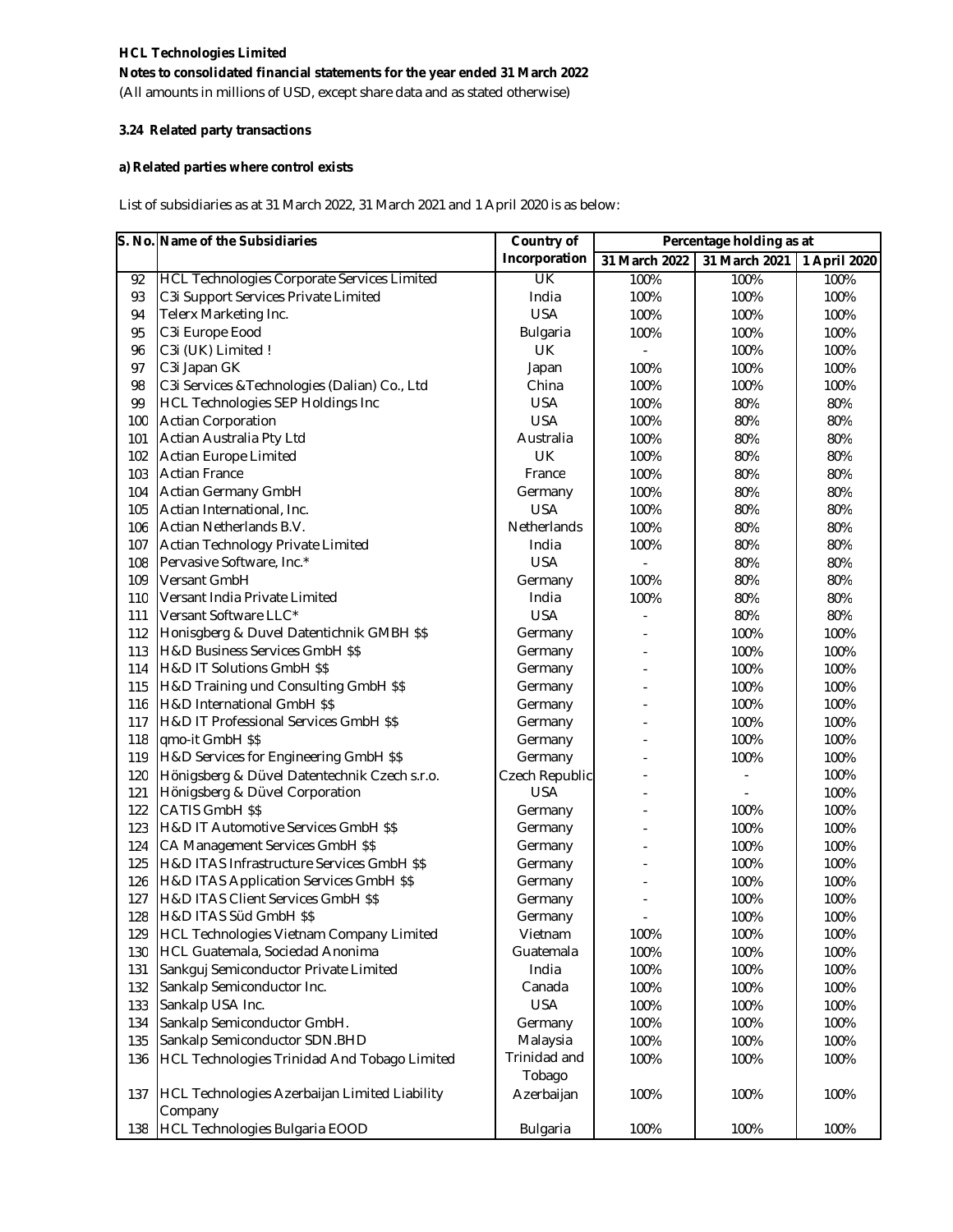(All amounts in millions of USD, except share data and as stated otherwise)

#### **3.24 Related party transactions**

#### **a) Related parties where control exists**

List of subsidiaries as at 31 March 2022, 31 March 2021 and 1 April 2020 is as below:

|     | S. No. Name of the Subsidiaries                      | Country of    |               | Percentage holding as at |              |
|-----|------------------------------------------------------|---------------|---------------|--------------------------|--------------|
|     |                                                      | Incorporation | 31 March 2022 | 31 March 2021            | 1 April 2020 |
| 139 | HCL Vietnam Company Limited (Formerly known as       | Vietnam       | 100%          | 100%                     | 100%         |
|     | HCLTechnologies (Vietnam) Company Limited)           |               |               |                          |              |
| 140 | HCL Technologies Angola (SU), LDA                    | Angola        | 100%          | 100%                     |              |
| 141 | DWS Pty Limited (Formely "DWS Limited")              | Australia     | 100%          | 100%                     |              |
| 142 | DWS (New Zealand) Ltd                                | New Zealand   | 100%          | 100%                     |              |
| 143 | Phoenix IT & T Consulting Pty Ltd                    | Australia     | 100%          | 100%                     |              |
| 144 | Wallis Nominees (Computing) Pty Ltd                  | Australia     | 100%          | 100%                     |              |
| 145 | DWS (NSW) Pty Ltd                                    | Australia     | 100%          | 100%                     |              |
| 146 | Symplicit Pty Ltd                                    | Australia     | 100%          | 100%                     |              |
| 147 | Projects Assured Pty Ltd                             | Australia     | 100%          | 100%                     |              |
| 148 | DWS Product Solutions Pty Ltd                        | Australia     | 100%          | 100%                     |              |
| 149 | Graeme V Jones & Associates Pty Ltd                  | Australia     | 100%          | 100%                     |              |
| 150 | Strategic Data Management Pty Ltd                    | Australia     | 100%          | 100%                     |              |
| 151 | SDM Sales Pty Ltd                                    | Australia     | 100%          | 100%                     |              |
| 152 | <b>HCL Technologies S.A.C.</b>                       | Peru          | 100%          | 100%                     |              |
| 153 | Technologies Costa<br>HCL<br>Rica<br>Sociedad<br>Del |               |               |                          |              |
|     | Responsabilidad Limitada ^                           | Costa Rica    | 100%          |                          |              |
| 154 | gbs-Gesellschaft für Banksysteme GmbH #              | Germany       | 51%           |                          |              |
| 155 | HCL Technologies Slovakia s. r. o. ^                 | Slovakia      | 100%          |                          |              |
| 156 | HCL Technologies Bahrain W.L.L ^                     | Bahrain       | 100%          |                          |              |
| 157 | HCL Technologies Morocco Limited ^                   | Morocco       | 100%          |                          |              |

**^** Incorporated during the year

**#** Acquired during the year

! Closed during the year

\* Merged during the year

\$ Merger order received on 6 April 2021 effective from 1 April 2020.

\$\$ Merger order received on 1 April 2021 effective from 1 January 2020.

@ Dissolved on 5 April 2022.

~Filed for strike off on 22 March 2022.

\*\* The Group has equity interest of 49% and 100% dividend rights and control

%The Group has majority composition of board of directors and management control.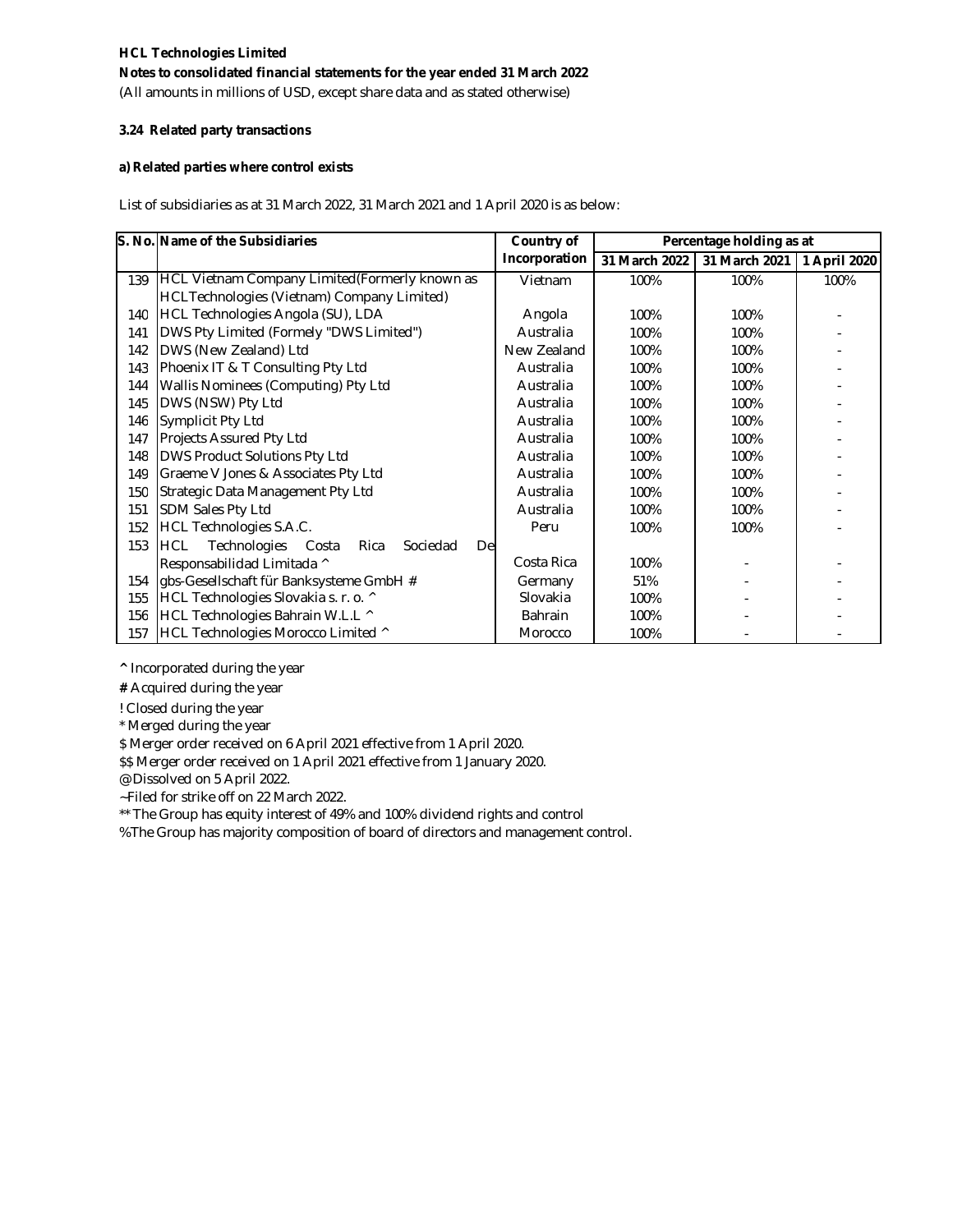**Notes to consolidated financial statements for the year ended 31 March 2022**

(All amounts in millions of USD, except share data and as stated otherwise)

#### **3.24 Related party transactions (continued)**

#### **Employee benefit trusts - incorporated in India**

Hindustan Instruments Limited Employees Provident Fund Trust HCL Consulting Limited Employees Superannuation Scheme HCL Comnet System and Services Limited Employees Provident Fund Trust HCL Technologies Employees Group Gratuity Trust HCL Technologies Stock Options Trust C3i Support Services Employees Gratuity Trust Sankalp Stock Trust Sankalp Semiconductor Private Limited Employees Group Gratuity Trust

#### **b) Related parties with whom transactions have taken place**

#### **Key Management Personnel**

Mr. Shiv Nadar – Chief Strategy Officer (ceased to be Managing Director w.e.f. 19 July 2021) Mr. Prateek Aggarwal – Chief Financial Officer Mr. Manish Anand – Company Secretary Mr. C. Vijayakumar – Chief Executive Officer and Managing director (appointed Managing Director w.e.f. 20 July 2021)

#### **Non-Executive & Independent Directors**

Mr. Ramanathan Srinivasan Ms. Robin Ann Abrams Dr. Sosale Shankara Sastry Mr. Subramanian Madhavan Mr. Thomas Sieber Ms. Nishi Vasudeva Mr. Deepak Kapoor Mr. Mohan Chellappa Mr. Simon John England Ms. Vanitha Narayanan (appointed w.e.f. 19 July 2021)

#### **Non-Executive & Non-Independent Directors**

Ms. Roshni Nadar Malhotra, Chairperson Mr. Shikhar Neelkamal Malhotra

#### **Others (Significant influence)**

Mr. Shiv Nadar (ceased to be Managing Director w.e.f. 19 July 2021) Mrs. Kiran Nadar HCL Infosystems Limited SSN Trust \* HCL Avitas Private Limited **HCL Avitas Private Limited HCL IT City Lucknow Private Limited** Vama Sundari Investments (Delhi) Private Limited HCL Infotech Limited HCL Corporation Private Limited Shiv Nadar University SSN Investments (Pondi) Private Limited HCL Holding Private Limited Naksha Enterprises Private Limited Shiv Nadar Foundation \* Kiran Nadar Musuem of Art \*

\* Public Charitable Trusts in which Mr. Shiv Nadar or his family members are managing trustees.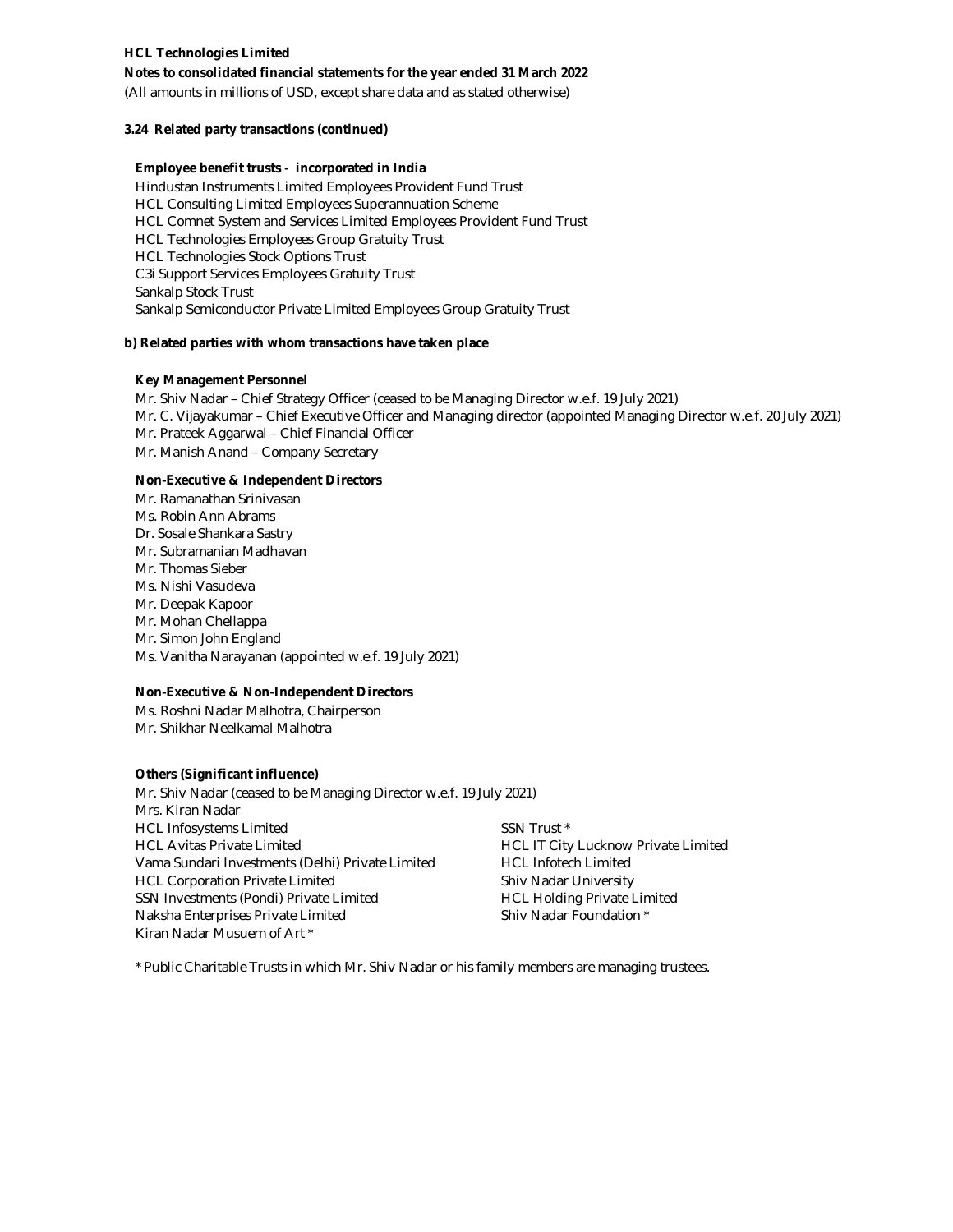### **Notes to consolidated financial statements for the year ended 31 March 2022**

(All amounts in millions of USD, except share data and as stated otherwise)

### **3.24 Related party transactions (continued)**

|                                                                        | <b>Significant influence</b> |               |  |
|------------------------------------------------------------------------|------------------------------|---------------|--|
| Transactions with related parties during the normal course of business | Year ended                   |               |  |
|                                                                        | 31 March 2022                | 31 March 2021 |  |
| Revenue from operations                                                |                              |               |  |
| Interest income                                                        |                              |               |  |
| Employee benefits expense and software license fee                     |                              | 121           |  |
| Payment for use of facilities                                          |                              |               |  |
| Interim dividend                                                       | 923                          | 221           |  |
| <b>Final dividend</b>                                                  |                              | 44            |  |
| Depreciation charge on right-of-use assets                             |                              | 51            |  |
| Interest expense on the lease liability                                |                              |               |  |
| Other expenses                                                         |                              |               |  |

| Transactions with Key Managerial personnel during the year (on accrual basis) | Year ended    |               |
|-------------------------------------------------------------------------------|---------------|---------------|
|                                                                               | 31 March 2022 | 31 March 2021 |
| Compensation                                                                  |               |               |
| - Short-term employee benefits                                                |               |               |
| - Other long-term employee benefits                                           |               | 61            |

Other long term employee benefits include expense of \$1 (previous year, NIL) recorded by the Group on account of sharebased payments.

Above does not include post-employment benefits based on actuarial valuation as this is done for the company as a whole.

| Transactions with Directors during the year                      | Year ended    |                      |  |
|------------------------------------------------------------------|---------------|----------------------|--|
|                                                                  | 31 March 2022 | <b>31 March 2021</b> |  |
| Commission & other benefits to Directors (includes sitting fees) |               |                      |  |

|                                                                            | <b>Significant influence</b> |               |                 |  |
|----------------------------------------------------------------------------|------------------------------|---------------|-----------------|--|
| <b>Outstanding balances</b>                                                | As at                        |               |                 |  |
|                                                                            | 31 March 2022                | 31 March 2021 | 1 April 2020    |  |
| Trade receivables, other financial assets and other assets                 |                              |               |                 |  |
| Trade payables, other financial liabilities and other contract liabilities |                              |               | 26              |  |
| Employee and other payables                                                |                              | 151           | 9               |  |
| Right-of-use assets                                                        |                              |               | 15 <sup>1</sup> |  |
| Lease liabilities                                                          |                              |               | 15              |  |

All transactions entered by the Group with related parties are at arm's length and in ordinary course of business.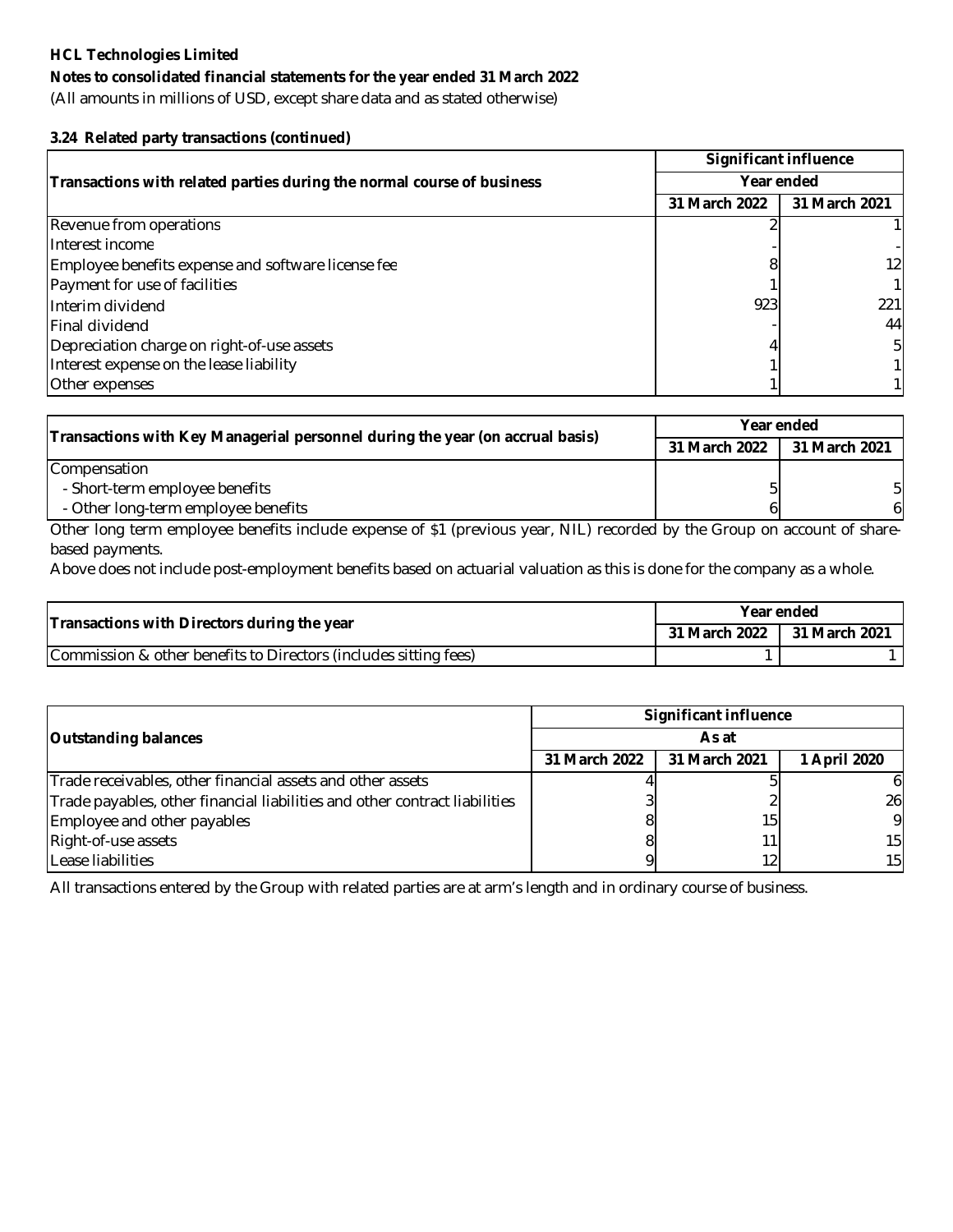### **Notes to consolidated financial statements for the year ended 31 March 2022**

(All amounts in millions of USD, except share data and as stated otherwise)

### **3.25 Commitments and contingent liabilities**

|                                                                                                                     |               | As at         |              |  |
|---------------------------------------------------------------------------------------------------------------------|---------------|---------------|--------------|--|
|                                                                                                                     | 31 March 2022 | 31 March 2021 | 1 April 2020 |  |
| i) Capital and other commitments                                                                                    |               |               |              |  |
| <b>Capital commitments</b>                                                                                          |               |               |              |  |
| Estimated amount of contracts remaining to be executed on capital<br>account and not provided for (net of advances) |               | 48            | 74           |  |
| Uncalled liability on other investments partly paid                                                                 |               |               |              |  |
| Capital commitment in limited liability partnership                                                                 |               |               |              |  |
| ii) Contingent liabilities                                                                                          |               |               |              |  |
| Others (refer note (a) below)                                                                                       | 46            | 18            | 18           |  |
|                                                                                                                     | 118l          | 67            | 931          |  |

Notes :

(a) A wholly owned subsidiary ('WOS') with a VSAT License had received a demand from Department of Telecommunications (DoT) in February 2015 for FY 2011-12 and FY 2013-14 for an amount of \$18 (`133 crores), including penalty, interest and interest on penalty. Further, in July 2021, the WOS has received updated provisional order for FY 2011-12 and FY 2013-14 for an amount of \$46 (`346 crores) after updating interest up to July 2021. It had received provisional assessment orders for all the prior and future years with no demand. Demand is primarily due to DoT including IT Services revenues and related exchange gains in Adjusted Gross Revenue (AGR). The WOS had obtained stay in 2015 and its petition is pending adjudication at the Hon'ble Telecom Disputes Settlement and Appellate Tribunal ("TDSAT"). The IT Services business had been demerged from the WOS with effect 1 April 2012. The Hon'ble Supreme Court has pronounced its ruling on the AGR matter relating to Unified Access Service License on 24 October 2019. Subsequent to this ruling, the Company had obtained legal opinion and is of the view that it should be able to defend its position in the above matter. In March 2022, the Company has received a favorable judgement from TDSAT setting aside the demand raised by DOT including IT services revenue and related exchange gains in AGR.

(b) The Indian Parliament has approved the Code on Social Security, 2020 which would impact the contributions by the Group towards Provident Fund and Gratuity. The effective date from which the changes are applicable is yet to be notified and the final rules are yet to be framed. The Group will carry out an evaluation of the impact and record the same in the financial statements in the period in which the Code becomes effective and the related rules are published.

(c) The Group is involved in various lawsuits, claims and proceedings that arise in the ordinary course of business, the outcome of which is inherently uncertain. Some of these matters include speculative and frivolous claims for substantial or indeterminate amounts of damages. The Group records a liability when it is both probable that a loss has been incurred and the amount can be reasonably estimated. Significant judgment is required to determine both probability and the estimated amount. The Group reviews these provisions at least quarterly and adjusts these provisions accordingly to reflect the impact of negotiations, settlements, rulings, advice of legal counsel, and updated information. The Group believes that the amount or estimable range of reasonably possible loss, will not, either individually or in the aggregate, have a material adverse effect on its business, consolidated financial position, results of the Group, or cash flows with respect to loss contingencies for legal and other contingencies as at 31 March 2022.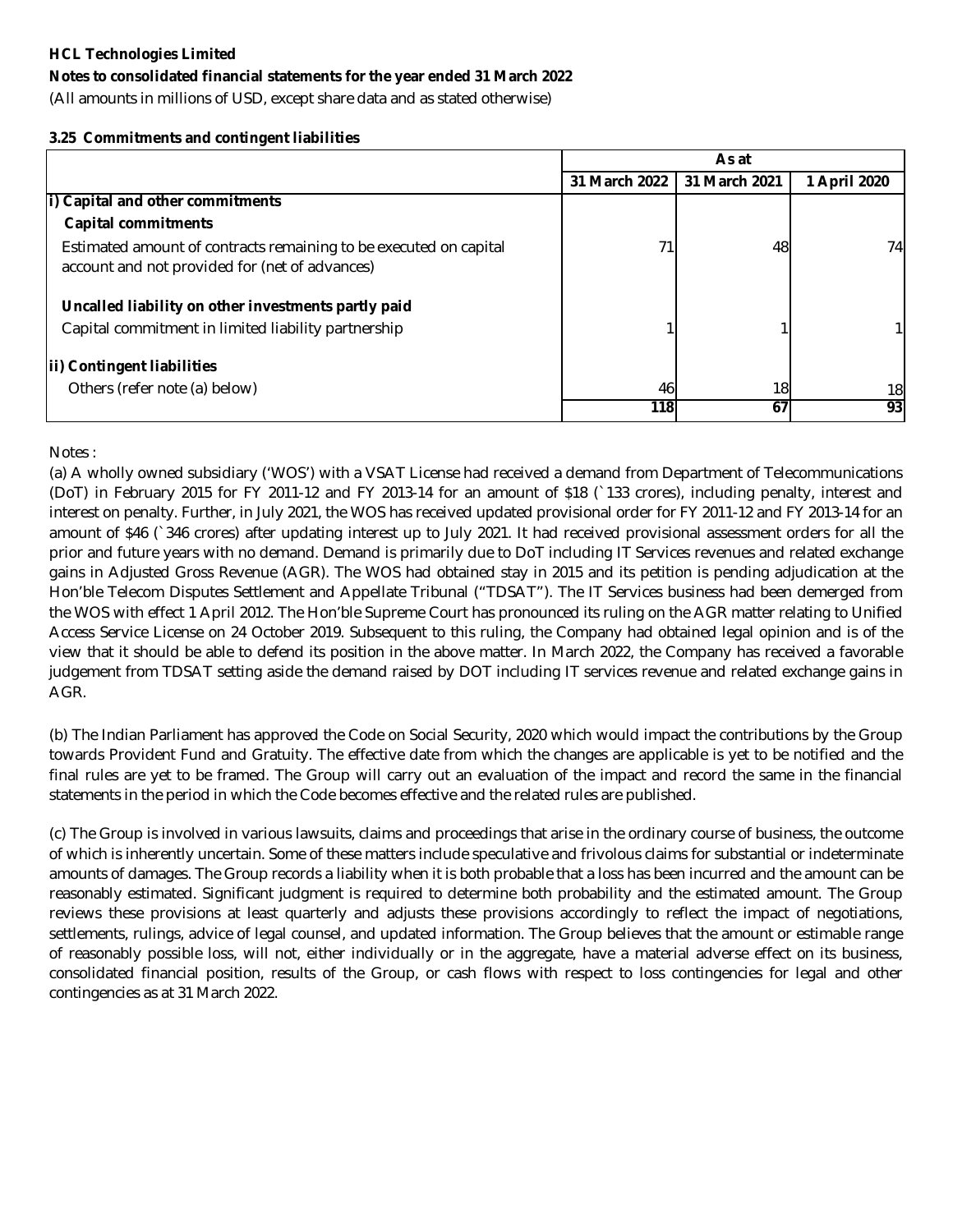(All amounts in millions of USD, except share data and as stated otherwise)

### **4. First-time adoption of IFRS**

The adoption of IFRS has been done in accordance with IFRS 1, using 1 April 2020 as the transition date. IFRS 1 requires that all IFRS standards that are effective for the first IFRS Financial Statements be applied consistently and retrospectively for all periods presented. The resulting difference between the carrying amounts of the assets and liabilities in the consolidated financial statements under IFRS and Previous GAAP as at the transition date are recognized directly in equity.

In preparing these consolidated financial statements, the Group has availed of certain exemptions in accordance with IFRS 1 as explained below:

#### **A. Exemptions from retrospective application:**

- i. **Business combinations exemption**  The Group has applied the exemption as provided in IFRS 1 on nonapplication of IFRS 3, Business Combinations to business combinations consummated prior to the transition date, pursuant to which goodwill arising from business combinations has been stated at the carrying amount recognized under Previous GAAP in IFRS financial statements as at the date of transition.
- ii. **Foreign currency translation differences exemption**  For all years up to and including the year ended 31 March 2021, the Group prepared its consolidated financial statements in accordance with Previous GAAP with INR as its reporting currency. The Group had foreign currency translation gains, net on subsidiaries as a separate component of equity under Previous GAAP (which was in respect to INR as reporting currency).

Upon transition to IFRS and with reporting currency of consolidated financial statements under IFRS as USD, the Group has elected to set the foreign currency translation reserve at zero as on 1 April 2020, date of transition to IFRS.

|                                                              | Ind AS                                |                         | <b>IFRS</b><br>(Post transition) | <b>IFRS</b>          |
|--------------------------------------------------------------|---------------------------------------|-------------------------|----------------------------------|----------------------|
|                                                              | (As reported)<br>As at<br>01-Apr-2020 | Impact of<br>transition | As at<br>01-Apr-2020             | As at<br>01-Apr-2020 |
|                                                              | (INR Crores)                          | (INR Crores)            | (INR Crores)                     | (USD millions)       |
| <b>ASSETS</b>                                                |                                       |                         |                                  |                      |
| Total non-current assets                                     | 44,486                                |                         | 44,486                           | 5,880                |
| Total current assets                                         | 38,420                                |                         | 38,420                           | 5,079                |
| <b>TOTAL ASSETS</b>                                          | 82,906                                |                         | 82,906                           | 10,959               |
| <b>EQUITY AND LIABILITIES</b><br><b>EQUITY</b>               |                                       |                         |                                  |                      |
| Equity share capital                                         | 543                                   |                         | 543                              | 72                   |
| Retained earnings                                            | 47,772                                | 2,513                   | 50,285                           | 6,651                |
| Other equity                                                 | 2,952                                 | (2,513)                 | 439                              | 54                   |
| <b>Equity attributable to shareholders</b><br>of the Company | 51,267                                |                         | 51,267                           | 6,777                |
| Non-controlling interest                                     | 154                                   |                         | 154                              | 20                   |
| <b>TOTAL EQUITY</b>                                          | 51,421                                |                         | 51,421                           | 6,797                |
| <b>LIABILITIES</b>                                           |                                       |                         |                                  |                      |
| Total non-current liabilities                                | 7,755                                 |                         | 7,755                            | 1,024                |
| <b>Total current liabilities</b>                             | 23,730                                |                         | 23,730                           | 3,138                |
| <b>TOTAL LIABILITIES</b>                                     | 31,485                                |                         | 31,485                           | 4,162                |
| <b>TOTAL EQUITY AND LIABILITIES</b>                          | 82,906                                |                         | 82,906                           | 10,959               |